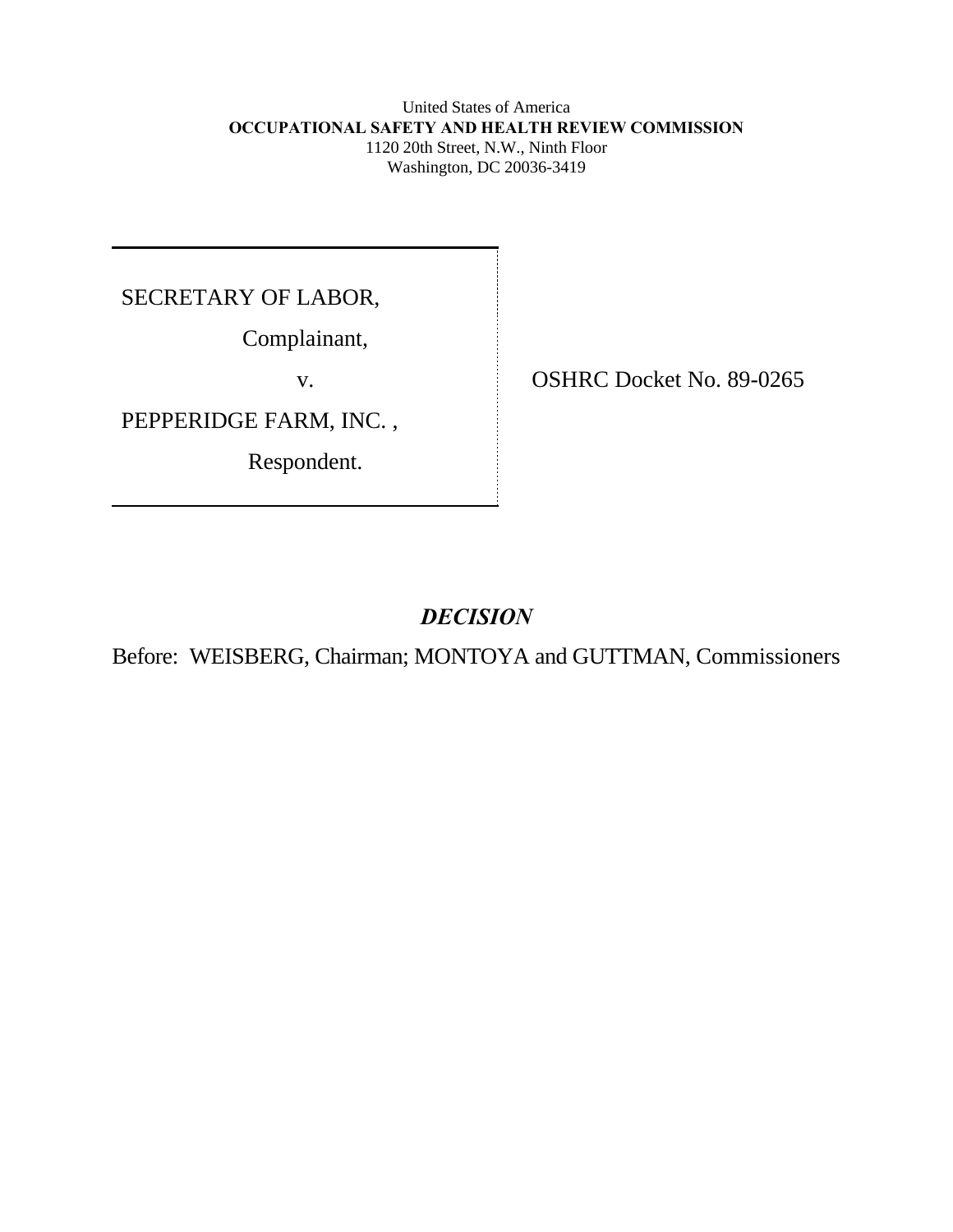# **TABLE OF CONTENTS**

| III. UPPER EXTREMITY MUSCULO-SKELETAL DISORDERS  37            |  |
|----------------------------------------------------------------|--|
|                                                                |  |
|                                                                |  |
|                                                                |  |
| D. Applicability of Section $5(a)(1)$ to Ergonomic Hazards  44 |  |
|                                                                |  |
| 1. The Existence of Injury: The Evidence of Effect 50          |  |
|                                                                |  |
|                                                                |  |
| a. Clinical Evidence Regarding Injuries To                     |  |
| Pepperidge's Employees 56                                      |  |
| b. Opinions of Expert Clinicians  59                           |  |
| c. Injury Incidence at Downingtown $\dots \dots 65$            |  |
|                                                                |  |
|                                                                |  |
|                                                                |  |
| g. A Note on the Australian Experience                         |  |
|                                                                |  |
|                                                                |  |
|                                                                |  |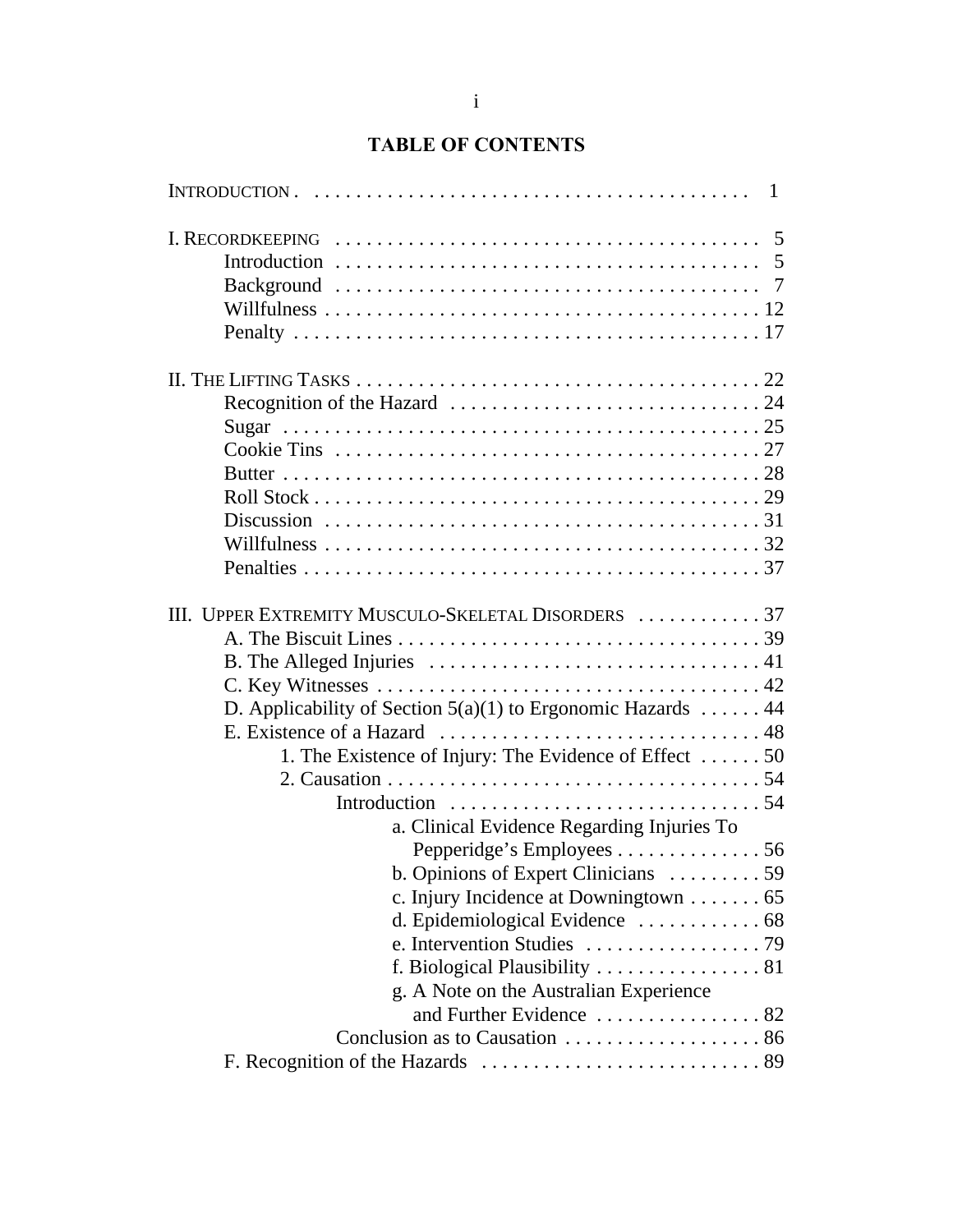| 2. The Nature of the Secretary's Burden  96                                                                                                                               |
|---------------------------------------------------------------------------------------------------------------------------------------------------------------------------|
|                                                                                                                                                                           |
| a. Teed-Sparling's Recommendations 102                                                                                                                                    |
| b. Actions to Reduce Repetition  107                                                                                                                                      |
| 4. Further Steps Advocated by the Secretary  109                                                                                                                          |
|                                                                                                                                                                           |
| WEISBERG, CHAIRMAN, SEPARATE OPINION ON PENALTIES FOR LIFTING                                                                                                             |
| GUTTMAN, COMMISSIONER, SEPARATE OPINION ON PENALTIES FOR LIFTING<br>VIOLATIONS: $\ldots \ldots \ldots \ldots \ldots \ldots \ldots \ldots \ldots \ldots \ldots \ldots 128$ |
|                                                                                                                                                                           |
| MONTOYA, COMMISSIONER, CONCURRING IN PART AND DISSENTING                                                                                                                  |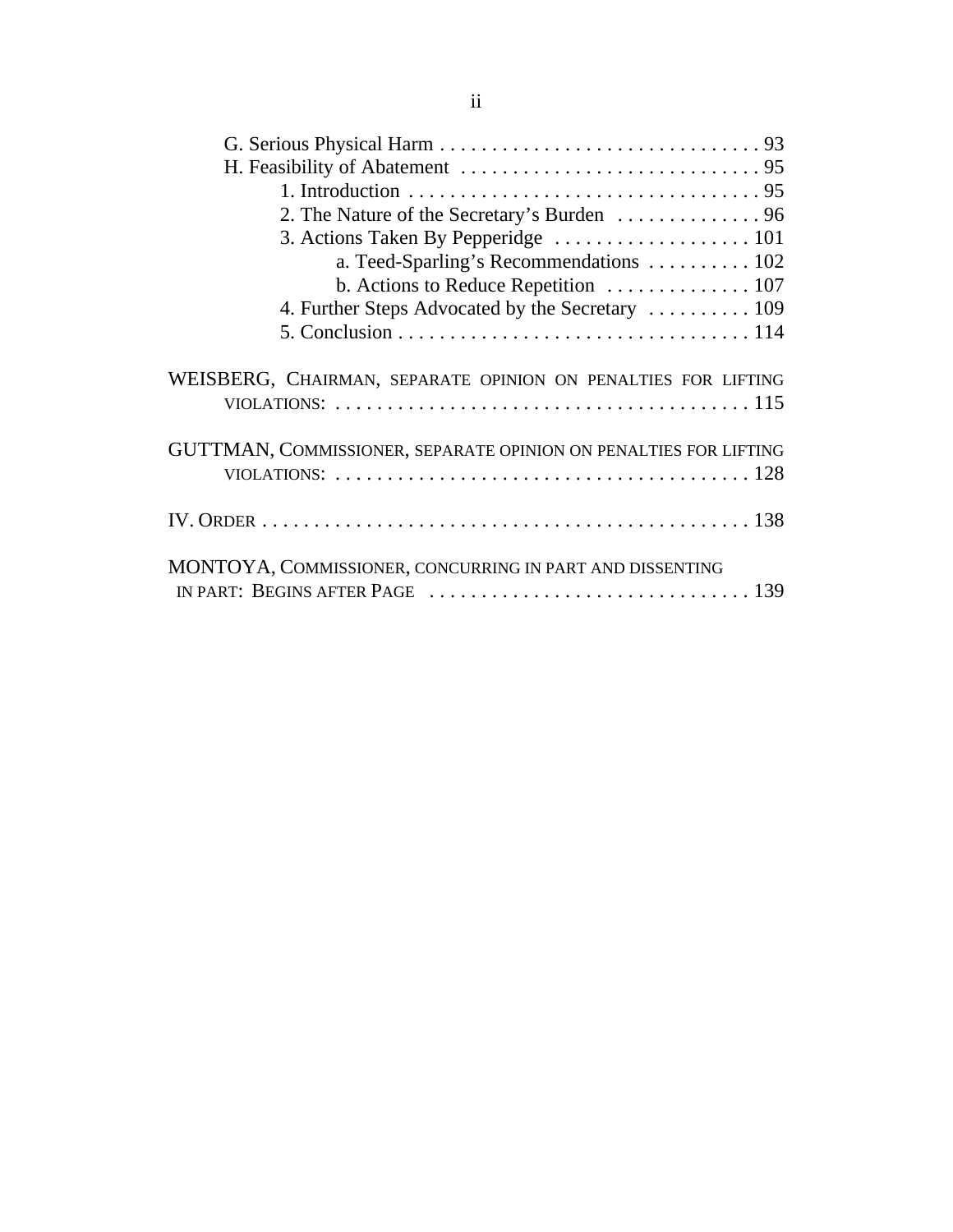SECRETARY OF LABOR,

Complainant,

PEPPERIDGE FARM, INC. ,

Respondent.

v. SHRC Docket No. 89-0265

## *DECISION*

Before: WEISBERG, Chairman; MONTOYA and GUTTMAN, Commissioners. BY THE COMMISSION:

## **INTRODUCTION**

This case concerns Pepperidge Farm Inc.'s Downingtown, Pennsylvania plant, where it produced a variety of cookies and other baked goods.<sup>1</sup> The Secretary of Labor issued citations for numerous alleged "egregious willful" violations of the Occupational Safety and Health Act ("the Act"), 29 U.S.C.§§ 651-678. The basic issues are whether Commission Judge David G. Oringer erred in:

(1) finding "willfulness" regarding 176 recordkeeping violations under 29 C.F.R. § 1904.2(a), and assessing instance-by-instance penalties totaling \$289,603.00 (Citation 1, Item 1);

<sup>&</sup>lt;sup>1</sup>The Downingtown plant has closed. Pepperidge's corporate headquarters is in Norwalk, Connecticut. Pepperidge is a wholly-owned subsidiary of Campbell Soup Co., whose principal office also is in Connecticut.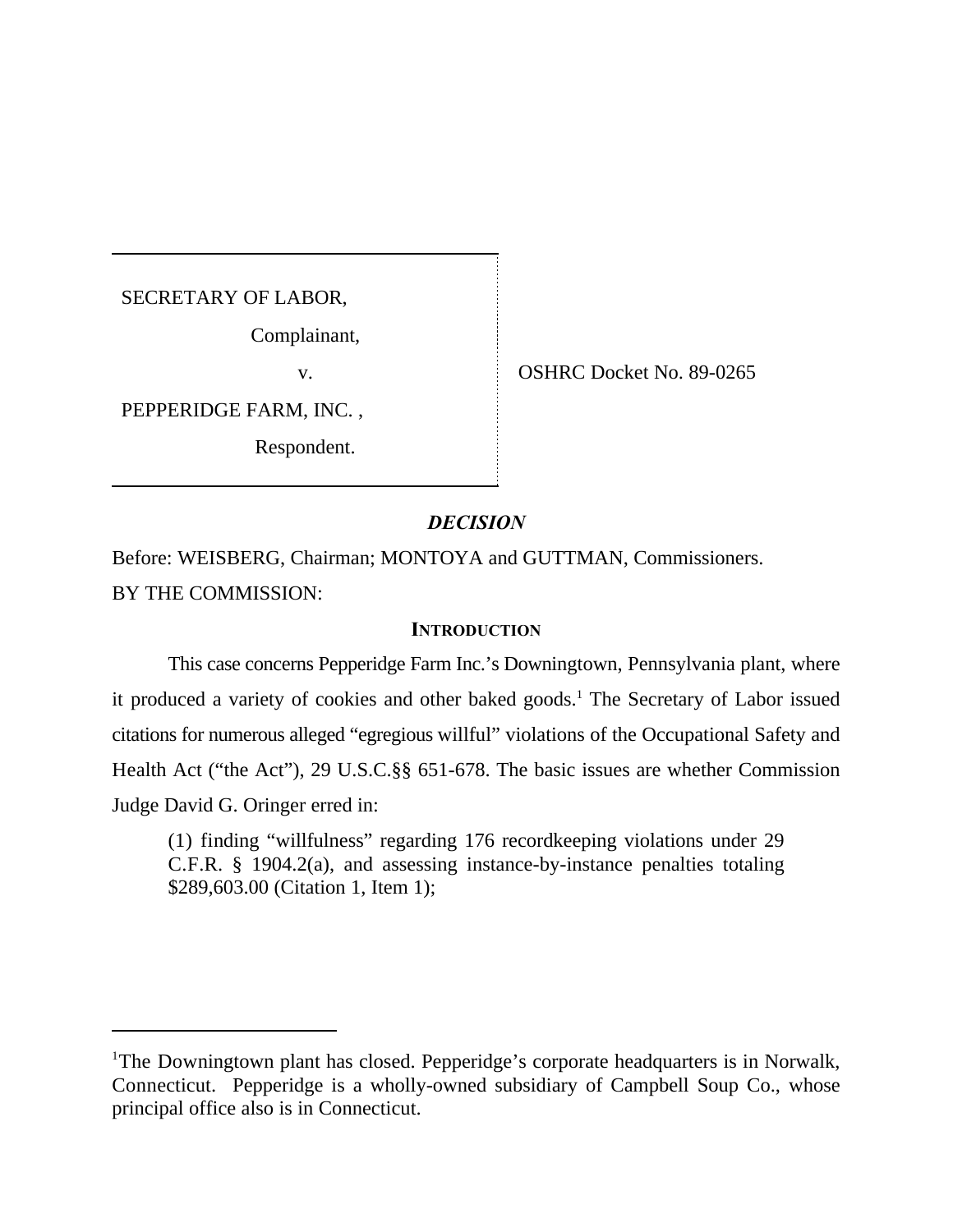(2) finding recognized hazards and willfulness regarding 21 alleged lifting violations under section  $5(a)(1)^2$  of the Act, 29 U.S.C. § 654(a)(1), and assessing instance-by-instance penalties totaling \$105,000 (Citation 1, Item 3); and

(3) vacating 175 alleged willful repetitive motion violations under section  $5(a)(1)$  of the Act and proposed instance-by-instance penalties totaling \$875,000, on the ground that the Secretary failed to establish a feasible means of abating the cited conditions (Citation 1, Item 2).<sup>3</sup>

This case is among the most lengthy and complex to come before the Commission. The Labor Department's Occupational Safety and Health Administration ("OSHA") began its inspection of the Downingtown plant on June 23, 1988, and it continued in September and October. OSHA issued the citations on December 13, 1988. There were 62 days of hearing before Judge Oringer between June 25, 1990, and October 22, 1991. The hearing generated more than 11,000 pages of transcript and over 400 exhibits, including approximately 60 scientific studies and articles. Judge Oringer's decision, which issued on March 23, 1993, was 244 pages. Following a remand to Judge Frye for resolution of the sanctions issue, the Commission issued directions for review in September 1993. The Commission held oral argument in this case on September 20, 1996.<sup>4</sup>

For the reasons explained below, we affirm the judge's disposition of the recordkeeping items cited under section 5(a)(2).

### ${}^{2}$ Section 5(a)(1) provides:

<sup>3</sup>Pepperidge "no longer wishes to pursue" the other issue directed for review -- whether Judge Frye erred in denying its motion for sanctions, in his ruling of August 13, 1993.

<sup>4</sup>In addition to the parties, participants included *amici curice* the American Federation of Labor and Congress of Industrial Organizations ("AFL-CIO"), the Chamber of Commerce of the United States, and United Parcel Service.

Each employer shall furnish to each of his employees employment and a place of employment which are free from recognized hazards that are causing or are likely to cause death or serious physical harm to his employees.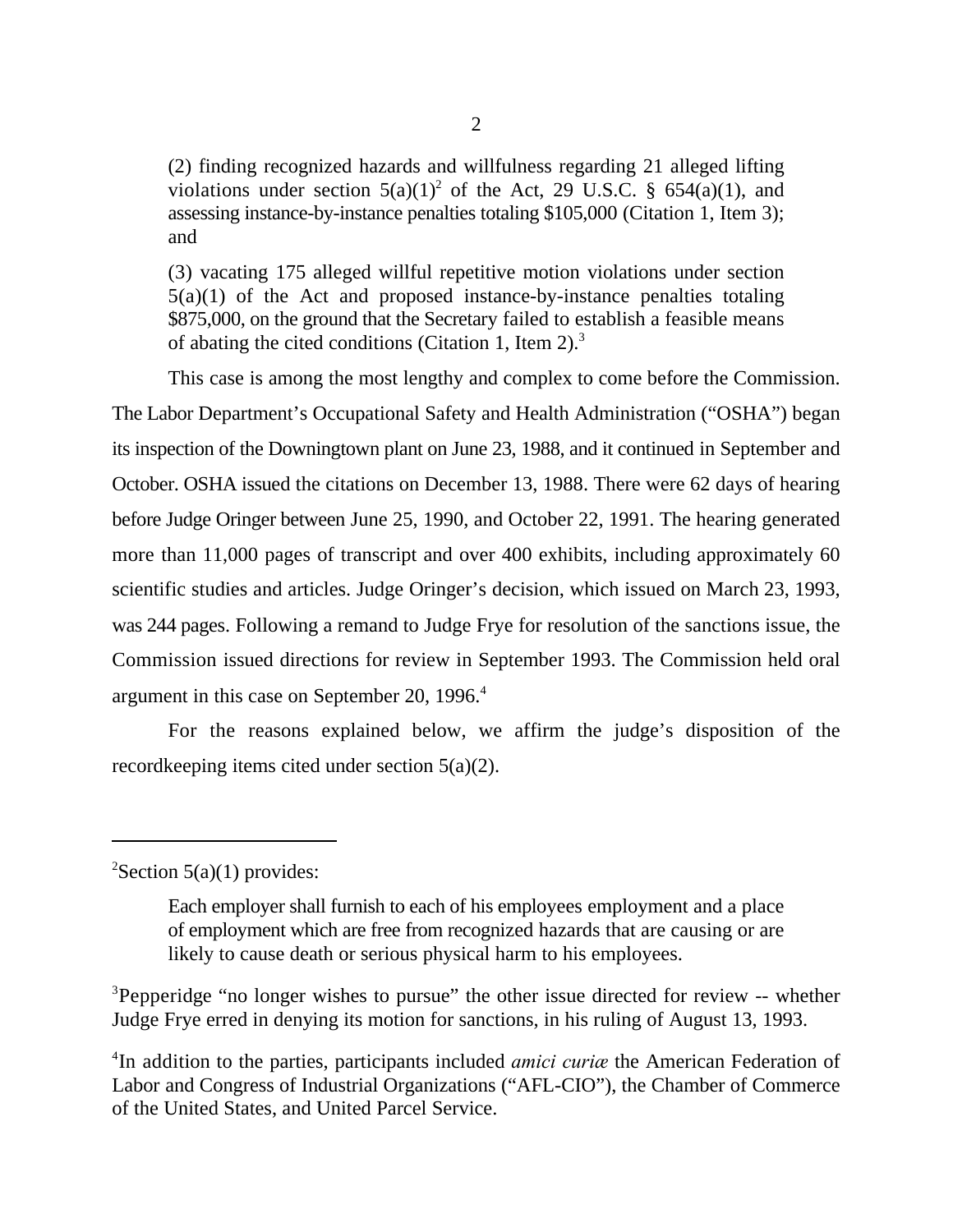In this case, $<sup>5</sup>$  the Commission considers for the first time whether the Secretary may</sup> apply section 5(a)(1), the Act's general duty clause, to issues of "ergonomics." That term has been defined as the "science concerned with how to fit a job to a worker's anatomical, physiological, and psychological characteristics in a way that will enhance human efficiency and well-being." The lifting items here involve employees lifting 100-pound bags of sugar, 68-pound blocks of butter, roll stock weighing up to 165 pounds, and cookie tins weighing up to 38 pounds. The repetitive motion items involve employees performing in quick succession assembly line tasks, such as dropping paper cups from a stack with one hand and filling them with baked cookies with the other hand.

We find that the Secretary may utilize section  $5(a)(1)$  to address lifting and repetitive motion hazards. In regard to the lifting tasks, Pepperidge did not seek review of the judge's finding that a hazard exists. Pepperidge did challenge his finding that it had recognized the hazard. We find that Pepperidge recognized the existence of numerous lifting hazards at the Downingtown plant, based on the memoranda and testimony of its corporate ergonomist, Ms. Jane Teed-Sparling, its own medical records of lifting injuries to employees, and memoranda from its workers' compensation carrier, Liberty Mutual Insurance Company. We reject the arguments that we should not consider that evidence in deciding the question.

The other issues on review regarding lifting are whether the violations were willful, and what penalties are appropriate. We affirm the judge's finding that the violations were willful. Pepperidge was initially warned of injuries from lifting hazards four years before the inspection, and given recommendations on abatement actions to be taken. Despite continued warnings, including identification of alternative solutions, Pepperidge's employees continued to lift weights deemed excessive until after the inspection.

<sup>&</sup>lt;sup>5</sup>Pepperidge Farm has asked us to review the record *de novo* and we have reviewed the entire record in this case. In doing so we have also considered the submission of the *amici curiæ*.

Taber's *Cyclopedic Medical Dictionary* 669 (17th ed. 1993). <sup>6</sup>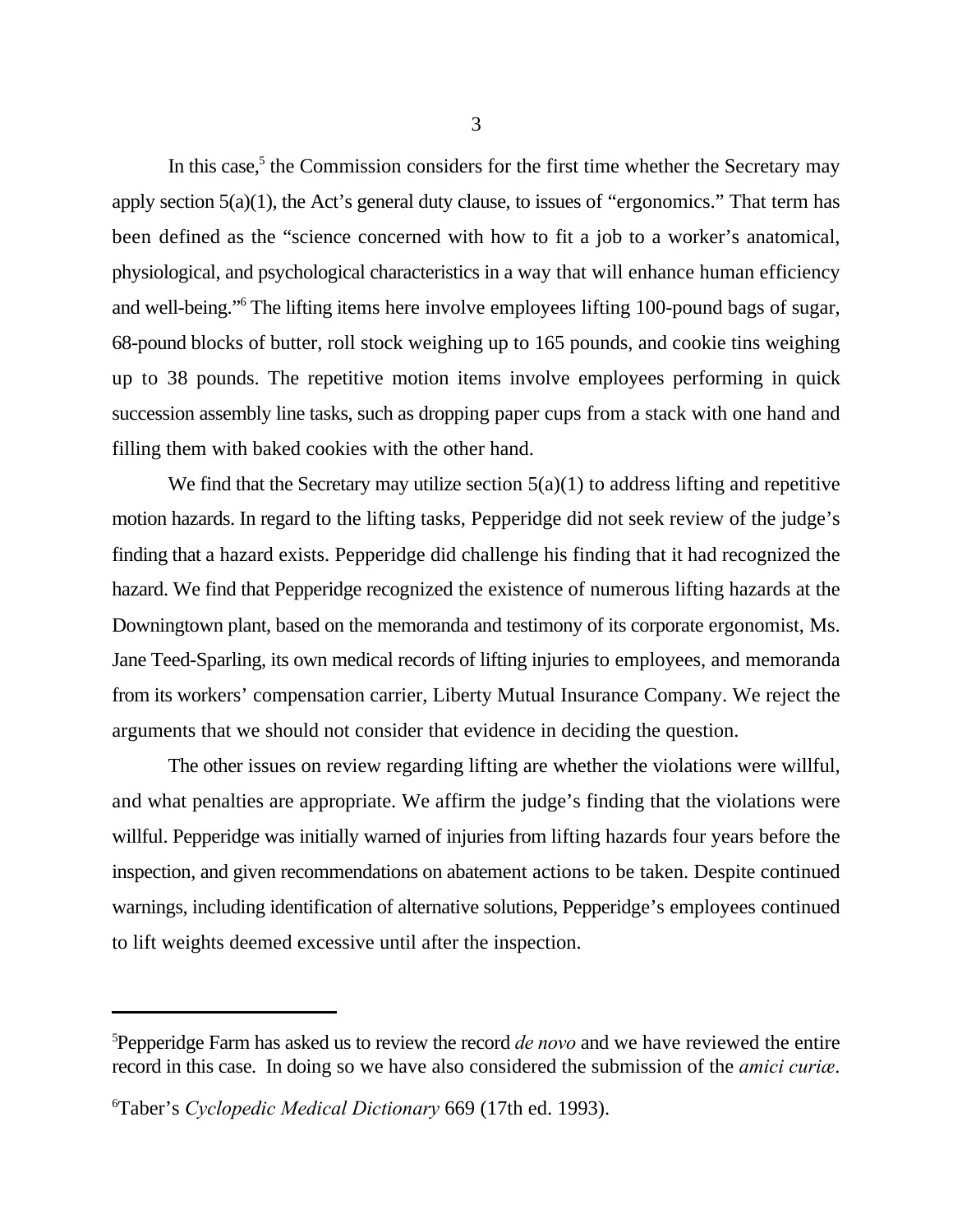As to penalties for the lifting violations, the Chairman and Commissioner Guttman have divergent views, but agree to assess a total penalty of \$20,000 in this case. For the reasons discussed in their separate opinions at the end of this decision, Chairman Weisberg would uphold the judge's finding of 21 willful violations based on the 21 employees exposed to the recognized hazards, while Commissioner Guttman would find four willful violations based on the number of different lifting tasks which were cited.

With regard to the alleged repetitive motion injuries, we find that the evidence shows that a substantial number of the alleged injuries, particularly carpal tunnel syndrome, did occur among the workers at Downingtown. This conclusion is supported by the medical records, the testimony of Pepperidge's own medical team regarding the medical records, and the views of outside medical professionals. As to the repetitive motion hazards, we have reviewed the testimony and scientific studies in evidence regarding whether the kinds of repetitive jobs at issue here substantially contribute to the development of carpal tunnel syndrome and other upper extremity musculo-skeletal disorders ("UEMSDs"). We find that such jobs can be a substantial contributing factor in these injuries. This view is supported by the clinical and epidemiological evidence discussed below, and by UEMSD incidence rate comparisons between Pepperidge's biscuit line workers and other populations. It is also supported by Pepperidge's own medical records, which contain reports of clinicians who examined and treated employees and reported a causal connection between the jobs and the development of their UEMSDs.

We find multiple bases for concluding that Pepperidge recognized the hazards at issue. These include memoranda by Pepperidge's corporate ergonomist and the medical records of injured employees, as well as testimony by both Pepperidge's medical director and its chief nurse at the plant. We also find that the hazards were causing serious physical harm up to and including disabling conditions requiring surgical correction and even termination of employment.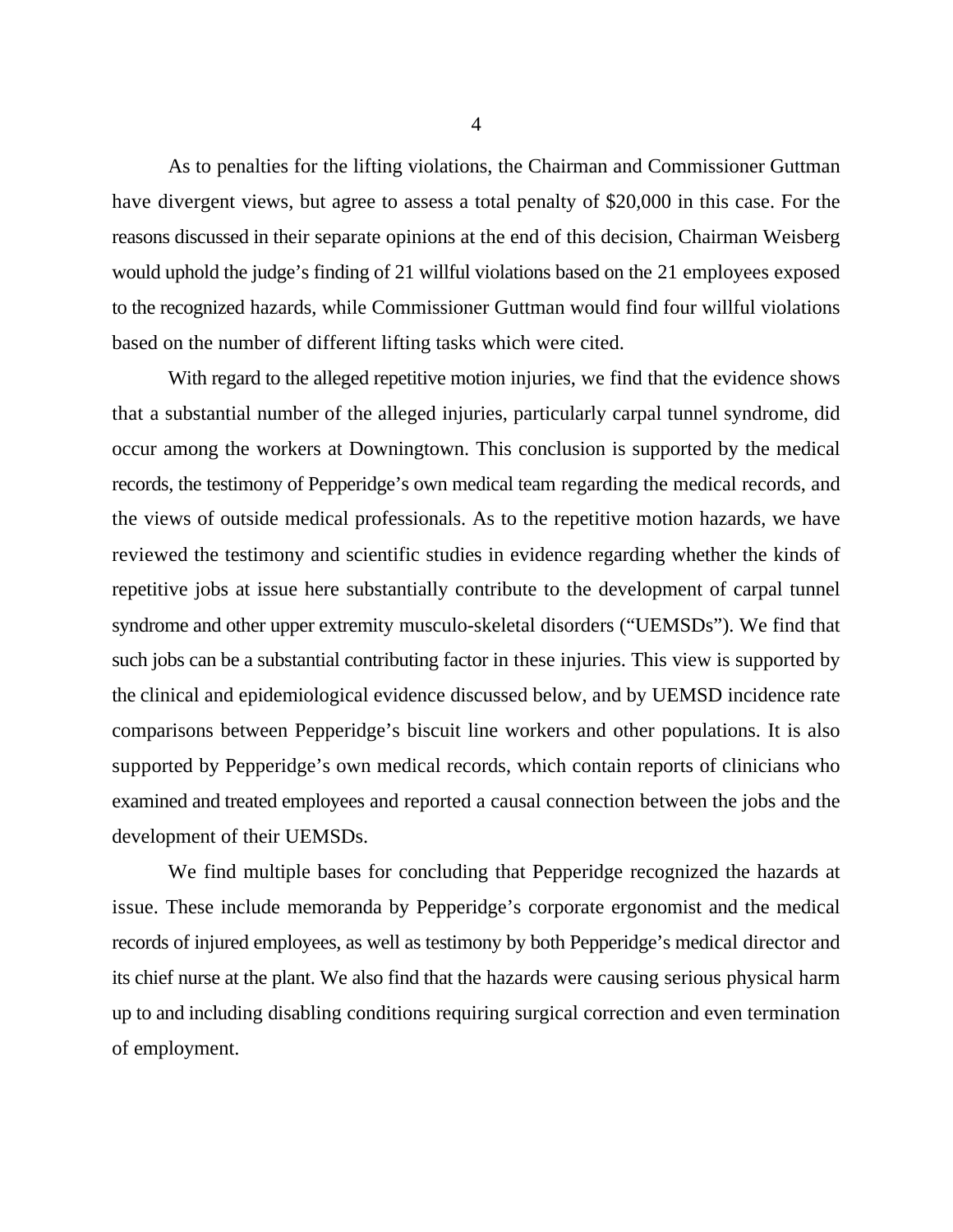Finally, we find that abatement of the hazard here can be required under section 5(a)(1) but that the Secretary has failed to meet her burden of showing that further abatement action was required in light of what had already been undertaken. We conclude that the appropriate response to the hazard at Downingtown was a process that included actions selected from a menu of alternatives. The question of the appropriateness of the abatement here turns on the extent to which Pepperidge implemented the recommendations provided by its corporate ergonomist and the extent to which specific further actions urged by the Secretary were required to be undertaken. We conclude that the Secretary has not shown that the additional steps proposed by the Secretary and not taken by Pepperidge were feasible and that their efficacy in reducing the hazard was so compelling that the failure to have implemented them by the time of the inspection rendered Pepperidge's process inadequate.

### **I. RECORDKEEPING**

#### **Introduction**

An employer covered by the Act must record and report occupational injuries and illnesses "for enforcement of the [A]ct, for developing information regarding the causes and prevention of occupational accidents and illnesses, and for maintaining a program of collection, compilation, and analysis of occupational safety and health statistics." 29 C.F.R. § 1904.1. These recordkeeping requirements "are a cornerstone of the Act and play a crucial role in providing the information necessary to make workplaces safer and healthier." *General Motors Corp., Inland Div*., 8 BNA OSHC 2036, 2041, 1980 CCH OSHD ¶ 24,743, p. 30,470 (No. 76-5033, 1980).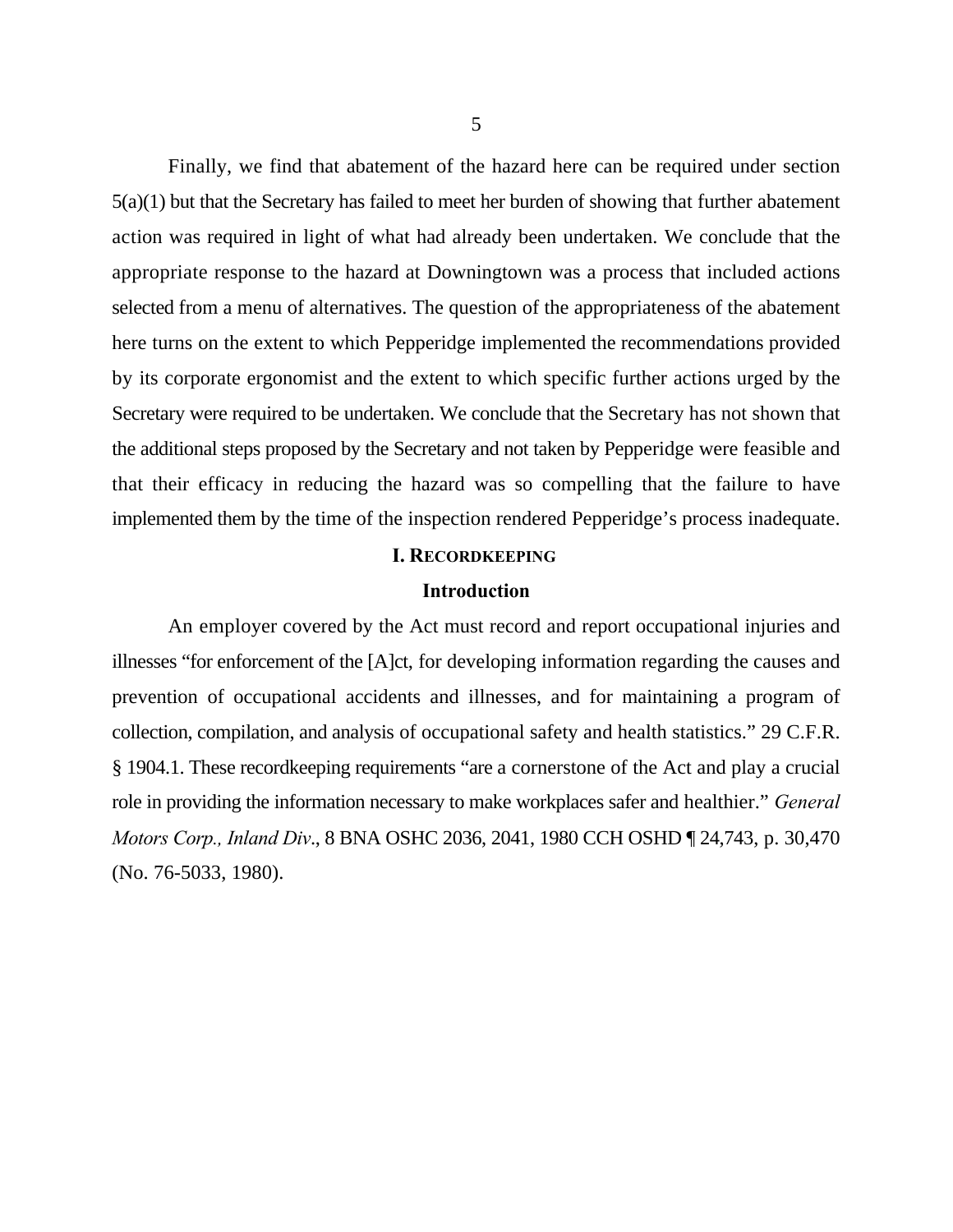The cited regulation, 29 C.F.R. § 1904.2(a),<sup>7</sup> requires employers to "enter each recordable injury and illness" on the OSHA No. 200 form ("OSHA 200") or an equivalent. A recordable occupational injury is defined in section 1904.12(c) as any occupational injury or illness which results in a fatality, lost workdays, transfer to another job, termination of employment, medical treatment (other than first aid), loss of consciousness, restriction of work, or restriction of motion. At the hearing, the Secretary alleged that Pepperidge had committed 179 separate "egregious" willful violations of section 1904.2(a) by either improperly recording or failing to record occupational injuries and illnesses on its equivalent of the OSHA 200 between January 1986 and September 14, 1988, when OSHA began its detailed inspection of the records. The Secretary proposed a penalty of \$2000 for each instance. The judge affirmed 176 of those items as willful violations, vacated three of them, and assessed a total penalty of \$289,603. At issue on review is whether the judge erred in finding that the violations were willful and whether the total penalty assessed by the judge was appropriate. Pepperidge does not dispute the existence of the violations on review.

<sup>7</sup>That section provides:

Each employer shall . . . (1) maintain in each establishment a log and summary of all recordable occupational injuries and illnesses for that establishment; and (2) enter each recordable injury and illness on the log and summary as early as practicable but no later than 6 working days after receiving information that a recordable injury or illness has occurred. For this purpose form OSHA No. 200 or an equivalent which is as readable and comprehensible to a person not familiar with it shall be used. The log and summary shall be completed in the detail provided in the form and instructions on form OSHA No. 200.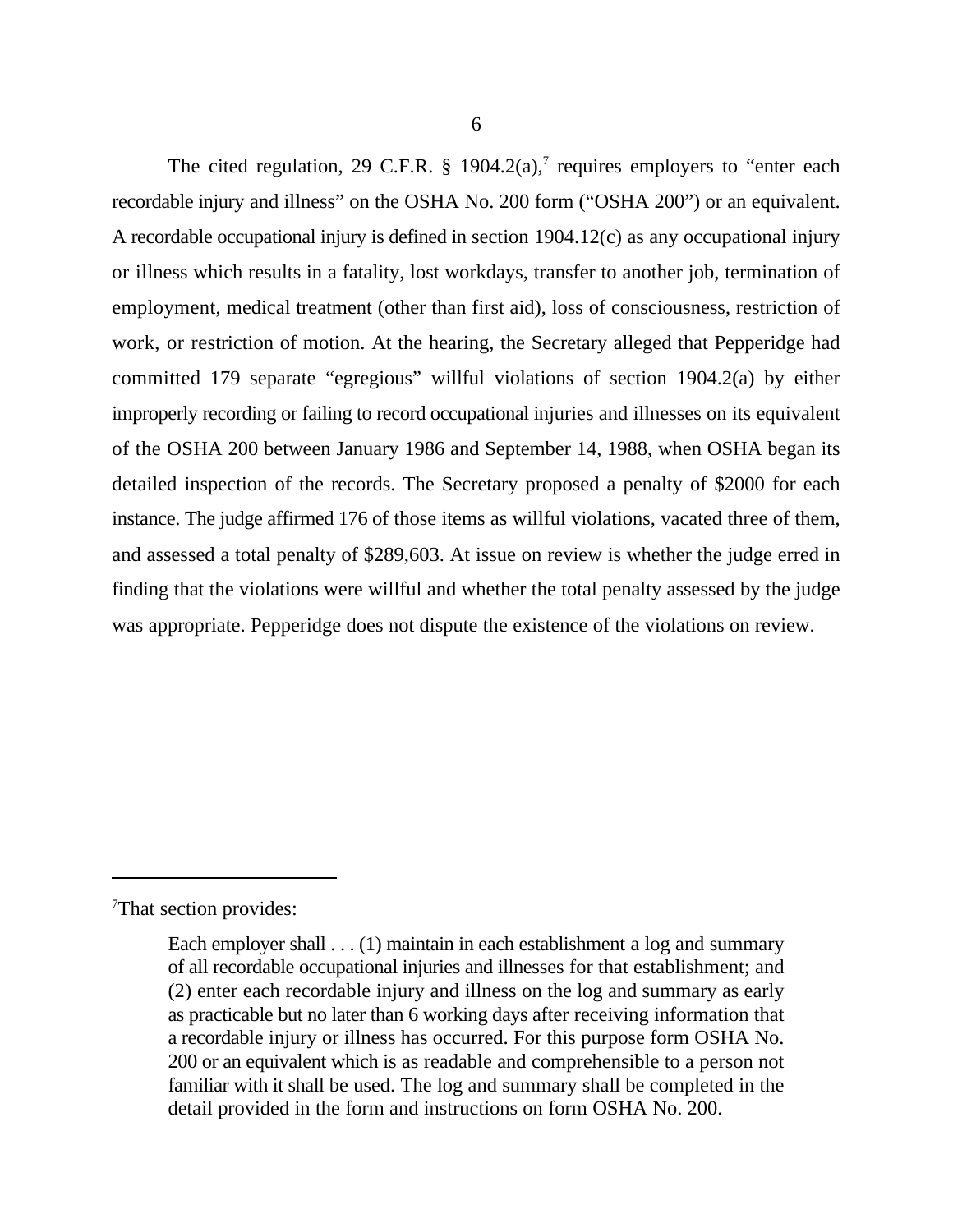#### **Background**

Between January 1986 and September 14, 1988, Pepperidge's Downingtown plant entered a total of 435 injuries on its OSHA 200 form.<sup>8</sup> The judge found that during this time Pepperidge failed to properly record 74 injuries or illnesses and totally failed to record 102 injuries or illnesses. The 102 unrecorded injuries and illnesses cited by OSHA represent approximately 19 percent of the actual total of 537 injuries and illnesses that occurred during this time and the 74 improperly recorded injuries and illnesses represent approximately 14 percent. Included in these 176 recording errors are 87 cases where Pepperidge failed to correctly identify lost workdays, including restricted workdays, or approximately 32 percent of the actual total of 275.<sup>9</sup>

Janice Taplar, a personnel assistant, was responsible for OSHA recordkeeping at the Downingtown plant during this time. Taplar's training consisted of a "very basic review of an OSHA [200] log and the instructions on the back of it." She was not given any other written materials and there is no indication that she had any other OSHA recordkeeping experience. The judge found, and Pepperidge does not dispute, that Taplar had some basic misconceptions about her OSHA recordkeeping duties that would have been corrected by a careful reading of the OSHA 200 form and accompanying instructions. For example, she was

<sup>&</sup>lt;sup>8</sup>Pepperidge entered 128 injuries for 1986, 172 for 1987, and 135 in 1988 up to September 14. Pepperidge did not include in its 1986 summary all the cases it recorded on its 1986 log. Its stated total for that year was 119, apparently due to failure to count nine lost workday cases (including restricted workdays).

<sup>&</sup>lt;sup>9</sup>Pepperidge reported a total of 188 lost workday cases, including restricted workday cases. It reported 61 for 1986, 80 for 1987, and 47 for 1988 up to September 14. During that period Pepperidge totally failed to record 36 cases that involved lost workdays, including restricted workdays, and erroneously recorded 51 cases as having no lost workdays, for a total of 87 under reported lost workdays cases. Approximately 13 of those cases, mostly involving repetitive motion illness, involved more than 20 lost days. Approximately six cases involved more than 30 restricted workdays. Another four involved over 20 such days, another eight involved more than 10 such days, and another 12 involved more than three such days. Many of those cases involved contusions, sprains, or strains, and others involved repetitive motion.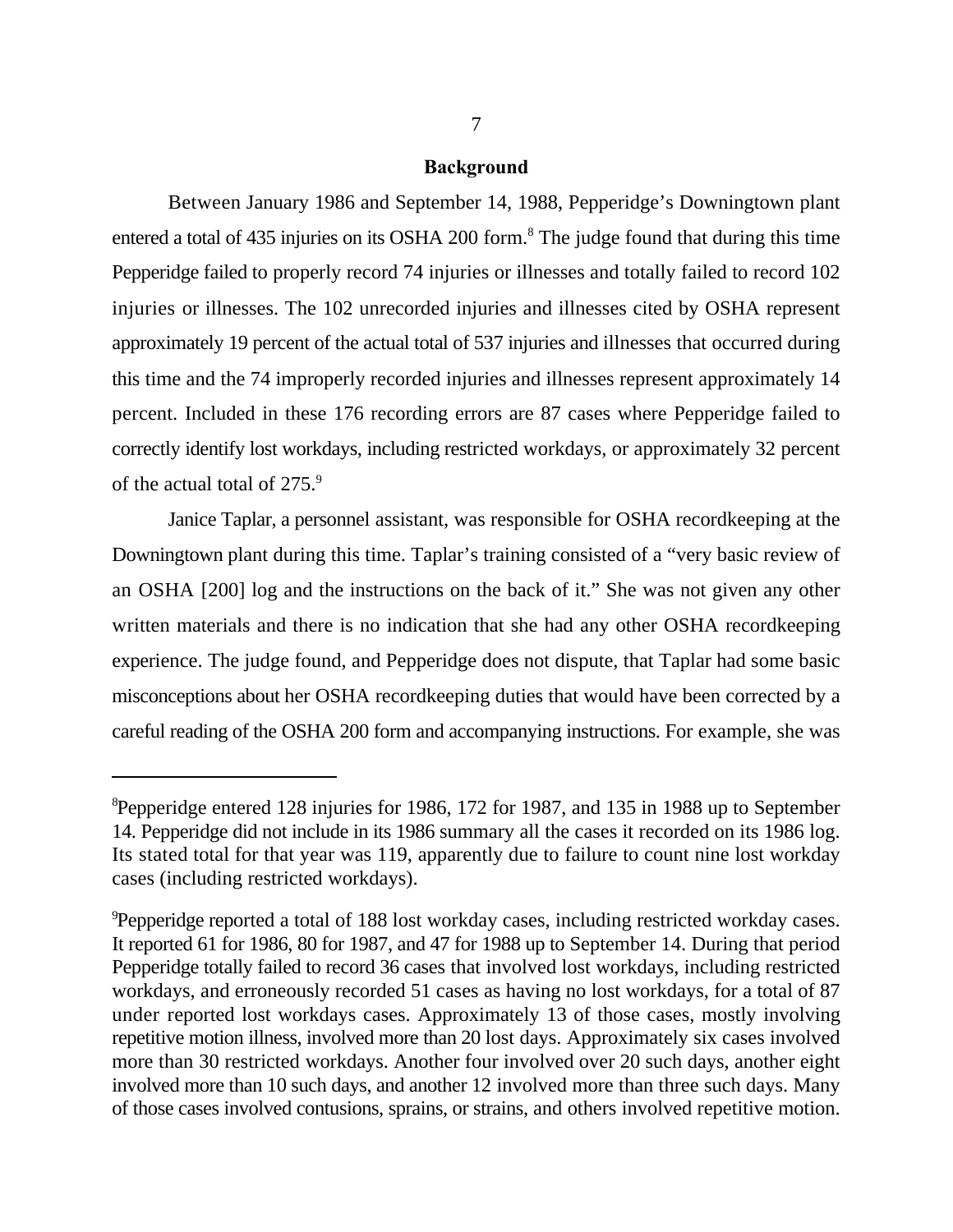not aware of the duty to update the log if lost workdays or restricted work activity occurred or continued after an initial entry was made or that all recordable injuries and illnesses had to be recorded within six days of learning of their occurrence.<sup>10</sup> Taplar testified that prior to the inspection, she had not used the illness side of the log at all. Taplar also incorrectly

<sup>10</sup>The Instructions for the OSHA No. 200 Form, found on the back of the form, state:

## **I. Log and Summary of Occupational Injuries and Illnesses**

Enter each recordable case on the log within six (6) workdays after learning of its occurrence.

. . .

. . .

## **II. Changes in Extent of or Outcome of Injury or Illness**

If, during the 5-year period the log must be retained, there is a change which affects entries in columns 1, 2, 6, 8, 9, or 13 [including whether it is a lost workday case], the first entry should be lined out and a new entry made. For example, if an injured employee at first required only medical treatment but later lost workdays away from work, the check in column 6 should be lined out, and checks entered in columns 2 and 3 and the number of lost workdays entered in column 4.

. . .

## **VI. Definitions**

. . .

**OCCUPATIONAL ILLNESS** of an employee is any abnormal condition or disorder, other than one resulting from an occupational injury, caused by exposure to environmental factors associated with employment. . . .

. . .

## 7f. **Disorders Associated with Repeated Trauma**

Examples: Noise-induced hearing loss, synovitis, tenosynovitis, and bursitis; Raynaud's phenomena; and other conditions due to repeated motion, vibration, or pressure.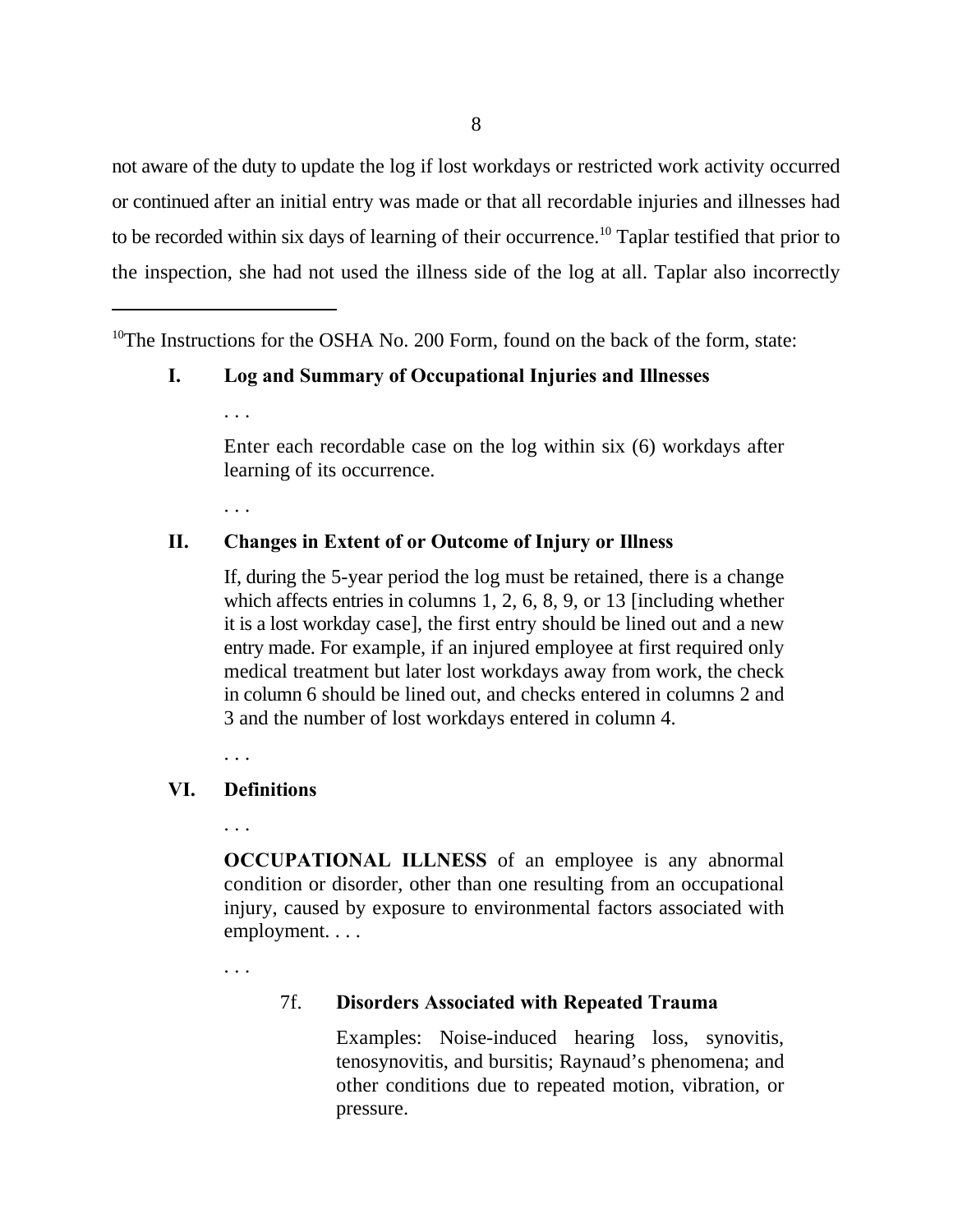believed that a case was not recordable unless it was compensable for workers' compensation purposes. She also was not aware before the inspection that she was required to record repetitive motion injuries as occupational illnesses.

Taplar's other duties may have made it difficult for her to maintain accurate records. She was responsible for a large number of personnel, safety, and other related matters.<sup>11</sup> As a result, she was three months behind in filling out the OSHA 200 form when OSHA inspected in June 1988. Taplar did manage to keep up to date other safety recordkeeping on which the Downingtown plant placed a higher priority. She timely filed a monthly report for use in a safety competition among Pepperidge plants based on lost workdays and she also submitted lost workday information for a National Safety Council competition every month.

R. Scott Maxwell, the plant's Manager of Human Resources and chief safety officer, was Taplar's supervisor. Maxwell trained Taplar in OSHA recordkeeping and had previously been responsible for it himself.<sup>12</sup> Maxwell had no copies of OSHA regulations or other government documents regarding OSHA recordkeeping in his department, except for an unidentified U.S. Department of Labor Bureau of Labor Statistics ("BLS") guideline that he was unaware of until he prepared for his deposition in this case. Pepperidge's own detailed manual entitled "Occupational Injury and Illness Recordkeeping and Reporting," dated 1977, was kept at Pepperidge's corporate headquarters and was never distributed to Pepperidge's

 $11$ Her job description shows that her jobs included "recruiting, interviewing, testing and selection of all hourly, weekly salaried applicants," "administration of Workers' Compensation program" and unemployment compensation, operating the employee store, and coordinating "employee activities, company picnics and parties, and Fund Drives." In the safety category alone, she was the plant's "safety coordinator working with employee committees." She was "responsible for setting up and conducting a productive plant wide program, assuring compliance with OSHA regulations and inspections" and making "safety presentations to employees at department meetings." She also conducted "safety training, fire drills [and assisted] in first aid training." (Government Exhibit ("GX") 37). The plant had 1400 to 1500 employees.

 $12$ Maxwell had received the same type of limited training as Taplar.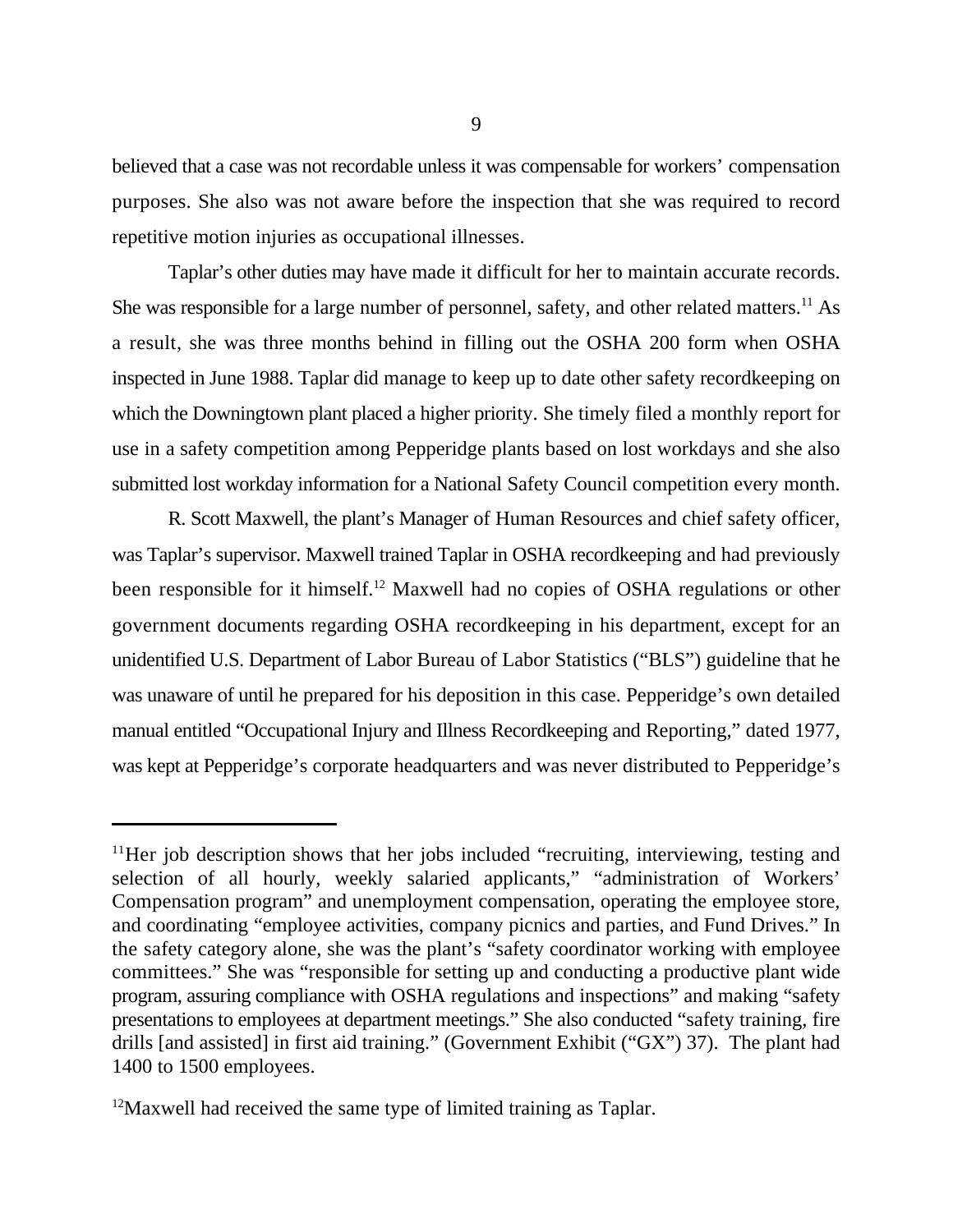plants. Maxwell testified that prior to December 6, 1988, no employee at Pepperidge's Downingtown plant had attended any courses, seminars, lectures, classes, or meetings that focused on OSHA recordkeeping. Taplar never supplied Maxwell with a copy of the OSHA 200 logs or the summary of the logs. Prior to December of 1988 there was no procedure to monitor the accuracy of the OSHA 200 forms once they were completed.

In contrast, Pepperidge's higher management had expressed interest in OSHA recordkeeping during the period in question. On October 22, 1987, Pepperidge's Corporate Manager of Human Resources, Steve Larson, directed a memorandum to Pepperidge's "Principal Human Resources Representatives," asking them to "review the requirements" for OSHA recordkeeping "with those responsible for completing the Log and Summary, OSHA No. 200 and the Supplementary Record, OSHA No. 101." (Government Exhibit ("GX") 11). Attached to Larson's memorandum was the Bureau of Labor Statistics guide titled *A Brief Guide to Recordkeeping Requirements for Occupational Injuries and Illnesses* (OMB No. 1220-0029, June 1986) (Effective April 1986)<sup>13</sup> ("BLS brief guide"). (GX 10). Larson distributed these materials at the direction of Dennis Dougherty, Pepperidge Farm's Vice President of Human Resources at its Norwalk, Connecticut headquarters.

On November 4, 1987, Fred Wahl, Jr., the Corporate Director of Safety for Pepperidge Farm's corporate parent, Campbell Soup Company, directed a memorandum to the "Plant Managers" of Pepperidge Farm and other Campbell Soup affiliates, consisting of an "**\*\*IMPORTANT \*\* MESSAGE ON OSHA RECORDKEEPING**." (GX 7) (emphasis in original). After noting OSHA's "major emphasis on industry's strict adherence to their recordkeeping requirements," the memorandum stated that "[o]ver the last few months they have levied fines of hundreds of thousands and even millions of dollars for improper recording of occupational injuries and illnesses." The memorandum further stated that "**[i]t**

<sup>&</sup>lt;sup>13</sup>This is not the detailed "Recordkeeping Guidelines for Occupational Injuries and *Illnesses*," also published in 1986 by BLS, which was discussed in *Caterpillar, Inc.*, 15 BNA OSHC 2153, 2157, 1991-93 CCH OSHD ¶ 29,962, p. 40,990 (No. 87-922, 1993).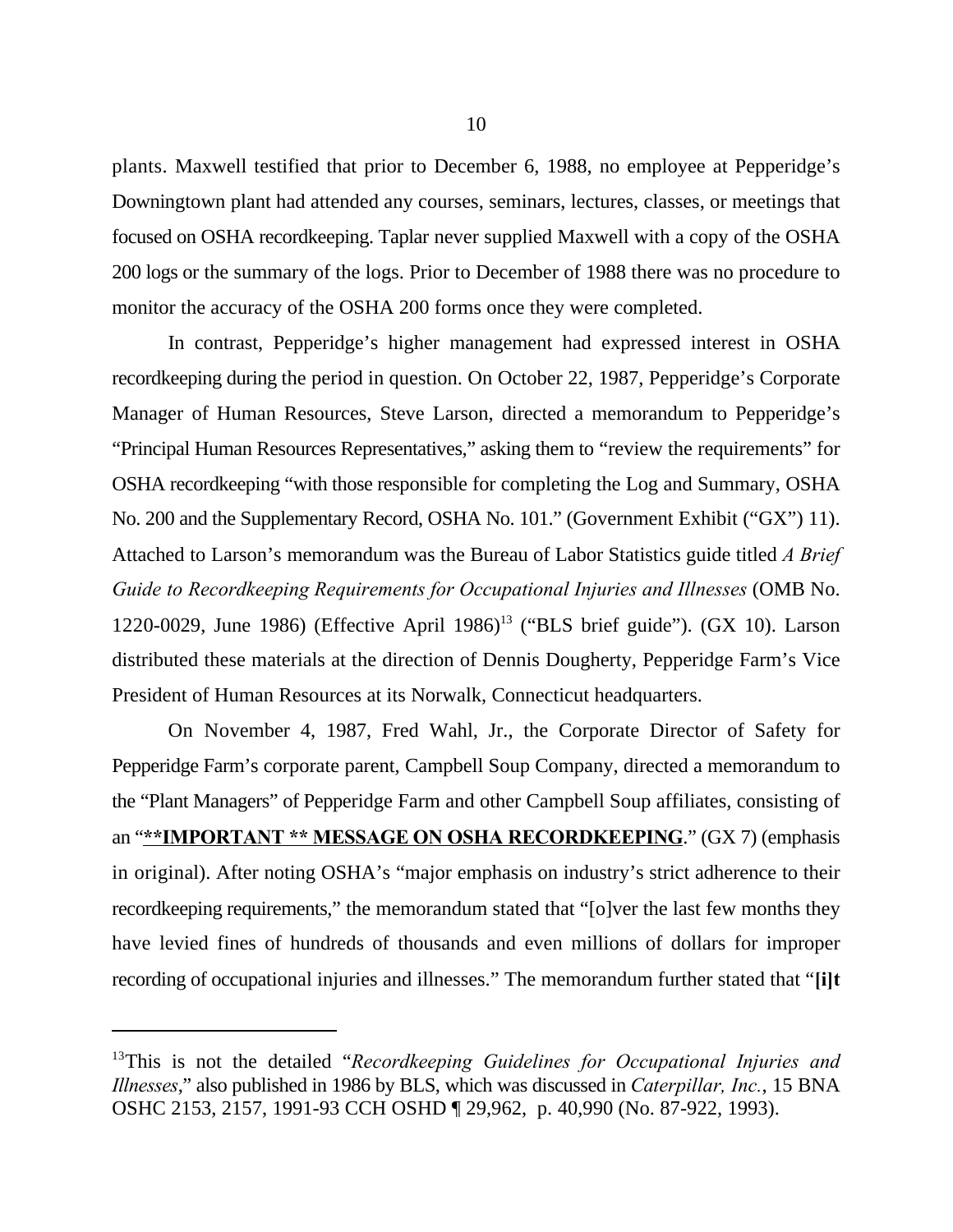**is imperative that all OSHA recordkeeping requirements be accurate within Campbell Soup Company.**" (Emphasis in original). It instructed that the BLS Brief Guide, which was attached to the memorandum, "should be followed very closely!" Wahl also instructed plant managers that "[a]fter reviewing your records and insuring that they are in accordance with OSHA requirements, I recommend that you cross check the OSHA logs with your workers' compensation files to [e]nsure that they match (go back 5 years)." He stated that "**[t]his is a critical concern and should be undertaken without delay!**" (Emphasis in original).

On December 4, 1987, Wahl issued a follow-up memorandum to all Human Resource Managers, including Maxwell, with copies to Dougherty and Larson. (GX 9). In it, he reminded the managers of his initial recommendation to review and correct all records, then requested that copies of each plant's OSHA 200 logs for the past five years be sent to him. According to Maxwell, who recalls the request, but not the memorandum, copies of the Downingtown plant's OSHA 200 logs were indeed supplied to Wahl; Wahl, however, testified that he did not review these records nor did he assign anyone in his office to do so.

Between 1976, when Maxwell was first trained at Pepperidge in OSHA recordkeeping, until after the citations were issued in December 1988, Maxwell never received any instructions from his superior to cross check the worker's compensation logs and the OSHA 200 logs. Prior to December 1988, there were no procedures in the Downingtown plant to monitor the accuracy of the OSHA 200 forms once they were completed. Maxwell could not recall receiving either the memoranda from Larson, the November 4 memoranda from Wahl, or a copy of the OSHA recordkeeping guide, and Taplar testified that she had not seen these documents. Maxwell had no discussions with Larson regarding OSHA recordkeeping between the time of Larson's October 1987 memorandum and the start of the OSHA inspection. Neither Maxwell or Taplar knew the whereabouts of any BLS materials until well after the citations were issued.

Maxwell had submitted the OSHA 200 logs for the last five years from Downingtown to Campbell Soup's headquarters. Although the December 4 memorandum notes that "[i]t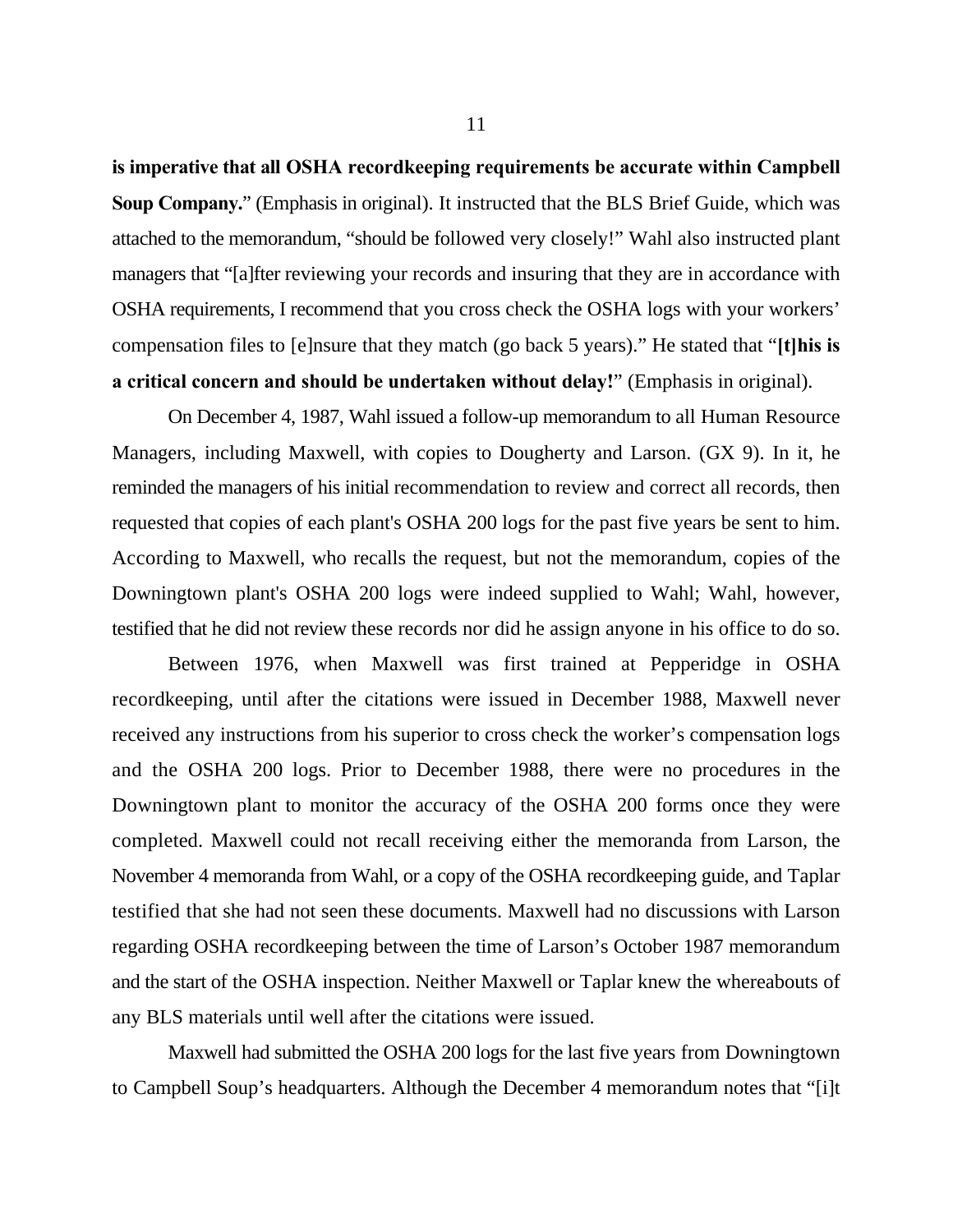has been one month since I sent a notice to all locations outlining the need to review and correct, if needed, your OSHA records," the Downingtown plant did not perform any audit of OSHA recordkeeping practices or of its OSHA 200 logs, nor was any additional recordkeeping training provided to Pepperidge Farm employees, until after the beginning of the overall OSHA inspection in June 1988. Dennis Dougherty, Pepperidge Farm's Vice-President for Human Resources and chief executive officer in the safety area, simply interpreted the December 4 memorandum as a "straightforward informational request . . . to the human resources managers, and I didn't believe it required any action on my part." He also testified that no action was taken by him or by anyone on his staff in response to the November 4 memorandum. Dougherty stated that no response was necessary because Larson had distributed copies of the BLS brief guide to all Pepperidge Farm human resources representatives on October 22, 1987.

## **Willfulness**

A violation is willful if it is committed with intentional, knowing, or voluntary disregard for the requirements of the Act or with plain indifference to employee safety. *E.g., Valdak Corp.*, 17 BNA OSHC 1135, 1136, 1993-95 CCH OSHD ¶ 30,759, p. 42,740 (No. 93-239, 1995), *aff'd*, 73 F.3d 1466 (8th Cir. 1996). The Third Circuit, the jurisdiction in which this case arises, has held that a willful violation is characterized by an "obstinate refusal to comply" with safety and health requirements that "differs little from" the Commission and majority-circuit test. *Universal Auto Radiator Mfg. v. Marshall*, 631 F.2d 20, 23 (3d Cir. 1980) (quoting *Babcock & Wilcox v. OSHRC*, 622 F.2d 1160, 1167-68 (3d Cir. 1980)). "It is differentiated from other types of violations by a 'heightened awareness - of the illegality of the conduct or conditions -- and by a state of mind -- conscious disregard or plain indifference.'" *Calang Corp.*, 14 BNA OSHC 1789, 1791, 1987-90 CCH OSHD ¶ 29,080, p. 38,870 (No. 85-319, 1990) (quoting *Williams Enterp*., 13 BNA OSHC 1249, 1256-57, 1986-87 CCH OSHD ¶ 27,893, p. 36,589 (No. 85-355, 1987)).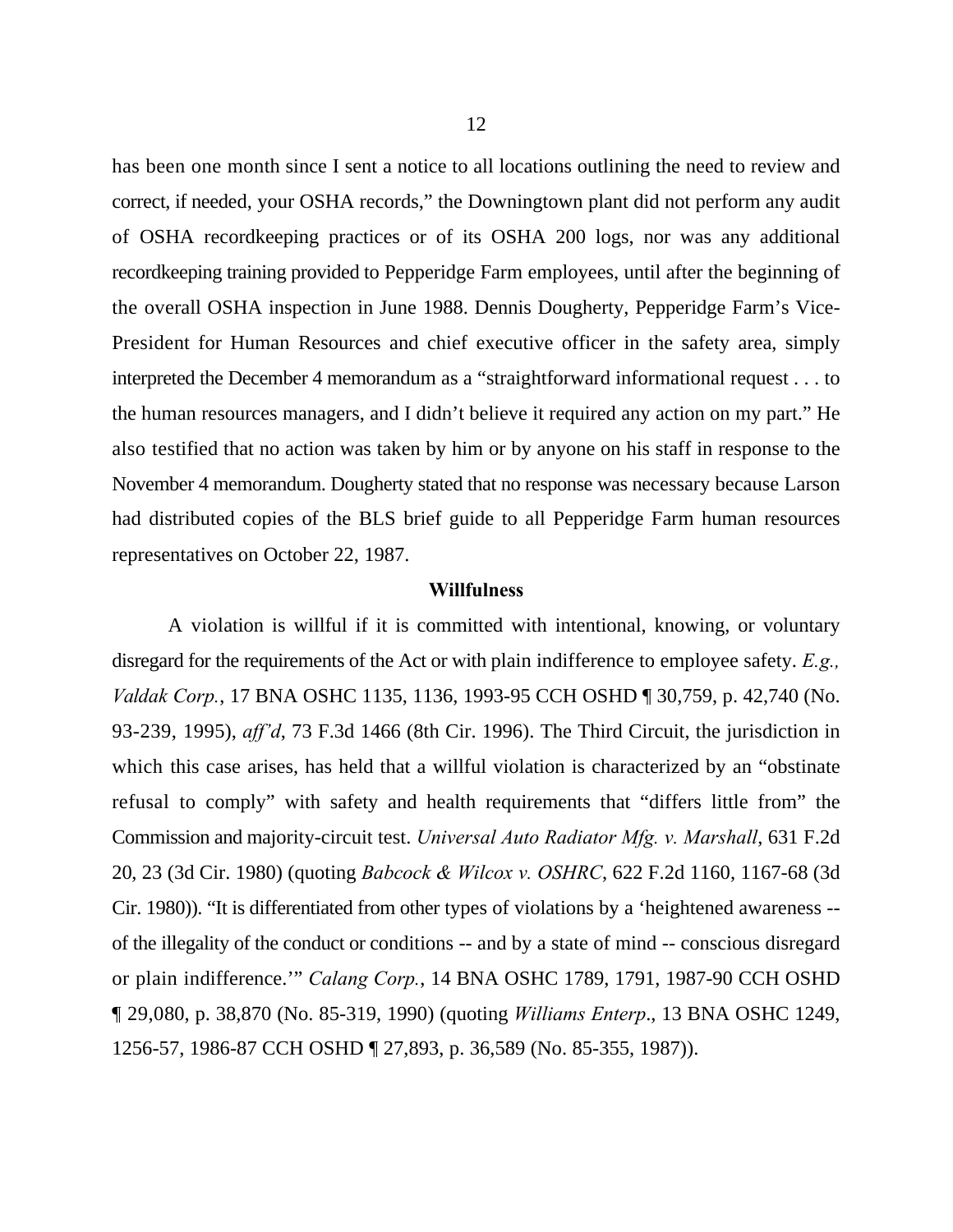We conclude that Pepperidge's failures to record here are properly characterized as willful. The evidence establishes that Pepperidge was plainly indifferent to its record keeping responsibilities. The record clearly demonstrates that various officials in the management of both Pepperidge's Downingtown facility and Pepperidge's corporate headquarters as well as Pepperidge's parent, Campbell Soup, had a heightened awareness of the requirements of section 1904.2(a). Company officials were aware that OSHA put a major emphasis on industry's strict adherence to OSHA recordkeeping requirements. Nevertheless, Taplar, the employee who actually made the recordkeeping entries, as well as her supervisor, Maxwell, lacked basic training in what injuries and other details to enter on the OSHA 200 form.<sup>14</sup> Tapler and Maxwell did not have access to or were not aware of basic recordkeeping information, particularly the BLS brief guide. Even so, most of the 176 misrecorded or unrecorded conditions reflect a failure to follow the specific instructions found on the back of the OSHA 200 form to enter injuries and illnesses that involve lost workdays, restricted work, or "repeated motion." Pepperidge's recordkeeping failures involving repetitive motion illnesses are particularly troubling here. As the judge found, at least 50 of the violations involve repetitive motion illnesses. As we will discuss in greater detail below, repetitive motion or carpal tunnel disorders, many requiring surgery, affected Pepperidge's Downingtown employees at an extraordinarily high rate. Better recordkeeping might have led to more efficient identification and correction of hazards that may have caused those repetitive motion injuries. *See General Dynamics Corp., Electric Boat Div*., 15 BNA OSHC 2122, 2128 n.13, 1991-93 CCH OSHD ¶ 29,952, p. 40,955 n.13 (No. 87-1195, 1993).

Even after Wahl's urgent warning in November 1987 that the records must be accurate or huge fines might be assessed by OSHA, no one at Pepperidge checked the

<sup>&</sup>lt;sup>14</sup>We are not suggesting that Taplar's errors in filling out the OSHA 200 establish that the recordkeeping violations before us are willful. The willfulness of a violation turns on the employer's underlying state of mind when it committed the violation. *Monfort of Colorado, Inc.*, 14 BNA OSHC 2055, 1991-93 CCH OSHD ¶ 29,246 (No. 87-1220, 1991).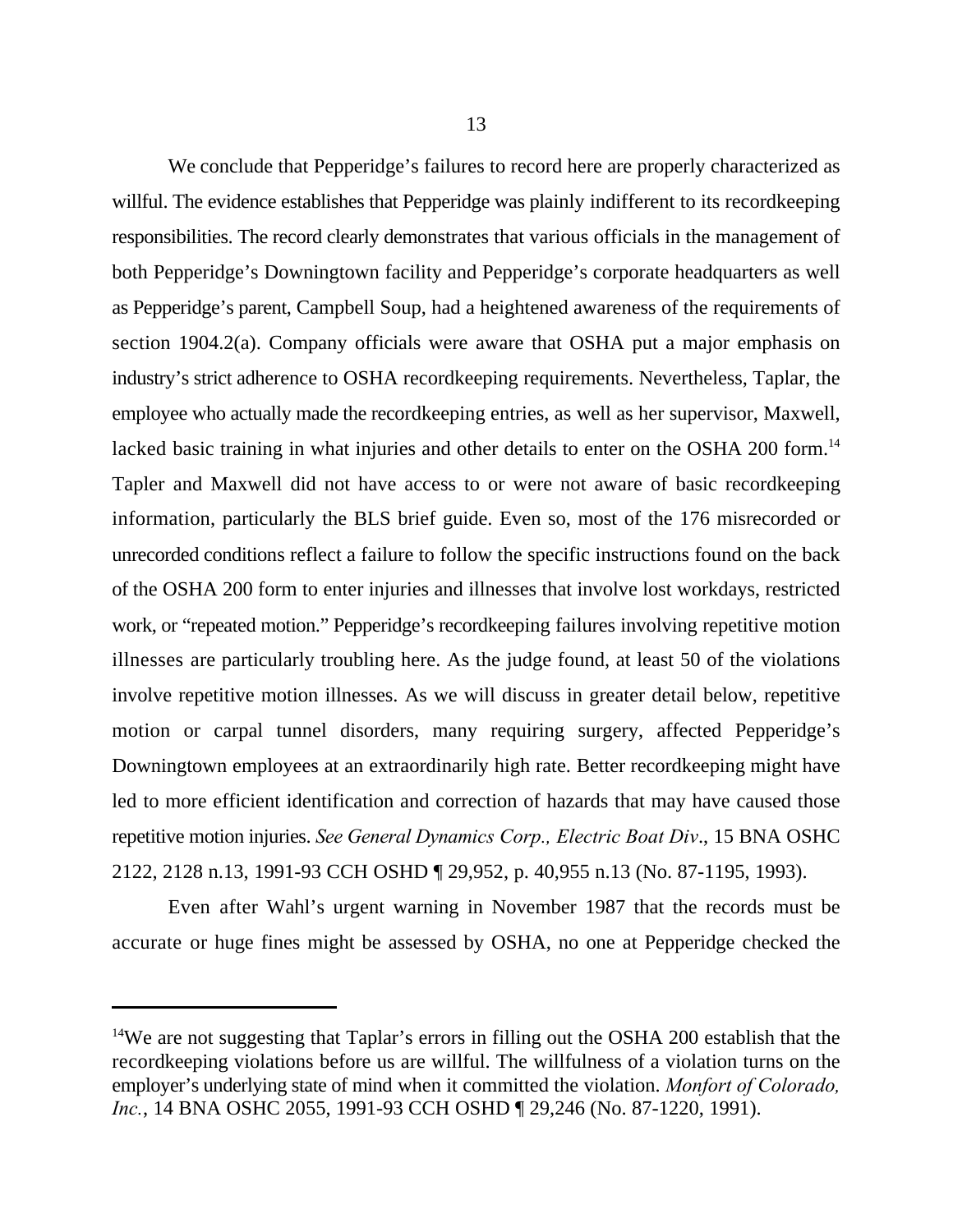accuracy or timeliness of Downingtown's OSHA 200s. No changes were made to Downingtown's recordkeeping methods. Pepperidge was three months behind in entering cases when OSHA inspected in June 1988. At the same time, Pepperidge was keeping current on other safety recordkeeping matters for competitions. An indifferent attitude toward OSHA recordkeeping is well established on this record.<sup>15</sup>

The circumstances are in contrast to *Caterpillar, Inc.*, 15 BNA OSHC 2153, 1991-93 CCH OSHD ¶ 29,962 (No. 87-922, 1993), and a number of other cases in which the Commission found that the Secretary failed to establish willfulness.<sup>16</sup> In *Caterpillar*, the Commission found that the recordkeeping violations resulted from the failure of company officials to provide proper directions to Dr. Neu, the person responsible for Caterpillar's recordkeeping, but held that those officials' omissions and misdirections did not demonstrate intentional disregard or plain indifference. Dr. Neu was, at least initially, supplied with some of the material published by the BLS to assist in filling out the OSHA 200. Over time,

 $15$ In our view, Pepperidge's indifference constitutes willfulness under all the relevant tests including that of the Third Circuit. Pepperidge's indifference amounted to a "reckless disregard" of whether its OSHA records were in compliance, and thus was equivalent in effect to an "obstinate refusal to comply" with the Act. This is evidenced by multiple indicia of indifference discussed in the text including the fact that at the same time that the Pepperidge Downingtown plant was derelict and tardy in its OSHA recordkeeping responsibilities, it was up to date on other safety recordkeeping on which it placed a higher priority. The Downingtown plant timely filed a report each month for use in a safety competition among Pepperidge plants based on lost workdays and also submitted lost workday information each month for a National Safety Council competition.

 $16$ In a number of the cases cited by Pepperidge, the Commission simply found sufficient good faith to negate willfulness. *See J. A. Jones Constr. Co.*, 15 BNA OSHC 2201, 2211-12, 1991-93 CCH OSHD ¶ 29,964, p. 41,028-31 (No. 87-2059, 1993); *Hackney, Inc.*, 15 BNA OSHC 1520, 1991-93 CCH OSHD ¶ 29,618 (No. 88-391, 1992); *Marmon Group, Inc., d/b/a Darling Store Fixtures, Inc.*, 11 BNA OSHC 2090, 2092-93, 1984-85 CCH OSHD ¶ 26,975, p. 34,643 (No. 79-5363, 1984); *Mobil Oil Corp.*, 11 BNA OSHC 1700, 1983-84 CCH OSHD ¶ 26,699 (No. 79-4802, 1983).

Pepperidge also cites a number of Commission decisions finding willfulness that, it claims, involve more aggravated circumstances than those here. However, to the extent this might be so, it does not negate willfulness here.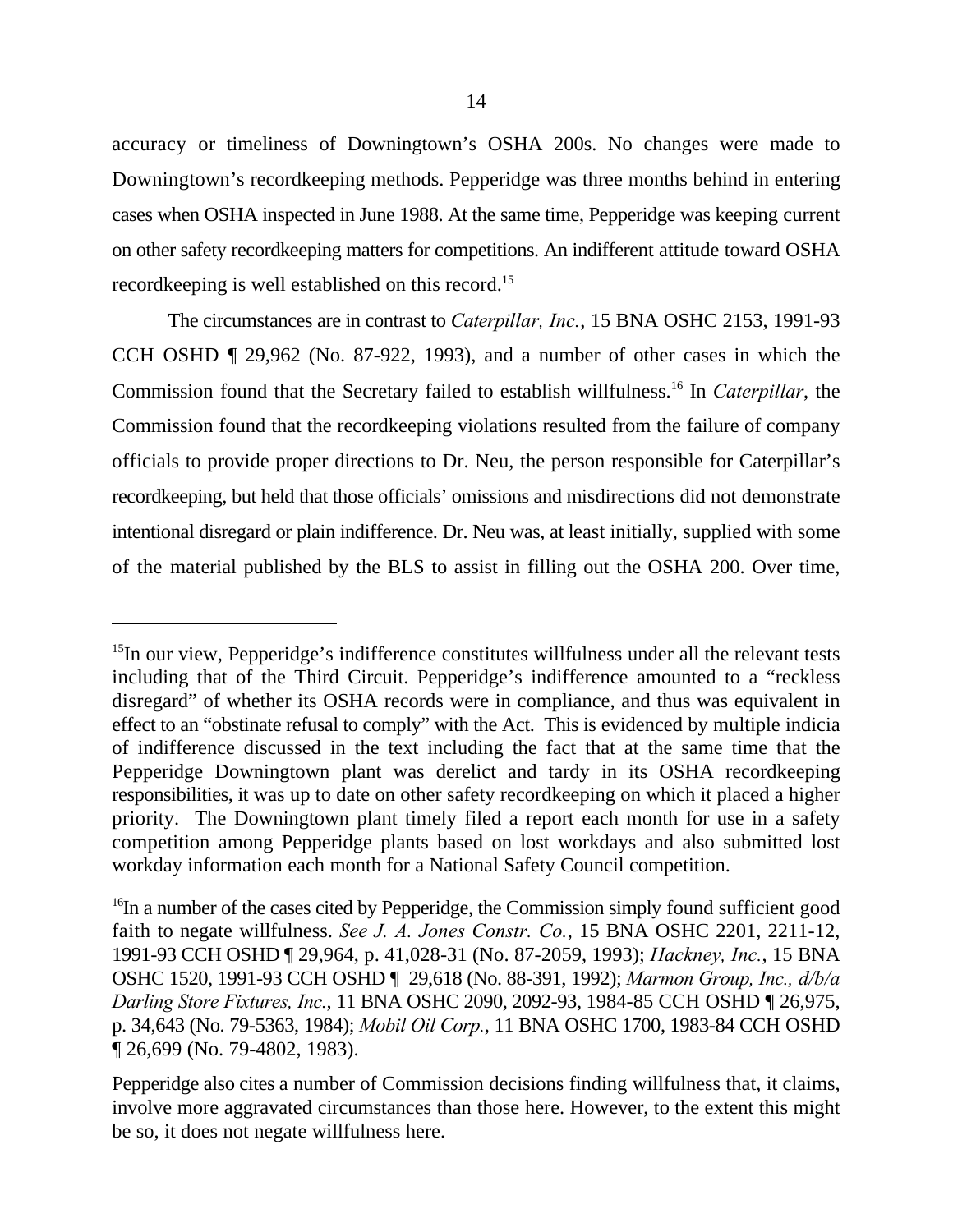through the neglect of company officials, Dr. Neu had modified Caterpillar's criteria in determining what was recordable on the OSHA 200 log along the lines of Caterpillar's internal reporting system in an effort to achieve the goal of company-wide consistency in recording. Dr. Neu made an effort to maintain records of employee injuries and illnesses, although his adherence to Caterpillar's guidelines instead of OSHA's recordkeeping requirements led to Caterpillar's recordkeeping violations *Id*. at 2157-58, 2176, 1991-93 CCH OSHD at pp. 40,990-91, 41,010. By contrast, Taplar's recording errors were not the result of misguided attempt to conform recordkeeping to the wrong model. They were due to a lack of commitment to OSHA recordkeeping and a lack of understanding of what should be recorded. Company officials made no attempt to remedy this despite their heightened awareness of OSHA recordkeeping requirements.

The Commission's decision in *Kohler Co.*, 16 BNA OSHC 1769, 1993-95 CCH OSHD ¶ 30,457 (No. 88-237, 1994), is also distinguishable. In *Kohler*, the Commission found that recordkeeping violations were not willful but were caused by the employer's "simple inadvertence." The nurses responsible for recordkeeping had received a two-hour training session on a recordkeeping system that the Commission described as being "excellent" in part. Here, Taplar's training clearly was inadequate. Also, the 277 recordkeeping errors in *Kohler* represented approximately 11 percent of the total of 2,475 injuries and illnesses. By contrast, the 176 recordkeeping errors at issue here represent approximately 33 percent of the total of 537 injuries and illnesses. Finally, unlike this case, Kohler's management was not shown to have had a heightened awareness of the requirements of section 1904.2(a).

Our finding of willfulness here would not be justified if Pepperidge made a good faith effort to comply with the recordkeeping requirements, even if its efforts did not result in full compliance with its recordkeeping responsibilities. The test of good faith in this regard is an objective one--whether the employer's efforts to comply were reasonable under the circumstances. *Tampa Shipyards, Inc*., 15 BNA OSHC 1533, 1541, 1991-93 CCH OSHD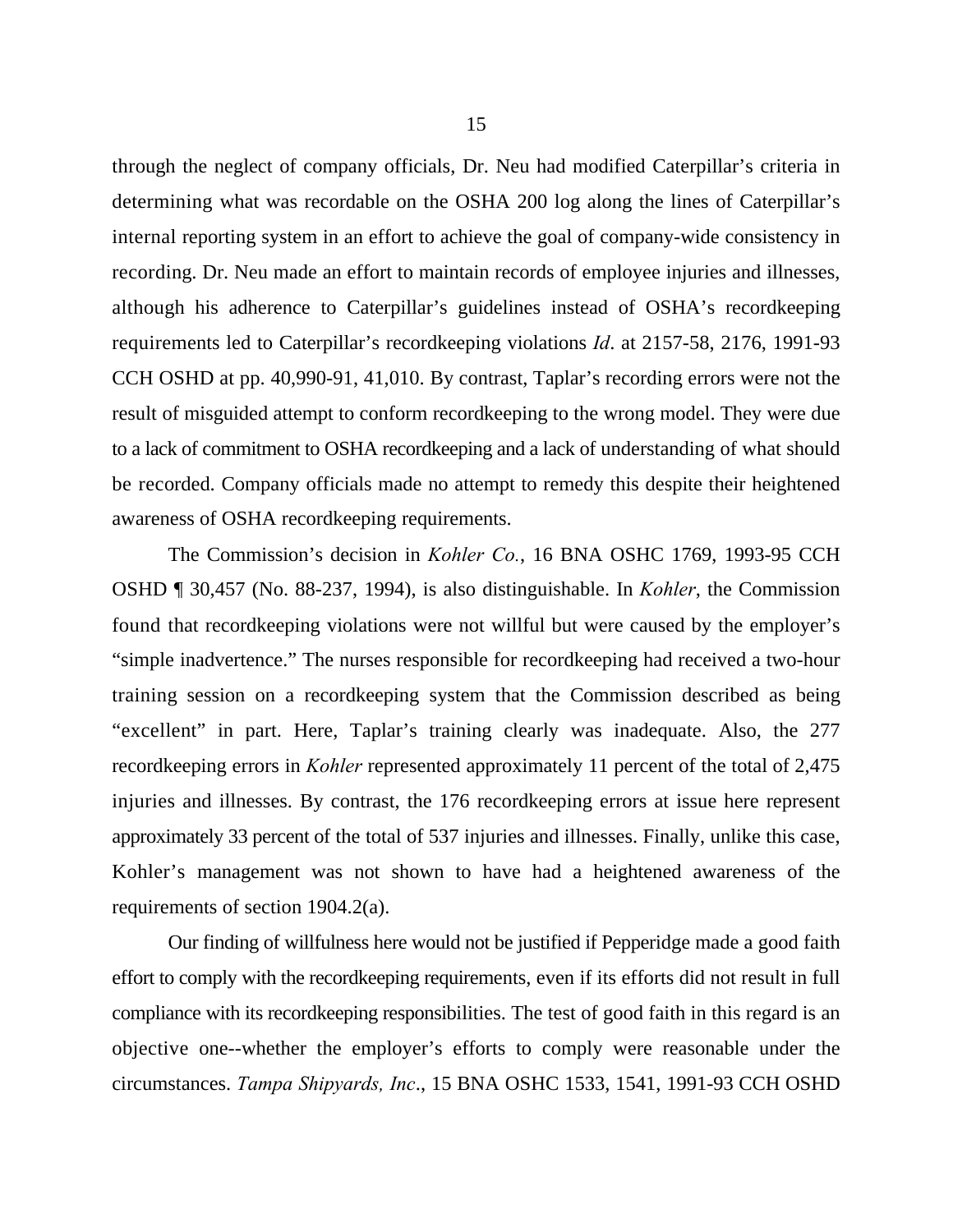¶ 29,617, p. 40,104 (No. 86-360, 1992) (consolidated). The record shows that Pepperidge had not previously received recordkeeping citations as a result of earlier OSHA inspections. This evidence, however, does not overcome the profound recordkeeping shortcomings here. *See Seibel Modern Mfg. & Welding Corp.,*15 BNA OSHC 1218, 1223-24, 1991-93 CCH OSHD ¶ 29,442, pp. 39,679-81 (No. 88-821, 1991) (employer cannot infer from uneventful prior inspections that there was no hazard). Nor does Commission case law require a prior citation as a prerequisite to a finding of willfulness. *Woolston Construction Co.*, 15 BNA OSHC 1114, 1119, 1991-93 CCH OSHD ¶ 29,394, p. 39,570 (No. 88-1877, 1991), *aff'd without published opinion*, No. 91-1413 (D.C. Cir., May 22, 1992) (1992 WL 117669). The company memoranda from Larson and Wahl is some evidence of good faith, showing that the company was aware of its recordkeeping responsibilities. However, the response to the memoranda by Pepperidge's Downingtown plant is even more probative of its commitment to good recordkeeping. *Cf., Morrison-Knudsen Co./Yonkers Contrac. Co., A Joint Venture*, 16 BNA OSHC 1105, 1127, 1993-95 CCH OSHD ¶ 30,048, p. 41,285 (No. 88-572, 1993) (willful violation found in part where employer apparently ignored its own safety program; safety program is evidence employer was aware of the cited standard and its requirements). As we have found, there was no response to Wahl's repeated requests that OSHA records be reviewed and corrected.<sup>17</sup> Pepperidge contends that the absence of an intent to deceive shows good faith. However, here the misrecording is the result of plain indifference. *See Ensign-Bickford Company v. OSHRC*, 717 F.2d 1419, 1422-23 (D.C. Cir. 1983), *cert. denied*, 466 U.S. 937 (1984).

<sup>&</sup>lt;sup>17</sup>The Downingtown plant did respond to Wahl's request in his December follow-up memoranda to send him a copy of their completed OSHA 200 forms for the past five years. However, Wahl and his staff did not review the logs for completeness and correctness. He had asked for the logs because he thought that "any good manager who was sending documents of any type to the corporate office would ensure that they were correct prior to sending them." The Downingtown plant failed to do this.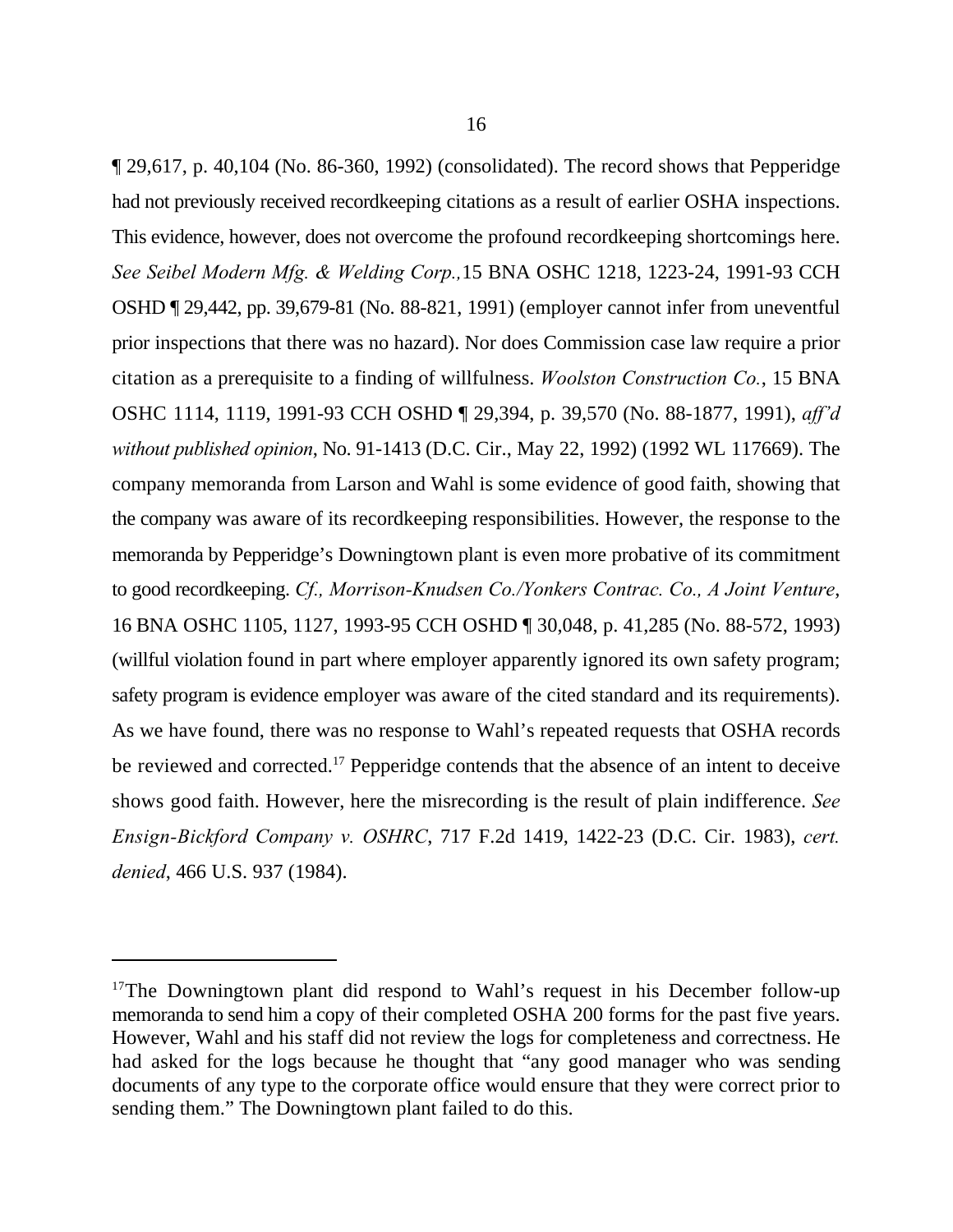Because Pepperidge did not have reason to believe that its OSHA recordkeeping system actually was adequate after it received Wahl's warnings, its failure to respond to those warnings bespeaks indifference to, and even conscious disregard of, OSHA's recordkeeping requirements. That failure also negates Pepperidge's claim that it made good faith efforts.

#### **Penalty**

Under section 17(j) of the Act, an appropriate penalty is determined by considering the size of the employer, the gravity of the violation, the good faith demonstrated by the employer, and the employer's history of previous violations. 29 U.S.C. § 666(j). Commission precedent provides that the Secretary has discretion to cite each failure to record as a separate violation. *E.g., Caterpillar*, 15 BNA OSHC at 2173, 1991-93 CCH OSHD at p. 41,007. The Act gives the Commission, rather than the Secretary, the discretion to assess the penalties it finds appropriate. *E.g., Hern Iron Works, Inc.*, 16 BNA OSHC 1619, 1621-23, 1993-95 CCH OSHD ¶ 30,363, pp. 41,881-83 (No. 88-1962, 1994)*.* "[A]lthough the Secretary may cite separate omissions to record injuries as separate violations, he may not exact a total penalty that is inappropriate in light of the four factors listed in section 17(j) of the Act." *Caterpillar*, 15 BNA OSHC at 2173, 1991-93 CCH OSHD at p. 41,007.

As mentioned above, Judge Oringer assessed separate penalties for the 176 violations for a total penalty of \$289,603. He based his penalty assessments on the testimony of H. Berrien Zettler, OSHA's Deputy Director of Compliance Programs,<sup>18</sup> the willful nature of the violations, and the "factors outlined in  $\S 17(i)$  of the Act." The judge found that the recordkeeping errors could be loosely divided into three groups for penalty purposes. The first group is comprised of complete failures to record occupational injuries or illnesses,

 $18$ Zettler had testified that the \$2000 penalty for each recordkeeping violation was determined on a penalty scale of \$1000 to \$3000 per violation, a range developed by the Secretary for willful recordkeeping violations just prior to the Pepperidge citation. Zettler testified that the \$2000 penalty put Pepperidge in the middle of the scale because Pepperidge was neither one of the worst violators nor one of the least violators.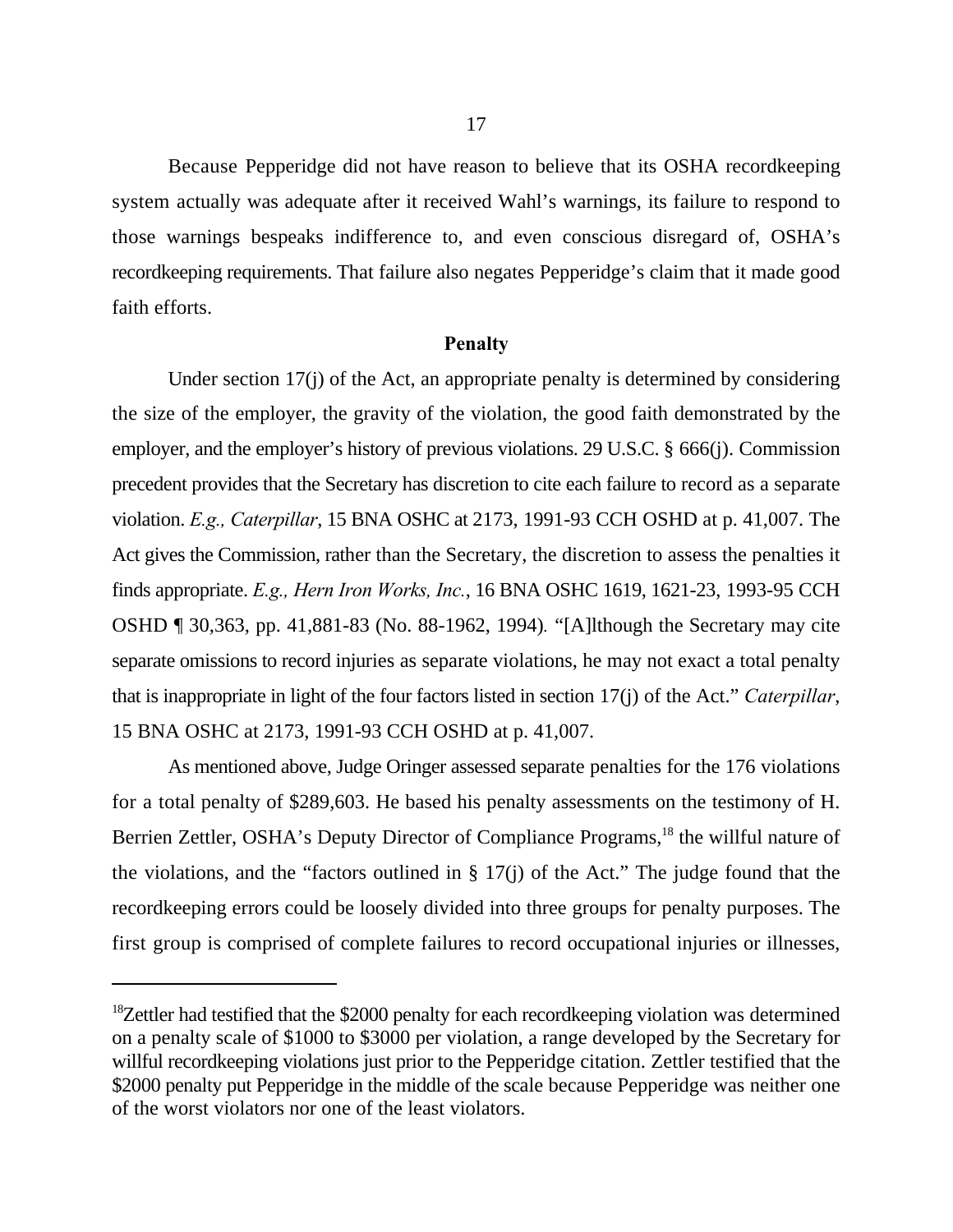despite documentation of their recordability. He determined that a penalty range of \$1800 to \$2000 was appropriate for this group.<sup>19</sup> The \$1400 to \$1600 penalty range cases involved injuries or illnesses that were recorded on the log, but were erroneously classified as not resulting in lost workdays. The \$1000 to \$1200 group involved injuries or illnesses in which the actual number of lost workdays or restricted work activity days was under reported. In each of these groups the judge assessed the actual penalty for a violation based on the nature of the recordkeeping error involved, adjusting the penalty based on how extensive the consequences of the errors were. He found that twelve violations did not fit neatly into any of the three groups above because although they were recorded as injuries with lost workdays, the number of lost workdays and restricted workdays recorded was incorrect. He assessed penalties for them ranging from \$1300 to \$1700. He also found that three other items were so minor that a penalty of \$1 was appropriate.

We find that the penalties assessed by the judge were appropriate under the penalty factors set forth in section 17(j) of the Act and under the principles set forth in *Caterpillar*. Pepperidge is a very large employer with approximately 1500 employees at this location alone. It had a minimal history of violations company wide and no prior history of recordkeeping violations at the Downingtown plant. Gravity, generally the principal factor to be considered in penalty assessment, is low because recordkeeping violations bear only tangentially on the normal determinants of gravity: the number of employees exposed, the duration and degree of exposure, and the relative likelihood of an accident. *E.g., Caterpillar*, *Id.* at 2178, 1991-93 CCH OSHD at p. 41,012. We see little basis for giving Pepperidge credit for good faith. The great bulk of its failures to record were clear violations of either

<sup>&</sup>lt;sup>19</sup>At the time this case arose, section 17(a) of the Act, 29 U.S.C. § 666(a), provided that either a willful or repeated violation could be assessed a penalty of up to \$10,000 whereas the maximum penalty under section 17(b) for a serious violation was \$1000. These amounts were subsequently raised to \$70,000 and \$7000, respectively, in the Omnibus Budget Reconciliation Act of 1990, Pub. L. No. 101-508, 3101 (1990).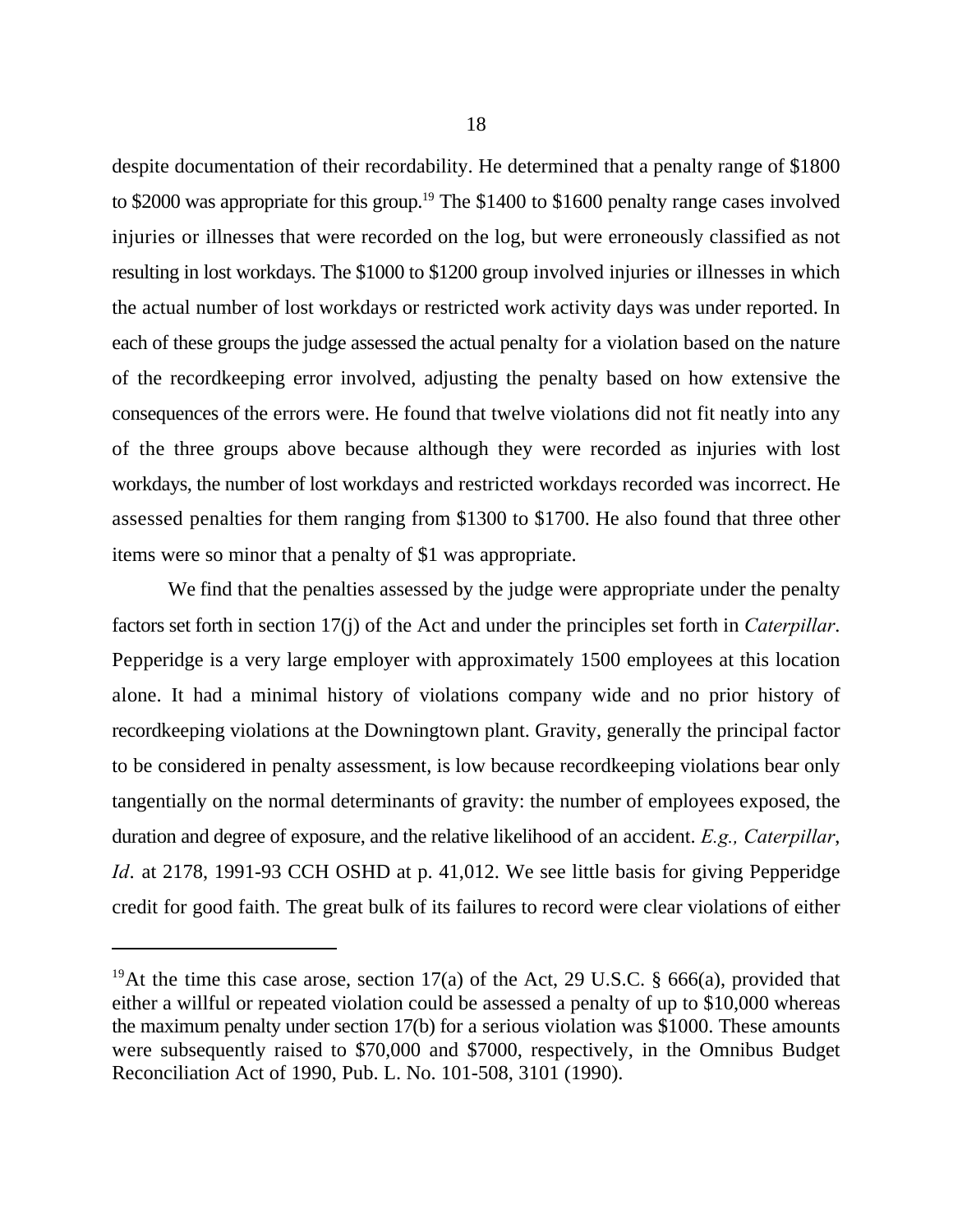the OSHA regulations or the instructions on the back of the OSHA 200. Pepperidge's failure to provide proper recordkeeping training, its failure to provide reference materials on recordkeeping to the employees who kept records and its failure to respond to Wahl's request to review and correct its records, further support our finding of Pepperidge's lack of good faith. Moreover, Pepperidge's failures occurred despite its ability to maintain other records accurately as well as its management's acknowledgment of its recordkeeping responsibilities shown by Larson's and Wahl's letters.

We find that the range of penalties in the judge's assessments was an appropriate response to the obviousness of the recordability of injuries or illnesses. We note that the judge's total penalty assessment was approximately ten times what the Commission had assessed for somewhat similar violations in *Caterpillar*, where the Commission found the violations to be non-serious rather than willful. The Act provides that a willful violation is subject to a penalty up to ten times as high as for a serious or non-serious violation. Thus, Judge Oringer's assessment is roughly proportional to the assessment in *Caterpillar,* considering that he found these violations willful. We concur in the judge's assessment of the highest penalties for Pepperidge's failure to record injuries and illnesses that were clearly recordable under the language of the recordkeeping regulations because they resulted in lost workdays or restriction of work. Pepperidge argues that penalties assessed by the judge are inappropriate "because Judge Oringer did not evaluate under the statutory criteria *either* the *total* \$289,603 penalty *or* the . . . penalties for *individual* items" (emphasis in original). However, the judge stated that he considered the section 17(j) criteria. In addition, the judge discussed in detail the relevant facts regarding each item. Accordingly, we find that the total penalty assessed by the judge is appropriate in light of the four factors listed in section 17(j) of the Act.

Pepperidge makes a number of arguments attacking the propriety of the Secretary's instance-by-instance policy. It claims that the policy is invalid because the Secretary did not follow the notice and comment procedures of the Administrative Procedure Act ("APA"),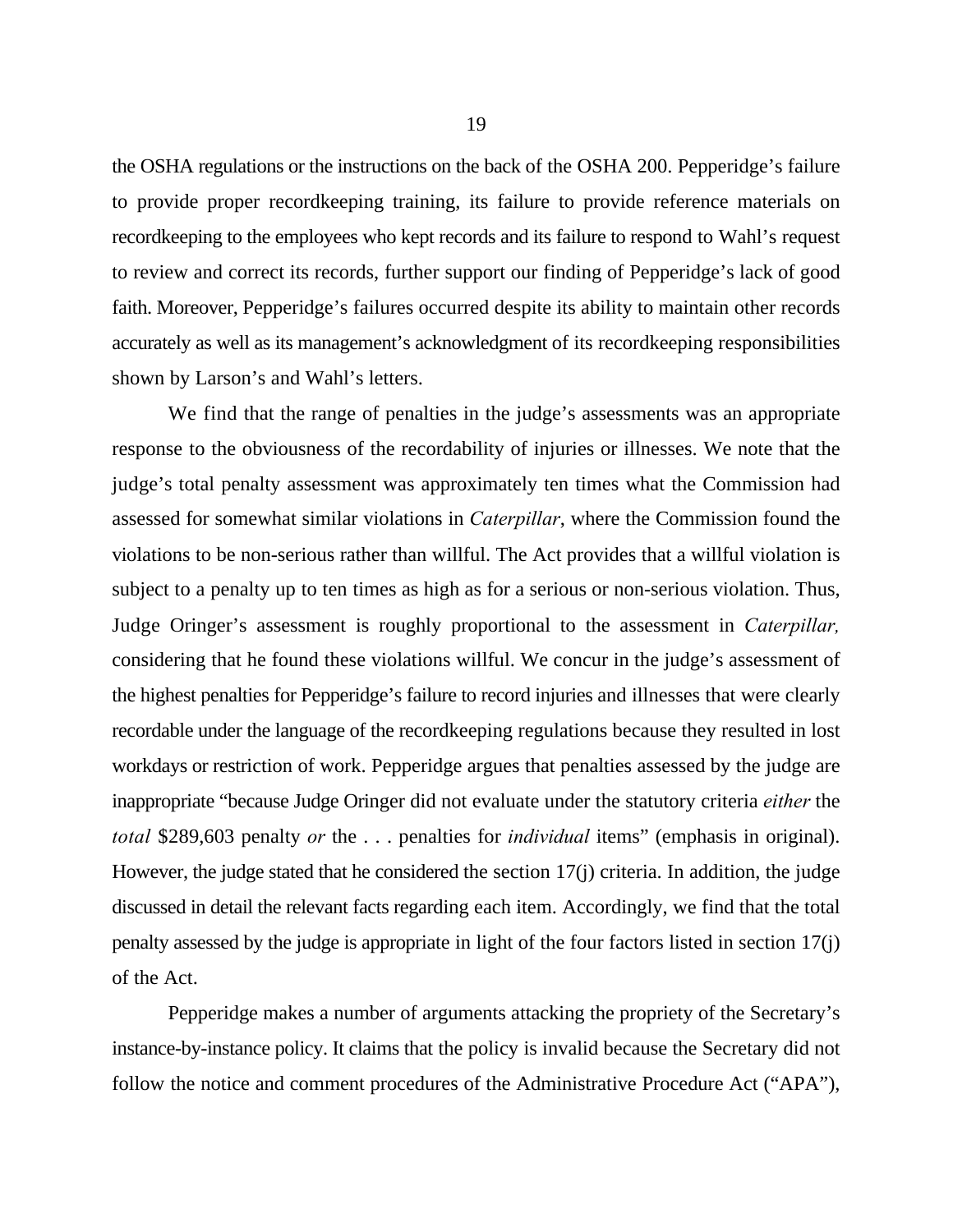5 U.S.C. § 551 *et seq*., in adopting it, and that even if rulemaking were unnecessary, the policy is still unenforceable because the Secretary did not give advance notification of it in the Federal Register. Pepperidge also points out that section 17(a) of the Act does not include language comparable to that of the Federal Coal Mine Health and Safety Act of 1969, which provides that: "Each occurrence of a violation of a mandatory health or safety standard may constitute a separate offense." 30 U.S.C. § 820(a). Pepperidge also argues that the Secretary's policy contravenes the Act "by effectively adding a new category of violation to the four authorized by section 17." Finally, Pepperidge contends that the express language of 17(j) directing the Commission to consider the "size of the business of the employer" and the "gravity of the violation" when assessing penalties would be extraneous if the number of violations found under section 17(a) would equal the number of employees exposed.

The Commission has considered and rejected most of these arguments in *Caterpillar*. It held that the lack of APA rulemaking did not invalidate the instance-by-instance policy because the Act does not limit the Secretary's discretion to cite separate violations of standards instance-by-instance, and the Secretary need not engage in rulemaking to exercise that discretion. *Id.* at 2171-73, 1991-93 CCH OSHD at pp. 41,004-07. The Commission held that the Secretary was not required to publish the policy in the Federal Register because it is contained in his Field Operations Manual ("FOM"), now the Field Inspection Reference Manual ("FIRM") (OSHA Instruction CPL 2.103 (September 26, 1994)) and in other instructions to OSHA staff such as OSHA Instruction CPL 2.80, *Handling of Cases To Be Proposed for Violation-By-Violation Penalties* (October 1, 1990). There is no requirement that the Secretary publish in the Federal Register the FOM or other instructions to her staff. *DeKalb Forge Co.*, 13 BNA OSHC 1146, 1986-87 CCH OSHD ¶ 27,842 (No. 83-299, 1987).

The Commission also addressed Pepperidge's statutory concerns in *Caterpillar,* holding that the absence of "separate offense" language in section 17(a) of the Act does not prohibit separate penalties and that the Secretary may cite separate, erroneous entries on an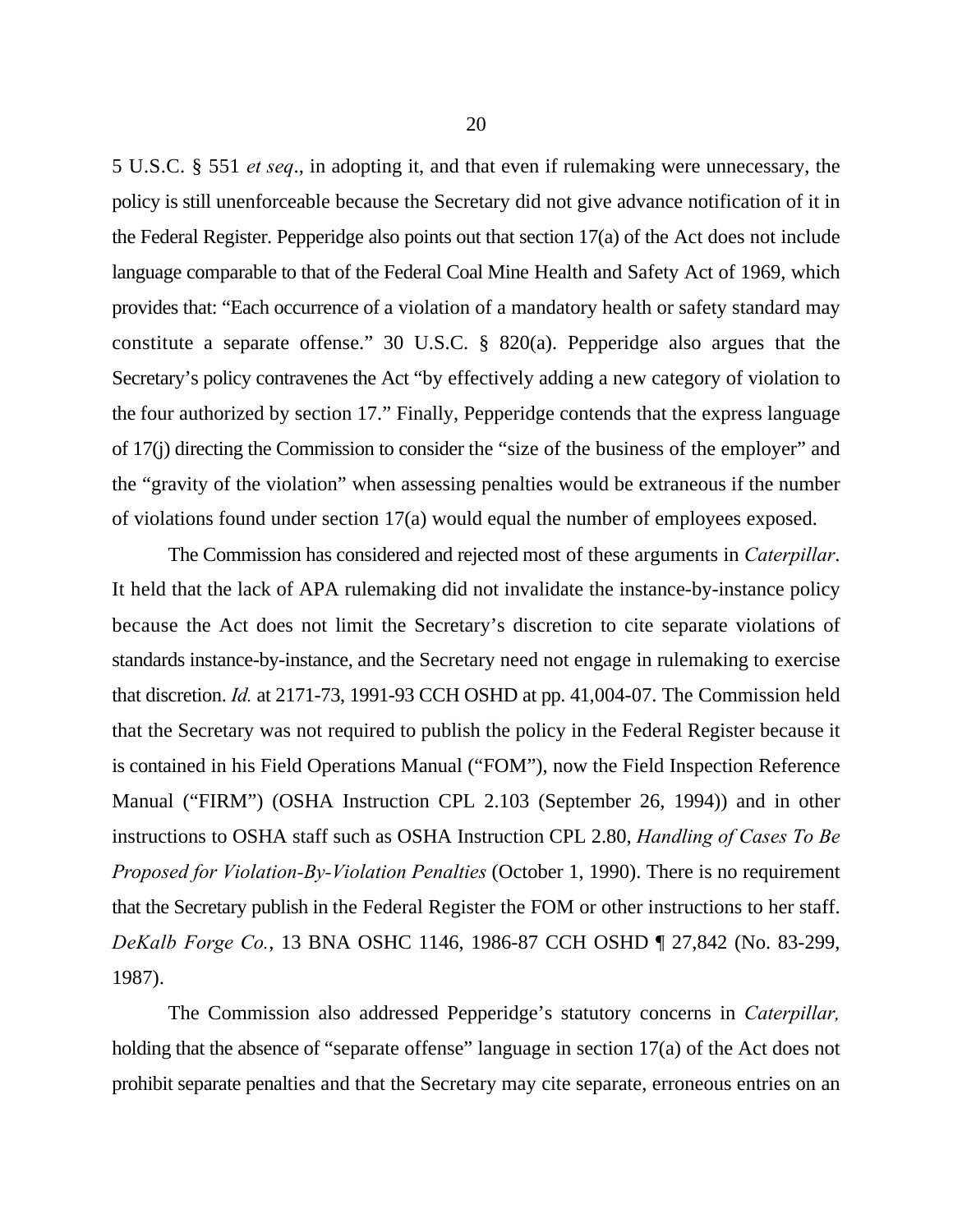OSHA 200 form as separate violations. 15 BNA OSHC at 2172-73, 1991-93 CCH OSHD at pp. 41,005-07. Finally, the Commission held in *Caterpillar* that the section 17(j) penalty "factors can be applied to citations that involve numerous failures to comply with a standard or to just one failure to comply." 15 BNA OSHC at 2173, 1991-93 CCH OSHD at p. 41,007.<sup>20</sup>

We therefore find that Judge Oringer provided a sufficient basis for the penalties he assessed, that his overall penalty is appropriate and his methodology is reasonable.

## **II. THE LIFTING TASKS**

In items 3(a) through 3(d) and 3(f) of willful citation  $1<sup>21</sup>$ , the Secretary alleged that Pepperidge Farm committed 21 separate violations of section 5(a)(1) of the Act by requiring 21 employees to perform excessive lifts. Judge Oringer affirmed each item and assessed the Secretary's proposed penalty of \$5,000 for each item for a total penalty of \$105,000. Four types of lifts were involved. Items 3(a) and 3(b) involved lifting rolls of foil, label, and cardboard stock, weighing 165, 120, and 70 pounds respectively.<sup>22</sup> The stock is used to make

 $^{20}$ In her dissent, Commissioner Montoya attempts to distinguish the instant case from *Caterpillar* on the ground that it "does not present the aggravated facts of *Caterpillar*." Our colleague writes that in *Caterpillar* "the facts suggested that the company *might have* developed certain recordkeeping guidelines in order to avoid wall-to-wall inspection by OSHA," and that *"Pepperidge Farm* is unlike *Caterpillar* since there is no reason to believe that *Pepperidge Farm* was acting in bad faith." (Emphasis added). Notwithstanding our colleague's attempt to establish a new standard of proof, namely "might have" or "might well have," in fact in *Caterpillar* the Commission did not find that recordkeeping practices were developed to thwart OSHA ("there is no solid, reliable evidence to support this theory").

<sup>&</sup>lt;sup>21</sup>The judge vacated item 3(e) on the ground that the Secretary failed to prove that the hazard was recognized. The Secretary did not challenge the judge's vacating of this item and it is not on review.

<sup>&</sup>lt;sup>22</sup>The Secretary cited Pepperidge for four employees exposed to hazardous lifting in item  $3(a)$ and two employees exposed in item 3(b). However, the judge considered items 3(a) and (b) together because he found that they involved the same lifting hazard. Because the Secretary did not challenge this finding we also treat them together.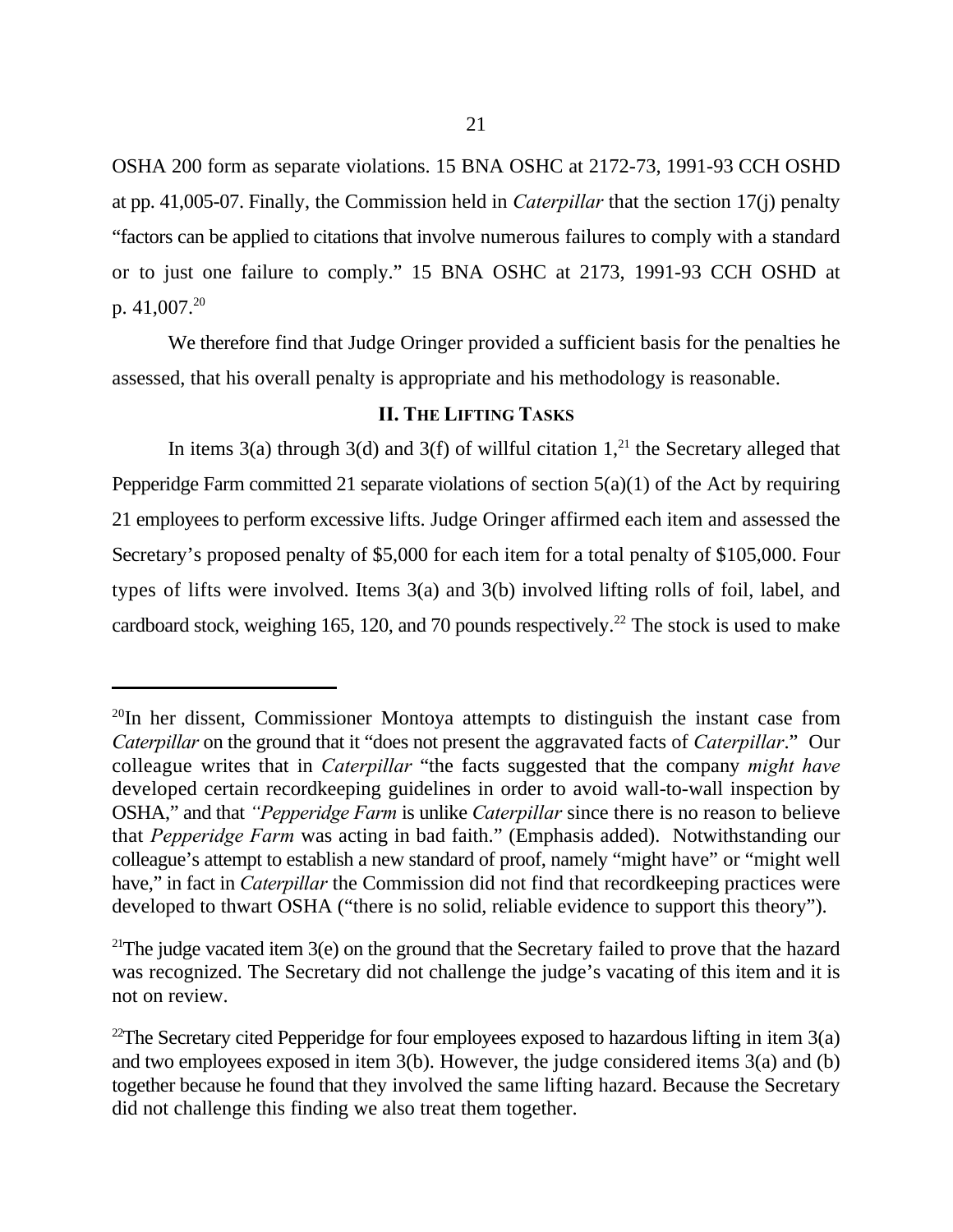bags for Pepperidge's products. Employees lifted the rolls from pallets or skids onto a dolly and then rolled it to a bag forming machine.<sup>23</sup> The six employees performing this task lifted the stock up to six times a shift during each of three shifts.<sup>24</sup> Item  $3(c)$  involved employees lifting 100-pound sugar bags "a few times an hour" from a pallet where they were stacked eight high to the edge of a hopper or pulverizer, cutting the bag open, and dumping in its contents. The Secretary cited Pepperidge for exposing three employees to this hazard. Item 3(d) involved the six employees who lifted 68-pound blocks of butter to a height of either 36 or 52 inches and placed them into a mixer. Item 3(f) involved employees lifting metal tins filled with cookies from heights between 13 to 74 inches. The tins weighed between 27 to  $38$  pounds<sup>25</sup> when filled and 16 pounds when empty. Six employees routinely handled these tins twice in a three minute period, once when full and once when empty.

To establish a violation of section  $5(a)(1)$  of the Act, the Secretary must prove that: (1) a condition or activity in the employer's workplace presented a hazard to employees, (2) the cited employer or the employer's industry recognized the hazard, (3) the hazard was causing or likely to cause death or serious physical harm,  $26$  and (4) feasible means existed

 $23$ One type of bag forming machine is called a "sig" machine, which has a mechanism to lift the paper and foil rolls up into position so that an employee would not have to manually lift the paper and foil rolls onto the machine.

 $24$ Industrial Hygienist Pamela Mackrides testified that relief workers would take over during these employees' breaks.

<sup>&</sup>lt;sup>25</sup>The citation states that the tins range in weight from 27 to 38 pounds each. In corporate ergonomist Teed-Sparling's April 8, 1987 memorandum, she states that the filled tins weigh between 24 to 40 pounds each. (GX 39). On the videotape of the lifting tasks in evidence, Mackrides stated that the tins weigh between 20 to 38 pounds when full. (GX 58).

<sup>&</sup>lt;sup>26</sup>The *amicus curice*, United Parcel Service, wants the Commission to examine the issue of whether serious physical harm can result from lifting tasks, an issue not contested by Pepperidge Farm or directed for review. Ordinarily, the Commission does not decide issues that are not directed for review. We find no reason to depart from this policy here. *See Tampa Shipyards, Inc.,* 15 BNA OSHC 1533, 1535 n.4, 1991-93 CCH OSHD ¶ 29,617, p. (continued...)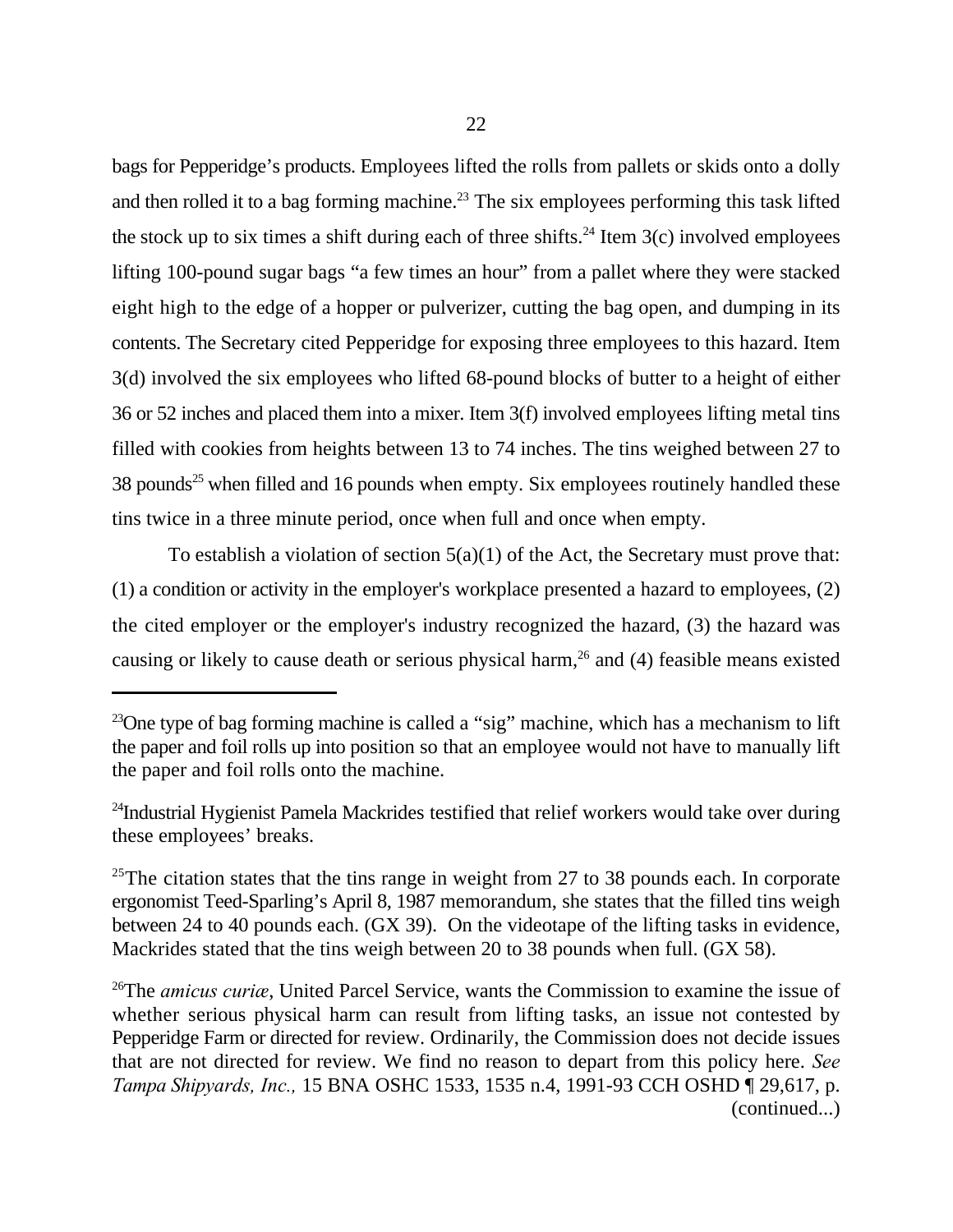to eliminate or materially reduce the hazard. *General Dynamics Land Systems Div., Inc*., 15 BNA OSHC 1275, 1280, 1991-93 CCH OSHD ¶ 29,467, p. 39,752 (No. 83-1293, 1991), *aff'd without published opinion,* 985 F.2d 560 (6th Cir. 1993). The judge found that documents from Pepperidge's corporate ergonomist and its insurance carrier, testimony from the OSHA compliance officer, Pepperidge employees, and the corporate ergonomist, as well as the injuries sustained by employees while performing these lifting tasks demonstrated that the tasks exposed employees to hazards causing serious physical harm and that Pepperidge recognized them. The judge found that feasible methods of abating these hazards were established by memoranda from the corporate ergonomist and insurance carrier, and by the various methods that Pepperidge ultimately employed to abate these lifting hazards. Neither party sought our review of the judge's finding that a hazard existed.<sup>27</sup> At issue here are whether the lifting hazards were recognized, whether the violations, if any, were willful, and whether the penalties assessed by the judge were appropriate. For the reasons that follow, we affirm the violations as willful.

### **Recognition of the Hazard**

Under section  $5(a)(1)$  of the Act, "[a] hazard is deemed 'recognized' when the potential danger of a condition or activity is either actually known to the particular employer or generally known in the industry." *St. Joe Minerals v. OSHRC*, 647 F.2d 840, 845 (8th Cir. 1981) (citing *Usery v. Marquette Cement Mfg. Co*., 568 F.2d 902, 910 (2d Cir. 1977)).

 $26$ (...continued)

<sup>40,097</sup> n.4 (No. 86-360, 1992) (consolidated).

 $27$ In its supplemental brief, Pepperidge makes an argument touching on the existence of a hazard. It claims that the National Institute of Occupational Safety and Health ("NIOSH") document *Work Practices Guide for Manual Lifting* (1981) ("NIOSH Lifting Guide"), relied upon during the inspection by the OSHA industrial hygienist to determine whether hazards existed, cannot be used to establish the existence of a lifting hazard. However, we need not reach this argument because the judge did not rely on the document in finding that the cited lifting tasks were hazardous.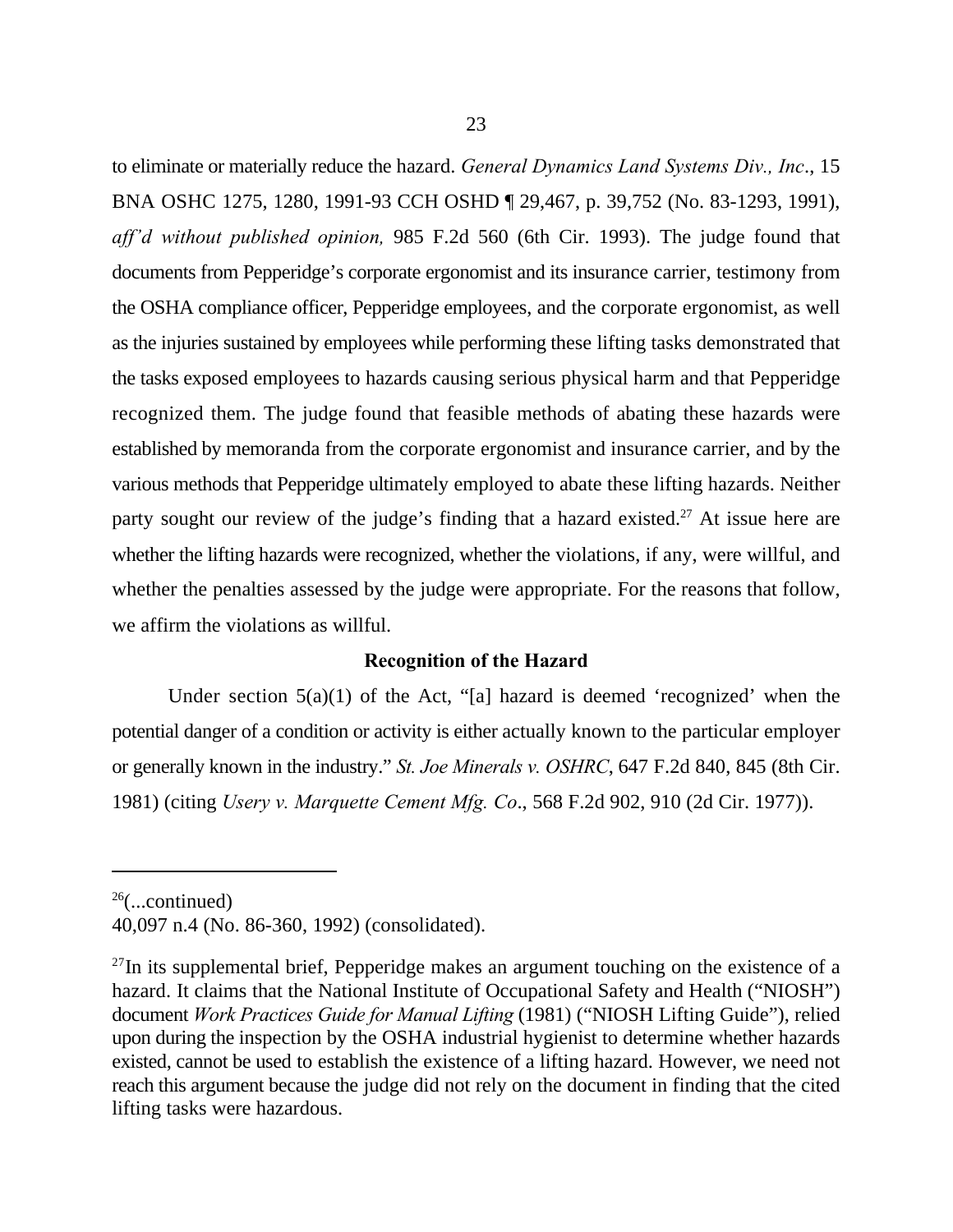Pepperidge was informed by both its workers' compensation insurance carrier, Liberty Mutual, and Jane Teed-Sparling, the corporate ergonomist from Pepperidge's corporate parent Campbell Soup, that Pepperidge employees were exposed to lifting hazards when performing the cited tasks. The record shows that beginning in August 1984, approximately four years before OSHA's inspection at the Downingtown plant, Pepperidge's corporate headquarters was told that its employees were exposed to back and shoulder injuries from lifting the cookie tins and sugar bags. (GX 287). Memoranda to the same effect for the sugar bag lifts followed in 1985 and 1986. (GX 193, 282). In her 1986 ergonomic studies of the Pepperidge plants in Richmond, Utah and one under construction in Lakeland, Florida, Teed-Sparling found that lifting 68-pound blocks of butter was hazardous and so informed the Downingtown plant physician. (GX 174, 175, 177). Teed-Sparling had later evaluated at the Downingtown plant in 1987 the roll stock, sugar bag, and cookie tin lifts and reported her findings that these were hazardous tasks to the plant's management. She made further recommendations on the tasks in 1988. (GX 179). We discuss separately whether Pepperidge recognized that each lifting task was hazardous.

#### **Sugar**

The evidence overwhelmingly establishes that Pepperidge recognized that requiring employees to lift 100-pound bags of sugar exposed them to a hazard. Both corporate ergonomist Teed-Sparling and Liberty Mutual had informed Pepperidge about the problems with lifting the sugar. As early as August 1984, Pepperidge's Norwalk, Connecticut headquarters was advised to use 50-pound bags instead of 100-pound bags at its plants to reduce employee exposures to lifting injuries. (GX 287). Similar memoranda were sent to Downingtown in January 1985, June 1986, April 1987, and May 1988. (GX 40, 192, 193, 282). In Teed-Sparling's April 8, 1987 report to Downingtown Biscuit Operations Manager George Litvak about the Downingtown plant, she described the task of lifting 100-pound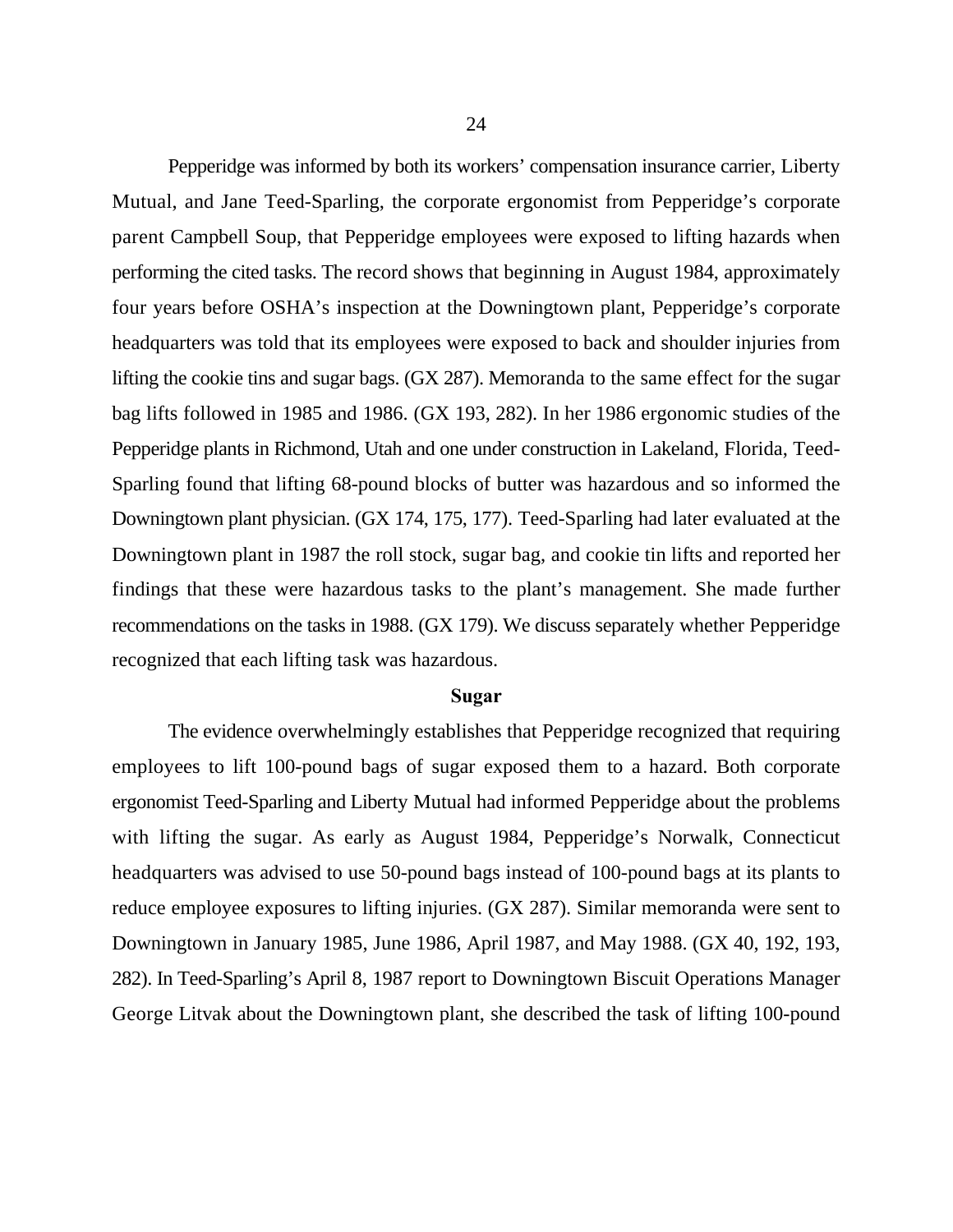bags of sugar as "extremely excessive"<sup>28</sup> based on Liberty Mutual's material handling task evaluation software program.<sup>29</sup> (GX 39). Teed-Sparling described her lifting advice as a "'pallet of recommendations'; maybe one cheap one, one medium cost, one really expensive one."<sup>30</sup> The recommendations included: "[i]nstal[lation of] a scissors lift under the product pallet to eliminate low lifts initiated under 31 inches so that bags are transferred in one motion," installation of a "Coleman Vac Up manipulator" to lift and handle the bags, and expanding "the bulk metering system to include additional high volume ingredients such as sugar." Teed-Sparling had investigated the use of lighter 50-pound bags instead of 100-pound bags but did not include this option because of the cost. Litvak testified that he had made the decision that switching from 100 to 50-pound bags at \$173,700 per year was too costly

(GX 39).

 $^{28}$ In Teed-Sparling's report to Litvak, she reports on the lifting of 100 pound bags of sugar as follows:

Measurement of job elements using Liberty Mutual's material handling task evaluation software program proved this dumping task extremely excessive with less than 10 percent of the male and female population capable of performing the task without potential injury. Liberty Mutual research has documented that employees performing tasks with population percentage capabilities less than 75 percent are three times more susceptible to back injury. The combination of the highly excessive aspects of the dumping work station create a situation that should be rectified on a high priority basis . . . .

 $29$ There was evidence that an employee was injured while performing this task. Employee Bonnie Vogt had suffered a "back muscle spasm" while lifting a bag of sugar on August 27, 1986 and was on work restrictions for approximately two weeks. (GX 67).

 $30$ Teed-Sparling's April 8, 1987 report states that "[t] he combination of the highly excessive aspects of the dumping work station create a situation that should be rectified on a high priority basis through one of the following recommendations." (GX 39). However, she testified that of her three recommendations, the use of scissor lifts would have "improved the situation, made it less stressful to the back, but certainly did not eliminate the excessive rating of the job." However, Frederick Hartman, Senior Project Engineer at the Downingtown plant, agreed that the addition of scissor lifts eliminated the need to manually lift the hundred-pound bags of sugar.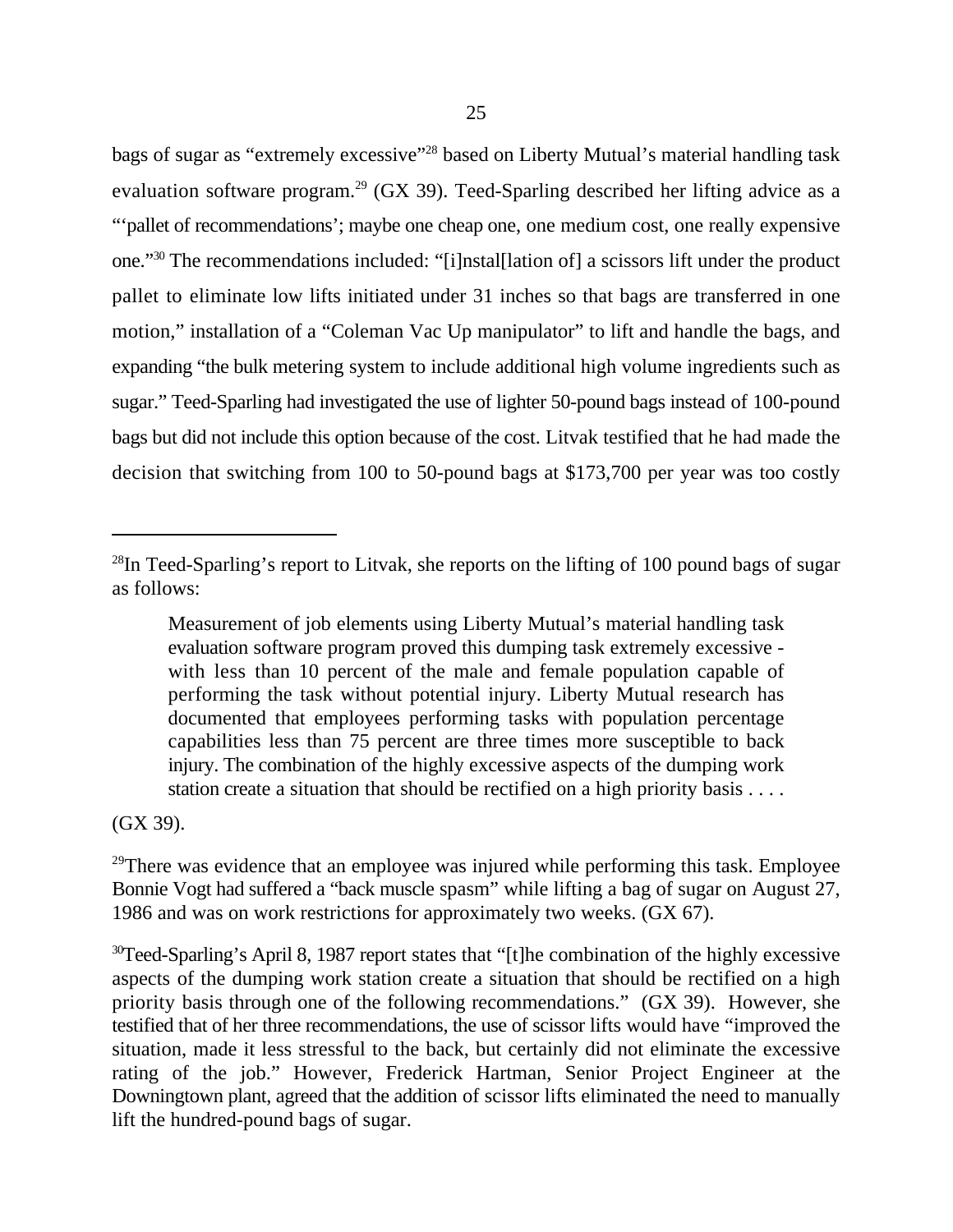"bearing in mind that there were other less-costly solutions." A May 7, 1987 Pepperidge memorandum from Litvak to Dale Stokes, plant manager at the Downingtown plant, regarding in part the "exposure to back injury due to lifting 100 lb. bags of sugar" noted that "[t]hree possible solutions" included converting to 50-pound bags, the Coleman Vac-Up Manipulator, and the expansion of the bulk metering system, but indicated that there were no plans at that time to attempt to fund any of these projects. (GX 41).

Notwithstanding all the recommendations, employees were required to lift the 100 pound bags until two scissor lifts were purchased and installed some time after May 1989. Following the OSHA inspection, Pepperidge did eventually switch to 50-pound bags of sugar by the fall of 1990, six years after the recommendation was first made.<sup>31</sup> In addition, shortly after Teed-Sparling issued her April 8, 1987 report, Pepperidge installed two pallet stands that placed the sugar bags twelve inches higher (Teed-Sparling had not recommended installing pallet stands). Also, by May 1988, Pepperidge transferred one of its scissor lifts to the scaling operation in response to Teed-Sparling's recommendation that scissor lifts be installed. However, these actions did not alter the fact that employees were still lifting 100 pound sugar bags at the time of the OSHA inspection in the fall of 1988.

#### **Cookie Tins**

The evidence establishes that Pepperidge recognized the hazards involved in lifting the cookie tins. It received information about the hazards of lifting tins from Liberty Mutual, Teed-Sparling, and through injuries suffered by employees. As early as 1984, Pepperidge was informed that its employees were incurring back and shoulder injuries from lifting cookie tins. (GX 287, 288). In her April 8, 1987 memorandum, Teed-Sparling noted that

<sup>&</sup>lt;sup>31</sup>Between 1987 and 1989, Pepperidge began using fruit-grade sugar that allowed it to partially eliminate the need for the 100-pound bags because the fruit-grade sugar did not need to go through a pulverizer. However, for operations that required sifted granulated sugar, the 100-pound bags were still utilized and were still required to be lifted by employees. It is unclear from the record whether the partial switch to fruit-grade sugar was to partially eliminate the use of 100-pound bags of sugar or to simplify the baking process by eliminating the pulverization step, or both.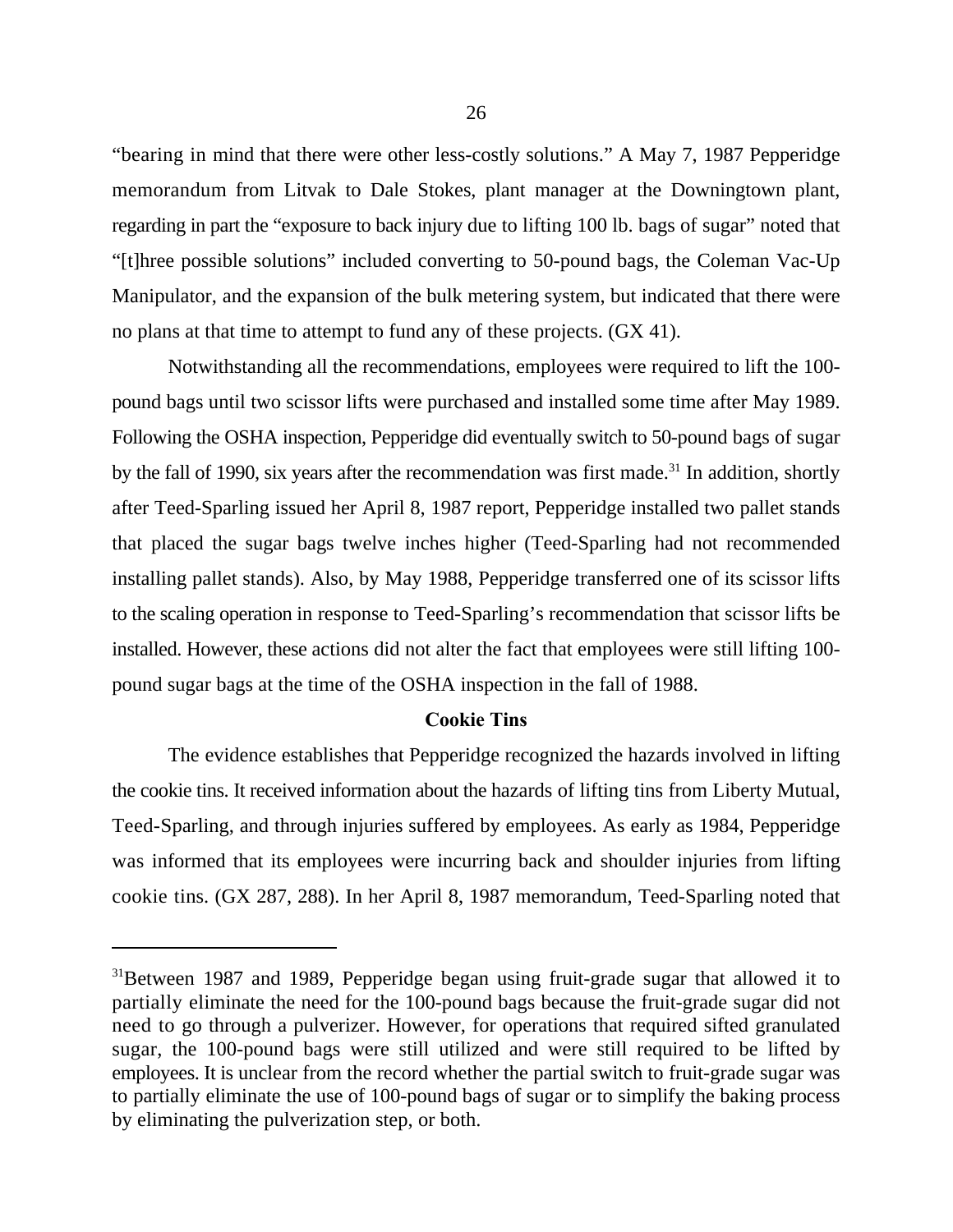"ergonomic redesign is required to eliminate the excessive aspects of" tin handling, and made recommendations as to how this could be accomplished, including the use of plastic tins. (GX 39). Three Pepperidge employees received back injuries lifting tins. (GX 67). John Starcheski, who was injured on October 26, 1987, and Linda Hardy, who was injured on February 11, 1988, both experienced "low back pain" while lifting tins. Starcheski was on light duty for a short period. Sandra May was lifting tins in the assortment line on October 30, 1987, when she "felt a sharp pain in the middle of her back." Her injury was described as "upper back pain." The task of lifting cookie tins had not changed by the time of the OSHA inspection.<sup>32</sup>

#### **Butter**

Although the record does not contain a report evaluating the lifting of 68-pound blocks of butter at Downingtown, studies of the same task were conducted for other Pepperidge plants. Teed-Sparling had conducted an ergonomic analysis at Pepperidge's Richmond, Utah plant because of an increase in employee "complaints of cumulative trauma disorders of the upper extremities (repetitive motion injuries)." (GX 174). Also, Teed-Sparling had prepared a report including ergonomic recommendations for the plant to be constructed in Lakeland, Florida. Her ergonomic recommendations were "based on prevention of back and upper extremity injuries in high risk jobs identified from existing Pepperidge Farm bakery and biscuit plant data." (GX 175). In the November 4, 1986

 $32$ Review was also directed on the issue of whether the judge erred in finding that violations existed despite "the improper method of calculation used." The issue appears to have been raised in Pepperidge's petition for review, where it argued that "due to the improper method of calculation used, the Secretary failed to prove that there were any instances of alleged lifting hazard violations." On review, Pepperidge claims that the judge erred in finding that six employees were exposed to the hazard of lifting cookie tins. This argument is without merit. We find that six employees were exposed to the hazard based on two employees being exposed during each of the two shifts plus two relief workers also being exposed. The Secretary did not include relief workers in the other lifting citations. That does not affect our finding since Pepperidge does not dispute that six employees were exposed to the hazard of lifting cookie tins.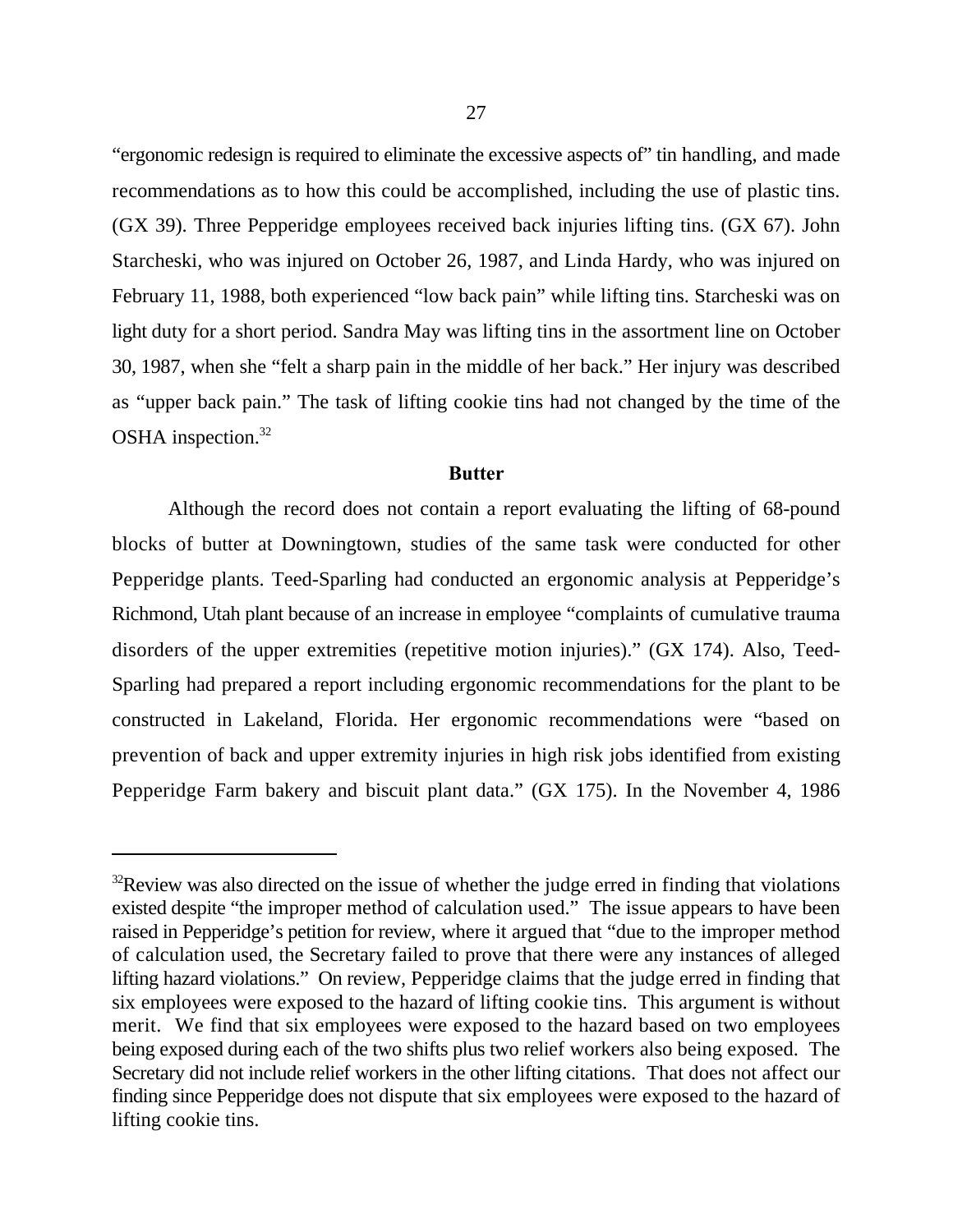memorandum from Teed-Sparling to S. Dufner, the manager of human resources at the Richmond plant, Teed-Sparling listed the lifting of 68-pound blocks of butter as being "excessive" and its lifting a "[h]armful aspect[] of the job."<sup>33</sup> (GX 174). She recommended the purchase of an ingredient dumper "to mechanically dump excess weight ingredients." Teed-Sparling included this memorandum in a November 24, 1986 memorandum to Dr. Robert Snyder, the Downingtown plant physician, in which she stated that the Richmond memorandum "represent[ed] the areas of concern which should be addressed at Downingtown." (GX 177). In the December 1986 memorandum regarding the Lakeland plant, Teed-Sparling recommended the use of mechanical devices to handle the heaviest items, including "68 lb. blocks of butter," to the Manager of Project Engineering at the Pepperidge Farm Corporate Headquarters.<sup> $34$ </sup> At the time of the inspection, employees were still lifting 68 pound blocks of butter, and no actions had been taken to alter this task.

### **Roll Stock**

The record indicates that Pepperidge became aware of the lifting hazards in the roll stock area through suggestions by Liberty Mutual as well as by Teed-Sparling's efforts. Pepperidge was first informed of the hazard by the report Teed-Sparling issued to Litvak on April 8, 1987, in which she described roll stock lifting as "extremely excessive." (GX 39). She recommended that Pepperidge use a mechanical device to move the stock. When Teed-Sparling returned to Downingtown on February 4, 1988, she found that employees were using "comp vests," also known as back braces, when performing lifting tasks, an action she

 $33$ On June 15, 1986, employee Roseann M. Karmilowicz felt pain in her lower back when she was lifting butter. She described it as a pulled back muscle. The record indicates that she could return to work on regular duty 11 days after the incident. (GX 67).

<sup>&</sup>lt;sup>34</sup> Eventually, Pepperidge used lift carts that would permit employees to raise the level of butter on the cart to where it is needed. The record does not make clear when the lift carts were employed. During the fall 1989 follow-up inspection, employees were still lifting butter the same way as when Pepperidge was cited.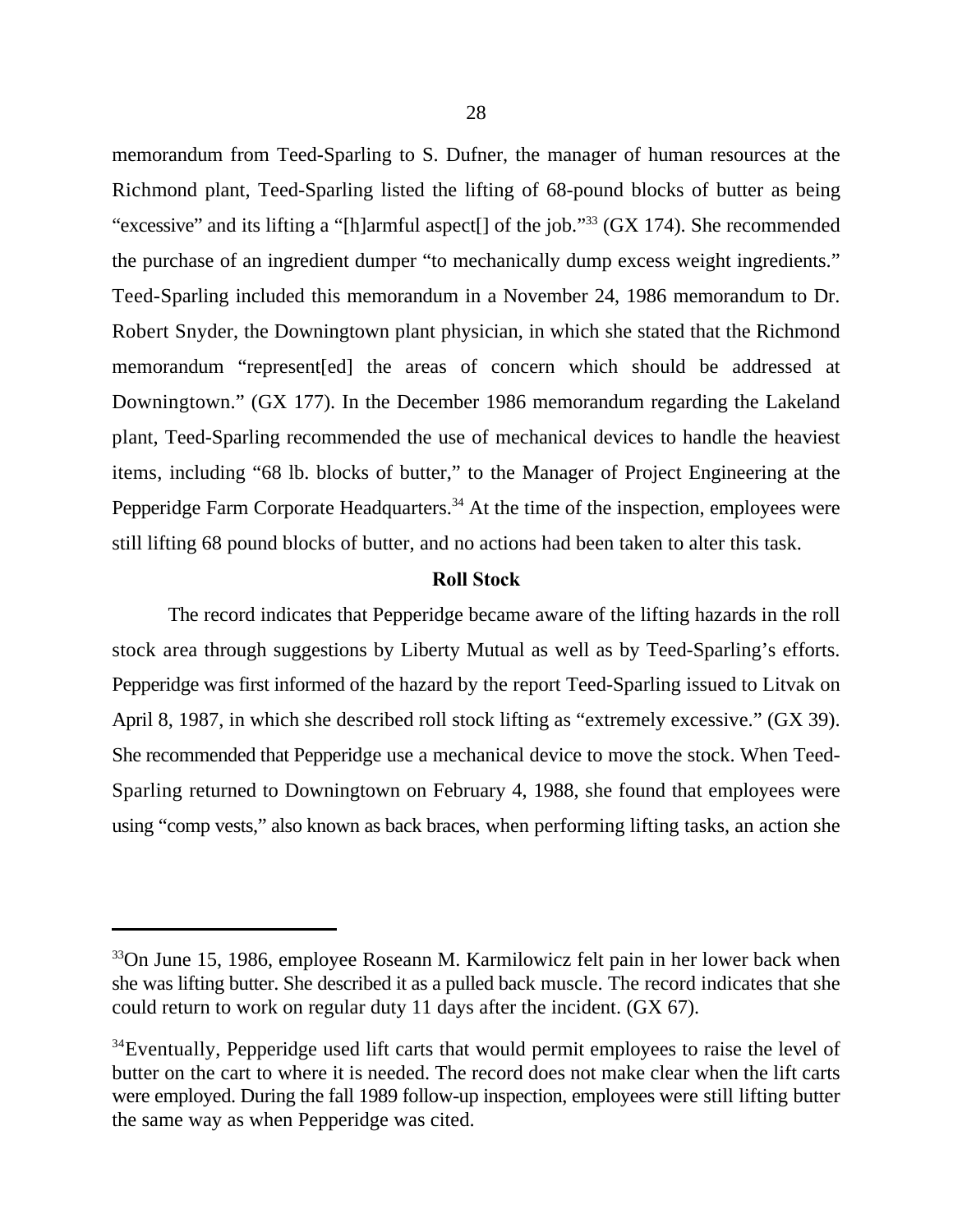described in a February 10, 1988 memorandum as a "band aid approach."<sup>35</sup> (GX 27). According to Teed-Sparling, to maximize any benefits possible from fits of the back braces, employees should be given "biomechanical training from the medical department on proper lifting techniques" and told that "the [c]omp [v]est is not a machismo placebo that makes them strong weight lifters." In a February 29, 1988 memorandum to L.B. Suchowolec, Vice-President of Human Development and Training at Campbell's Soup, she stated that "no action" had been taken on the lifting problems she reported on at Downingtown with the exception of having employees wear back braces.<sup>36</sup> (GX 179).

Pepperidge became further aware of this lifting hazard from the back injury sustained by its employee Walter Ed Davis, who was injured in October 1987 when he "was lifting a roll of label paper onto a cart when he lost control of the roll and twisted his back." (GX 67). The injury, which was eventually diagnosed as a ruptured disk, resulted in Davis being out of work for nearly a year. A second employee, Harold Trego, was injured in June 1988 as he lowered a 120 pound roll to the floor. The injury was described as a "low back strain" both by Pepperidge and in an orthopedist's letter. (GX 67).

Pepperidge also received notice of the roll stock lifting hazard through reports from the Hazard Hounds, a "quality safety circle," established by Pepperidge to encourage employee involvement in solving safety problems.<sup> $37$ </sup> According to the November 11, 1988

<sup>&</sup>lt;sup>35</sup> Teed-Sparling testified that back braces "are nothing more than band aids, they only treat the symptoms, they don't prevent the problems, and they, in some cases, in other plants where I have worked with them increase the problems because the employees all of a sudden think that they are these macho weight-lifters because they have got these nice belts on and they take greater risks than they would by not wearing them."

<sup>&</sup>lt;sup>36</sup>The back brace policy was never made mandatory. (Respondent's Exhibit ("RX") 52, tab 14).

<sup>&</sup>lt;sup>37</sup>The Central Safety Committee, whose membership was composed of Pepperidge's management, reviewed Teed-Sparling's memorandum concerning roll stock handling and agreed that a mechanical device should be investigated. The Committee became aware that the Hazard Hounds were working on the same problem by mid-spring of 1988. In its brief, (continued...)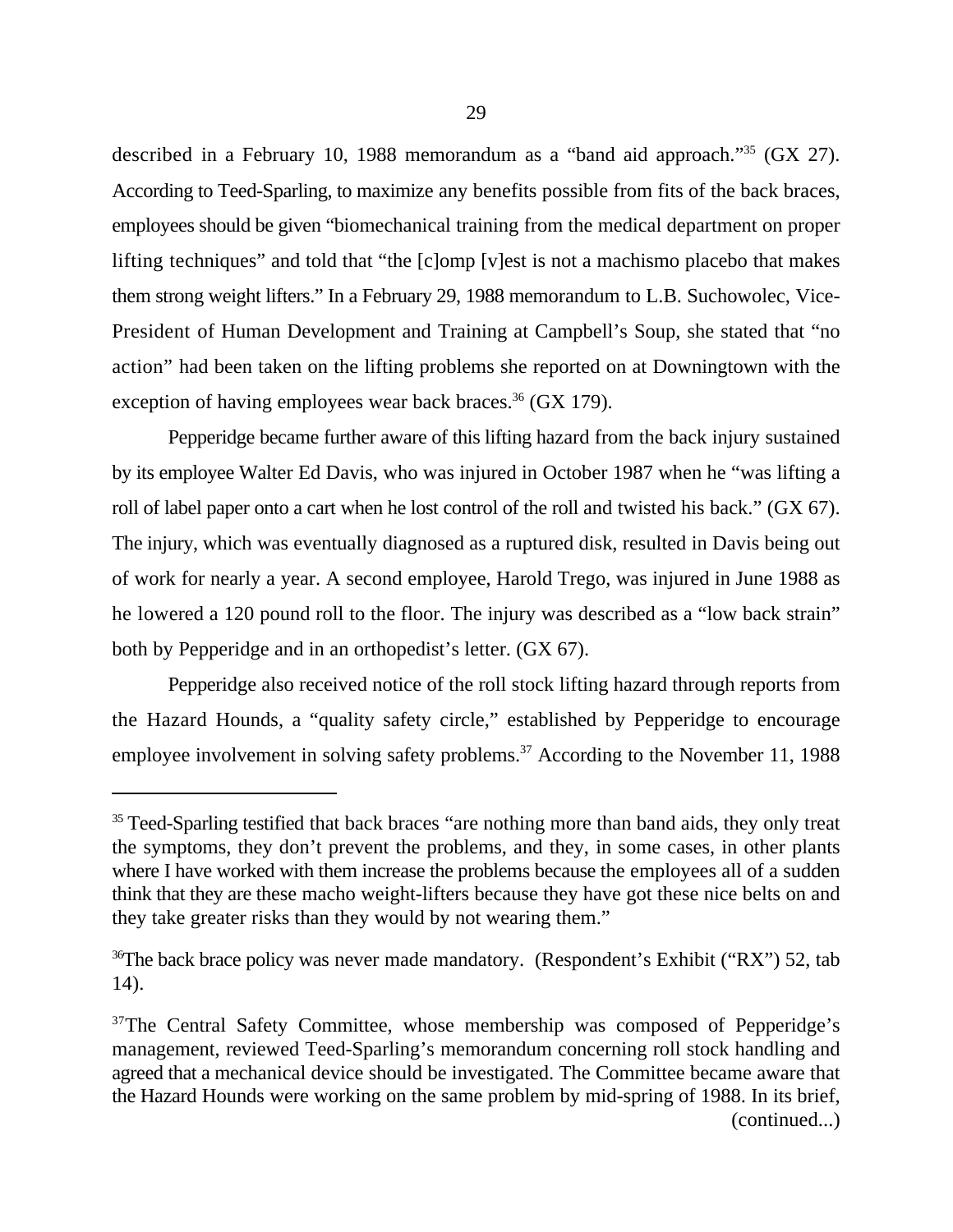minutes of this group, management had accepted their proposals to purchase web and skid or pallet dollies for use in lifting the roll stock.<sup>38</sup> (RX 52, tab 26). The dollies were not delivered until after the inspection, in December 1988 and January 1989. The memoranda submitted by Teed-Sparling and Liberty Mutual, the employee injuries, and the activities of the employee safety group are more than enough to establish that Pepperidge recognized the hazards of lifting roll stock.

### **Discussion**

Pepperidge argues that the bulk of the evidence relied on by the judge cannot be used against a respondent to find recognition. It is true that the Commission and the courts have been reluctant to rely solely on voluntary safety efforts by an employer to find that the employer recognized a hazardous condition. *See, e.g., General Motors Corp., GM Parts Div.,* 11 BNA OSHC 2062, 2065-66, 1984-85 CCH OSHD ¶ 26,961, p. 34,611-12 (No. 78- 1443, 1984), *aff'd* , 764 F.2d 32 (1st Cir. 1985); *Cotter & Co. v. OSHRC,* 598 F.2d 911, 914- 15 (5th Cir. 1979); *Diebold, Inc. v. Marshall*, 585 F.2d 1327, 1337-38 (6th Cir. 1978). The rationale is that such reliance would "dissuade employers from taking voluntary protective measures beyond those the law requires." *Waldon Healthcare Center*, 16 BNA OSHC 1052, 1061, 1993-95 CCH OSHD ¶ 30,021, p. 41,154 (No. 89-2804, 1993) (consolidated), (citing *Kastalon, Inc.,* 12 BNA OSHC 1928, 1932, 1986-87 CCH OSHD ¶ 27,643, p. 35,975 (No.

 $37$ (...continued)

Pepperidge claims that Teed-Sparling's report brought roll stock handling to the attention of one of Pepperidge Farm's two Quality Safety Circles, but the record does not show that the Hazard Hounds were aware of the Teed-Sparling memo.

 $38A$  pallet dolly is a metal platform on wheels that runs along a track and allows employees to pull the pallets of roll stock from the storage area so that they would be able to safely reach to roll stock without having to lean forward to get it. A web dolly is a portable piece of equipment that has a lifting post on it that can be raised or lowered by a foot pedal. Web dollies combined with pallet dollies enable operators to go over to the roll and insert the lifting post into the hollow core of the roll stock, lift it off the pallet dolly using hydraulics, and then lower it and roll it over by hand to the machine location where it could be installed into the packaging machine.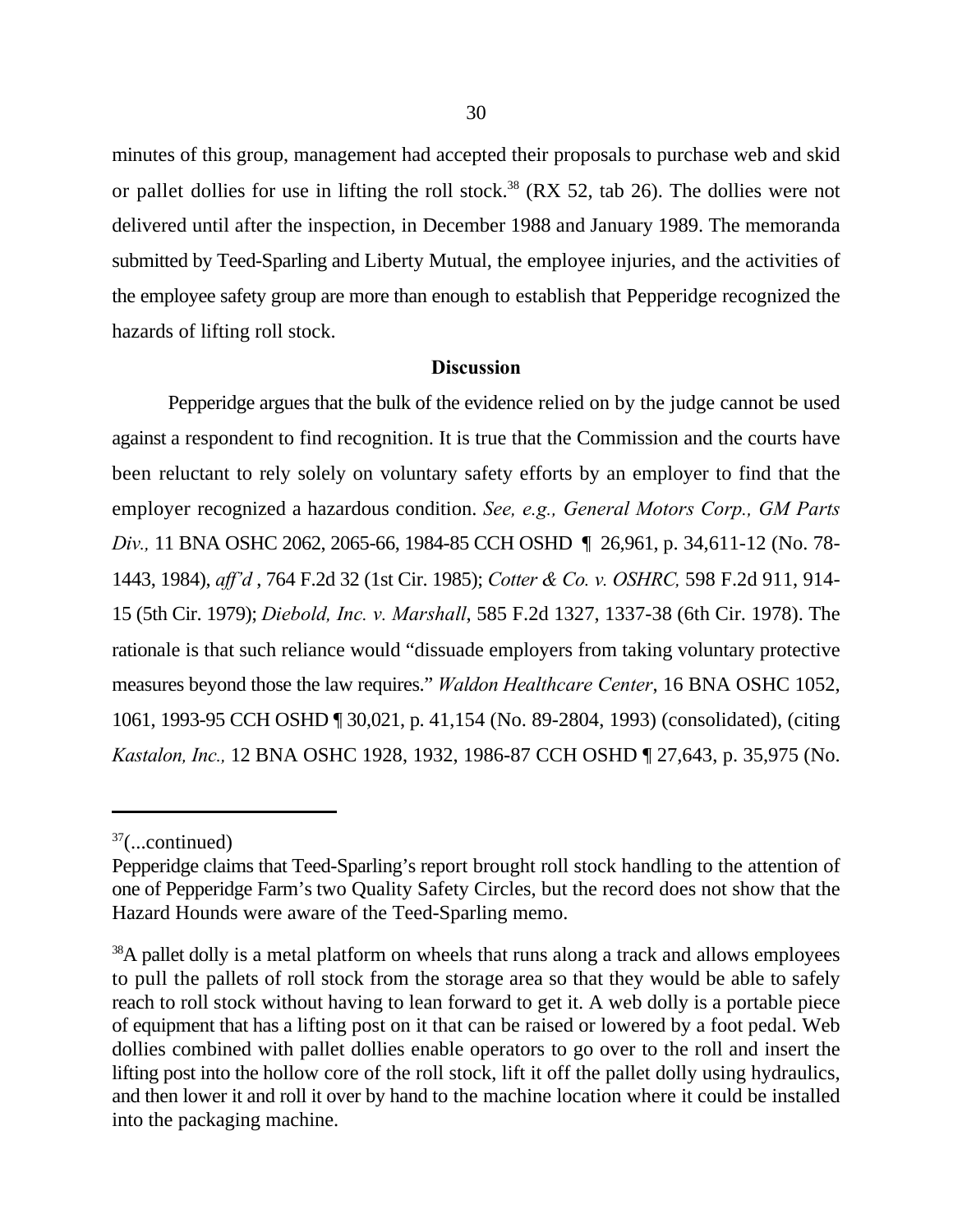79-3561, 1986) (consolidated)); *see also Diebold*. Consequently, the Commission has required other independent evidence of recognition before it will rely on such efforts. *Trinity Indus.*, 15 BNA OSHC 1481, 1485 n.8, 1992 CCH OSHD ¶ 29,582, p. 40,035 n.8 (No. 88-2691, 1992). Pepperidge invokes this precedent in arguing that the Commission should not rely on the evidence of Teed-Sparling's activities and memoranda as well as those of Liberty Mutual.

While we are troubled and reluctant to rely solely on an employer's voluntary safety efforts where there is no other evidence of a hazard, this case does not present that issue. First, there is evidence that Pepperidge was actually aware of the existence of the four lifting hazards through the injuries suffered by employees performing each of the four lifting tasks. Indeed, as early as 1984, Pepperidge's Norwalk, Connecticut headquarters was made aware of employee injuries from the sugar and cookie tin lifting tasks. Second, in contrast to the actions in the cases relied on by Pepperidge (*e.g*., the purchase of safety shoes in *G.M. Parts),* the evidence we rely on here is more accurately described as memoranda and warnings that went unheeded rather than safety actions or efforts. Third, this record shows substantial recognition of the lifting hazards from multiple sources. Pepperidge received warnings of the cited conditions from its insurance carrier, its ergonomist, and its employees. Teed-Sparling warned Pepperidge about all four lifting tasks. Liberty Mutual warned Pepperidge about the sugar, cookie tin, and roll stock lifting tasks. Finally, the Hazard Hounds employee safety group identified roll stock lifting as being a hazardous task.<sup>39</sup>

Having found that the hazard was recognized, we affirm that part of the judge's decision finding violations of the general duty clause for Pepperidge's failure to free its workplace of lifting hazards. We next consider whether the violations were willful.

<sup>&</sup>lt;sup>39</sup>While it might be argued that Teed-Sparling's studies and warnings were the result of Pepperidge's "voluntary safety effort," other sources, such as the reports from the workers' compensation insurance carrier and reports of employees, are of a routine business nature. If none of the kinds of sources here may be probative of employer recognition, it is difficult to imagine the types of evidence that would be found appropriate.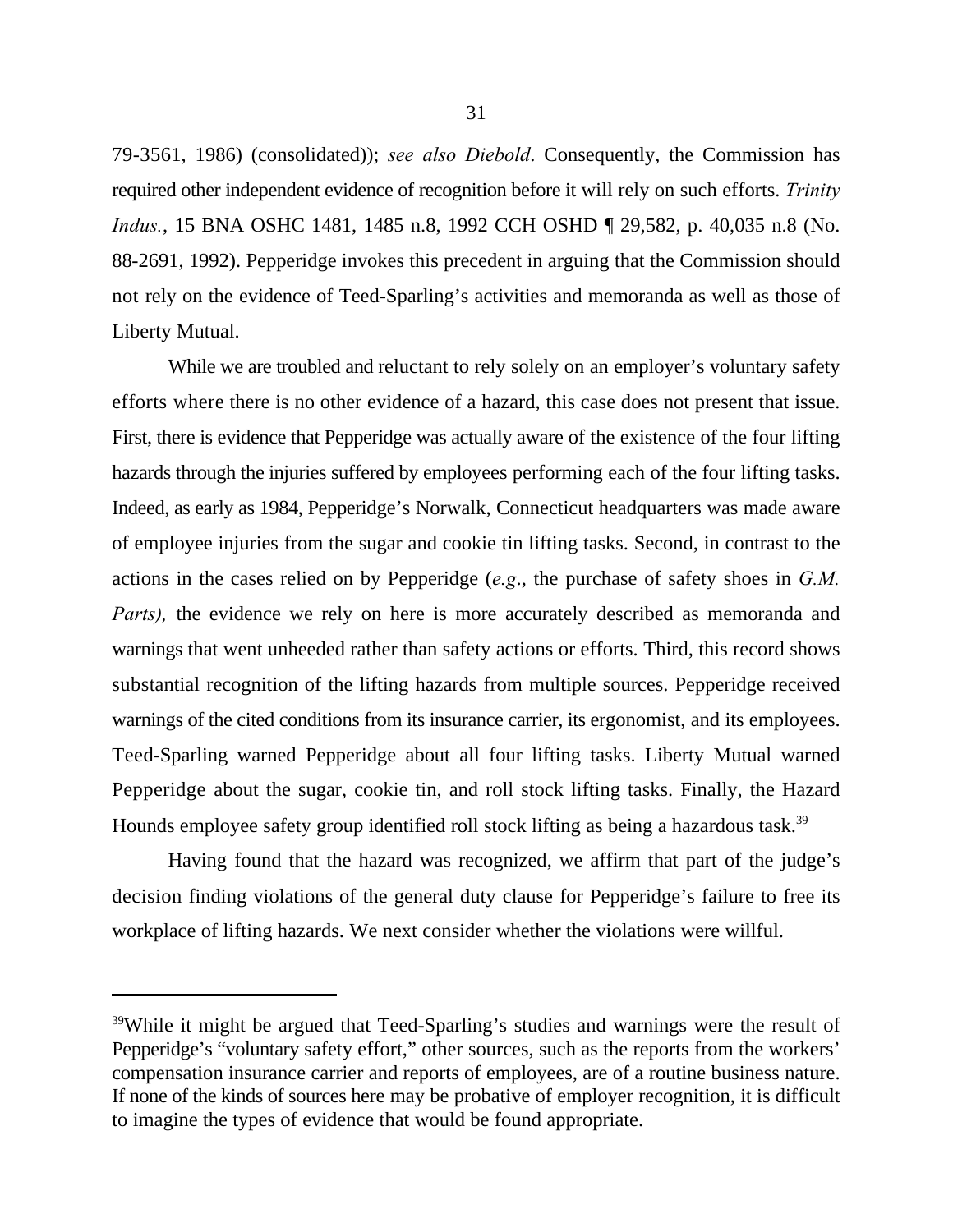#### **Willfulness**

We have already set forth the standard for finding willfulness in the recordkeeping section. Where, as here, the violation is of the general duty clause, we have held that "the Secretary's burden of proving willfulness is notably more difficult when an employer is charged with a violation of section  $5(a)(1)$ ... there must be evidence apart from that establishing knowledge of the hazard, from which it may be concluded that the employer intentionally disregarded or was indifferent to the safety of its employees." *General Dynamics Land Systems Div*., 15 BNA OSHC at 1287, 1991-93 CCH OSHD at p. 39,759.

As we found, Pepperidge recognized the existence of lifting hazards at its Downingtown plant. In our view, the same evidence that supports a finding of recognition establishes the first element of the willfulness test -- that Pepperidge had a heightened awareness of the lifting hazards at the Downingtown plant. Pepperidge's failure to take corrective action to materially reduce or abate these known lifting hazards demonstrates its intentional disregard or plain indifference to employee safety.

The record demonstrates that beginning in 1984, Pepperidge's corporate management received notice of the presence of lifting hazards. Pepperidge was first made aware of problems involved in lifting sugar and cookie tins. In 1986, Pepperidge's corporate management received notice of the problems posed by lifting butter. In April 1987, Pepperidge's Downingtown plant received direct notice of the problems of lifting roll stock, sugar, and cookie tins. The series of memoranda from Teed-Sparling and Liberty Mutual detailing the lifting problems did not just tell Pepperidge that a problem existed, the memoranda also informed Pepperidge how to remove the problem.

Despite receiving this specific information, Pepperidge did not act with dispatch. It was first notified of the hazard of lifting 100-pound bags of sugar in August 1984 and was advised to switch to 50-pound bags. It received further notification of the hazard in January 1985, June 1986, April 1987, and May 1988. Pepperidge was also told of the hazard by corporate ergonomist Teed-Sparling in November 1986. She recommended a mechanical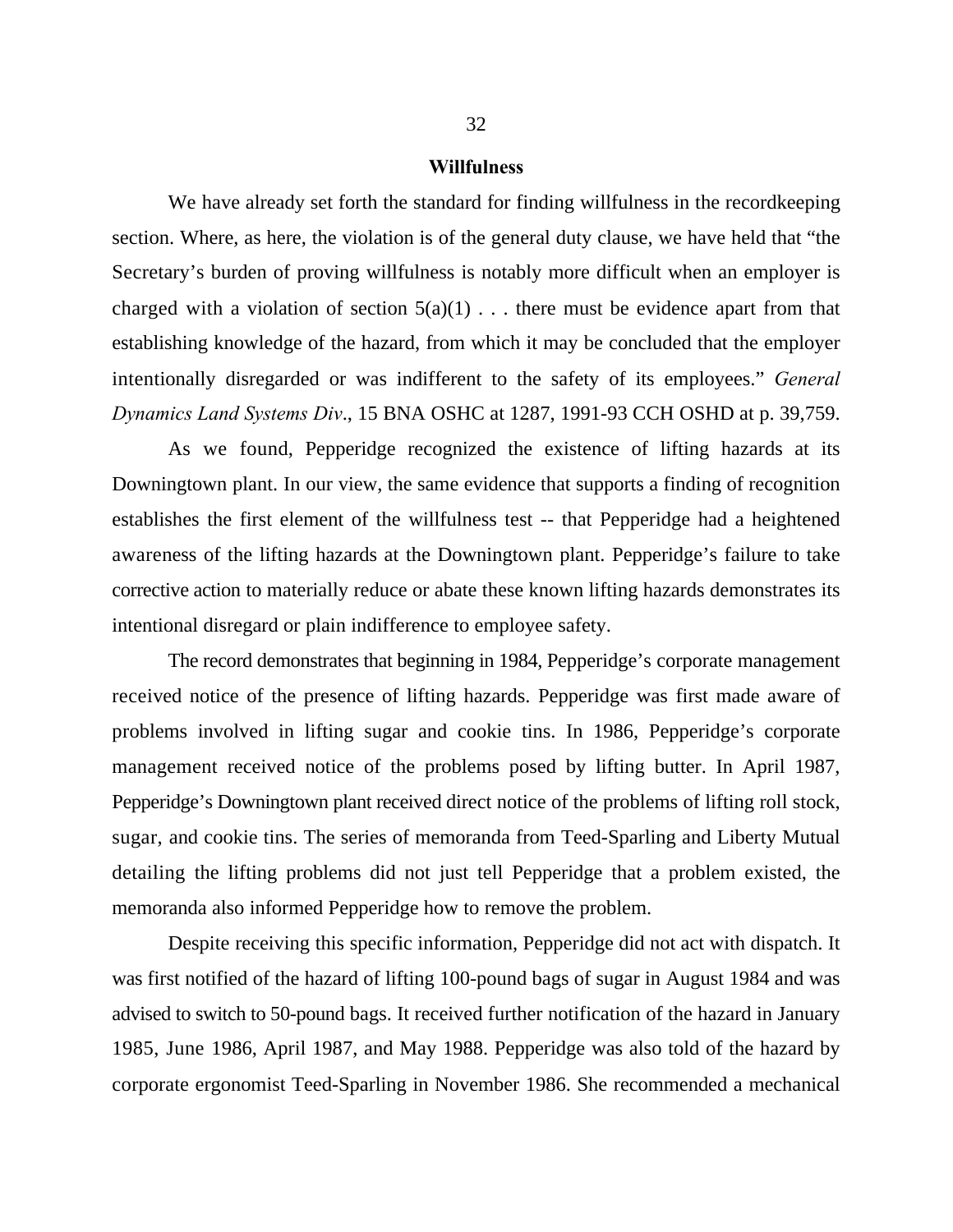ingredient dumper. More information was received from Teed-Sparling in December 1986, April 1987, and February 1988. Teed-Sparling's April 1987 memorandum specifically recommended the scissor lifts that were later used at the Downingtown plant. Litvak's May 1987 memorandum shows that Pepperidge looked into this lifting hazard, but notes that there were no plans to fund any "[e]rgonomic [c]onsiderations" in the biscuit plant. Despite these repeated warnings, Pepperidge did not fully abate this hazard until at least the acquisition of scissors lifts approximately five years after the first warning.

Memoranda from both Liberty Mutual and Teed-Sparling warned Pepperidge of the hazard of lifting filled cookie tins as early as 1984. In her April 1987 memorandum, Teed-Sparling had recommended reducing the stack height and reducing the weight of the trays to 24 pounds as well as reducing the weight of the tins by using plastic trays instead. Pepperidge implemented the use of plastic trays, but not until 1990, about six years after it was first warned about the hazard. During this long wait at least three Pepperidge employees suffered injuries lifting the cookie tins.

As we concluded in considering whether Pepperidge recognized the hazards of lifting butter, Pepperidge's corporate management was aware of the hazard of lifting the 68-pound blocks of butter as early as November 1986. By the spring of 1987, both Downingtown and the rest of the corporation were aware of lifting hazards generally through the efforts of Teed-Sparling and Liberty Mutual. Yet Pepperidge did nothing to address these hazards until it implemented the use of lift carts some time after the fall 1989 OSHA follow-up inspection, nearly three years after an employee at Downingtown was injured lifting butter.

The April 1987 memorandum from corporate ergonomist Teed-Sparling noted the hazards of lifting rolls of stock. (GX 39). The memorandum recommended the use of a mechanical device to address the lifting hazard. Despite this warning and the October 1987 back injury to Davis that prohibited him from working for nearly a year, Pepperidge did not have the mechanical devices needed to address this hazard in place at the time of the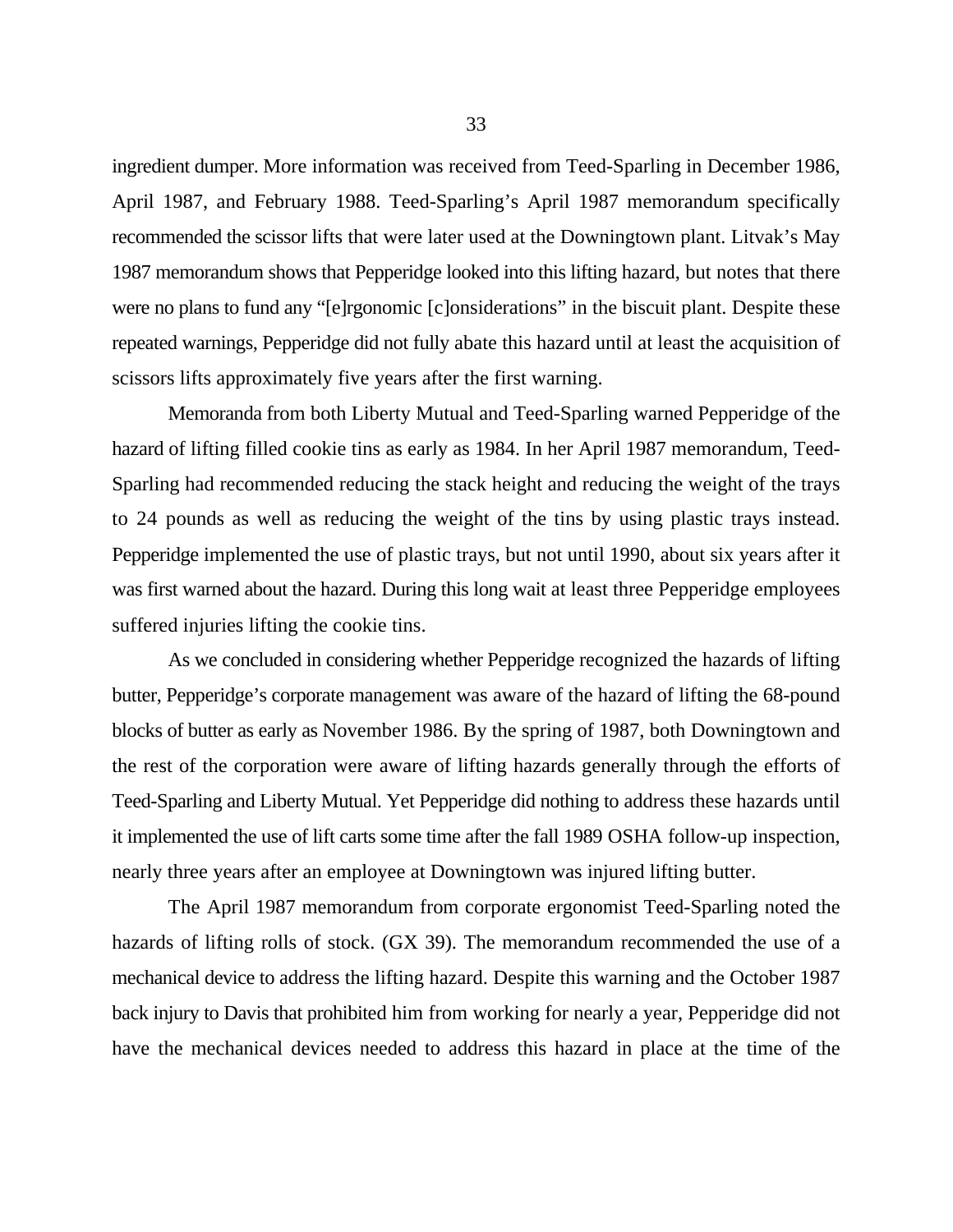inspection and did not fully provide them until January 1989, more than a year and a half after Teed-Sparling's initial memorandum.

A finding of willfulness here would not be justified if Pepperidge made a good faith effort to remove these lifting hazards, even though its efforts were not entirely effective or complete. The test of good faith in this regard is an objective one--whether the employer's efforts to comply were reasonable under the circumstances. *See Tampa Shipyards*, 15 BNA OSHC at 1541, 1991-93 CCH OSHD at p. 40,104. The record shows that Pepperidge did take some action after it received written memoranda detailing the lifting hazards, but before it abated the hazards after the inspection. Pepperidge generally attempted to address the lifting hazards by instituting a back brace program by at least the time Teed-Sparling returned to Downingtown in February 1988. However, the record shows that the back braces were ineffective, that management recognized this (RX 52, tab 14), and that Teed-Sparling even viewed the braces as potentially harmful. For the sugar bag lifts, Pepperidge obtained pallet stands by mid-1987 to place the sugar bags twelve inches higher. It also began using fruit grade sugar for some operations possibly as early as mid-1987 and had transferred one scissor lift to the operation by May 1988 which partially eliminated the handling of the 100 pound bags. For the cookie tins, Pepperidge obtained sample plastic trays between late 1987 and early 1988 but did not find them acceptable. For roll stock handling, one of Pepperidge's employee safety groups began researching mechanical means of abating this lifting hazard by mid-spring 1988. However, these measures fall far short of an objectively reasonable attempt at compliance. Pepperidge employees were still performing the same hazardous tasks at the time of the inspection. Pepperidge's various budgetary and other reasons for not taking the steps recommended to abate the hazards, particularly the time Pepperidge took to abate the hazards, fail to suggest an objectively reasonable good faith effort to comply with the Act.

In sum, for the roll stock, butter, and tin lifting tasks, no abatement measures had been implemented by the time of the inspection and citation in late 1988. Pepperidge did not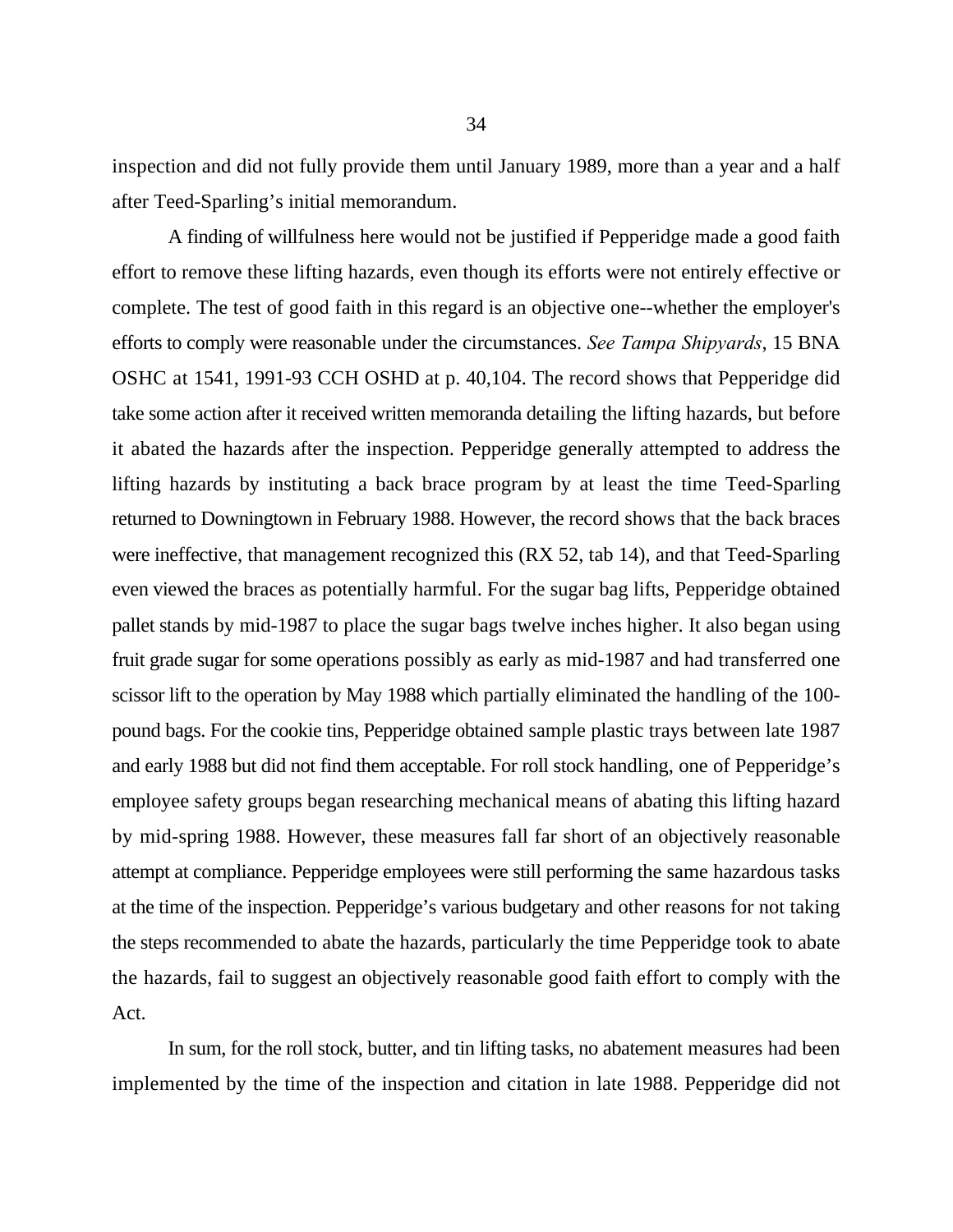complete abatement measures for roll stock until January 1989, no earlier than the fall of 1989 for butter, and some time in 1990 for the cookie tins. For the sugar lifting tasks, although Pepperidge placed the sugar on top of pallet stands to facilitate the lift, employees were still required to lift the 100-pound bags, and 50-pound bags and scissor lifts were not implemented until 1990, well after the citation was issued.

The Commission has not always been willing to base a willful violation on an employers' failure to follow an outside consultant's advice in determining willfulness.<sup>40</sup> *Falcon Steel Co.*, 16 BNA OSHC 1179, 1182, 1993-95 CCH OSHD ¶ 30,059, pp. 41,330-31 (No. 89-2883, 1993) (consolidated) (finding of willfulness was based on "the uncompromising language of the standard itself" rather than on Falcon's hiring of a safety consultant). Here, however, we conclude, based on our earlier discussion of the use of the Teed-Sparling and Liberty Mutual memoranda and recommendations to establish recognition, that this same evidence can be used to establish willfulness, particularly where the employer's response to safety recommendations may be fairly characterized as dilatory. *See Empire Detroit Steel Div. v. OSHRC*, 579 F.2d 378, 385-86 (6th Cir. 1978) (willful violation found where employer failed to take corrective action against a known hazard).

We therefore affirm the judge's finding of willful violations for each of the cited lifting tasks. $41$ 

<sup>&</sup>lt;sup>40</sup>The Commission has utilized reports prepared by an employer's consultants in finding evidence of willfulness. *See, e.g., J.A. Jones Constr. Co.*, 15 BNA OSHC 2201, 2211-12, 1991-93 CCH OSHD ¶ 29,964, p. 41,031 (No. 87-2059, 1993) (reports of engineering supervisor for employer's insurance carrier supports judge's finding that employer had not acted in a willful manner); *Coleco Indus.*, 14 BNA OSHC 1961, 1964-65, 1967, 1991-93 CCH OSHD ¶ 29,200, pp. 39,071-72, 39,074 (No. 84-546, 1991) (violation willful where employer did not correct hazardous conditions noted in reports by its independent consultant).

 $41$ Noting that the citations in this case were issued almost nine years ago, that Pepperidge demurred to the Secretary's proof that the lifting tasks presented a hazard, that Pepperidge chose not to seek review of this issue before the Commission, and that the Downingtown (continued...)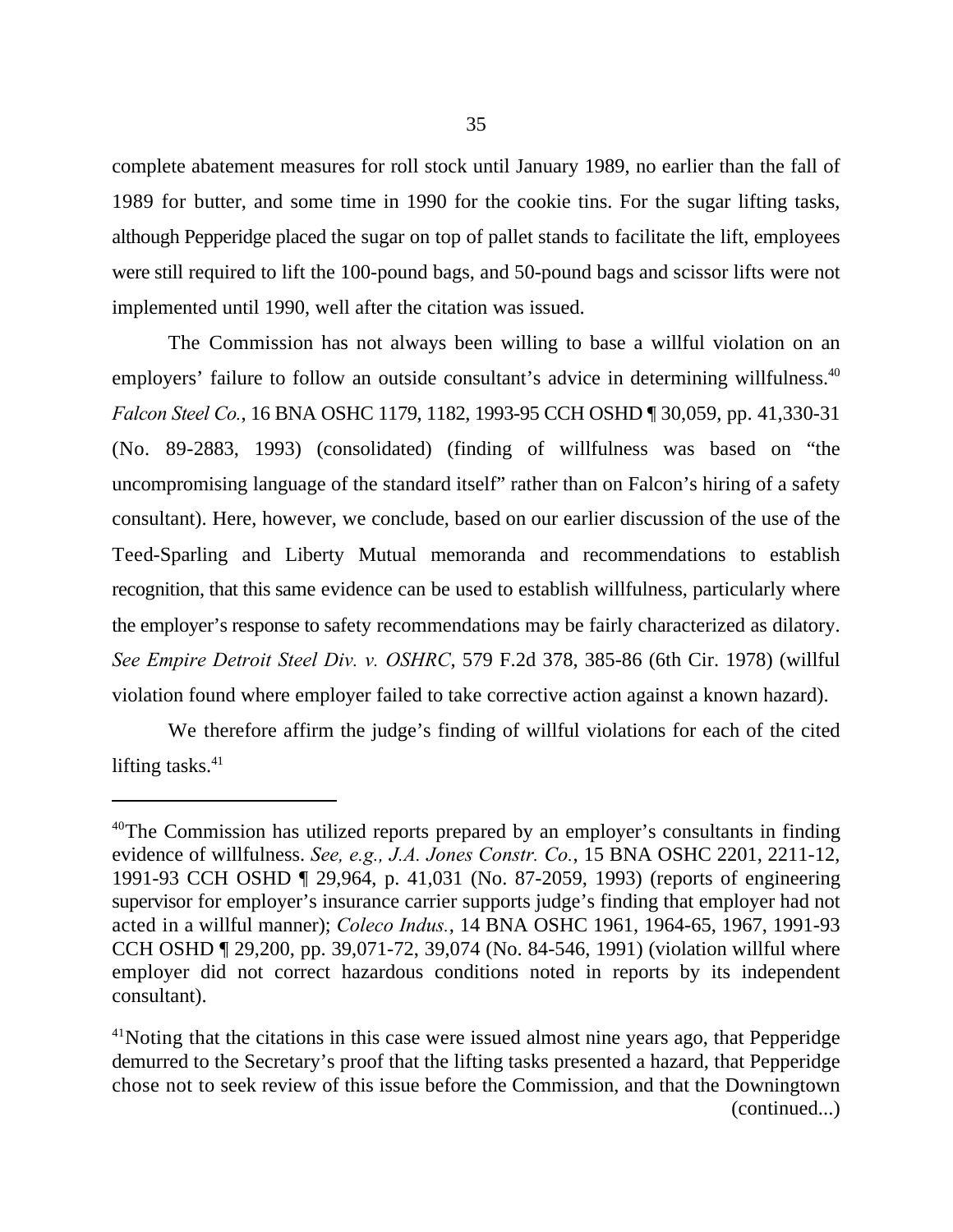#### **Penalties**

Both Chairman Weisberg and Commissioner Guttman agree that section 5(a)(1) was willfully violated but disagree on the proper number of violations of section 5(a)(1) that occurred. As discussed in their separate concurrences at the end of this decision, Chairman Weisberg would find that there were 21 separate violations of section 5(a)(1) based upon the 21 cited employees being exposed to hazards that are inherently individual in nature. Commissioner Guttman would find that there are only four separate violations of section 5(a)(1) based on the four different types of lifting tasks that were cited. However, in order to avoid an impasse in this case, Chairman Weisberg and Commissioner Guttman agree to assess a lesser penalty of \$20,000 for the willful violations of section  $5(a)(1)$  described in citation 1, items  $3(a)-(d)$  and (f).

## **III. UPPER EXTREMITY MUSCULO-SKELETAL DISORDERS**

This item alleged 175 separate willful violations of section  $5(a)(1)$ , in that 175 employees "were required to perform tasks involving repetitive motions in postures resulting in stresses that had caused, were causing or were likely to cause cumulative trauma disorders." The proposed penalties were \$5,000 per instance, for a total of \$875,000. The employees worked beside conveyor belts in the Biscuit Division of the Downingtown plant. They assembled, packed, and packaged baked cookies.

 $41$ (...continued)

plant has closed, we are puzzled by our dissenting colleague's suggestion that we remand the lifting citations so that "the issue can be fully developed on the record." With due respect, where an employer does not contest an issue at hearing, and does not seek our review of this issue it would seem strange to call on that employer to bear the costs of continuing to litigate that specific issue. Moreover, where the necessity for a remand and further litigation is based on the need to get a more fully developed record, it would seem odd to rely on a litigant who has already twice declined to fully litigate the issue to provide the vigorous effort presumably desired. We believe that arguments raised by United Parcel Service as *amicus curiæ* can better be addressed as part of the record in such future cases that may involve lifting citations.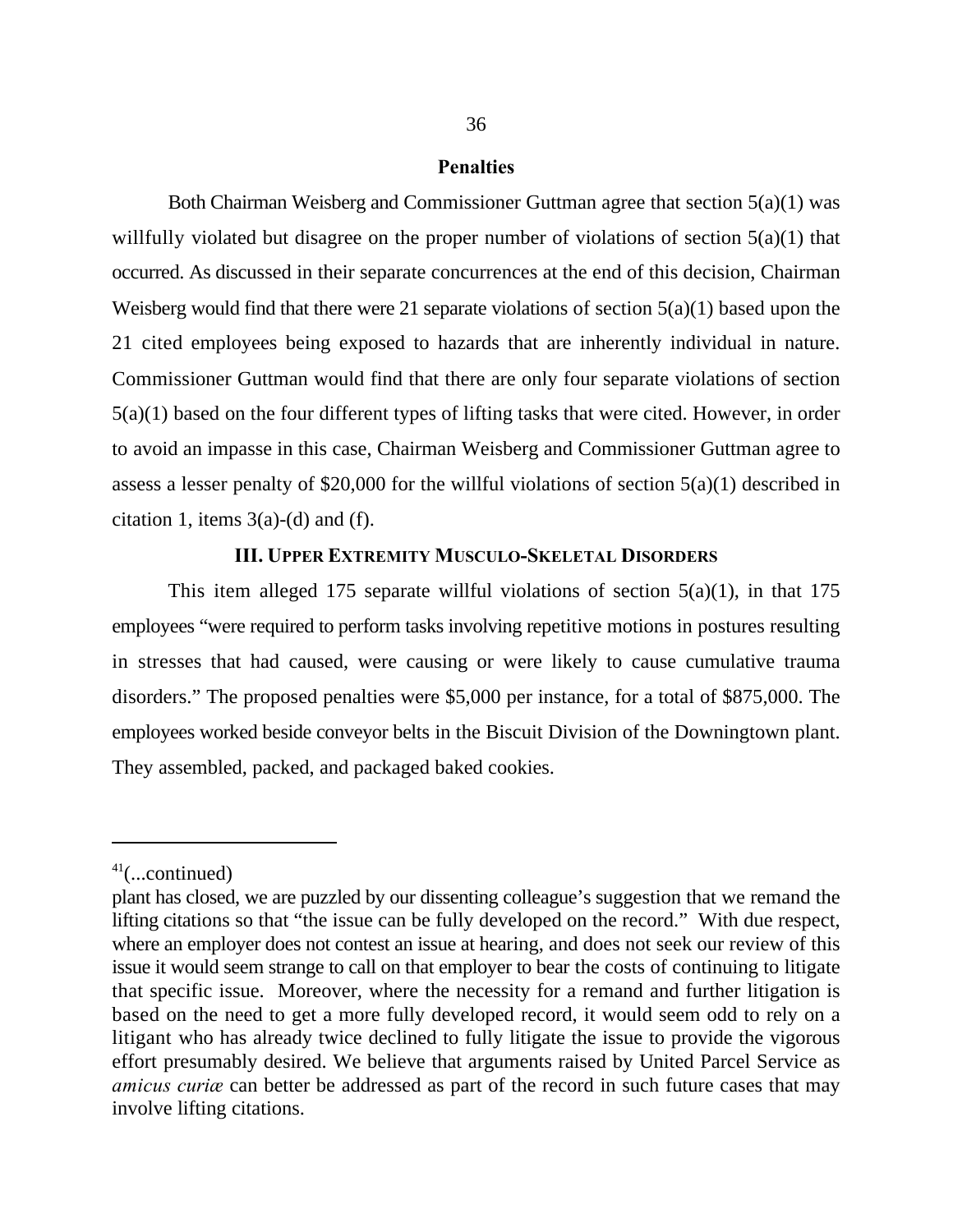A violation of section  $5(a)(1)$  of the Act exists where: (1) a condition or activity in the employer's workplace presents a hazard to employees, (2) the cited employer or the employer's industry recognizes the hazard, (3) the hazard is causing or likely to cause death or serious physical harm, and (4) feasible means exist to eliminate or materially reduce the hazard. *E.g., General Dynamics Land Systems Div.,*15 BNA OSHC at 1280, 1991-93 CCH OSHD at p. 39,752; *Kastalon,* 12 BNA OSHC at 1931, 1986-87 CCH OSHD at p. 35,973; *Pelron Corp*., 12 BNA OSHC 1833, 1835, 1986-87 CCH OSHD ¶ 27,605, p. 35,871 (No. 82-388, 1986).

The judge found that a recognized hazard created by repetitive motion existed in Pepperidge's plant, and that it was causing or likely to cause serious physical harm. He vacated the item in its entirety, however, on the ground that the Secretary had failed to prove a feasible means of abatement.

Following a review of the tasks performed by the workers at Downingtown and the injuries which allegedly resulted from these tasks, we begin with the highly contested issue of whether a hazard exists. To address this issue we review l) the legal test for the existence of a hazard under section  $5(a)(1)$ ; 2) the evidence on the existence of the alleged injury here; and 3) evidence regarding the cause of the alleged injuries. We then turn to the three further elements of a section  $5(a)(1)$  violation.

We affirm the judge's ultimate finding that the citation should be dismissed. In doing so, we agree with the judge's predicate findings that a hazard existed, was recognized, and was causing serious physical harm. We disagree with his finding that the Secretary's proposed method of abatement of the hazard here is inappropriate under section  $5(a)(1)$ ; however, we find that the Secretary has failed to meet her burden of showing that actions not taken by Pepperidge to abate the hazard at Downingtown were feasible and likely to materially reduce the hazard.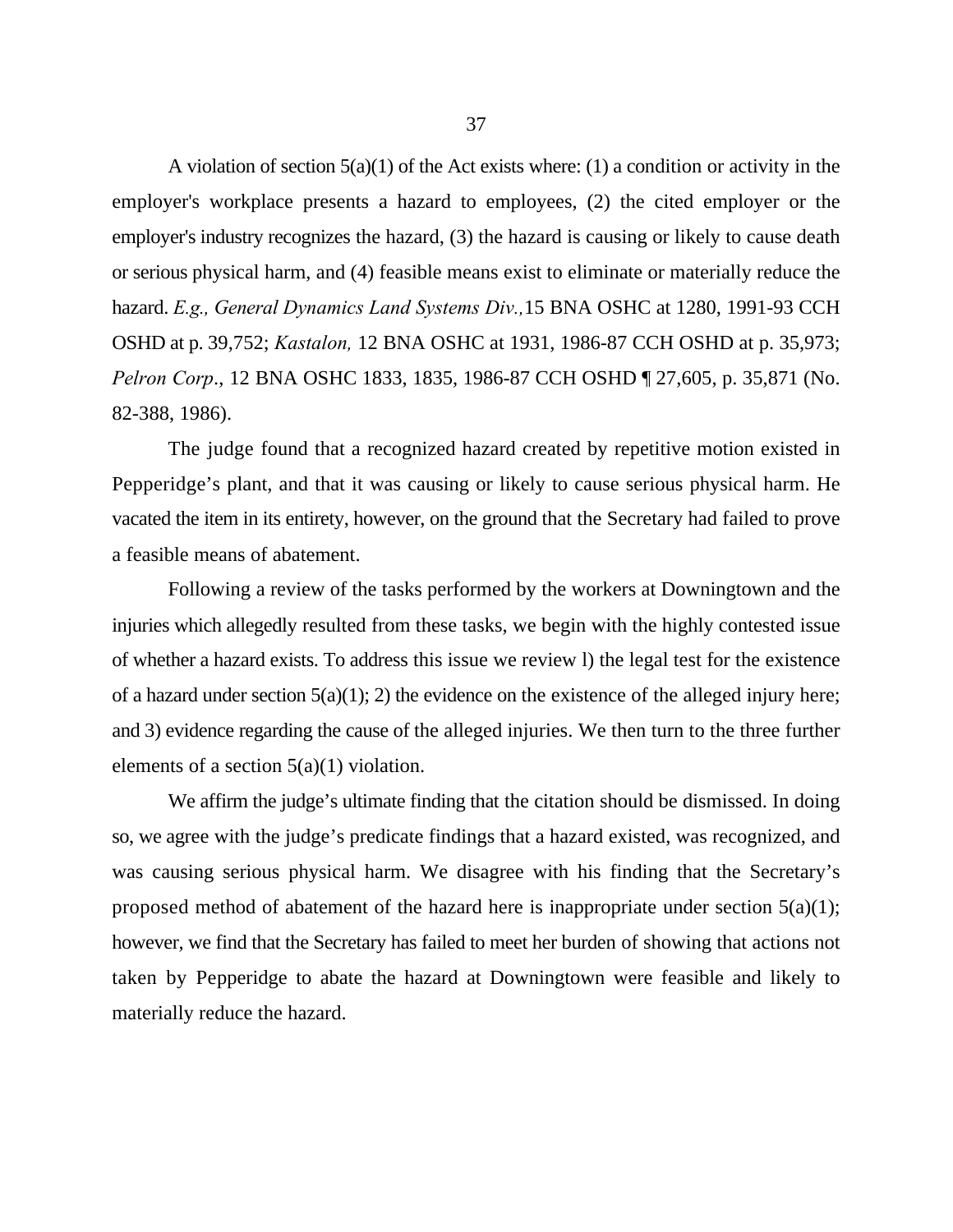#### **A. The Biscuit Lines**

The employees at issue here all worked on lines in the Biscuit Division, where Pepperidge produced thirty to forty types of cookies and four types of Goldfish crackers. Lines 1 and 2 produced non-chocolate variety cookies. Line 3 produced Goldfish crackers. Lines 5 and 6 produced sandwich-type cookies including cookies with chocolate fillings. Downingtown also had an assortment line where different combinations of cookies were packed and packaged. Line 4 is not in issue, as Pepperidge had discontinued it before OSHA's inspection.

On lines 1, 2, 5, and 6, several employees stood by each side of a moving conveyor belt that carried baked cookies. They were called "cuppers." They held a stack of paper cups in one hand (typically their left) and, with the motion of that thumb, slid off one cup at a time. The cups dropped onto the conveyor belt, and the cuppers picked up cookies from the belt with their other hand and placed them in the cups.

The chocolate-filled sandwich cookies on lines 5 and 6 were capped manually before cupping. The top of those cookies traveled on an upper conveyor, and the bottom traveled on a lower conveyor. Employees called "cappers" took the cookie top and placed it on the cookie bottom. There were usually between six and ten employees performing capping on each line.

At the downstream end of the cupping operation a worker called a "straightener" made sure that all the cookies were properly seated in the cups and that the cups were aligned properly for the next step. If the cookies were destined for the assortment line, employees called "tinners" would remove the cupped cookies from a conveyor and put them in tins for transport to that line. The other cups of cookies were fed automatically into a bagging machine. A bag machine operator tended that machine and made sure the cups were fed properly. Once bagged, the cookies continued on a conveyor to locations where employees picked up the bags and put them into cardboard cartons for shipment.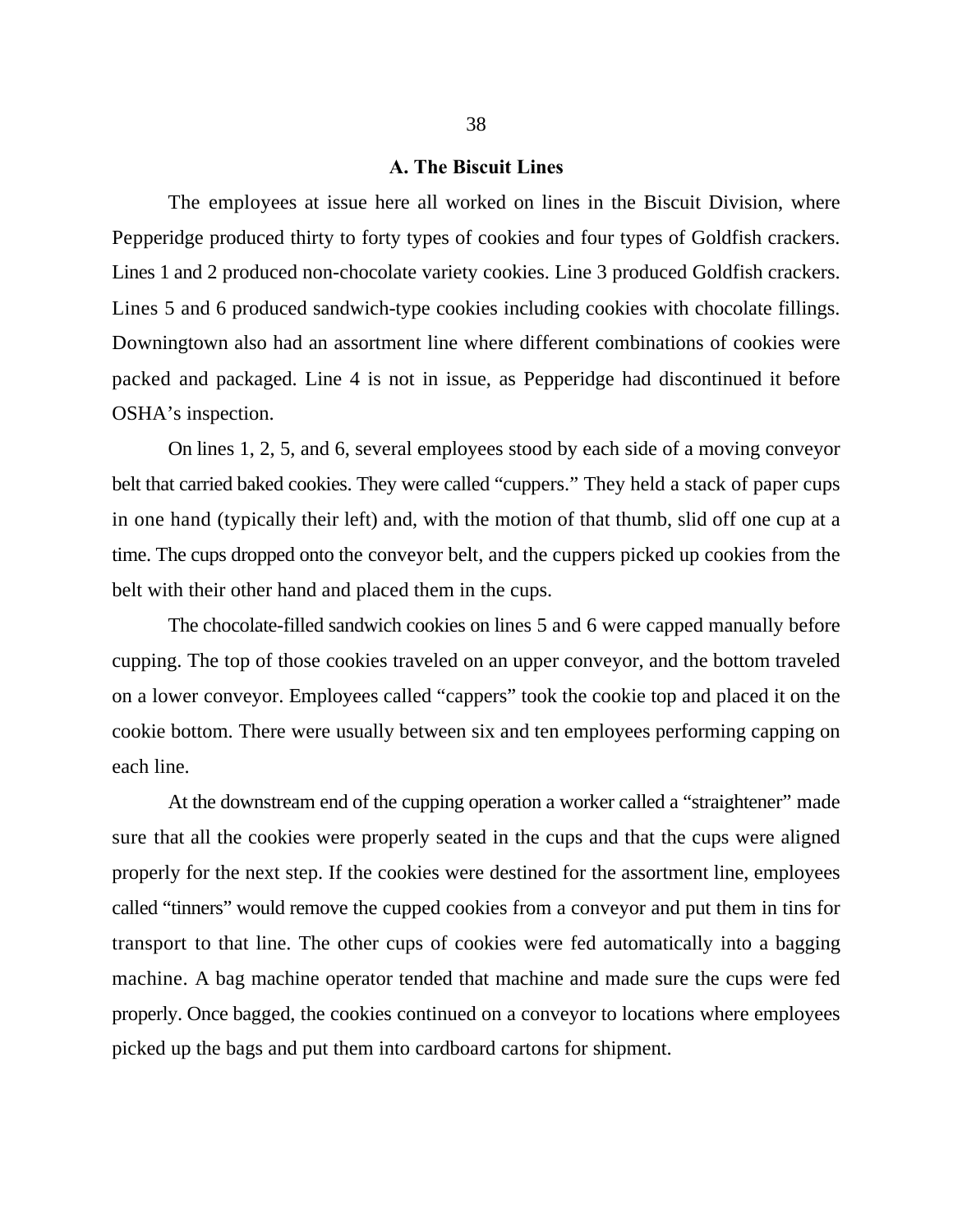The employees rotated from one job position to another, all within the biscuit lines. Generally, they rotated every twenty minutes, but on the assortment line they rotated once an hour. The employees worked 8-hour shifts, five days a week, not including overtime. They had a half-hour lunch break and two 15-minute breaks. Thus, they actually performed their functions for seven hours per shift. During their breaks they were replaced by relief workers, who worked a total of 5½ hours each day. There were three shifts a day, around the clock -- the a.m., p.m., and night owl shifts.

Daniel Habes, an ergonomist for the National Institute for Occupational Safety and Health ("NIOSH") who testified for the Secretary, estimated the number of repetitive motions that employees would make at different positions on the lines, and the average overall number per day.<sup>42</sup> Habes' specific estimates are questioned by Pepperidge. However, they are sufficient to indicate the general order of magnitude of the repetitions.

Overall, Habes calculated, the group of employees who rotated through the seventeen positions on line 5 and the two positions on line 3 averaged 20,800 repetitions over a full rotation. (There were nine capping, five cupping, one straightening and two tinning positions on line 5 and two packing positions on line 3.)<sup> $44$ </sup> A few of the capping jobs were being done

 $42$ Habes testified to five increasingly refined sets of calculations he made from early 1989 to March 1991 to estimate the number of repetitions employees performed. Here we describe his calculations of March 15, 1991. No other witness gave an estimate of the number of repetitions employees performed.

 $43$ For example, Habes did not know the typical down time during the work day due to changeovers, breakdowns and other line disruptions. On the other hand, Habes testified that he learned that the employees on occasion work overtime and on weekends. He also testified that in some instances he counted more repetitions than his figures show, but that he reduced them to give Pepperidge the benefit of the doubt. He counted certain workers as having zero repetitions because the tape did not clearly show their entire movements, even though he knew they were doing repetitive work.

<sup>&</sup>lt;sup>44</sup> Habes testified that the employees were *not* "self-paced" at any of those positions, contrary to Pepperidge's claim. He understood the term "self-paced" to mean that the employees are (continued...)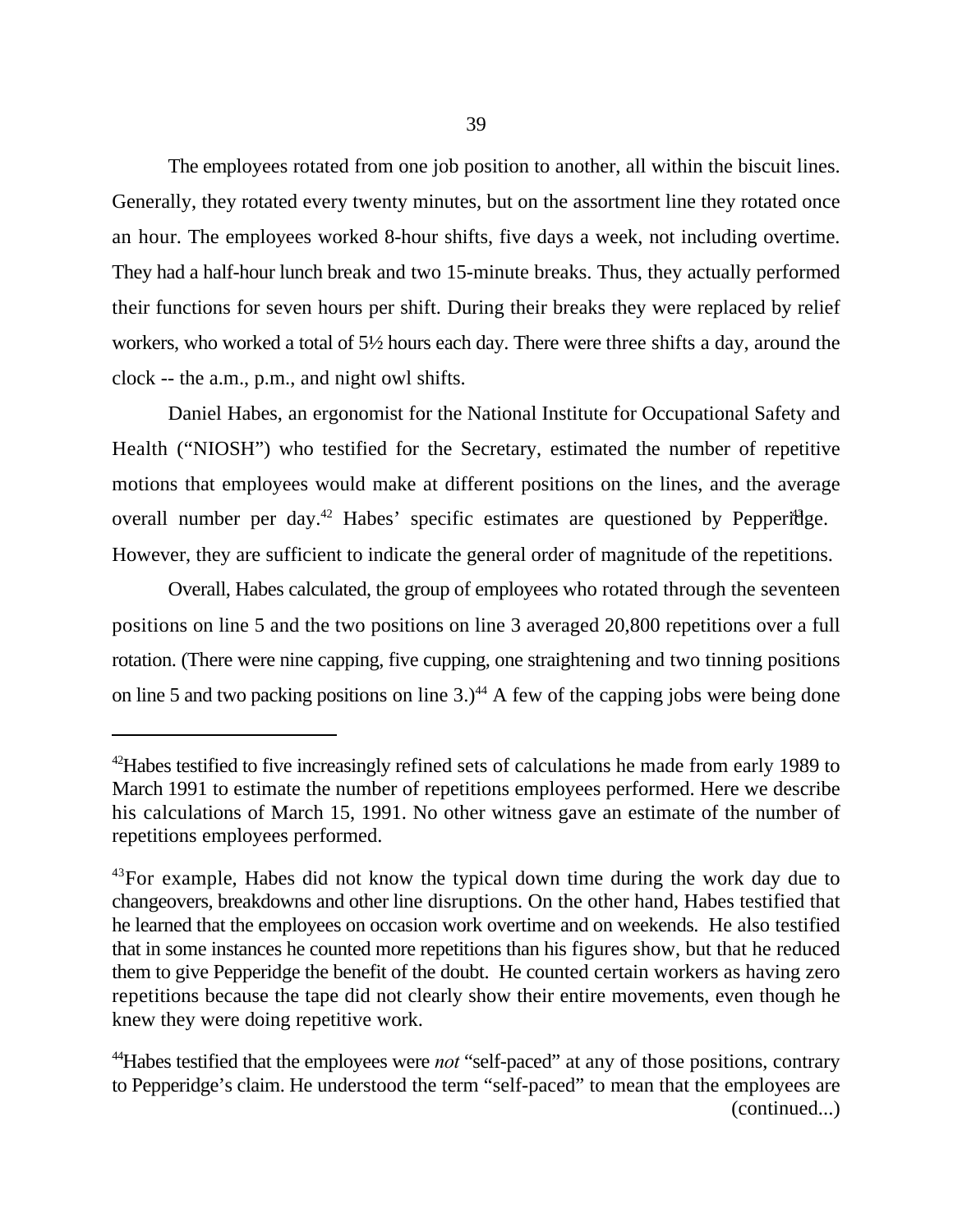at twice that rate or more. The cupping jobs also were more repetitive than average. Other jobs such as straightening and tinning involved much less repetition. Habes noted that in their seven hours of actual work, that group of employees actually had twenty-one discrete tasks, so they would repeat two positions each day. Depending on which positions they repeated, their overall repetitions would increase or decrease by up to about 1000.

Another group of employees rotated among the seventeen positions on line 6 (seven capping and three cupping positions, plus several straightening and other less highly repetitive positions). Habes calculated that the average number of repetitions per employee among those seventeen positions was 17,496.

Comparing those calculations to ones he had done previously concerning all the lines, Habes gave the opinion that lines 5 and 6 were representative of all the lines regarding the number of repetitions, except line 1, which moved slower. The Secretary alleged 175 instances of violation because 175 employees were scheduled to work there on October 5, 1988, when OSHA Industrial Hygienist (IH) Roman Siletsky conducted his inspection. Overall, 350 employees worked in the division, according to Pepperidge.

# **B. The Alleged Injuries**

The kinds of ailments that Pepperidge's employees are alleged to have suffered are commonly referred to by various names including upper extremity musculo-skeletal disorders ("UEMSDs"), cumulative trauma disorders ("CTDs"), or repetitive strain injuries (RSIs). We will use the term UEMSDs because it describes the conditions without suggesting a cause.

A specific UEMSD that allegedly resulted in disability and surgery for numerous Pepperidge employees is carpal tunnel syndrome ("CTS"). As explained by the physicians in this case, CTS consists of a constellation of symptoms including numbness and tingling in fingers, loss of muscle strength in the hand, discomfort in the hand, wrist and arm (even

 $44$ (...continued)

<sup>&</sup>quot;controlling the rate at which they are receiving work." Pepperidge employees did not have that control.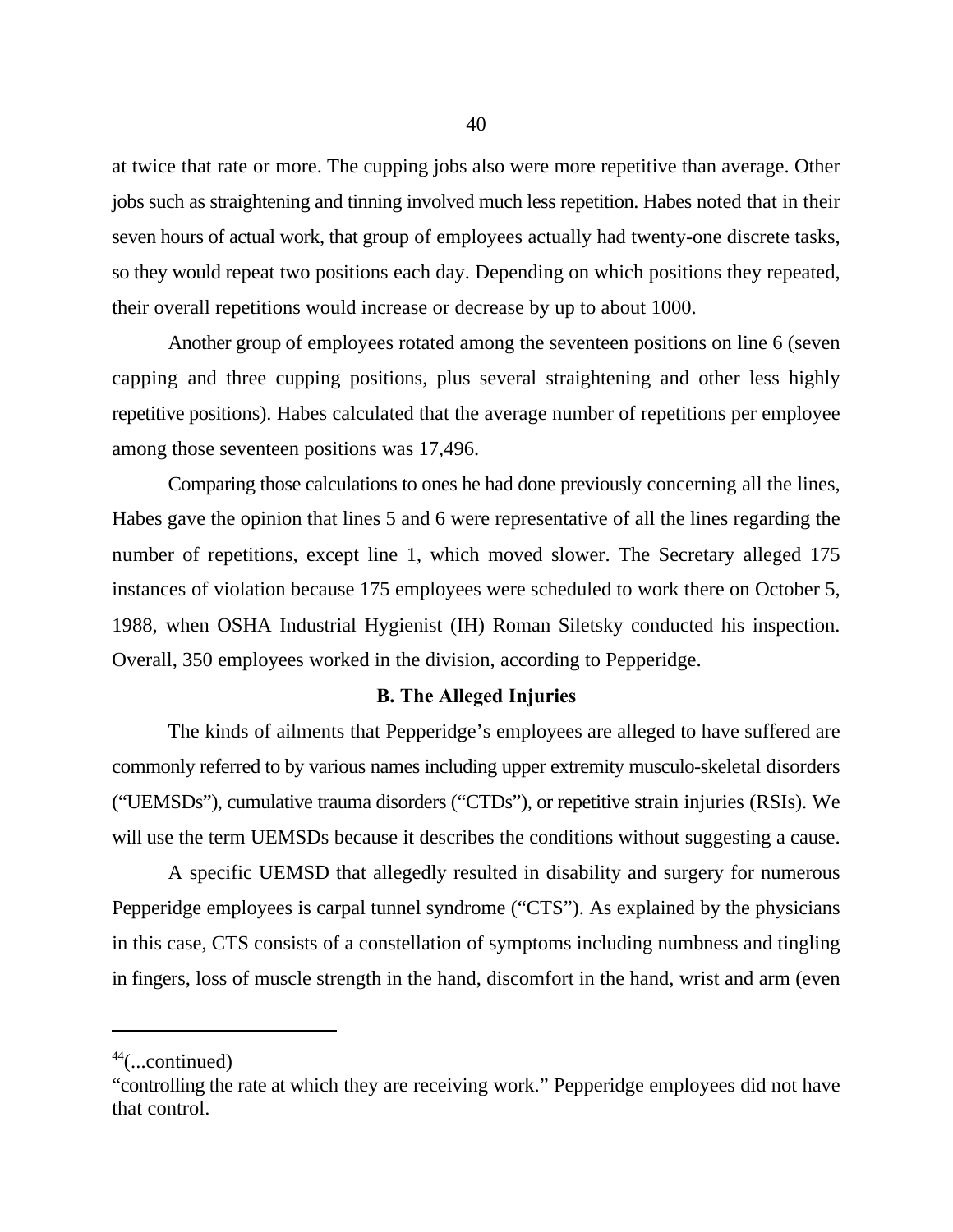the shoulder and neck in many patients). It is due to compression ("entrapment") of the median nerve, which runs through the carpal tunnel, including the wrist. In most cases it results in abnormal nerve conduction which may be measured by electrodiagnostic tests. (Tr. 5214 (Harrison), 9769-70 (Nathan), 10,164-65 (Hadler)).<sup>45</sup>

Other UEMSDs from which certain Pepperidge employees allegedly suffered were tendinitis (including epicondylitis), tenosynovitis (including DeQuervain's disease), trigger finger, and ganglionic cysts. As they relate to UEMSDs, those terms may be defined as follows. Tendinitis is the inflammation of a tendon. *Webster's Third New Intl. Dictionary* 2355 (1986). Epicondylitis is tendinitis at the elbow. *Stedman's Medical Dictionary* 470 (1976). Tenosynovitis is inflammation of a tendon sheath. *Webster's* at 2356. DeQuervain's disease is tenosynovitis of a thumb. *Stedman's* at 404. Trigger finger is a disorder in which a finger extends or flexes with a snap. *Webster's* at 2444. A ganglionic cyst is "a small cystic tumor containing viscid fluid and connected either with a joint membrane or tendon sheath," typically at the wrist. *Id.* at 934.

#### **C. Key Witnesses**

For ease of reference we include here a brief description of the key witnesses referred to below.

**Dr. Nortin M. Hadler** testified for Pepperidge. He is a board-certified rheumatologist and a clinician. He is Professor of Medicine and Senior Attending Rheumatologist at the University of North Carolina (Chapel Hill) and North Carolina Memorial Hospital. The patients he examines and treats primarily suffer from upper extremity musculo-skeletal disorders or problems. Dr. Hadler is a member of the editorial boards of the Annals of Internal Medicine and the Journal of Occupational Medicine.

**Dr. Peter A. Nathan** also testified for Pepperidge. He is a hand surgeon in Portland, Oregon, and a researcher in the field of the relationship of work to UEMSDs, and he has

 $45$  "Tr." refers to the transcript page of the hearing before Judge Oringer.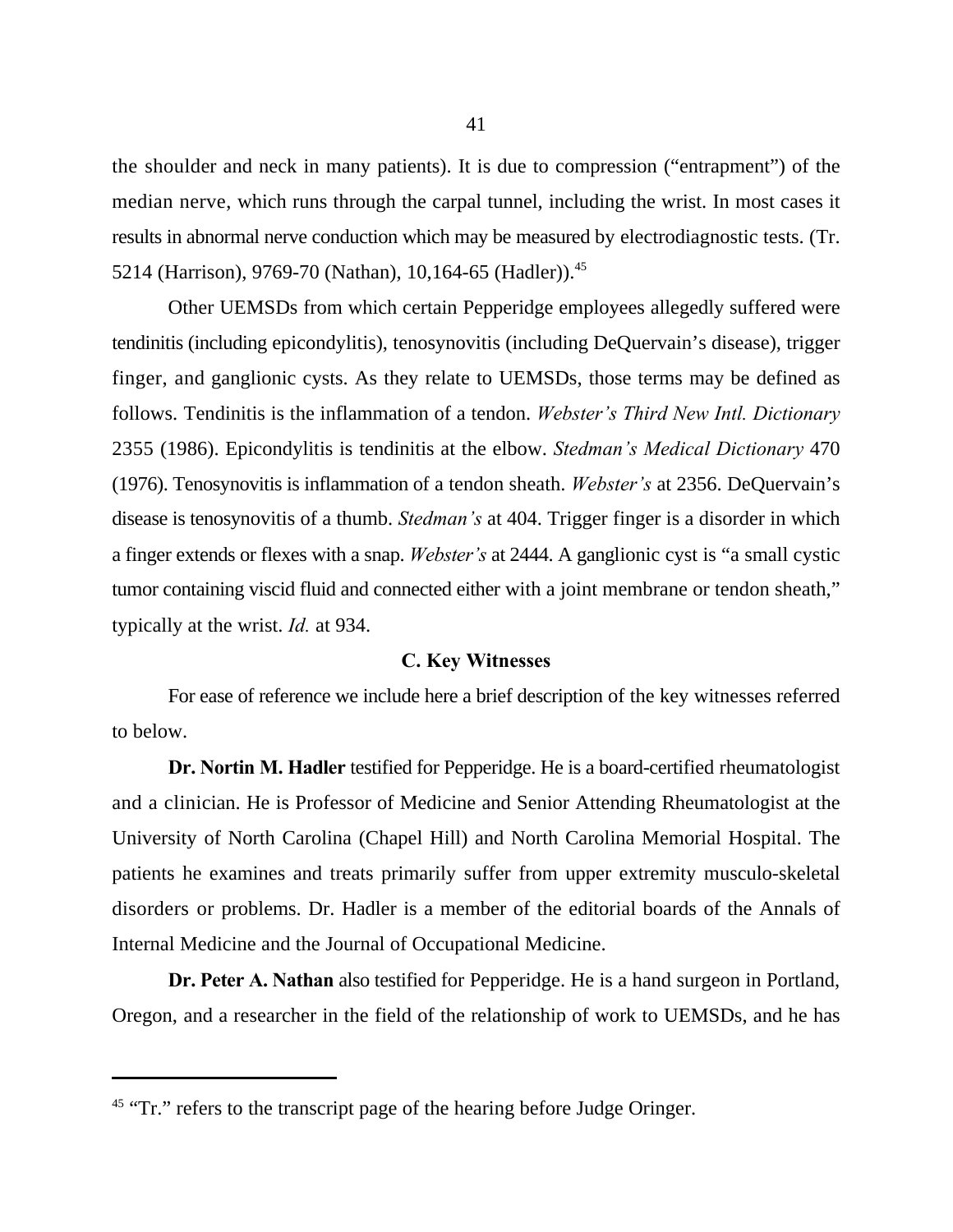done research on both the epidemiology of carpal tunnel syndrome and its physiological attributes. He is board-certified in both Orthopedic Surgery and Hand Surgery.

**Dr. Barbara A. Silverstein** testified for the Secretary as a rebuttal witness regarding Dr. Hadler's testimony. She holds a Doctorate in Epidemiology and two master's degrees - one in nursing and one in environmental and industrial health. At the time she testified, she was research director of the Safety and Health Assessment and Research Program for the State of Washington's Department of Labor and Industries. (Subsequently, Dr. Silverstein became head of OSHA's ergonomics standard effort as a special assistant to the Assistant Secretary of Labor for OSHA from 1993 to 1995).

**Dr. Robert G. Feldman** testified as a rebuttal witness for the Secretary regarding Dr. Nathan's testimony. Dr. Feldman is a professor of neurology and Chairman of that department at Boston University, and he is a lecturer in neurology and occupational health at Harvard Medical School. Dr. Feldman directs an occupational neurology clinic and is medical director of the Occupational Health Program at the University Hospital in Boston.

**Dr. Robert Snyder**, Pepperidge's Medical Director at the Downingtown plant from about June 1986 to December 1990, was called to the stand by the Secretary not as an expert but as an adverse witness. He is board certified in emergency medicine. Dr. Snyder supervised nurses and the occasional physicians at the plant who interviewed, examined, diagnosed, and treated employees.

**Dr. Robert Harrison** testified as an expert witness for the Secretary. He is an assistant clinical professor at the University of California in San Francisco, where he directs the occupational medicine clinic and teaches medical school courses in occupational medicine. He is the only witness who is board certified in occupational health. He also is board certified in internal medicine and holds a master's degree in public health.

**Jane Teed-Sparling**, called by the Secretary as an adverse witness, was the corporate ergonomist for Pepperidge Farm's parent company, Campbell Soup Co. She holds a bachelor's degree in mechanical engineering from the University of Delaware and worked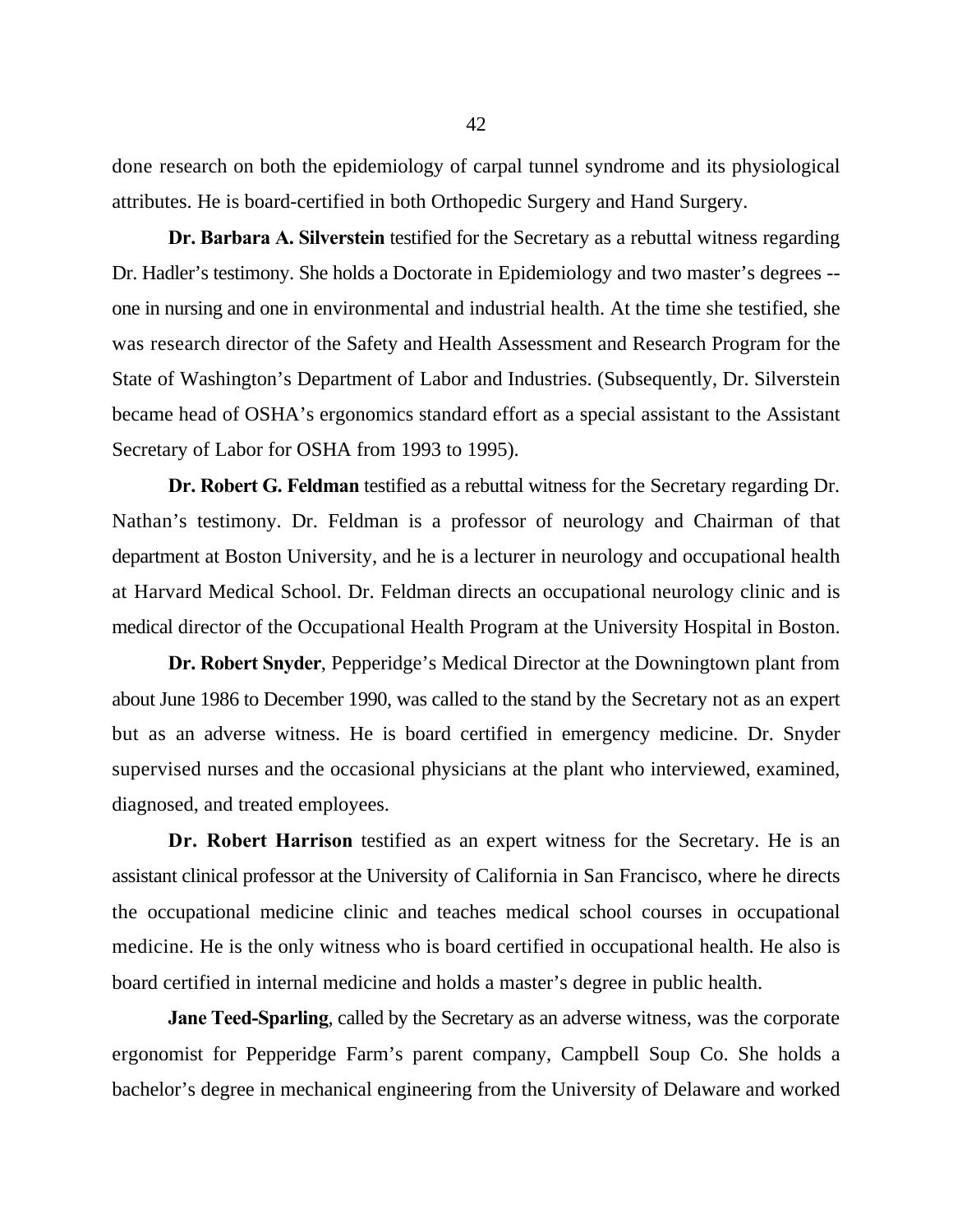for Campbell Soup as a design engineer and project engineer from 1979 until she became its corporate ergonomist in approximately September 1985. She has no academic background in ergonomics -- she received basic education in ergonomics from Liberty Mutual Insurance Company staff who worked with Pepperidge.

**Daniel Habes** has been an industrial engineer in the Applied Psychology and Ergonomics Branch of NIOSH since 1977. He holds a master's of science degree in engineering from the University of Michigan. He is not certified as a professional engineer; there are no licenses or certifications in the field of ergonomics.

**Dr. Vernon Putz-Anderson** has been Chief of the Psychophysiology and Biomechanics Section of the Applied Psychology and Ergonomics Branch at NIOSH since 1979. He holds a Ph.D. degree from the University of Wisconsin in human factors and applied experimental psychology. He has published extensively in the field of ergonomics. He has taught courses on musculoskeletal problems at the University of Cincinnati.

## **D. Applicability of Section 5(a)(1) to Ergonomic Hazards**

At the threshold, Pepperidge and supporting *amici* argue that the undefined nature of the hazard (assuming it exists) precludes regulation under section  $5(a)(1)$ . In a related vein, they argue that the hazard is so undefined and/or controverted that a finding of violation would defy constitutional requirements of notice and due process. Finally, they argue that the Secretary's evidence of hazard must be gauged by the "significant risk test" articulated in *Kastalon, Inc.* 12 BNA OSHC at 1931, 1986-87 CCH OSHD at p. 35,974.

Pepperidge argues that the hazard here cannot be regulated because, as it correctly points out, no one could testify as to when repetitive motion becomes a hazard or precisely how much Pepperidge should have reduced its employees' repetitive motion. While knowledge of the threshold for injury may be essential in some cases, however, the Commission has never held that certainty as to the threshold level for injury is a prerequisite to regulation under the general duty clause.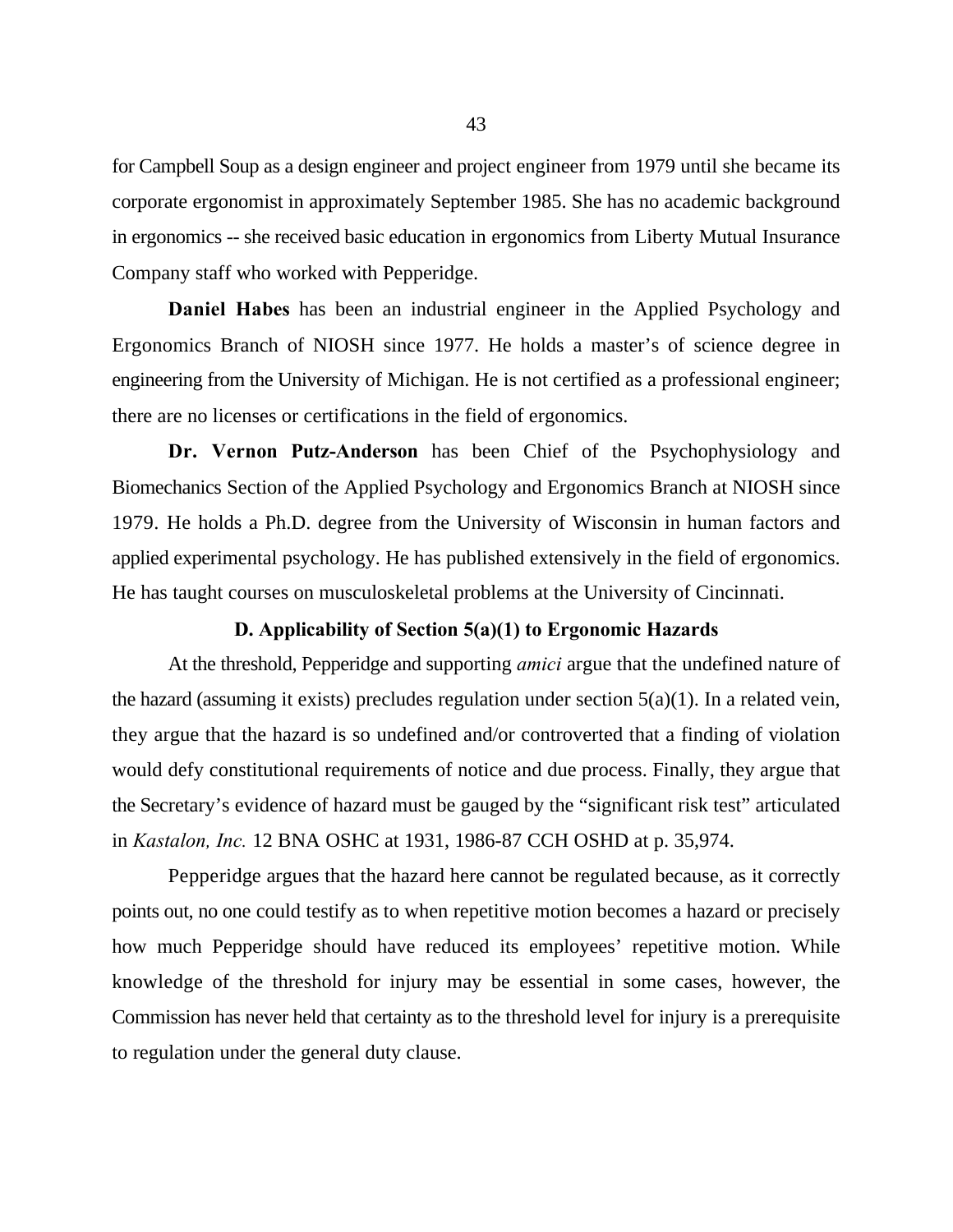Pepperidge cites to our decision in *Kastalon*, which drew on the Supreme Court's decision in *Industrial Union Dept. v. American Petroleum Inst.*, 448 U.S. 607 (1980) ("*Benzene*") for the proposition that the Secretary must show that a condition poses a significant risk before it can be regulated under section 5(a)(1).<sup>46</sup> Kastalon addressed the issue of potential employee exposure to a suspected human carcinogen commonly called "MOCA." We noted that the Supreme Court's decision in *Benzene* held that to establish a significant risk of harm regarding an alleged carcinogen the Secretary seeks to regulate by rule, she must present "a body of reputable scientific thought," and that the Court "noted that animal studies, epidemiological evidence and worker mortality rates could be used to establish the existence of a significant risk." 12 BNA OSHC at 1935, 1986-87 CCH OSHD at p. 35,977 (citing 448 U.S. at 656 & n.64).

The evidence of hazard in *Kastalon* was based on extrapolation from animal tests and concerned "potential" injury. In contrast, this case stems from allegations of actual injury to humans. The inability to quantify a threshold may be of great significance when there is little evidence that the putative hazard may cause injury to humans, $47$  or where the question is

(Citation omitted) 16 BNA OSHC at 1060, 1993-95 CCH OSHD at p. 41,153.

In *Waldon Healthcare Center*, 16 BNA OSHC 1052, 1060, 1993-95 CCH OSHD ¶ 30,021, <sup>46</sup> p. 41,153 (No. 89-2804, 1993), we elaborated:

<sup>[</sup>T]here is no requirement that there be a "significant risk" of the hazard coming to fruition, only that if the hazardous event occurs, it would create a "significant risk" to employees. There is no mathematical test to determine whether employees are exposed to a hazard under the general duty clause. Rather, the existence of a hazard is established if the hazardous incident can occur under other than a freakish or utterly implausible concurrence of circumstances.

<sup>&</sup>lt;sup>47</sup>Like *Kastalon, Society of Plastics Indus., Inc. v. OSHA*, 509 F.2d 1301, 1308 (2d Cir.), *cert. denied*, 421 U.S. 992 (1975), (which involved a rulemaking) also involved a carcinogen -- vinyl chloride monomer (VCM). The court observed that "[n]one of the physicians or scientists who testified could identify a safe level of exposure to VCM nor the precise (continued...)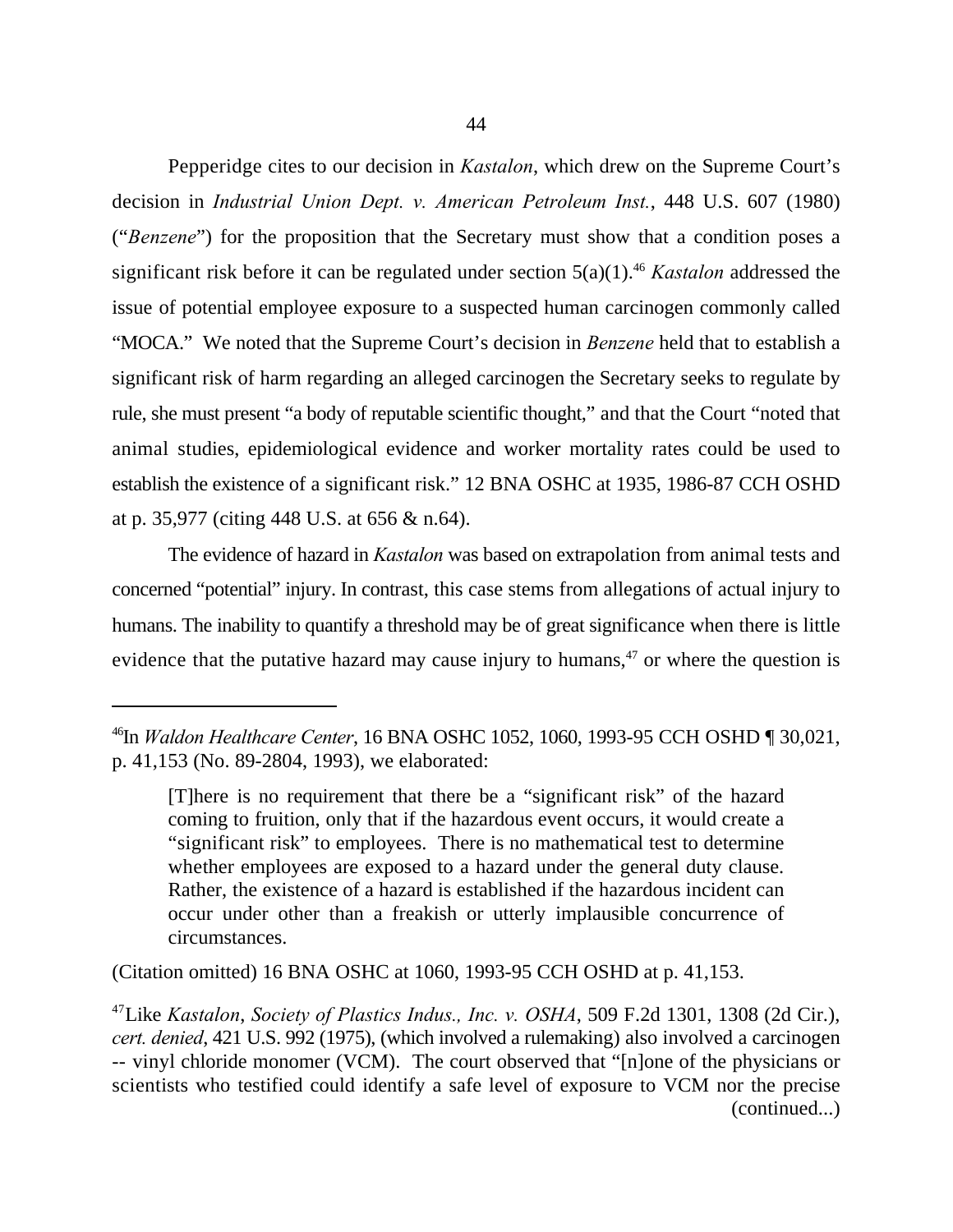whether it should be presumed that the risk should be controlled to the full extent feasible.<sup>48</sup> It is of less significance where, as here, human injury is allegedly manifest. Thus, where substantial injury is actually occurring, neither precedent nor common sense require that the finding of hazard be foresworn until there is determination of the threshold at which there occurs a substantial risk of injury.

Pepperidge further points out, however, and the Secretary's experts agree, that nonworkplace factors may cause or contribute to the illnesses at issue, and that individuals differ in their susceptibility to potential causal factors. However, such characteristics (and the inability to determine threshold of harm) are not unique to putative ergonomic hazards, but inhere in other workplace hazards as well. For example, some or all of these characteristics obtain for many chemical, toxic and other workplace hazards.<sup>49</sup> Thus, to preclude the

 $47$ (...continued)

mechanism by which it produces cancer." Nonetheless, where "expert after expert recommended that this 'very virulent' carcinogen be restricted to the lowest detectable level," the court affirmed OSHA's determination to do so. *Id*.

<sup>&</sup>lt;sup>48</sup>Thus, in *Benzene*, the Court held that the Secretary had erred in presuming that no level of benzene was safe. The Court expressed concern that "[e]xpert testimony that a substance is probably a human carcinogen . . . would justify the conclusion that the substance poses some risk of serious harm no matter how minute the exposure and no matter how many experts testified that they regarded the risks as insignificant. That conclusion would in turn justify pervasive regulation limited only by the constraint of feasibility." 448 U.S. at 645. The Court found, "the Secretary relied squarely on a special policy for carcinogens that imposed the burden on industry of proving the existence of a safe level of exposure, thereby avoiding the Secretary's threshold responsibility of establishing the need for more stringent standards." *Id.* at 659.

<sup>&</sup>lt;sup>49</sup>Standard texts confirm the difficulties of comprehending many environmental and occupational diseases. As one text summarizes the problem:

l. The clinical and pathologic expression of most environmentally caused diseases are indistinguishable from those of nonenvironmental origin;

<sup>2.</sup> Many diseases of occupational or environmental cause are (continued...)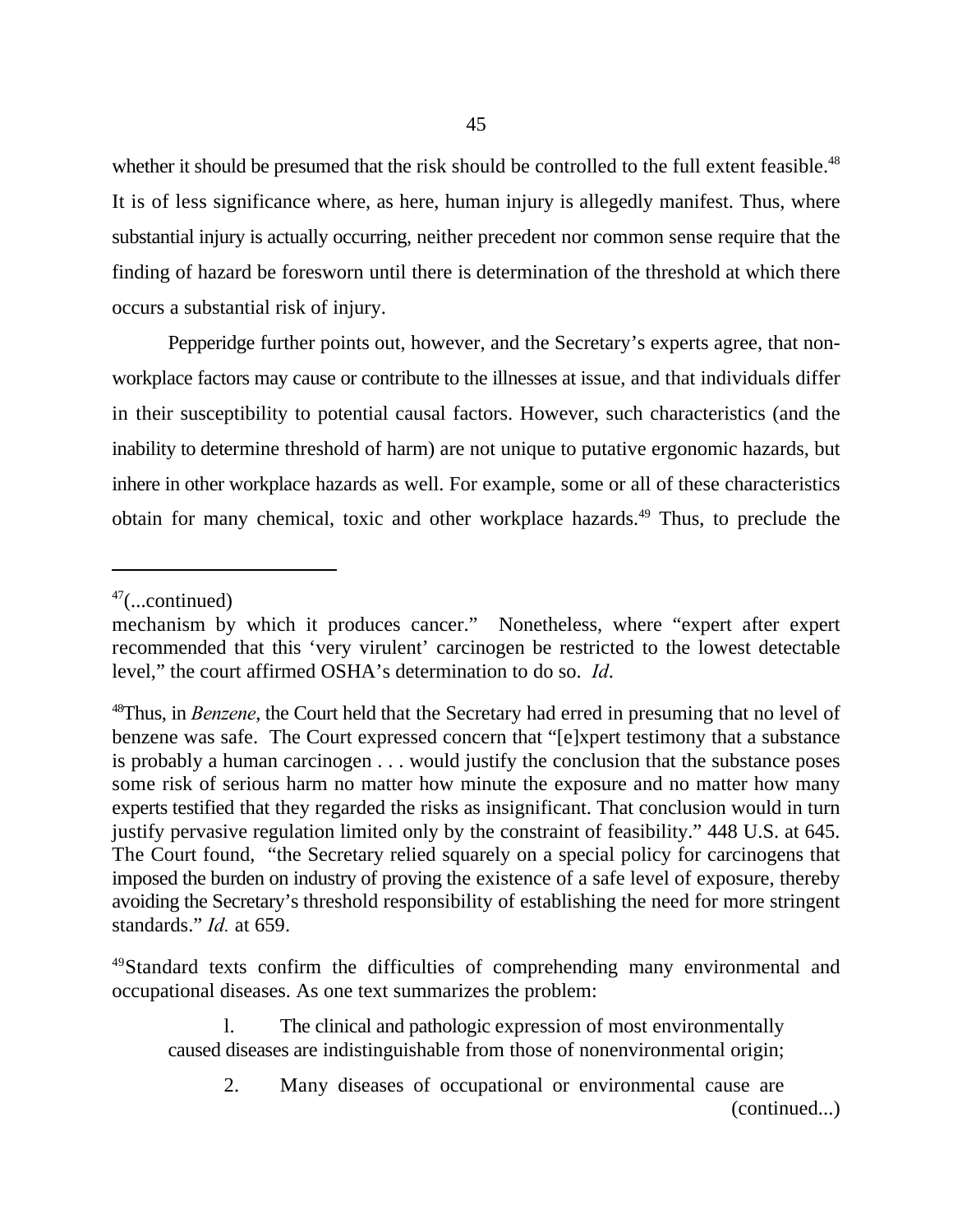application of section  $5(a)(1)$  to a hazard with the characteristics cited by Pepperidge would be to preclude the use of section  $5(a)(1)$  for many occupational ills.<sup>50</sup> To be clear, characteristics such as those identified by Pepperidge may (as discussed later) bear on questions of causation or feasibility of abatement. They do not, however, *ipso facto* preclude the possibility of regulation under section  $5(a)(1)$ .

Respondent and supporting *amici* correctly point out that a cornerstone of section 5(a)(1) is the principle that employers should not be penalized for failing to take actions for which they lacked reasonable notice. Thus, they note, citing our precedent, a "broad generic definition of the hazard" is unacceptable because it does not "identify conditions or practices over which the employer can reasonably be expected to exercise control." *E.g*., *Davey Tree Expert Co*., 11 BNA OSHC 1898, 1983-84 CCH OSHD ¶ 26,852 (No. 77-2350, 1984). Pepperidge also cites *Diebold,* for the proposition that substantial dispute in the scientific community about whether jobs cause UEMSDs demonstrates that the general duty clause does not provide employers with the notice of ergonomic violations required by the Constitution. We agree with Pepperidge that the ability of an employer to identify a hazard

 $49$ (...continued)

multifactorial, with nonenvironmental factors playing a role;

3. The effects of occupational and environmental exposures occur after a biologically predictable latent interval following exposure;

4. The dose of an exposure to a noxious agent is a strong predictor of the likelihood and type of effect;

5. People differ substantially in their responses to noxious exposures.

Linda Rosenstock, M.D., M.D.H. and Mark R. Cullen, M.D., *Textbook of Clinical Occupational and Environmental Medicine*, 1-2 (1994).

<sup>50</sup>The Court stated in *Benzene*, "OSHA is not required to support its finding that a significant risk exists with anything approaching scientific certainty." 408 U.S. at 655. Under section 5(a)(1), the Secretary need only show that the alleged hazards at Downingtown were causing or likely to cause serious physical harm to employees there.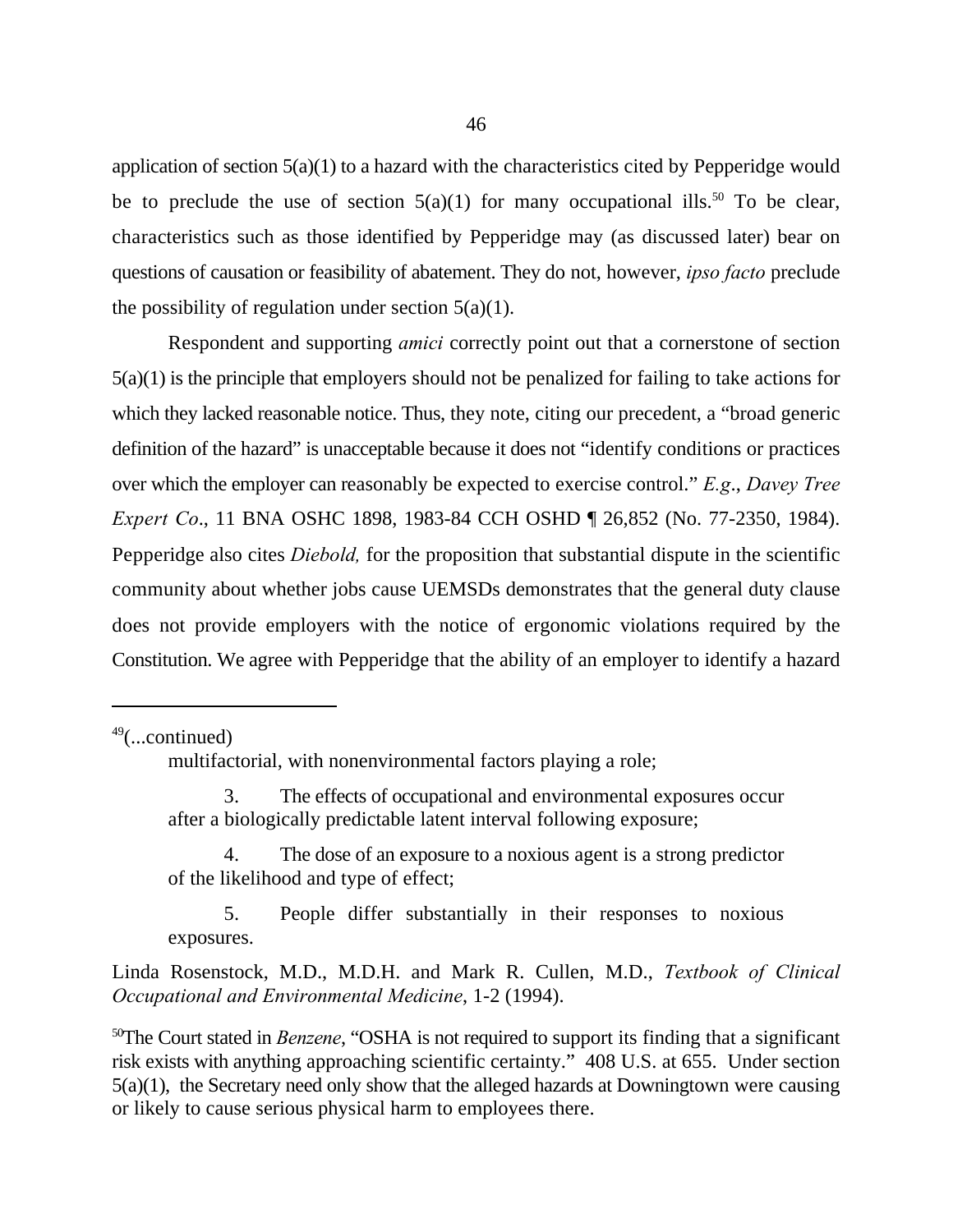and the state of scientific understanding are relevant to the question of notice. In the discussion that follows these factors play central roles.

## **E. Existence of a Hazard**

The first element of a section  $5(a)(1)$  violation is the existence of a hazard, which turns on two factors, first, actual or potential physical harm, and second, a sufficient causal connection between the harm and the workplace.

The Secretary alleges that the dozens of reported UEMSDs at the Pepperidge Downingtown plant are instances of cumulative trauma disorders, and were caused or abetted by workplace tasks involving repetitive motion. Pepperidge responds by questioning both the existence of the UEMSDs and their cause, arguing that the "totality of the record did not establish that a cognizable causal connection existed between the cited Pepperidge tasks and the alleged instances of UEMSDs." (Pepperidge Brief at 41). The issues joined by the parties, therefore, include both the existence of injury here and the role of the workplace in causing injury of the kinds alleged.

The record contains several kinds of evidence that bear on the issues:<sup>51</sup>

 $<sup>51</sup>Rather than sifting through the voluminous record in this case, and examining the numerous$ </sup> studies cited and relied on by expert witnesses and others at the hearing, our dissenting colleague summarily concludes that "[g]iven the broad disagreement among the 'experts' as to the hazards presented by such activities, I cannot find that 'hazard(s),' within the meaning of section  $5(a)(1) \ldots$  existed at Pepperidge Farm's Downingtown facility."

Chairman Weisberg notes that instead of focusing on the record in this case his dissenting colleague relies on a recent district court case, *Reiff v. Convergent Technologies*, No. 95- 3575 (D.N.J. Feb. 28 1997), a case she contends "typifies the rejection that 'ergonomic' theories have received in the courts." The *Reiff* case involved a products liability claim under New Jersey law against a manufacturer of computer keyboards by a secretary seeking damages for personal injuries and loss of consortium. The court rejected the plaintiff's three distinct theories of defect in the keyboard: (1) it requires excessive keying forces, (2) it is not split at an angle, and (3) lack of warning notice. As to the first theory, the court noted that neither Dr. Hedge's report nor the article on which he relies bridges the crucial gap between noncompliance with industry or design specifications and liability under New Jersey (continued...)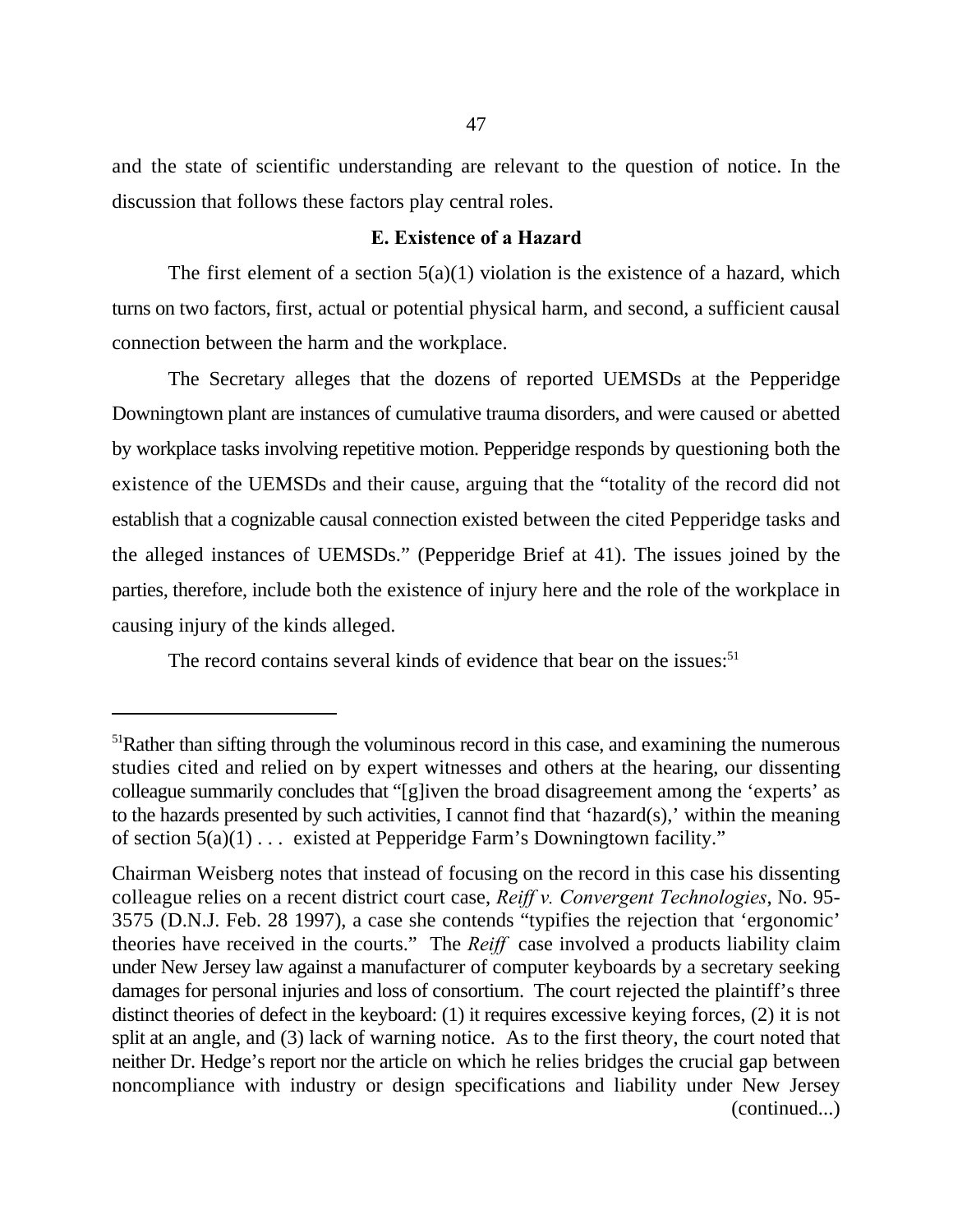l. The testimony (and supporting documentation) of expert witnesses, including medical doctors presented by Pepperidge (Drs. Hadler and Nathan) and the Secretary (Drs. Harrison and Feldman), and an epidemiologist (Dr. Silverstein) and two ergonomists (Putz-Anderson and Habes) presented by the Secretary.

2. The testimony of some of the workers who reported injury, and Pepperidge Farm's medical records on all of them.

3. The testimony of individuals who acted in expert capacities in regard to the alleged hazards at Downingtown, but who were not put forth as expert witnesses. These included the corporate ergonomist (Ms. Teed-Sparling) and Pepperidge's doctor (Dr. Snyder) and nurses relied on by Pepperidge to diagnose and treat Pepperidge's workers. In addition, the record contains evidence of the findings of the outside physicians and technicians called on for further examination and treatment.

4. Pepperidge's own contemporaneous assessment of the alleged hazard.

Judge Oringer's conclusion that a hazard exists relied primarily on the medical records and the findings of those who examined and treated the workers (slip op. at 233). On

 $51$ (...continued)

products liability law. With respect to the second theory, the court found that the only proffered evidence linking split-angle keyboard design with reduced risk of developing carpal tunnel syndrome was a single sentence in Dr. Hedge's addendum report and that "the foundation for this opinion is most flimsy." The court noted that in drawing his conclusion, "Dr. Hedge's performed no scientific study, but rather merely referenced a single journal article, at odds with his own research, which in truth stands for a proposition much more modest than that for which he cites it." Concerning the lack of warnings, the court concluded that the harm comes not from the product itself but from the manner of the product's use, noting as an example snow shovels and back injuries and that the law does not require that snow shovels contain warnings. Similarly, the court found that plaintiff failed to prove causation in her products liability claim, namely that defects in the computer keyboard in fact caused plaintiffs injuries. In short, the *Reiff* decision is premised more on New Jersey products liability law than on ergonomics. Further, this case does not involve the Occupational Safety and Health Act in general, or the elements necessary to establish a violation of section  $5(a)(1)$ , the general duty clause.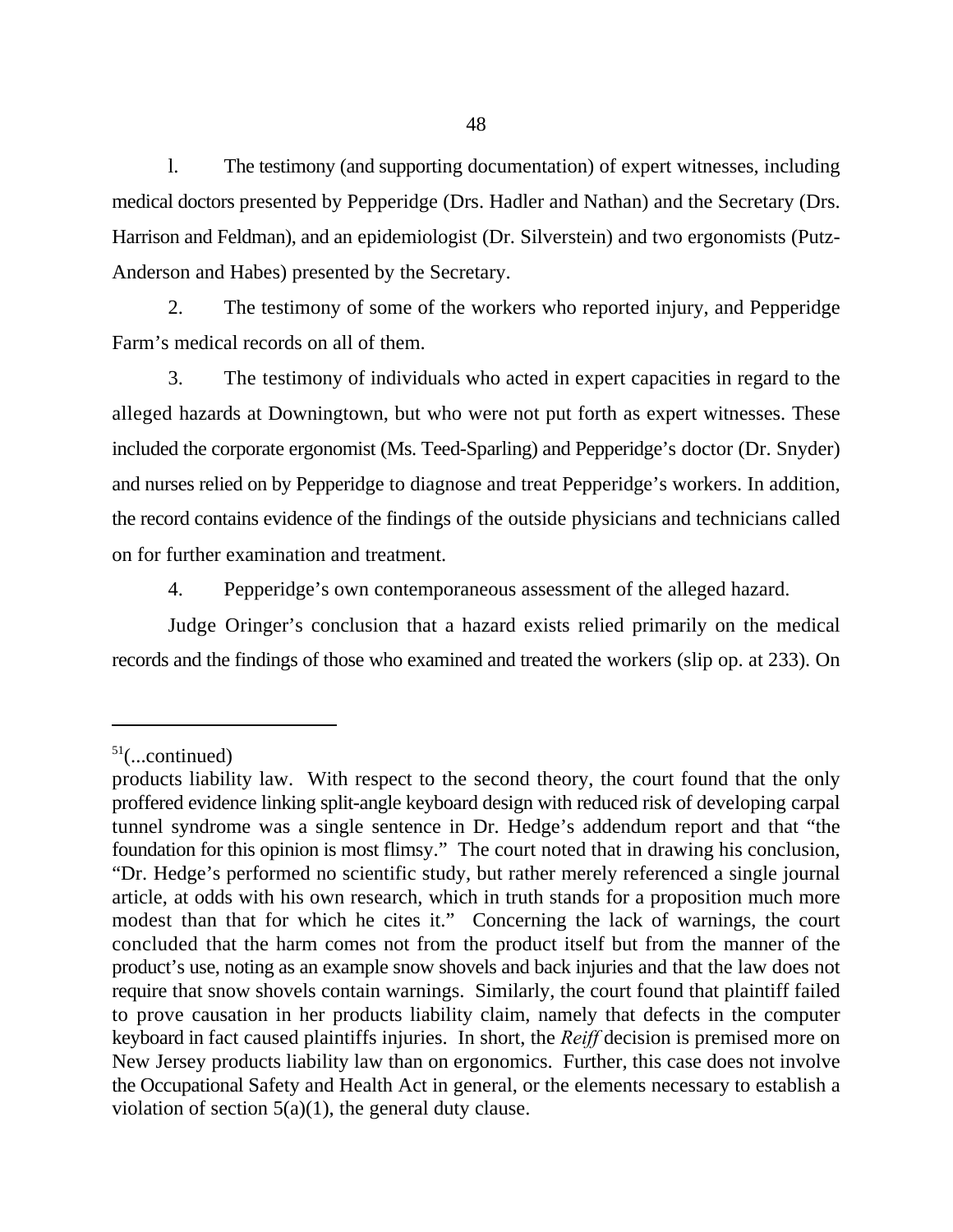review, Pepperidge argues that the judge's finding of hazard must be considered in light of the testimony of experts who questioned generally the existence and cause of these types of injuries. The point is well taken, and we consider the testimony of those experts presented by Pepperidge. We note additionally that the record here concerns a topic which, we presume, is the object of continuing and vigorous research. At the same time, however, we are mindful that we are called upon to decide this case -- whether a hazard existed at Downingtown based on the evidence in the record here. Before we begin to consider evidence of cause, we consider the evidence of alleged effect.

## **1. The Existence of Injury: The Evidence of Effect**

The Secretary states that in 1986-88, 68 Downingtown employees developed UEMSDs. $52$  At hearing, the Secretary sought to show these injuries through the medical records; the testimony of Pepperidge's plant physician (Dr. Snyder), nurse(s), and workers; and the testimony of Dr. Robert Harrison about the medical records.

Dr. Harrison, a professor of occupational medicine, and clinician with experience with UEMSD patients, reviewed the medical files and examined eight of the Pepperidge workers. He testified that his review showed that the patients had UEMSDs. Dr. Snyder's testimony was consistent with Dr. Harrison. In addition, a sample of those workers who reported injury testified to their injuries at hearing. They also provided testimony that, in some cases, they were advised by the Pepperidge medical staff that it would not be in their best interests to return to work because of their injury.

The medical records also evidenced examinations, tests, diagnoses, and treatments provided by members of an outside panel of physicians and surgeons (approved by Pepperidge's workmen's compensation insurance carrier, Liberty Mutual). When some of the employees were suspected of having CTS, electrodiagnostic tests were performed, and the results were reviewed by a neurologist. Where the results indicated CTS, some of the

 $52$ Although the judge and the Secretary state that the records relate to 69 employees, records on only 68 were introduced into evidence.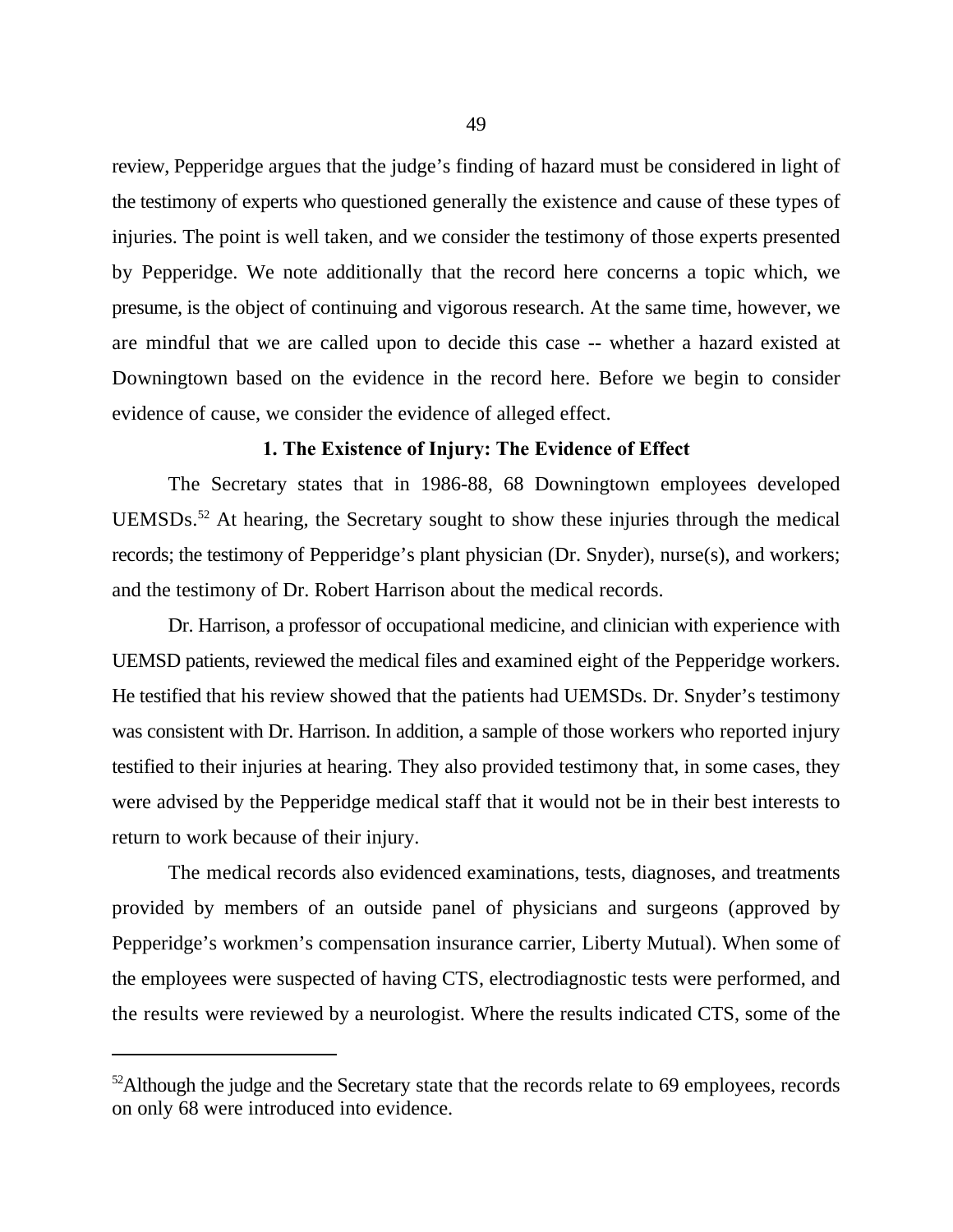employees were referred to a hand surgeon. The panel of 12 to 15 doctors included three hand surgeons who performed carpal tunnel releases and other surgery on the employees. The judge's decision reviews a sample of the medical records. (Slip op. at 193-201).

Pepperidge questions the bona fides of the UEMSDs alleged here, stating that "the actual diagnoses in the employees' medical records are unreliable . . . ." (Pepperidge Brief at 41). It relies on Dr. Hadler's testimony, including both his review of the medical records here and his overview of the nature of alleged UEMSD injuries. Dr. Hadler's review of the Downingtown medical records led him to conclude that the records, containing 190 diagnostic labels, were too fragmentary to evidence certain diagnoses. He questioned the carpal tunnel diagnoses because the reported surgery success rate differed significantly from that found in the case of properly diagnosed carpal tunnel syndrome.

Pepperidge argues that "most of the alleged UEMSDs experienced by Pepperidge employees were, at best, sporadic soft tissue syndromes of the types which are common among the general population." (Pepperidge Brief at 41). Dr. Hadler explained that the term "cumulative trauma disorder" has been used to embrace a variety of complaints or ills, and is not a part of medical terminology.<sup>53</sup> (Tr. 10,105). Injuries lumped together as CTDs include soft tissue injury (or "tendon disorders"), nerve disorders, and neurovascular ills. Drs. Hadler and Nathan state that soft tissue ills often cannot be diagnosed with certainty and may be no more than normal aches and pains.<sup>54</sup> Thus, in Pepperidge's view, an upsurge in

the diagnosis is based on the symptoms and on the signs of tenderness . . . There isn't very often much else to help us . . . So that's purely a bedside diagnosis, based on the clinician. It's one of the reasons why there are so (continued...)

<sup>&</sup>lt;sup>53</sup>As Dr. Hadler put it, the term CTD reflects the hypothesis that "if you use your upper extremity repetitively over time, you place the upper extremity at risk for damage." (Tr. 10,105).

 $54$ Dr. Nathan explained that tendinitis is a capsule term for multiple complaints in the upper extremity which cannot be defined. Dr. Hadler testified that for most soft tissue ills no differential diagnosis is possible. In this regard, Dr. Hadler testified that: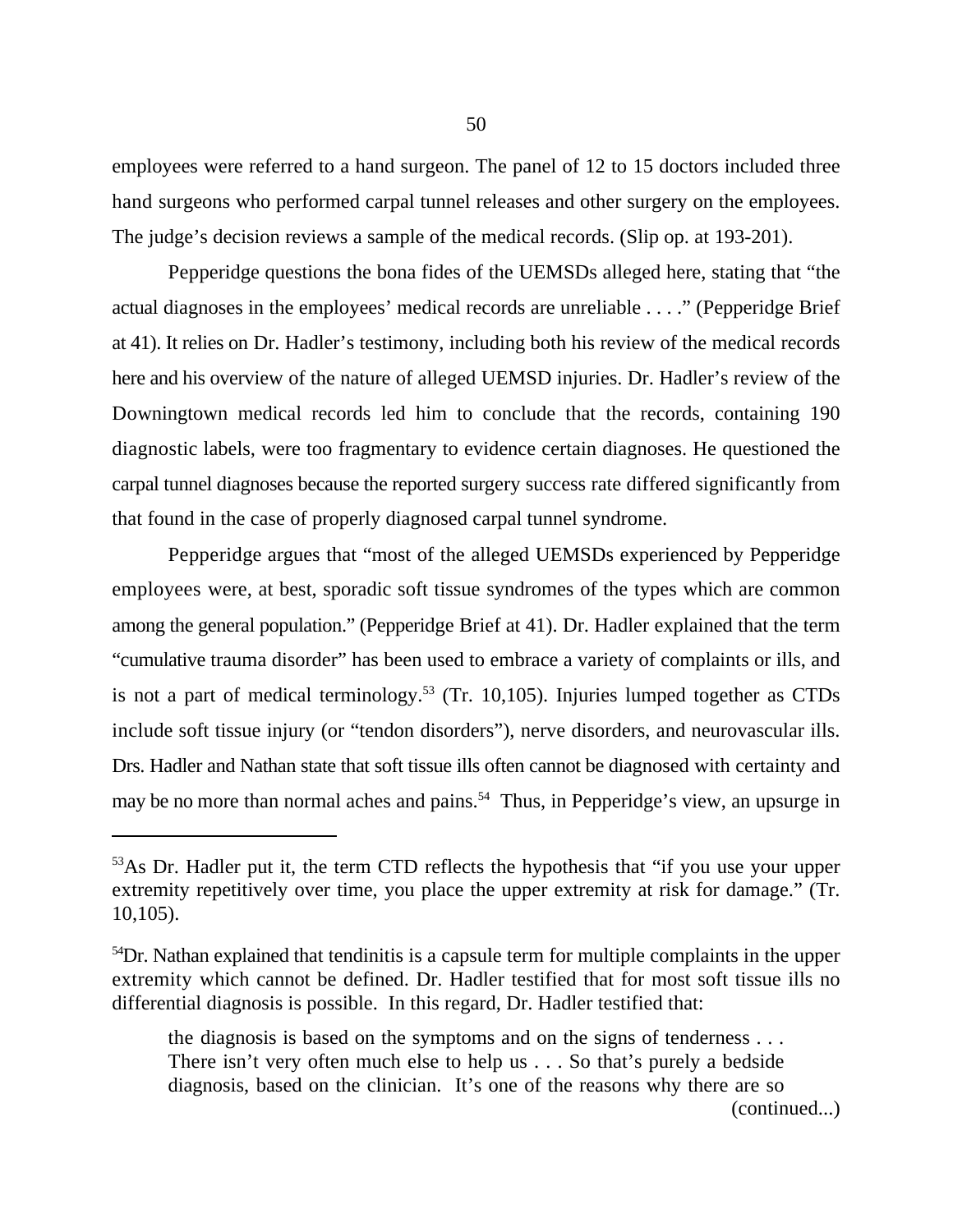reported ills, as occurred at Downingtown, may not reflect the occurrence of real injury so much as psychosocial suggestion that prompts the reporting of aches and pains that otherwise would be coped with.

Pepperidge argues that the injuries alleged here may be essentially dismissed as questionable reports of soft tissue ills; however, carpal tunnel syndrome (a nerve disorder) was the single most identified injury at Pepperidge, representing almost half of the injured workers at issue. The experts appear to agree that CTS is susceptible to reliable diagnosis. The majority of those with carpal tunnel syndrome, Dr. Hadler acknowledged, "have a physiologically demonstrable abnormality. The nerve conducts normally until it goes to the wrist, and then it doesn't conduct normally across the wrist." (Tr. 10,164). Carpal tunnel syndrome, he explained, "can be defined by clinical and electrodiagnostic criteria of substantial sensitivity and specificity."<sup>55</sup> At oral argument, Pepperidge agreed that "the diagnoses were generally accurate when it comes to carpal tunnel syndrome which required surgery." (Oral Argument Tr. 42). Pepperidge reported that 28 employees underwent 42 separate surgical procedures, including 32 carpal tunnel releases. These injuries, again, were diagnosed by Pepperidge's panel of doctors.

In light of the above, we find that the existence of carpal tunnel syndrome among the employees at Downingtown has been established on this record. Moreover, the existence of soft tissue ills at Downingtown is supported by the Downingtown medical records, by the testimony of Drs. Harrison and Snyder, and the testimony of the workers who reported

 $54$ (...continued)

many multi-syllable labels applied . . . .

<sup>(</sup>Tr. 10177).

While generally questioning the existence of work-related UEMSDs, Dr. Hadler also stated that he credits patients who say that they are in pain.

<sup>&</sup>lt;sup>55</sup>The experts explained that carpal tunnel is diagnosable through the pain reported by the sufferer, and clinical and electrodiagnostic tests.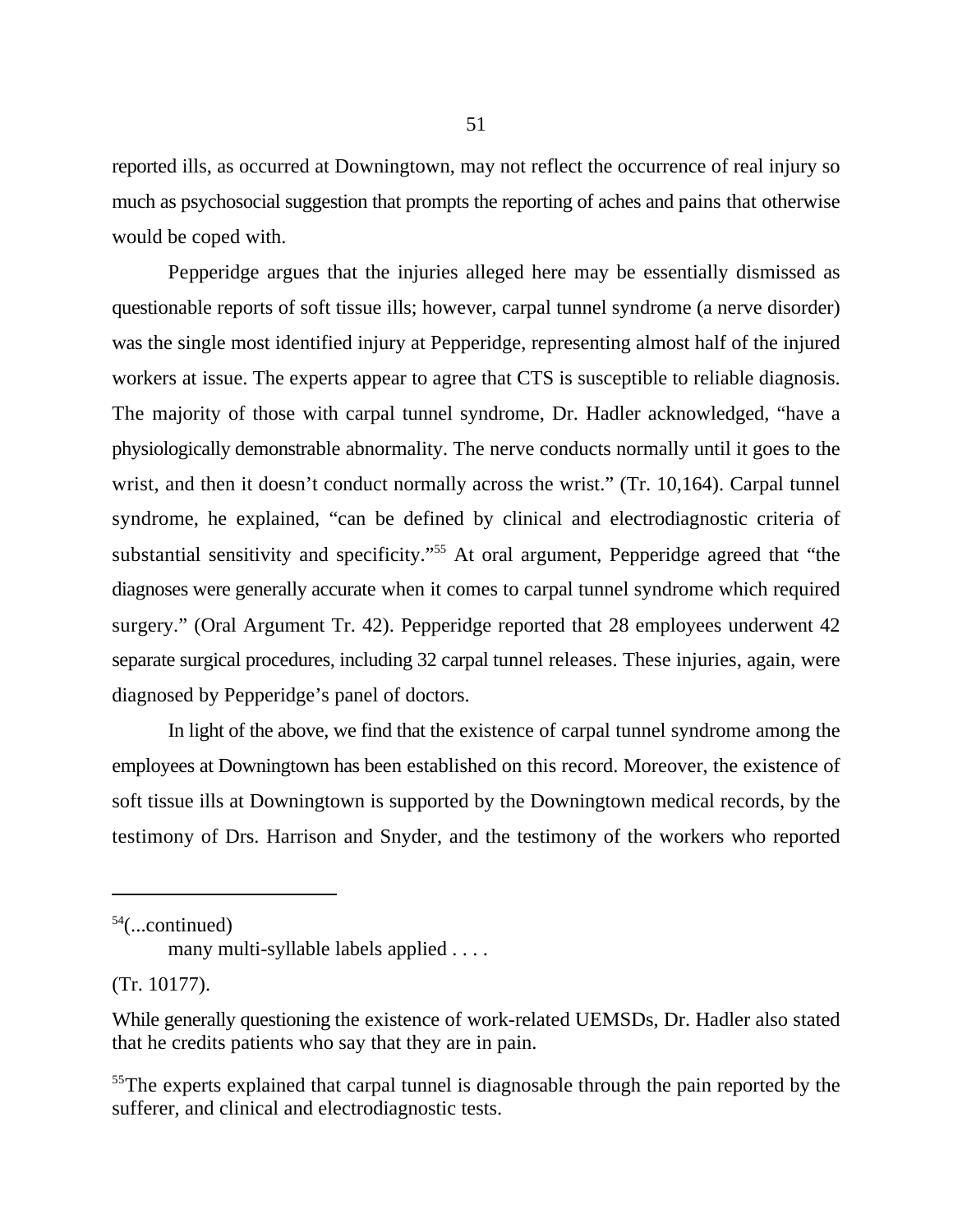injury. We additionally find the reservations raised by Drs. Hadler and Nathan about the reliability of soft tissue injury diagnoses inadequate to rebut the contemporaneous clinical evidence of injury here. (We note Dr. Nathan testified that generally he was not in a position to "second guess the Pepperidge Farm physicians and the physicians to whom the employees were referred as to whether the employees had the particular upper extremity musculoskeletal disorders for which they were diagnosed." (Tr. 10,008). We therefore conclude that injury, particularly carpal tunnel syndrome, existed among the Downingtown workers.<sup>56</sup> This being the case, the question of the cause(s) of such injury, needs to be addressed.

## **2. Causation**

## **Introduction**

We turn now to the second prong of the inquiry into the existence of a hazard -- the causal connection between the physical harm to employees and the workplace. The record evidence indicates that the majority of UEMSDs have as yet no underlying medical condition clearly associated with them and may be related to a host of factors other than the workplace.<sup>57</sup> These factors include aging, acute trauma (*e.g.*, a blow to the wrist), medical

 $<sup>57</sup>$ In regard to carpal tunnel syndrome, the Secretary's expert Dr. Silverstein explains:</sup>

(continued...)

<sup>&</sup>lt;sup>56</sup>Pepperidge notes that the rate of UEMSD claims increased dramatically at Downingtown following the presentation of an educational program. However, the critical issue in the immediate context is not the reporting of injury, but its reality. Here, as discussed above, Pepperidge agrees that the diagnoses of CTS requiring surgery were generally accurate. Whether or not increased reporting was attributable to an awareness program, there is no suggestion that the carpal tunnel injuries (as opposed to soft tissue injuries) were somehow caused by an education program. We also note that Teed-Sparling acknowledged that reported illnesses increased at the Pepperidge Richmond, Utah site even in the absence of an educational campaign. (Tr. 3436).

Despite the large number of potential causes, most cases of carpal tunnel syndrome do not have a clearly identified risk factor or cause. Most surgical investigations report a nonspecific tendon sheath thickening as the cause of carpal tunnel syndrome in most cases when no specific medical cause is identified . . .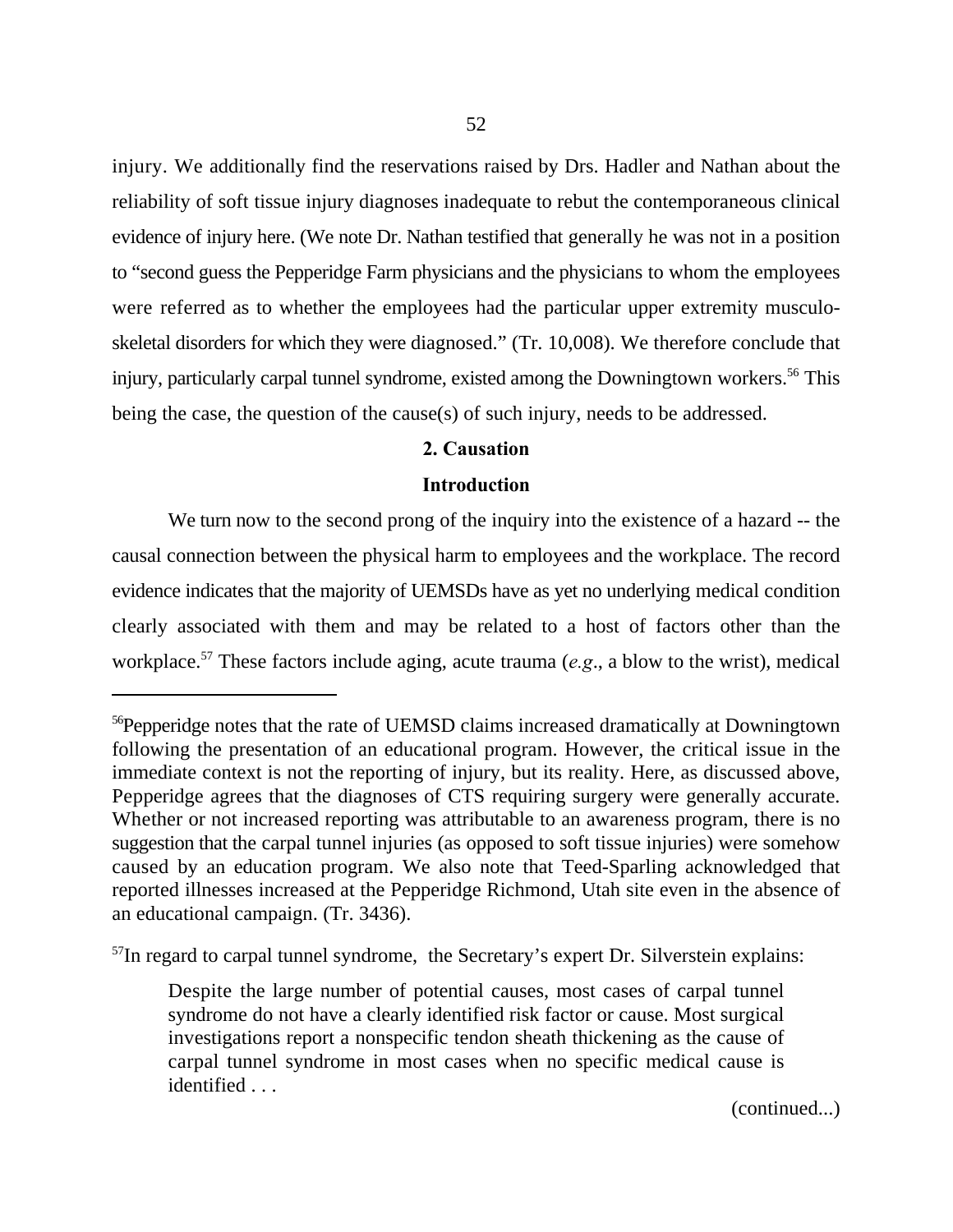conditions (*e.g.*, diabetes mellitus, gout, rheumatoid arthritis), extracurricular activities (*e.g.,* bowling, gardening, playing a musical instrument), and sex ( both gender and factors such as birth control pill use and pregnancy). Thus, to determine whether workplace activities may cause UEMSDs, it is necessary to determine whether workplace activities are associated with UEMSDs, but also to disentangle other potential causes (or "confounders").

At the threshold, the parties dispute the kinds of evidence and expertise that are relevant to this task. Pepperidge's experts are medical doctors, and Pepperidge argues that medical expertise is essential to a supportable claim of causality, particularly an understanding of the biological relation between cause and effect. At the same time, Pepperidge, through its expert Dr. Nortin Hadler, contends that many reports of workplacerelated UEMSDs are "iatrogenic"-- a creation of psychosocial suggestion in which the mainstream medical profession itself plays a prominent role. The Secretary, for her part, presented experts with backgrounds in epidemiology and ergonomics as well as medicine. These approaches include differing disciplines and alternative perspectives within disciplines.

As we discuss below, the record shows that no single discipline or perspective appears to have all the answers to the questions of causality such as exist here. Medical clinicians see only portions of the population; their understanding may be biased (in the technical sense of the term, and referred to as selection or accrual bias) by the happenstance of patient selection. Epidemiologists, on the other hand, focus on a broader population and provide an alternative means of approaching causal connection. As Pepperidge points out, however, the

 $57$ (...continued)

Barbara A. Silverstein, *et al.*, *Carpal Tunnel Syndrome: Causes and a Preventive Strategy,* Seminars in Occup. Med. 213, 216 (Sept 1986) (footnote omitted). Similarly, Pepperidge's Dr. Hadler explains that "for the vast majority" of carpal tunnel sufferers "there is no pathology to see; there is no abnormal tissue. The tissue that's there looks normal, it's chemistry is normal, its pressure . . . is elevated, but it isn't pathologically explicable. We don't understand that." (Tr. 10,164).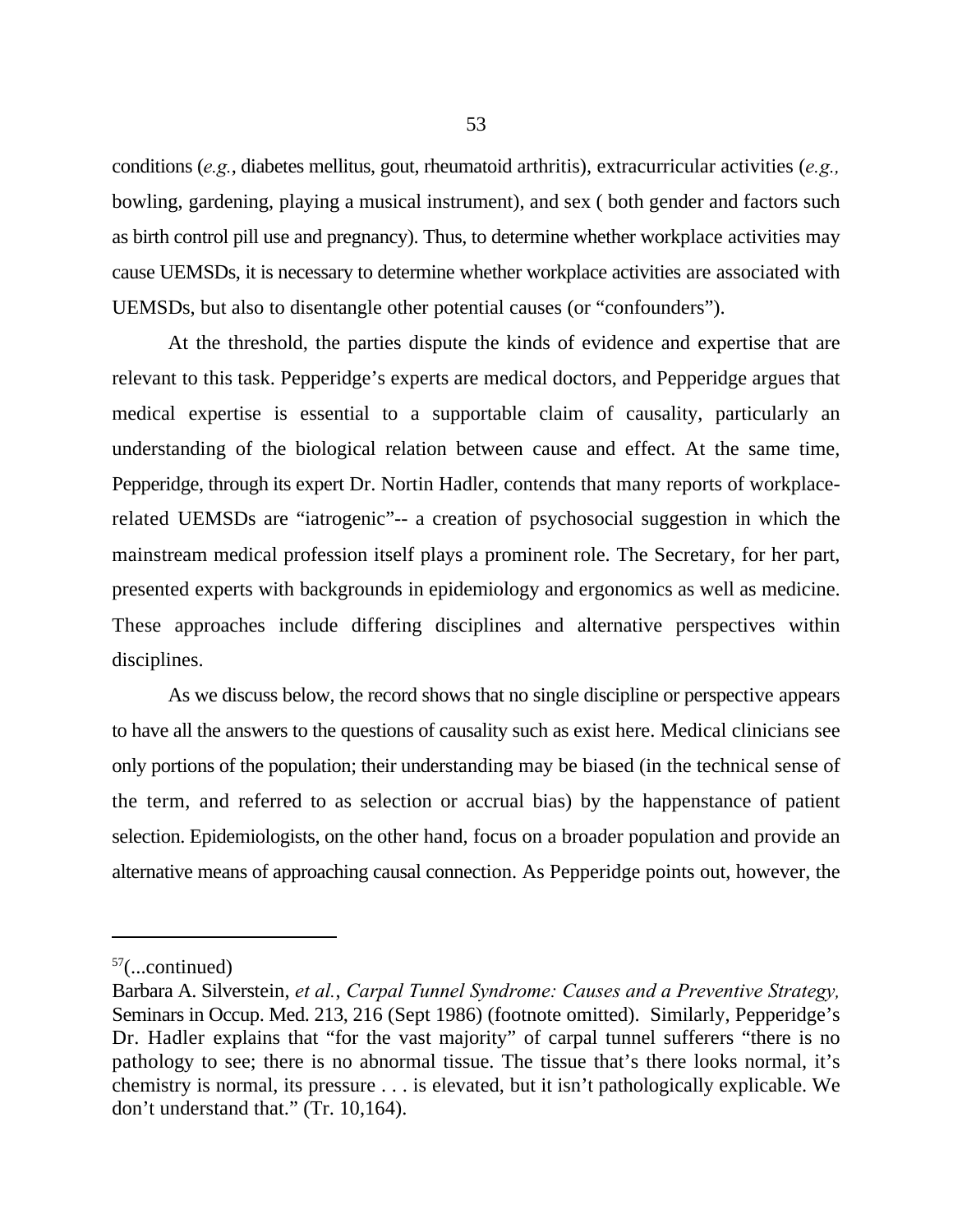best that can be shown by epidemiological research is likely to be an association between factors. Of course, not every association equates to the demonstration of causality. This is particularly so where, as in this case, there are many alternative factors that might cause or facilitate UEMSDs. Moreover, there is dispute here about whether the research that has been done even consistently shows associations and, if so, whether the research is well founded.

In resolving this dispute, we must recognize the limitations of science, but also recognize, as the *Benzene* decision and much public health decision making has, that there are illnesses or hazards that need to be addressed even in the face of imperfect understanding. *Society of Plastics Indus., Inc. v. OSHA*, 509 F.2d 1301, 1308 (2nd Cir.), *cert. denied*, 421 US 992 (1975) (under the Act, "it remains the duty of the Secretary to act to protect the workingman, and to act even in circumstances where existing methodology or research is deficient"). At the same time, we must recognize that decisions based on imperfect knowledge can compound harm, as well as alleviate it, and there must be sufficient clarity in the state of knowledge to provide notice to employers of their obligations under the Act.

In analyzing the record evidence of causation we will group that evidence into several categories: clinical evidence pertaining to Pepperidge's own employees, the opinions of the clinical experts who testified here, the rate of injury at Downingtown, epidemiological research, studies of the effect of intervention on injury, evidence on the biological plausibility of the Secretary's position, and other research or testimony bearing on the issue of causation. Some of the witnesses spoke to more than one of these categories.<sup>58</sup>

<sup>&</sup>lt;sup>58</sup>Dr. Hadler, a witness for Pepperidge whose testimony is discussed at length below, set forth six categories of evidence on which he relied in reaching his conclusions. These are: l) the epidemic of "Repetitive Strain Injury" that took place in Australia in the 1980's, 2) clinical literature and the opinion of clinicians and other experts, 3) epidemiological studies, 4) Dr. Silverstein's epidemiological studies, 5) studies of ergonomic intervention, and 6) his own personal experience and research.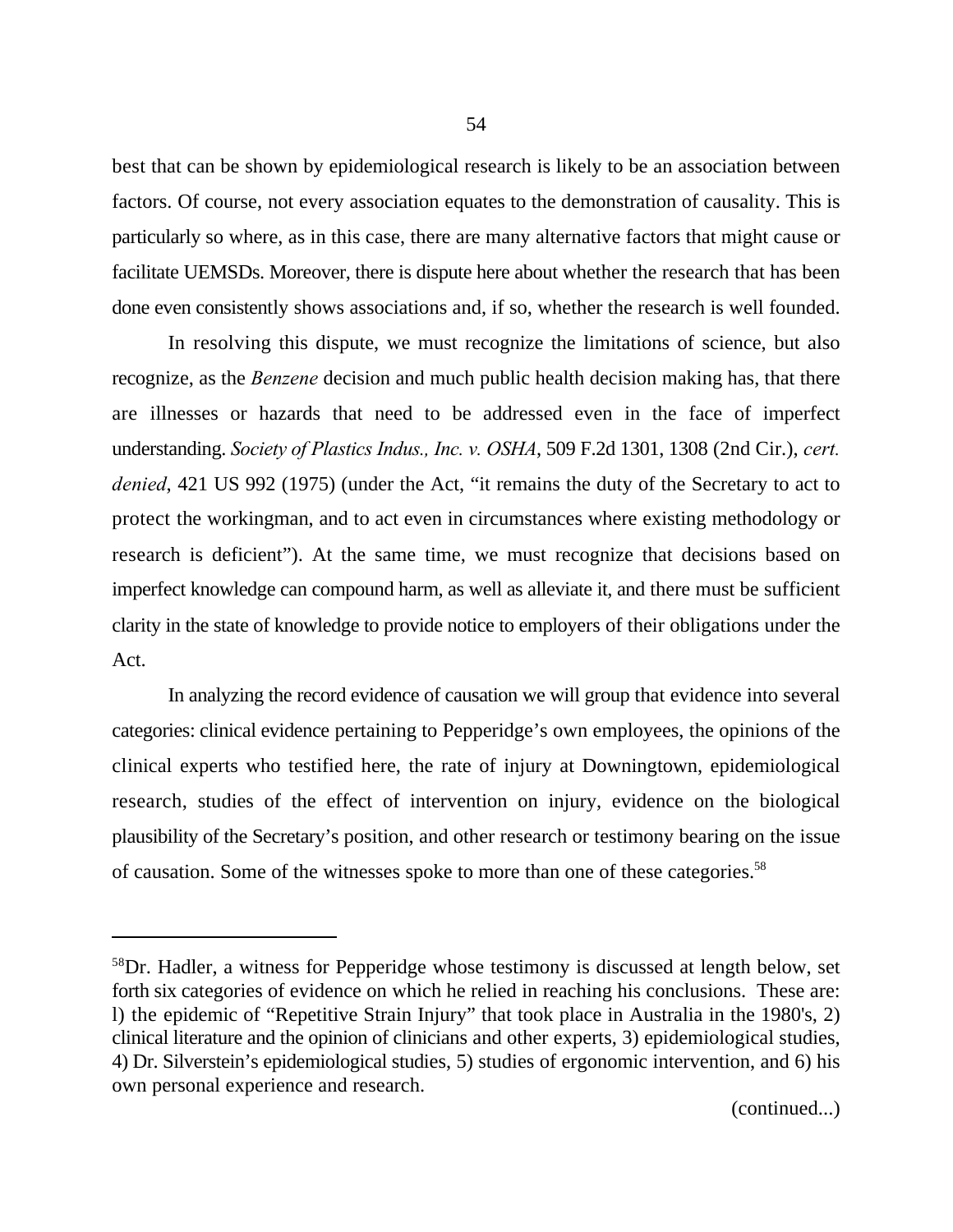# **a. Clinical Evidence Regarding Injuries To Pepperidge's Employees**

The Secretary called on Dr. Snyder, Pepperidge's medical director at the Downingtown plant, as an adverse witness.<sup>59</sup> In addition to Dr. Snyder and his staff, as noted above the patients were referred to an outside panel of medical doctors under the auspices of Pepperidge's insurance carrier (Liberty Mutual). This panel included several hand surgeons and several specialists in rheumatology and confirmed the existence of UEMSDs in the Pepperidge workforce. Judge Oringer's decision reviews a sample of the medical files. The Secretary also called on Dr. Harrison to testify on the contents of the medical records.

Judge Oringer found, and the record shows, that in the course of diagnosing UEMSDs Pepperidge's own medical staff attributed their cause to the tasks at Downingtown. At the hearing Dr. Snyder testified that "there is no question that repetitive motion plays a part in

We found the categories suggested by Hadler and Silverstein instructive and, as will be evident, have considered them in analyzing this record.

 $58$ (...continued)

Similarly, the Secretary's expert, Dr. Silverstein, set forth criteria which epidemiological experts use to test associations between exposure and injury in the absence of certainty as to biological cause: 1) the existence of temporal relationship -- *i.e.*, whether the data shows that the cause occurred before the effect, 2) the strength of the association between exposure and illness, 3) the likelihood that there are alternative explanations ("confounders") for the effect, 4) biologic plausibility -- whether the hypothesized relationship coheres with current biological knowledge, 5) whether the frequency of effect varies with the frequency of exposure, and 6) whether the association is consistent with other findings. *See* GX 116 at 338 et seq. The criteria identified by Dr. Silverstein are employed in the epidemiological research in the record and generally used by researchers. *See, e.g.*, Gordis, *Epidemiology*, at 175-181. *See also Bowers v. Northern Telecom, Inc.*, 905 F. Supp. 1004 (N.D. Fla. 1995); *Reference Manual on Scientific Evidence* 161 (Federal Judicial Center, 1994).

 $59$ We note that the judge treated Dr. Snyder's testimony as expert testimony. As Dr. Snyder was offered as a fact witness and was not certified as an expert under the Federal Rules of Evidence, we do not treat him as an expert. However, we do find his medical opinions regarding the worker injuries he diagnosed and treated while at Downingtown to be compelling testimony and consistent with the expert testimony.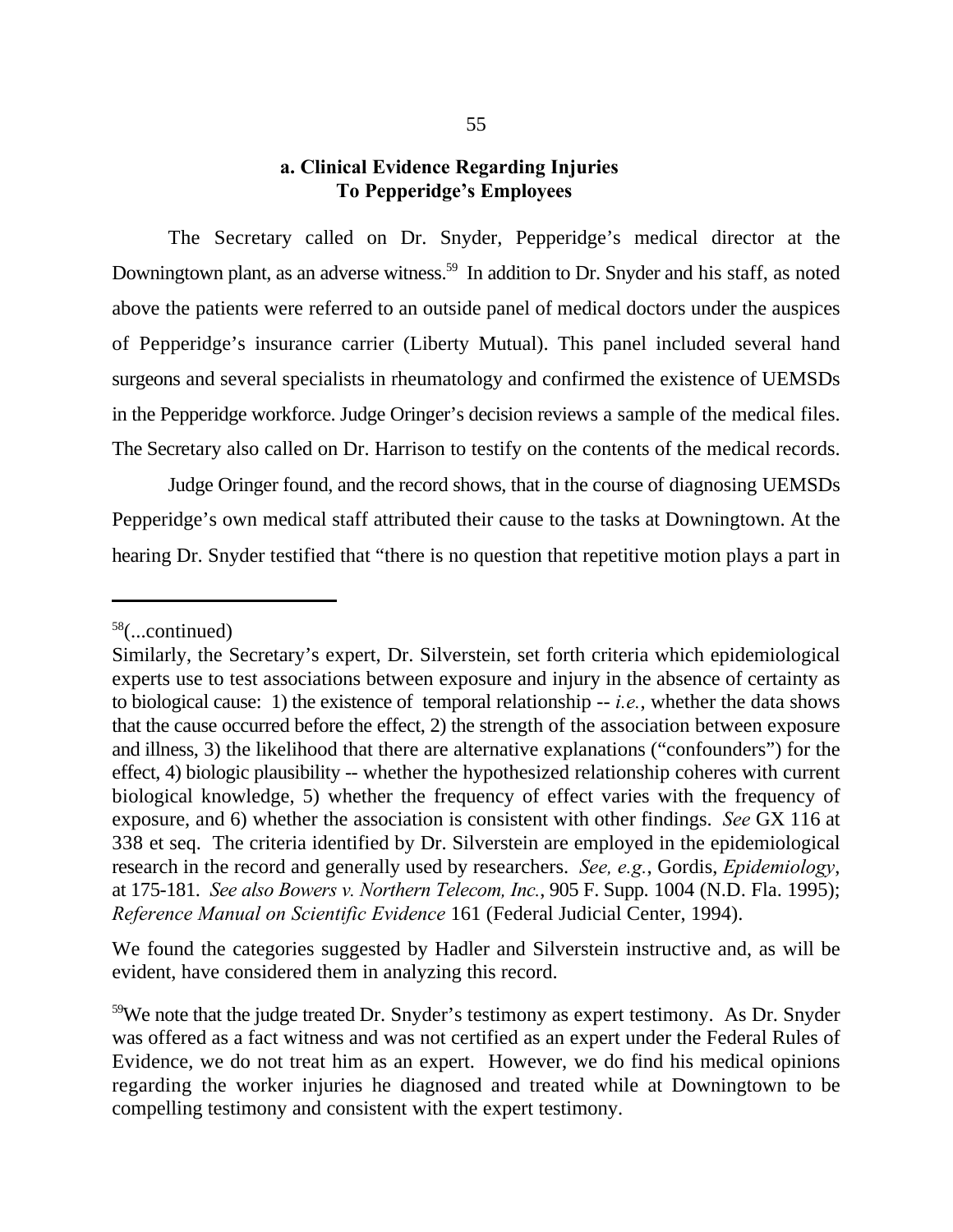this." (Tr. 4802). Dr. Harrison read into the record the findings and opinions of the treating physicians and nurses reflected in Pepperidge's medical records, and he interpreted them.<sup>60</sup> Dr. Harrison testified that Pepperidge's medical records provided a sufficient basis for him to form his own opinion as to the specific UEMSD that each of the 68 employees suffered, and the cause of that UEMSD. His opinion was that the cause of each employee's UEMSD was their repetitive motion jobs on the cookie lines at Downingtown.<sup>61</sup>

Pepperidge's records reveal many instances where the physicians and nurses who examined and treated the employees attributed their UEMSDs to their biscuit line jobs. For example, Judge Oringer noted the statement of Pepperidge panel physician Ward regarding the first employee, A1, that her "symptoms are consistent with irritation of her ulnar nerve or left cubital tunnel syndrome. This is unrelated to her previous problem [CTS]. However, *I feel it is caused by her work.*" (Emphasis in original).<sup>62</sup>

As to Employee B2, Dr. Snyder wrote to Scot Maxwell that she:

has had *multiple problems with her hands and wrists resulting from* job related (continued...)

 ${}^{60}$ Those opinions and diagnoses are admissible in evidence under Federal Rule of Evidence 803(6). They are records of "acts, events, conditions, opinions, and diagnoses" made at or near the time by, or from information transmitted by, a person with knowledge of them in the course of Pepperidge's ongoing medical program. It was the regular practice of that medical program to keep such records. Pepperidge has not preserved any objections it ever may have had to admission of those records.

<sup>&</sup>lt;sup>61</sup>The judge found that Dr. Harrison has a "fixed position" and "strong opinion" that UEMSDs "very often, if not most times when symptoms develop, can be shown to be related to working conditions." However, the judge found and we agree that he offered valid expertise.

 ${}^{\circ2}$ Employee A3 reported a "severe strain of the left upper arm" followed by continuing pain and swelling in the area. As to the continuing problems, Pepperidge panel physician McChesney advised Dr. Snyder: "I think that she had *probably had a reaction from continued, repeated stressful manipulations of her left upper extremity on the job*." (Emphasis added). Dr. McChesney also performed an EMG on the employee, and the "findings were felt to be consistent with an early developing carpal tunnel syndrome on the left side even though the absolute values did remain within normal limits." The employee had CTS surgery shortly thereafter.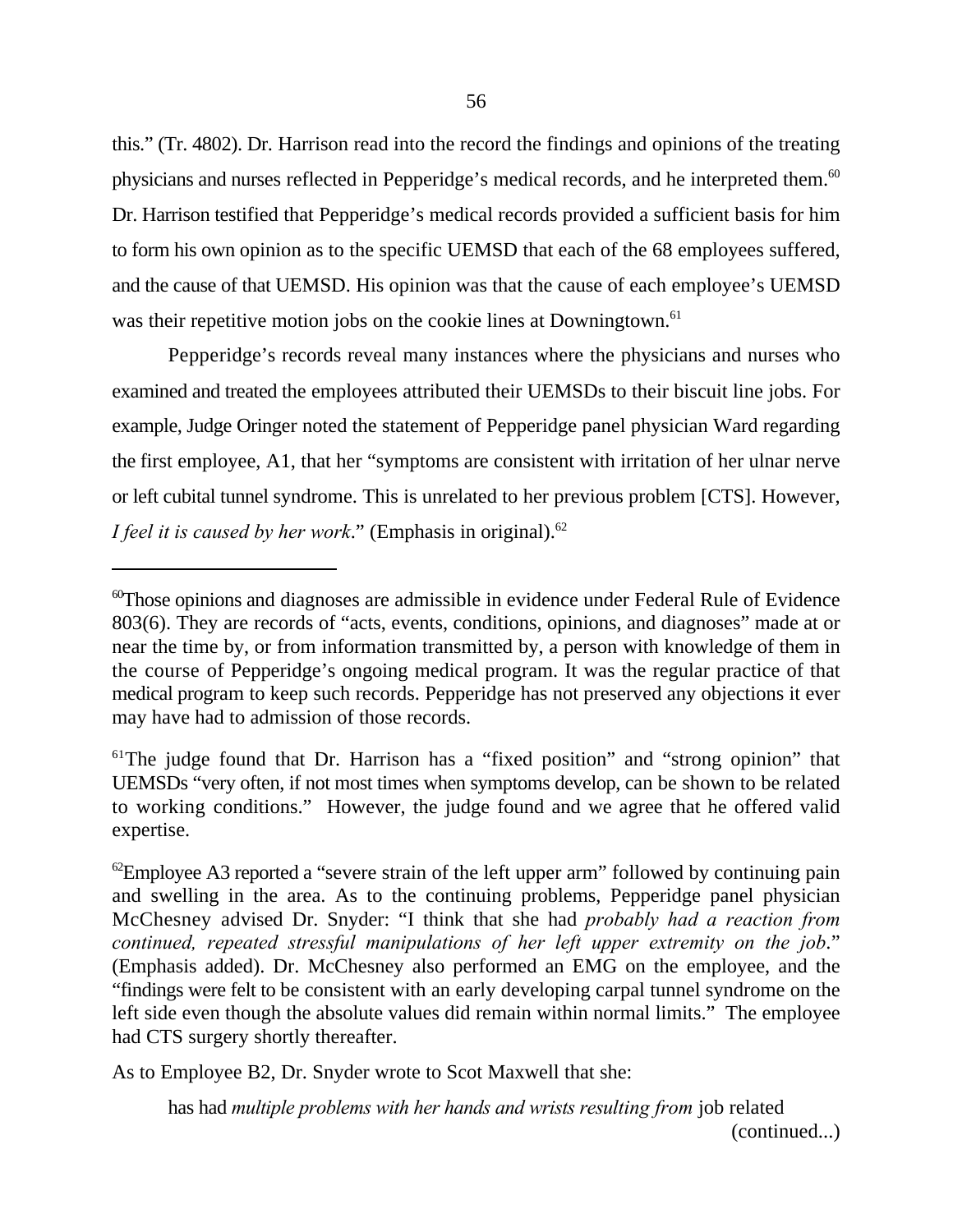57

The judge found the opinions of the medical personnel treating the employees "deserve great weight insofar as the etiology of the entire spectrum of injuries and/or illnesses" involved here. (Slip op. at 193). The judge summarized his views:

[The employees] were sent to various panel physicians . . . . Some were specialists in rheumatology; others were surgeons who performed carpal tunnel releases and other surgery on the employees and some who were expert in performing electromyographic studies. These physicians found the upper extremity musculo-skeletal disorders of the employees occupationally related . . . and all of these physicians personally examined and treated the employees complaining of these upper extremity musculo-skeletal disorders . . . . I conclude that most, if not all of these physicians, including Dr. Snyder, had the opinion that these conditions were for the most part, occupationally related.

In sum, the medical personnel who treated the injured workers at Downingtown were of the view that the injuries were substantially caused by work tasks.

# **b. Opinions of Expert Clinicians**

We turn now to the views of several clinicians who offered testimony pertinent to the question of causality--Drs. Hadler and Nathan for Pepperidge and Drs. Harrison and

Because of this potential for continued problems, I feel that it is prudent to restrict [that employee's] work activities. *She should be restricted to jobs that do not involve repetitive fine motor movements of the hands and wrists and forearm*.

As to employee C2, Pepperidge panel physician Rosen wrote Pepperidge:

[She] is a patient of mine who has had very refractory tendinitis of her arms. I feel that she can start once again returning to work on October 19. *I would recommend that she begin not full time in that I am afraid that there will be a recurrence and once again she would most likely end up again on disability*.

The above quotations come from medical records. (GX 64).

 $62$ (...continued)

*repetitive motion injuries*. She has had a carpal tunnel release surgery and a recurring ganglion. Dr. McChesney, the surgeon involved with her care, indicated in phone conversation today that *she was at extremely high risk for repeated problems as long as she is involved with repetitive motion activities using the hands and forearm.*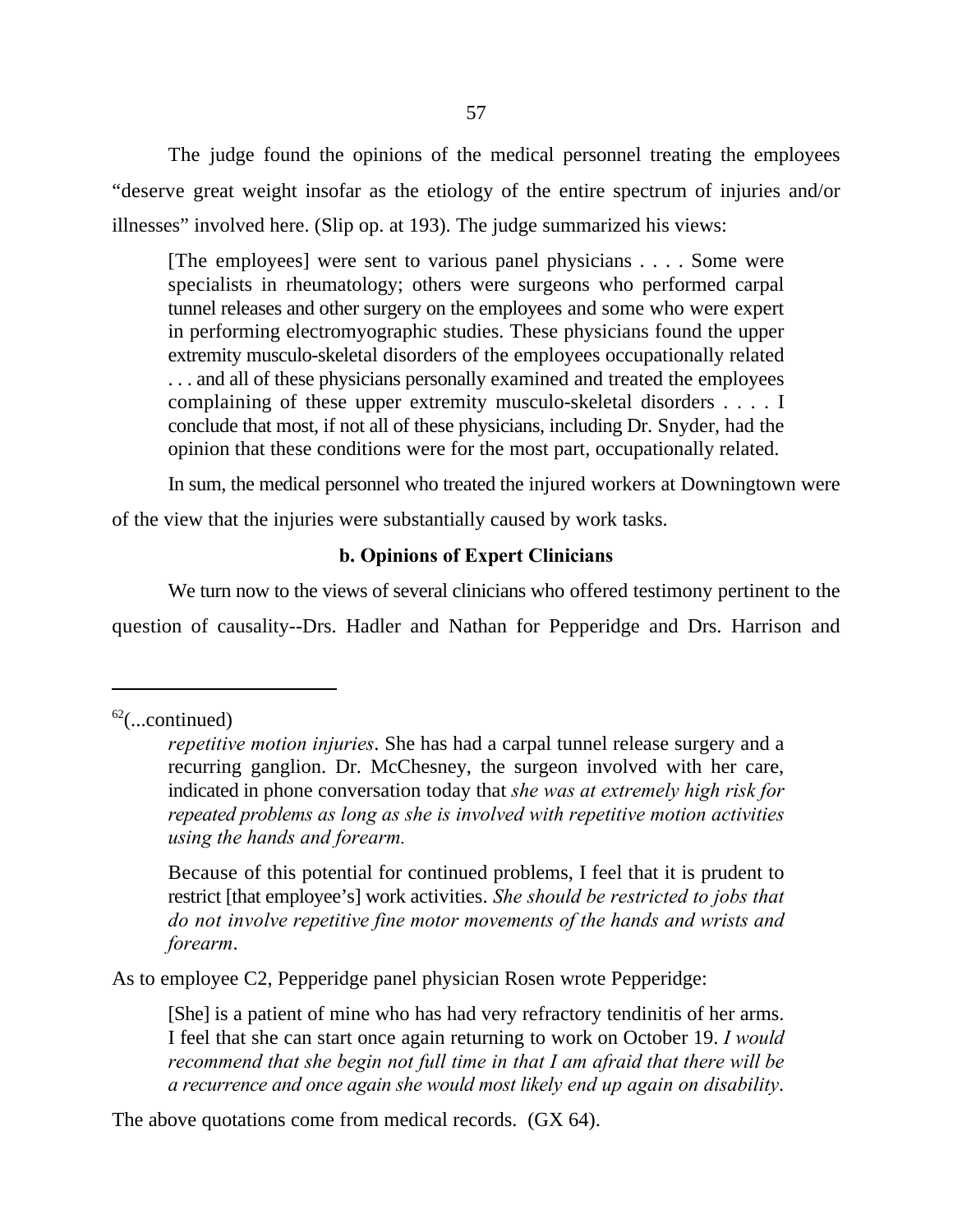Feldman for the Secretary. At the outset, we note that experts caution that clinical evidence may have limited value in the assessment of cause, because of bias (selection or accrual) that may inhere in judgments arrived at from patient populations derived from practice. (*E.g.*, Tr. 10,510, 10,599). Thus, the patient populations of a particular clinician may differ as to average age or other characteristics from the employees in the production line at Downingtown.<sup>63</sup>

Dr. Hadler offered extensive testimony both from his own experience and regarding certain studies.  $64$  Dr. Hadler's opinion was that the "CTD hypothesis" is "highly untenable" for carpal tunnel syndrome and "very marginal" for tendinitis. (Tr. 10,255-56). However, Dr. Hadler's overall testimony leads us to question the fit between the assumptions he employed and the facts in this case.<sup>65</sup>

 ${}^{65}$ The concept of "fit" recognizes that testimony may accurately state scientific knowledge or propositions but may nonetheless not fit the facts of the case. As explained in *In Re Paoli R.R. Yard PCB Litigation*, 35 F.3d 717 (3d Cir. 1994):

For example, animal studies may be methodologically acceptable to show that

(continued...)

 ${}^{63}$ For example, Dr. Hadler testified that the majority of his patients were young people with systemic diseases such as rheumatoid arthritis or lupus, and not people who work on production lines such as that at Downingtown.

<sup>&</sup>lt;sup>64</sup>In addition to addressing many of the studies proffered by the Secretary, Dr. Hadler testified on his own research on Burlington Textile and US West workers, on the UEMSD endemic in Australia, and about studies put in evidence by Pepperidge, including (1) P.A. Nathan, M.D., *et al., Occupation as a Risk Factor for Impaired Sensory Conduction of the Median Nerve at the Carpal Tunnel*, 13-B J. Hand Surgery 1 (RX 45); (2) Jeffrey N. Katz, M.D., *et al., The Carpal Tunnel Syndrome: Diagnostic Utility of the History and Physical Examination Findings*, 112 Annals of Internal Med. 321 (March 1, 1990) (RX 79); and (3) John R. Schottland, M.D., Gordon J. Kirschberg, M.D., FRCP (C), *et al., Median Nerve Latencies in Poultry Processing Workers*, 33 J. Occup. Med. 627 (May 1991) (RX 65A). The Nathan and Schottland Studies are epidemiological research. The Katz study, however, focuses on the efficacy of tools for diagnosing CTS, and not its causes. Dr. Hadler's Burlington and US West work and the Australia endemic are discussed *infra*. Hadler also testified regarding "23 electrodiagnostic studies" of worker populations (Tr. 10,196-97), but these studies were not specifically identified and are not part of the record.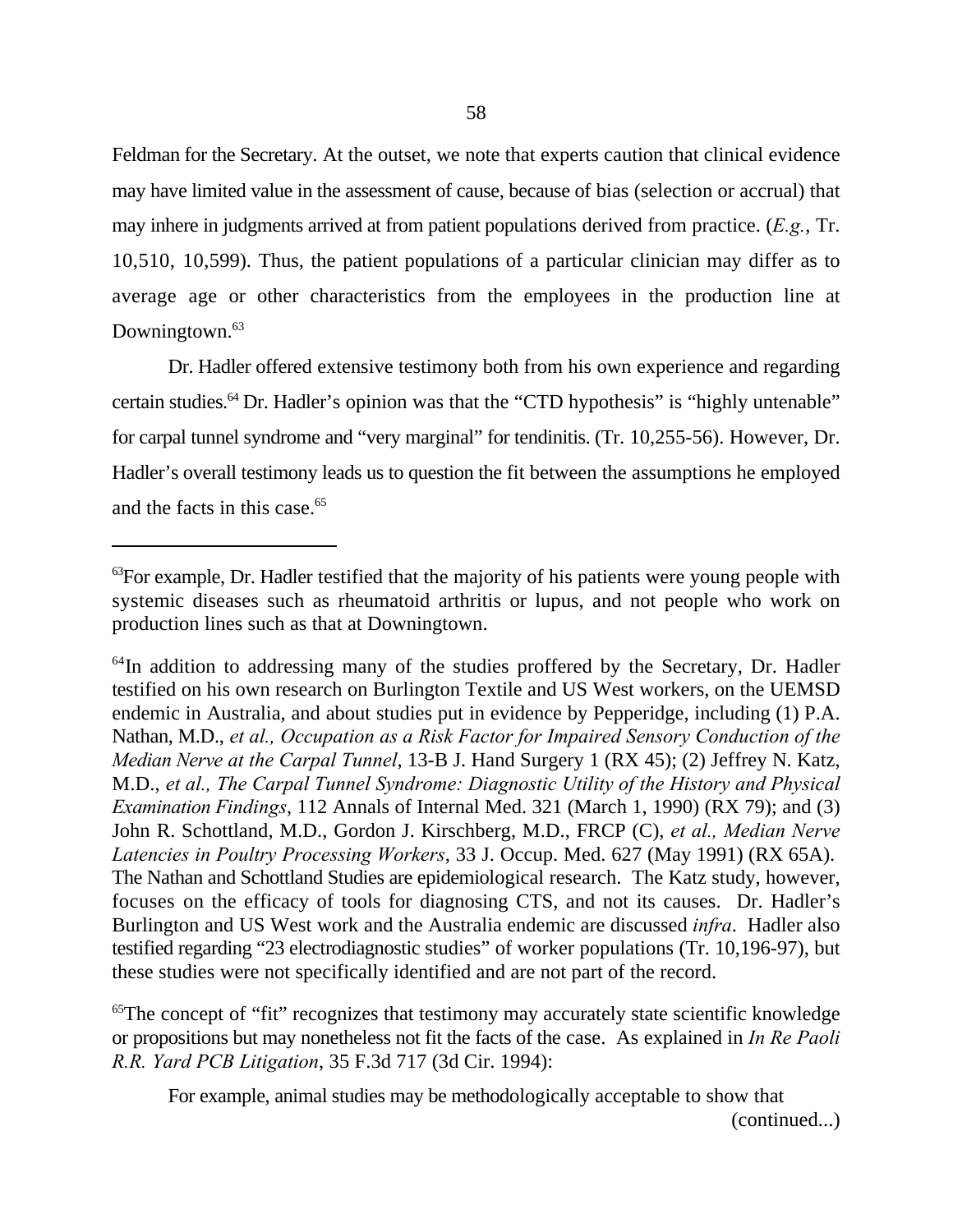Dr. Hadler testified that in his opinion most of the UEMSDs at issue were merely soft tissue injuries.<sup>66</sup> (*E.g.*, Tr. 10,223, Pepperidge Brief at 41). However, as we have already found, numerous injuries at Downingtown were CTS, which Dr. Hadler admits is diagnosable. Thus, assuming Dr. Hadler is correct that reported soft tissue ills typically reflect normal aches and pains, this observation does not cover the facts here.

Dr. Hadler testified that "repetitive motion where the usages in and of themselves are comfortable and customary, does not increase the likelihood that individuals will suffer carpal tunnel syndrome." $67$  (Tr. 10,189). "Comfortable and customary," he explained, means "things that any one of us could do without discomfort; that any one of us would be willing to do without fear." *Id.* Dr. Hadler acknowledged the term is not used by others and the judge noted that its "exact meaning" is hard to understand. Dr. Hadler did provide context for comfortable and customary activity, contrasting it to violent actions such as a blow to the wrist or the use of a jackhammer. He testified that "having looked at the tasks from which

35 F.3d at 743 (citing *Daubert v. Merrell Dow Pharm., Inc.,*509 U.S. 579, 591 (1993)).

<sup>66</sup>Dr. Hadler opined that soft tissue injuries are ubiquitous and may be indistinguishable from normal aches and pains. Reporting of such injuries, he explained, may reflect a setting in which such reporting is encouraged instead of simply "coping." (*E.g*., Tr. 10,261-62, 10,234- 35).

 ${}^{67}$ Pepperidge notes that, at one point, Dr. Hadler seemed to go even further, testifying without the "comfortable and customary" qualification that "there is enough data for me to feel confident that repetitive motion of the upper extremity does not increase the likelihood that you will be afflicted with carpal tunnel syndrome, entrapment neuropathy." However, that statement differs from other statements of his. His failure to limit it in that instance to "comfortable and customary" repetitive motion appears unintentional. Subsequently, the judge corrected Pepperidge's counsel for characterizing his view without that limitation.

 $65$ (...continued)

chemical X increases the risk of cancer in animals, but they may not be methodologically acceptable to show that chemical X increases the risk of cancer in humans. *Daubert* explains that, "'[f]it' is not always obvious, and scientific validity for one purpose is not necessarily scientific validity for other, unrelated purposes.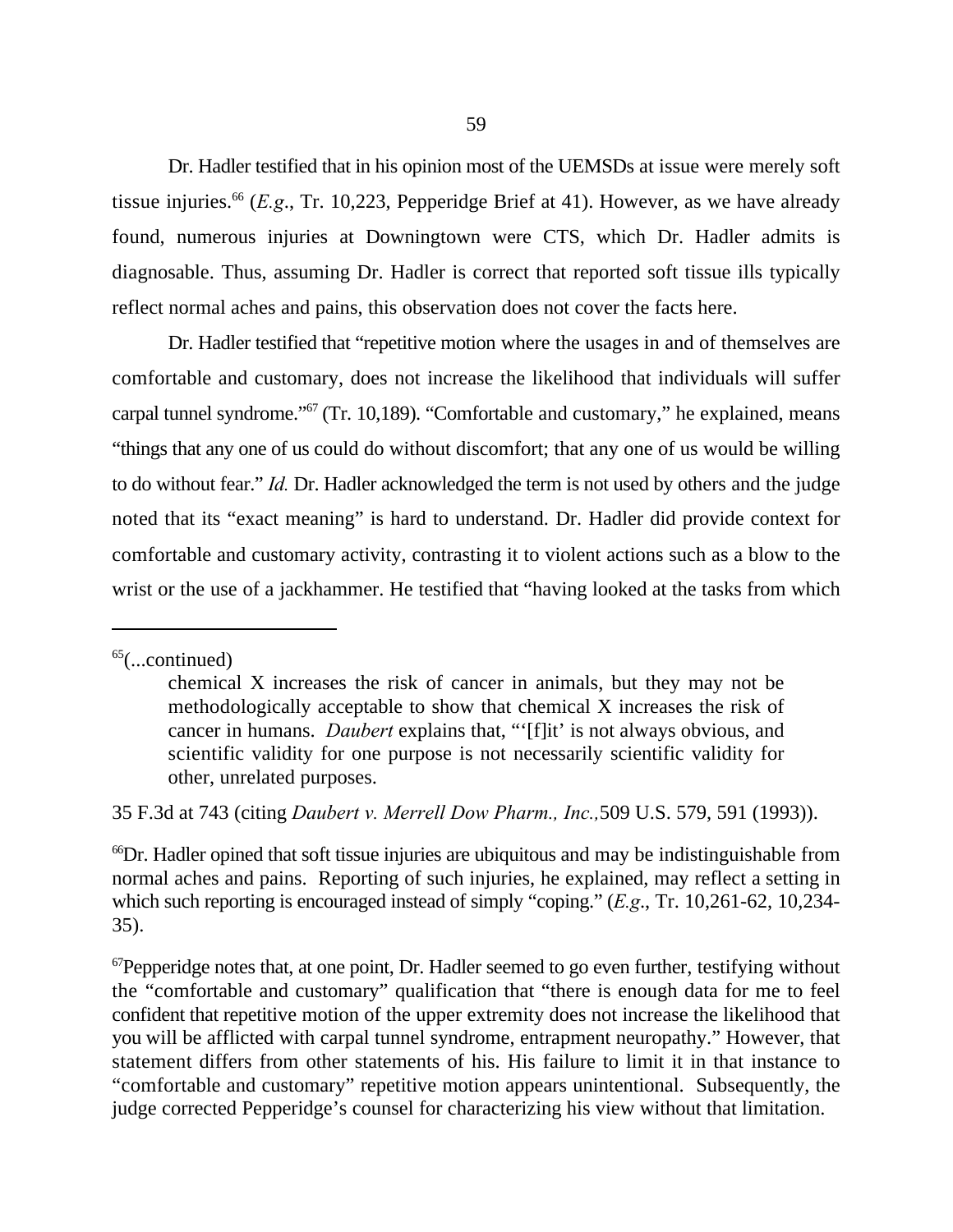this sample emerged [Pepperidge jobs], they are well within my concept of comfortable and customary elements." (Tr. 10,319-20). At the hearing, Hadler testified that he does not know whether performing biscuit line jobs for a full shift, as the employees do, would be comfortable for them. He agreed that the employees who do those jobs would be the ones best able to know whether the jobs are comfortable. (Tr. 10,508). We also note that Dr. Hadler himself has acknowledged in his writings that the inquiry must be not just whether a given task is comfortable and customary but also whether repetition of that task can lead to musculoskeletal damage over time.<sup>68</sup>

In any event, numerous employees testified in effect that their repetitive motions were not comfortable. Irene Anderson, a production helper in the biscuit packaging department for

Q. Doctor, do you have an opinion based on a reasonable degree of medical certainty as to whether repetitive usage of the upper extremity causes the soft tissue syndromes?

A. That's also not quite such a simple answer. . . . As we've been discussing here, the answer is that a certain amount of usage is important for the health of your soft tissue and that the prevalence of the soft tissue syndromes is such that the illness . . . becomes almost ubiquitous in the course of a finite number of years.

Those are the facts, and in between those facts, it's very hard to give you a straightforward answer. . . . It may be that usage does more than make the symptoms worse. Usage actually can cause them, but it's equally true that usage can help therapeutically and usage can maintain the integrity of the normal structural [sic]. So, usage is important for soft tissue health, usage is at some level involved with soft tissue syndrome symptoms.

(Tr. 10,299).

*See* Nortin M. Hadler, *Cumulative Trauma Disorders: An Iatrogenic Concept*, 32 J. Occup. <sup>68</sup> Med. 38 (1990) ("The issue we are considering is whether any particular musculoskeletal usage which in and of itself is reasonable, comfortable, and customary and which can be repeated without undue distress can lead to specific musculoskeletal *damage* over time.") (Emphasis in original). (RX 30). Further, Dr. Hadler's opinion was less than unequivocal. He conceded that repetition may cause "symptoms" and, in response to examination by Pepperidge counsel, testified: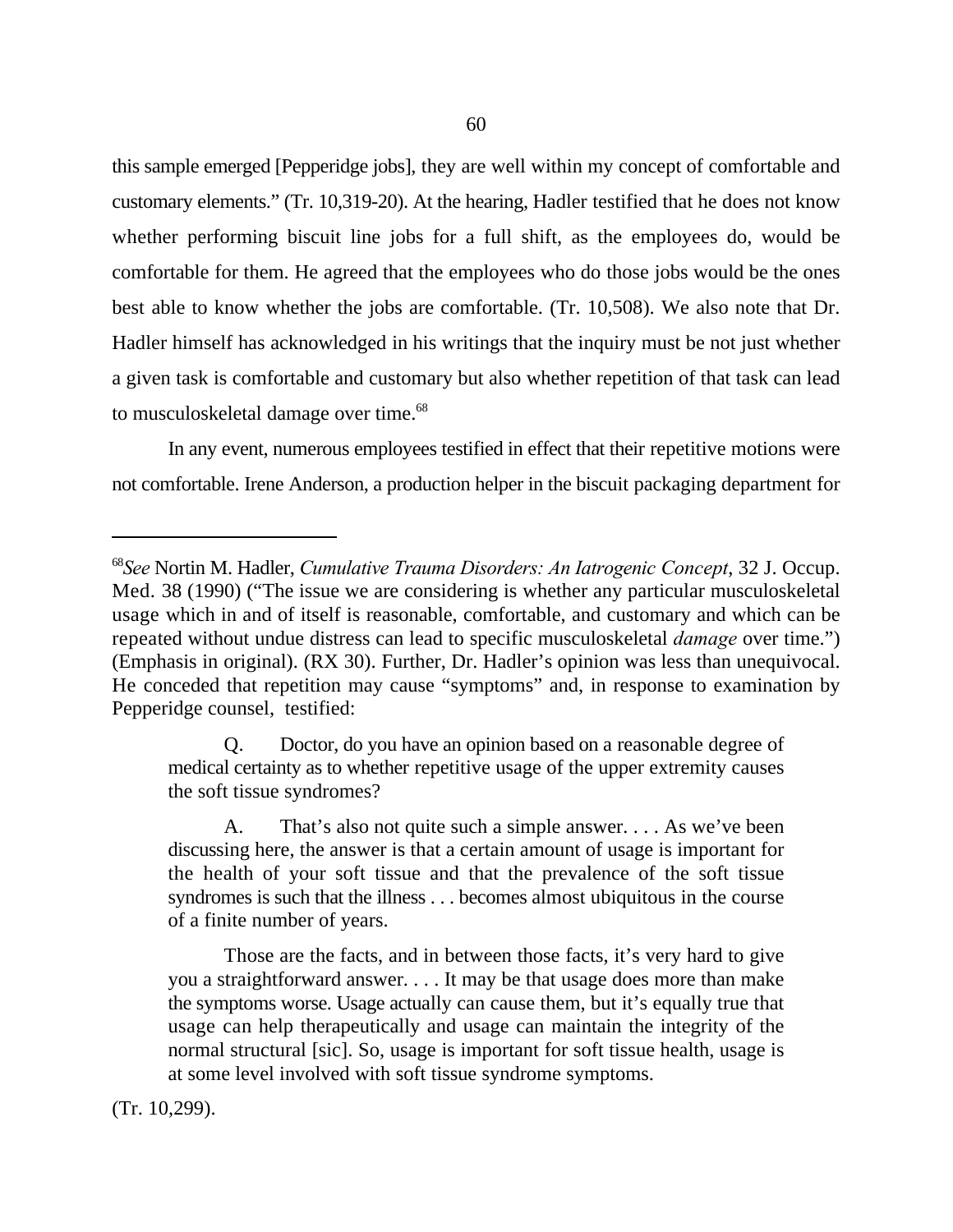12 years, testified that she had complained to Pepperidge managers about line speeds "many times."<sup>69</sup> Other employees testified to the same effect. For example, line leader Polly Slonaker testified that she passed on to managers complaints she received from various employees, before OSHA's inspection, that the line speeds were too fast. Line leader Diane Gillie, a 13-year veteran of the biscuit lines, testified that she reported the same kind of complaints from line workers to Area Manager Tim Conway. Rosemary Ford, who had worked in the biscuit lines for 19 years, the last six or so years as a relief worker, testified that she had complained to line leaders about excessive line speeds. Barbara Stoltzfus, also a veteran of 19 years in the biscuit lines, testified that she had complained to Conway about line speeds several times during the last few years, that she believed she had complained about them during departmental meetings in the presence of supervisor Debbie Hall and Human Resources Manager Scot Maxwell, and that she had complained to her line leaders about them as well.

Further, Pepperidge's corporate ergonomist Teed-Sparling identified among the employees' jobs numerous "harmful postures, documented from ergonomic research, leading to repetitive motion injuries of the upper extremities."(GX 39). And Dr. Silverstein, after viewing the same videotape that Dr. Hadler saw, was of the opinion that the capping, cupping, tinning, case packing, and assortment line packing and boxing were not comfortable, given the repetitive nature of the activity and the length of time that they had to be performed.

<sup>&</sup>lt;sup>69</sup> Anderson said she had complained to various Pepperidge supervisors, including Debbie Hall, Tim Conway, and Biscuit Operations Manager Michael Jackson, and that she "always complained about it" when her packaging group met with the area managers. Also, she testified that she and "a lot of other people" complained to managers before the OSHA inspection at departmental meetings, which were held two or three times a year. She believed that those complaints did not result in improvements.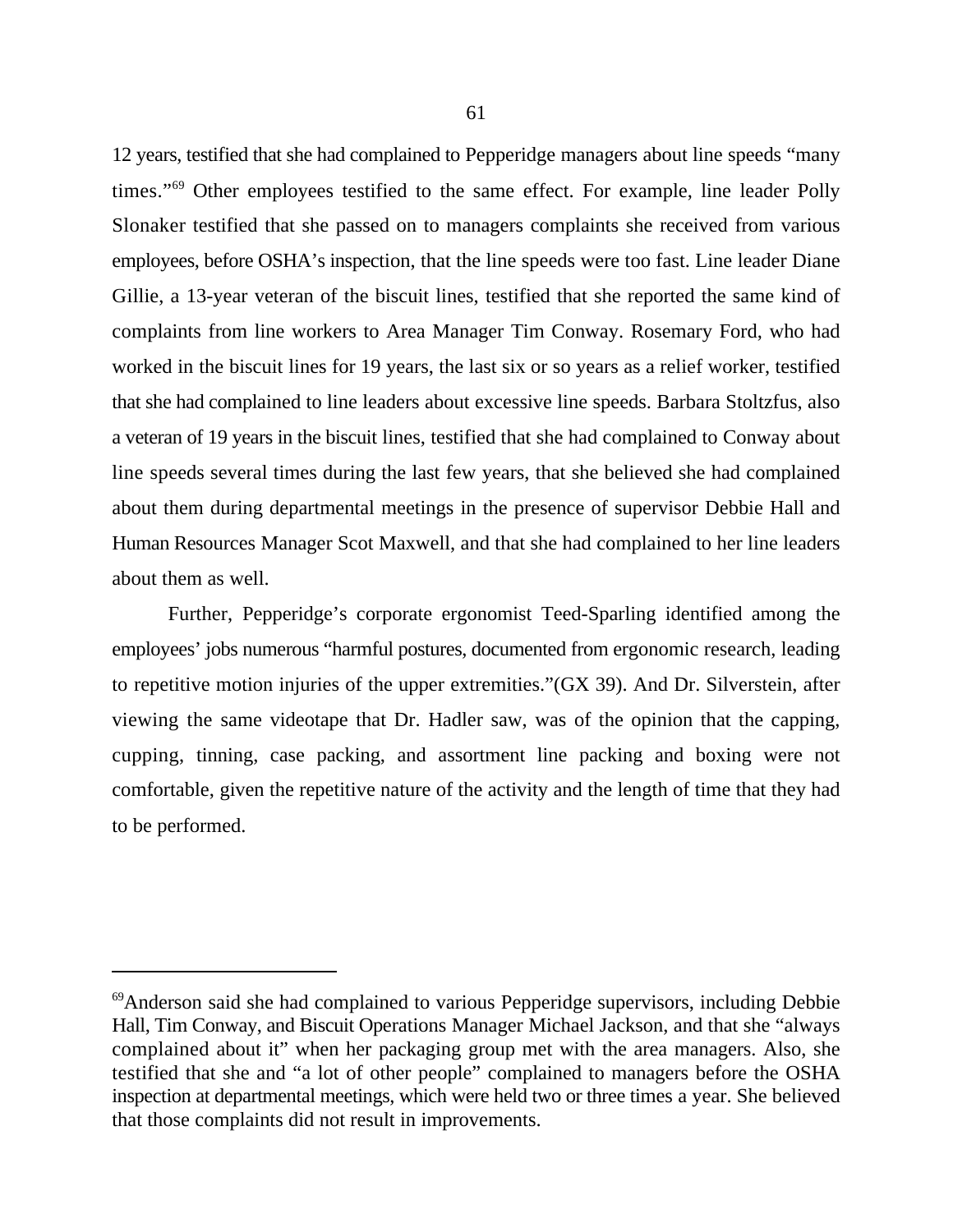In sum, the record evidence does not support a finding that these jobs were comfortable and customary, and accordingly, Dr. Hadler's thesis falls short of rebutting the Secretary's evidence as to causation.<sup>70</sup>

Dr. Peter Nathan is another clinician who appeared as Pepperidge's witness and testified generally on UEMSDs.<sup>71</sup> Dr. Nathan testified that the work performed by the Pepperidge employees could cause tendinitis, including DeQuervain's disease, and possibly trigger finger, both of which appear in this record. (Tr. 10,009-10). Dr. Nathan testified that the primary causes of carpal tunnel syndrome were aging and obesity, but stated that "in the vast majority of individuals" repetitive motion is not responsible for CTS. He agreed that symptoms in those who have underlying slowing of nerve conduction might only appear with work duties. (Tr. 10,009).

Dr. Feldman, the Secretary's witness, testified in response to the judge's query concerning "what is the majority opinion in the field" that "it is the common opinion and consensus that repetitive motion and work of this nature is a causative factor in median nerve entrapment and carpal tunnel syndrome." (Tr. 10,979-80). He testified, "I find it inconceivable that carpal tunnel syndrome can occur in an individual whose history indicates hyperextension and hyperflexing [and] the problem that they have is not related to that activity." (Tr. 10,971).

We find that the weight of the clinical opinions here support the proposition that at least some of the UEMSDs were caused by the work. Testimony of three of the four expert clinicians supported the proposition that repetitive motion may cause some of the kinds of injuries at Downingtown. Further, Dr. Hadler's hypothesis that UEMSDs cannot be caused

 $\rm{^{70}Dr}$ . Hadler also testified that "some leading thinkers" in UEMSDs expressed opinions in agreement with his own. (Tr. 10,287-91). Direct evidence of the opinions of these additional clinicians are not in the record, however, and Dr. Silverstein testified that the experts mentioned by Dr. Hadler of whom she is aware do not support his position. (Tr. 10,593-97).

 $1^{71}$ Dr. Nathan testified as to two areas of research he had performed. We address his studies of the biological causes of CTS and the epidemiology of CTS *infra*.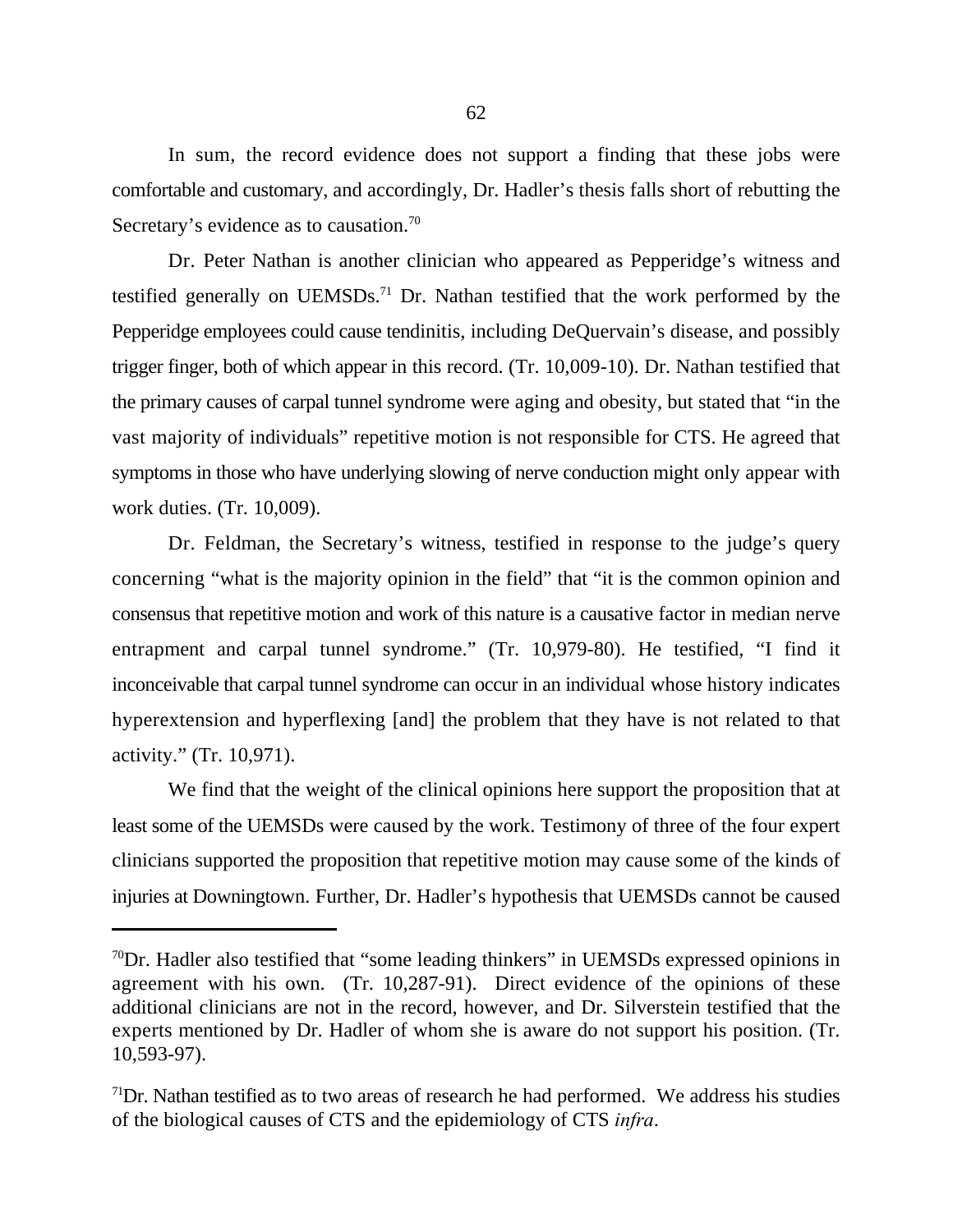by customary and comfortable actions does not fit the case here where there is ample testimony by those on the scene -- including Pepperidge's corporate ergonomist and workers -- that the tasks at issue were not comfortable particularly in light of the high number of repetitions. Similarly, Dr. Hadler's view that reports of workplace related UEMSDs are typically claimed soft tissue ills that are a function of psychosocial factors does not fit a case such as this where many instances of carpal tunnel syndrome were diagnosed.

### **c. Injury Incidence at Downingtown**

Drs. Harrison and Silverstein undertook to calculate the incidence of carpal tunnel syndrome of biscuit line employees at Downingtown and relate it to that found in other populations. Data on the rate of occurrence of illness is an essential tool in understanding causation. Researchers refer to the prevalence and/or incidence of a disease, the former being a snapshot of an illness' presence in a population at a point in time, the latter being a measure of the number who develop an illness in a given period. When data for a given population are known, they can be compared to those experienced in further populations. The parties agree that the baseline study for carpal tunnel syndrome is a study conducted by the Mayo Clinic of the general population in the Rochester, Minnesota area in 1961-1980. (*E.g*., Tr. 10,227). The study found an age adjusted incidence of 105 instances of carpal tunnel per 100,000 person years (or about 1 for every 1,000 persons per year), with the rate for men at 52 and that for women at 149. Dr. Silverstein calculated the incidences at Downingtown to be 7.5 per hundred worker years for 1987, and 12.5 per hundred worker years for 1988, and an overall rate of 7.0 per hundred worker years for the 1986-88 period. Based on this data she calculated that the Pepperidge working women had 28.16 times the incidence of carpal tunnel experienced by the working women in Washington state (GX 321), and 41.41 times the women in the Mayo Clinic study.72

J. C. Stevens, M.D., *et al., Carpal Tunnel Syndrome in Rochester, Minnesota, 1961 to* 72 *1980*, 38 Neurology 134 (Jan. 1988) (GX 90). The workforce at Pepperidge was (continued...)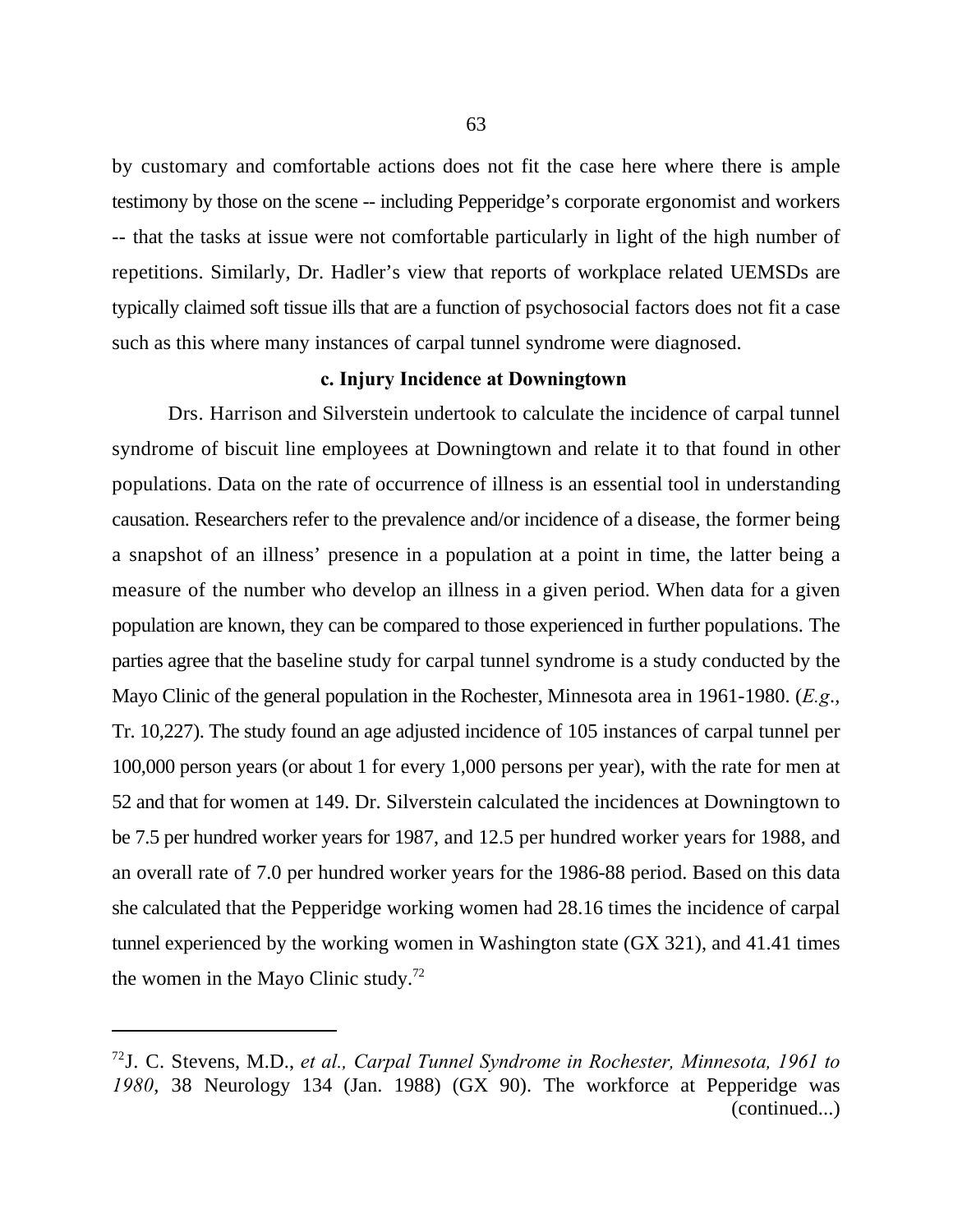Pepperidge questions the calculations on several grounds. First, it notes that incidence data alone do not prove causation, a point with which the Secretary agrees. Next, it notes that the rate of reporting CTS has been "increasing dramatically" and it is therefore inappropriate to compare 1986-88 Downingtown data with 1961-1980 Mayo Clinic data.<sup>73</sup> This point is also well taken. Dr. Silverstein testified, however, that based on the assumption that the Mayo clinic data showed a 30 percent increase in the rate from 1976-80, she assumed two further 30 percent increases. Pepperidge also states that the reported injuries may have reflected the UEMSD awareness program conducted at Downingtown. It is possible, and Dr. Silverstein agreed, that increased reporting reflected increased awareness. However, as we have found, reports at Downingtown also reflect real injury.

Pepperidge's primary critique involves the role of confounders. Through crossexamination, Pepperidge identified alternative factors with which many of the injured were associated. Dr. Harrison, who reviewed the medical files, testified that he did not believe these identified factors were responsible for any of the injuries at Downingtown. Dr. Silverstein, Pepperidge notes, did not rule out the possibility that non-occupational factors could have contributed to causation of carpal tunnel syndrome cases at Downingtown. Pepperidge further notes that the Mayo Clinic study involved the entire population, including young girls (which presumably reduced the incidence there, since CTS increases with age).

While the record does show that those injured at Downingtown were exposed to other potential causes, Pepperidge did not undertake to show, and the record provides no clear basis for concluding, that confounders were present at Downingtown in nearly sufficient degree to explain differences between Downingtown and other populations of the magnitudes

 $72$ (...continued)

predominantly female.

 $73$ The Mayo Clinic researchers found that age-adjusted incidences increased from 88 during the 1961-65 quinquennium to 125 during the 1976 to 1980. They suggested that the change "probably reflect better recognition rather than a true increase in incidence rates."(GX 90 at 134).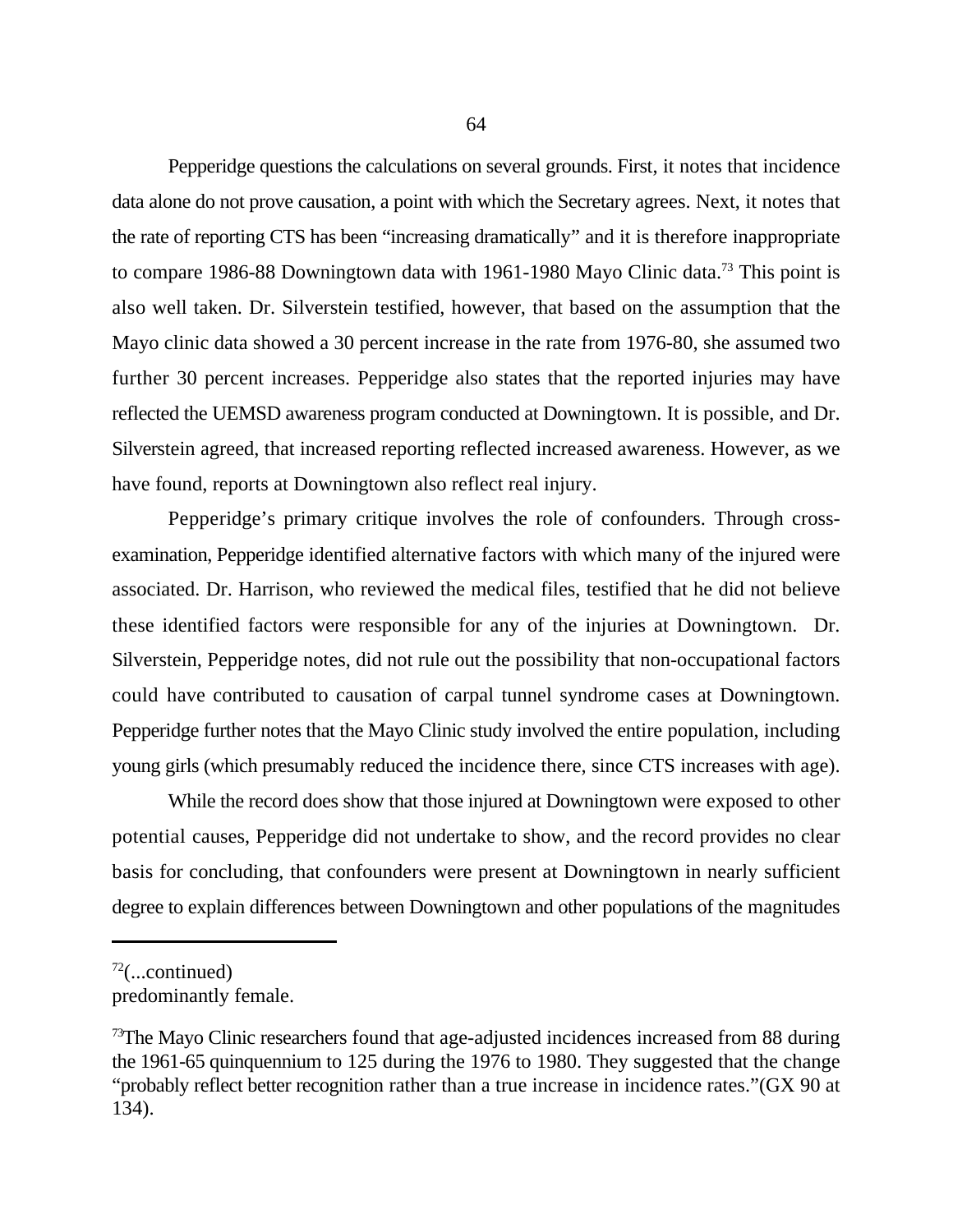shown. Thus, for example, some of those who were injured at Downingtown had hobbies that have been associated with CTS, but Pepperidge did not argue, and it is not evident from the record, that the Pepperidge population engaged in such hobbies to a significantly greater extent than did those in the comparison population.<sup>74</sup>

In sum, Pepperidge raises reasonable questions about the calculations. However, the incidence of carpal tunnel injury at Downingtown is substantially in excess of that found in other populations. While Pepperidge points out, and it is undisputed, that many factors other than work may cause carpal tunnel, there is nothing that has been pointed to in the record to indicate that these other factors were present at Downingtown in sufficiently disproportionate measure to explain the high incidence rate at Downingtown.

### **d. Epidemiological Evidence**

There are several types of epidemiological studies, each with limits and advantages.<sup>75</sup> A cohort (or prospective) study involves the selection of one group of individuals exposed to the hypothesized hazard and a second (control) group of non-exposed individuals, both of which are followed over time. The populations are followed to compare the incidence of

 $74$ Similarly, while the Mayo Clinic study included women of all ages (and carpel tunnel appears to be a function of aging), Pepperidge did not undertake to show that any difference in population samples was sufficient to explain (in substantial part, if not in whole) the magnitude of difference in incidence.

 $\frac{75}{2}$ Epidemiology is the field of public health that studies the incidence, distribution and cause of diseases. Several kinds of biases (in the sense of limitations on study design or implementation) inhere in epidemiological research. As particularly relevant here, these include:

l. Selection bias; the population being sampled is not adequately representative.

<sup>2.</sup> Confounding bias; the failure to properly account for factors that may cause the ill other than the potential cause under investigation.

<sup>3.</sup> Information bias; the failure to adequately measure exposure or health effects. *See generally*, *Reference Manual on Scientific Evidence, supra* note 58, at "Reference Guide on Epidemiology."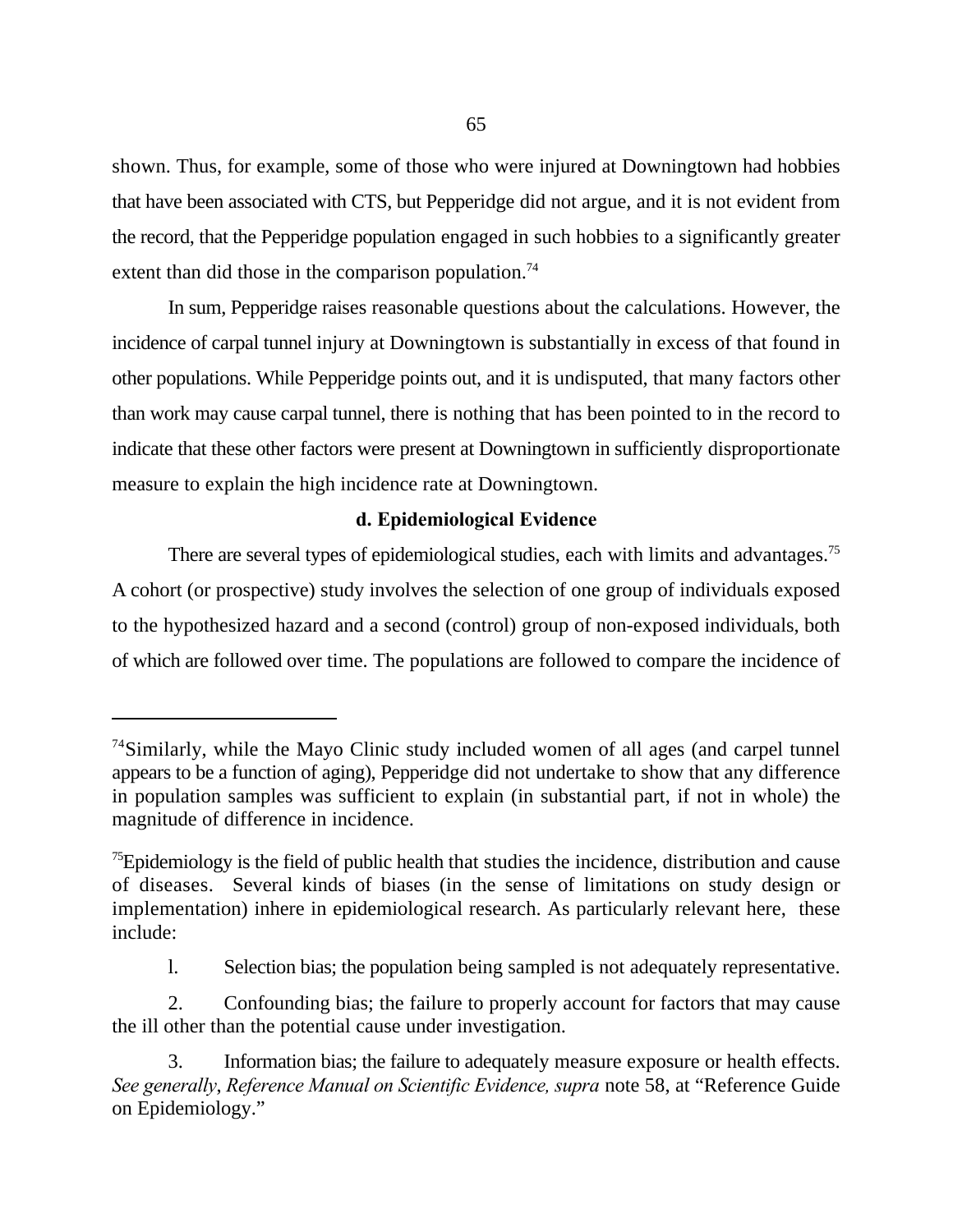disease that develops. In a case control study individuals who are known to have already developed disease are compared with a control group who do not have it, with the investigation focused on potential differences in past exposure. In a cross-sectional study a population is selected to determine the presence (or absence) of disease and exposure at a snapshot in time. The majority of the studies in the record are cross-sectional, but the experts agreed that the ideal test of causality would be large-scale prospective cohort studies with well-defined measures of exposure and health effect.<sup>76</sup>

Limits are inherent in research on workplace populations. Workforces consist of populations of human beings who differ in many ways, whose jobs may change, and who may leave the workplace altogether. In the case of UEMSD research there is also difficulty in defining and measuring work, $77$  agreement that there are a large number of potential factors that may cause UEMSDs, and questions about the efficacy of diagnostic tools.

 $76$ As Dr. Silverstein explained, "only prospective studies provide convincing evidence, by showing that causal factors strongly predict the development of carpal tunnel syndrome, and then by showing that the elimination of these causal factors is followed by a reduction in the incidence and severity of the syndrome. Such studies are costly and difficult to conduct successfully." (GX 125).

A 1991 literature review (GX 310) explains:

Such [longitudinal] studies often are more costly and demand repeated time away from work for each participant. Many employers are reluctant to agree to this, especially in an unexposed population where there are few potential gains to employers or workers. Thus, appropriate controls can be even more difficult to find than with cross-sectional studies.

As noted in Asa Kilbom, *Intervention Programmes for Work-Related Neck and Upper Limb* <sup>77</sup> *Disorders: Strategies and Evaluation*, 31 Ergonomics 735-47 (1988) 67 (May 1988) (GX 155 at 742):

Previous studies have demonstrated that individual variations in work technique are large, even among individuals who perform exactly the same work techniques . . . .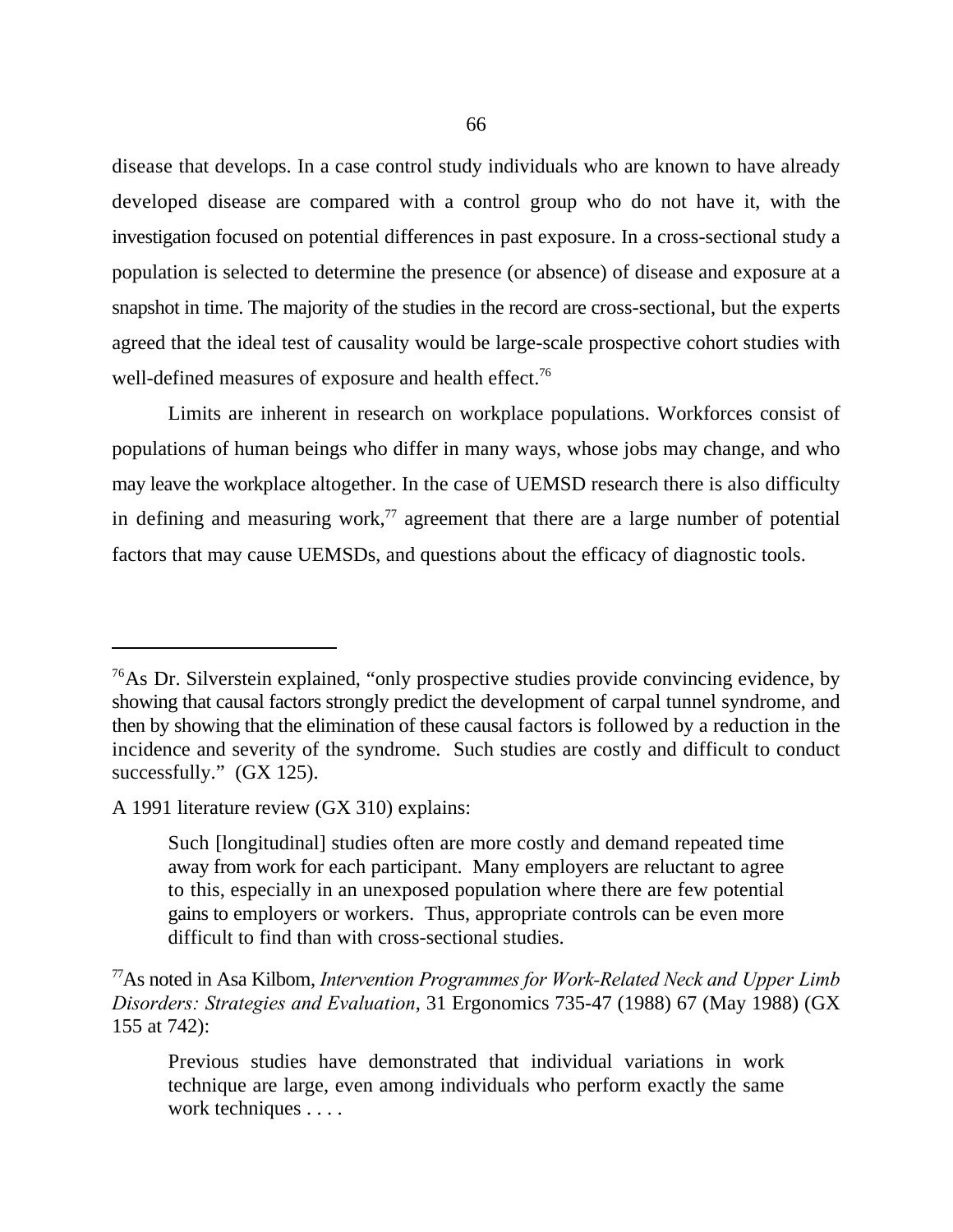The Secretary's Dr. Silverstein was the sole witness presented as an epidemiologist to testify here. She testified both on her own research and her conclusion, based on the range of epidemiological research, that repetition is likely to have caused injury at Downingtown. However, epidemiological research was addressed to some degree by all the expert witnesses; on behalf of Pepperidge Dr. Hadler offered testimony critiquing Dr. Silverstein's views of the epidemiological literature, and Dr. Nathan testified about his own study of worker populations.

Pepperidge questions the probative value of epidemiology in demonstrating causality. Pepperidge says that as a non-physician, Dr. Silverstein could not provide "legally sufficient rebuttal" to Dr. Hadler's medical opinion on the causality of UEMSDs. Pepperidge states that epidemiological evidence that Pepperidge employees experienced a higher incidence of UEMSDs than those in comparable settings "establishes nothing more than an association between the work duties and the injuries," and that "[s]uch an association falls far short of what is required under the Occupational Safety and Health Act . . . ." Alternatively, Pepperidge argues that the epidemiological research of record supports its views, and not the Secretary's.

At the threshold, we reject Pepperidge's argument that epidemiological research may be of no probative value in a case such as this. Pending clear understanding of biological cause, medical and public health practitioners have relied on epidemiological data to understand and prevent ills.<sup>78</sup> We also note that Pepperidge's argument that as a nonphysician Dr. Silverstein could not provide legally sufficient rebuttal to Dr. Hadler misses the mark. Dr. Silverstein did not purport to testify as an expert on diagnosing UEMSDs or on the biology of UEMSDs. Rather, as an epidemiologist, she sought to testify on what could be known based on data related to the association of UEMSD injury -- as diagnosed by

<sup>&</sup>lt;sup>78</sup>Indeed, as noted, epidemiological evidence is referred to in *Kastalon* and *Benzene*. Pepperidge's underlying point, however, that epidemiological evidence must be viewed with caution is well taken.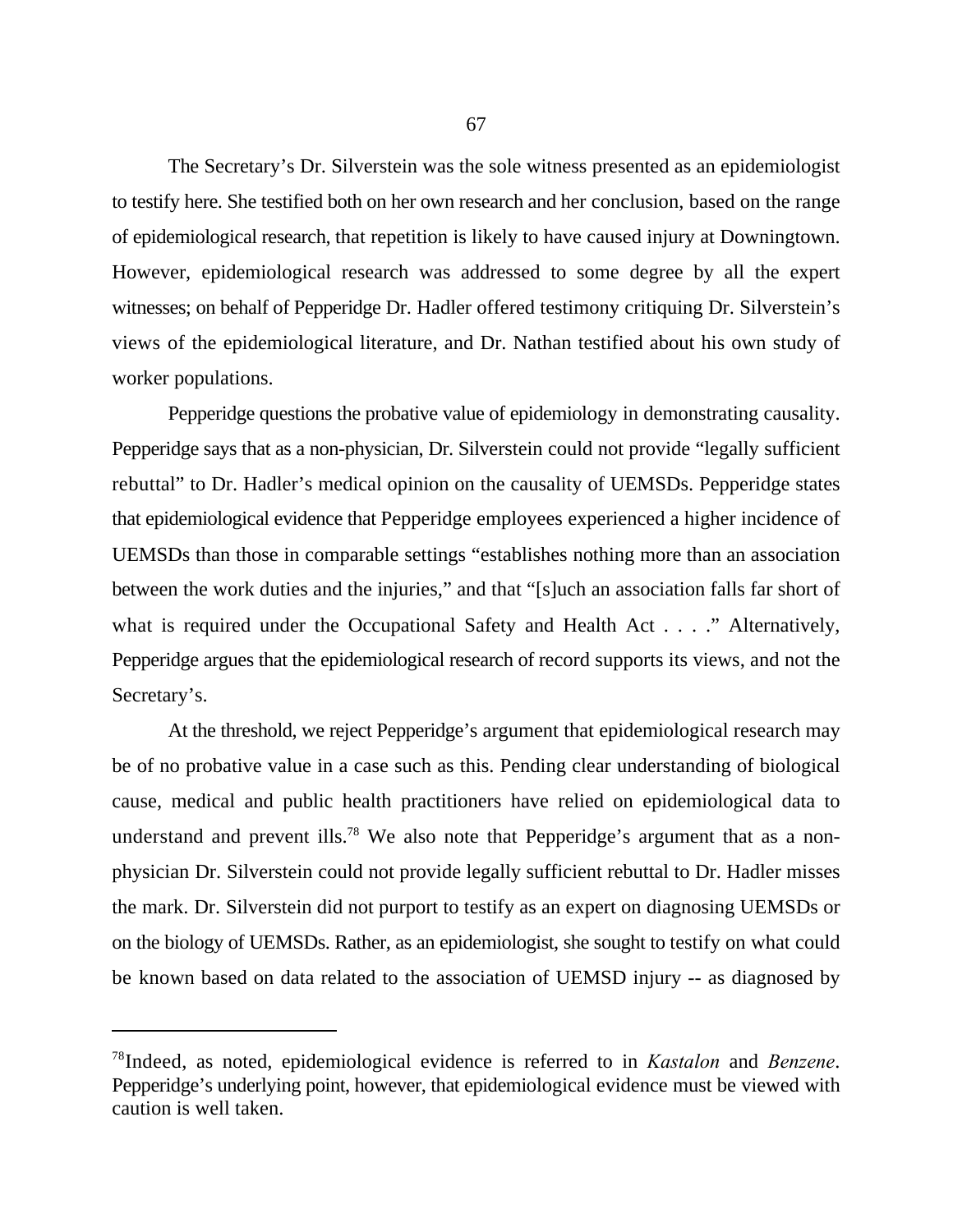others -- with potential causal factors. Pepperidge does not question that Dr. Silverstein is a qualified epidemiologist who, in fact, has performed UEMSD research that is recognized as central to the developing body of research literature.<sup>79</sup>

In light of the significant number of epidemiological studies in the record, their disparity in design, quality, and outcome, and dispute among the experts as to their quality and import, we discuss Dr. Susan Stock's meta-analysis as a means of focusing on the most relevant epidemiological data in the record. A meta-analysis combines data from different studies to draw conclusions based on a larger population than any one study can analyze. (Tr. 10,633-34). In 1991, Dr. Stock, then a resident in community medicine at McMaster University, Hamilton, Ontario, Canada, published a meta-analysis of studies conducted by other researchers on the relationship between workplace factors and the development of UEMSDs. Susan R. Stock, M.D., *Workplace Ergonomic Factors in the Development of Musculoskeletal Disorders of the Neck and Upper Limbs: A Meta-Analysis*, 19 Am. J. Indus. Med. 87-107 (1991) ("Stock") (GX 310).

<sup>&</sup>lt;sup>79</sup> Pepperidge cites three cases. In *Edmonds v. Illinois Central Gulf Railroad Co.*, 910 F.2d 1284 (5th Cir. 1990), the Fifth Circuit found that the district court committed reversible error by permitting a clinical psychologist to testify about the causal link between stress and heart disease. The court found that "the question whether stress worsened the plaintiff's coronary artery disease is a medical issue that is plainly beyond the witness's expertise in the field of psychology." *Id*. at 1287. Here, too, Dr. Silverstein might well have been beyond her experience if asked to discuss particular medical histories. She was not beyond her experience in discussing what could be learned from data on population, with medical data supplied by others (in the case of Downingtown, Dr. Harrison and those doctors whose medical records Dr. Harrison reviewed). Similarly *Niklaus v. Vivadent Inc., U.S.A.*, 767 F. Supp. 94 (M.D. Pa. 1991), *aff'd without published opinion*, 986 F.2d 1409 (3d Cir. 1993), involved a personal injury case in which a non-medical doctor was found unqualified to make a medical diagnosis (and the witness's examination was limited to measuring performance on eye charts). Finally, *Sample v. Schweitzer*, 694 F.2d 639 (9th Cir. 1982), involved a psychologist who was found unqualified to testify about the medical implications of evidence or the validity of conclusions presented in a physician's reports about a social security claimant. Again, Dr. Silverman's testimony relied on diagnoses made by medical experts.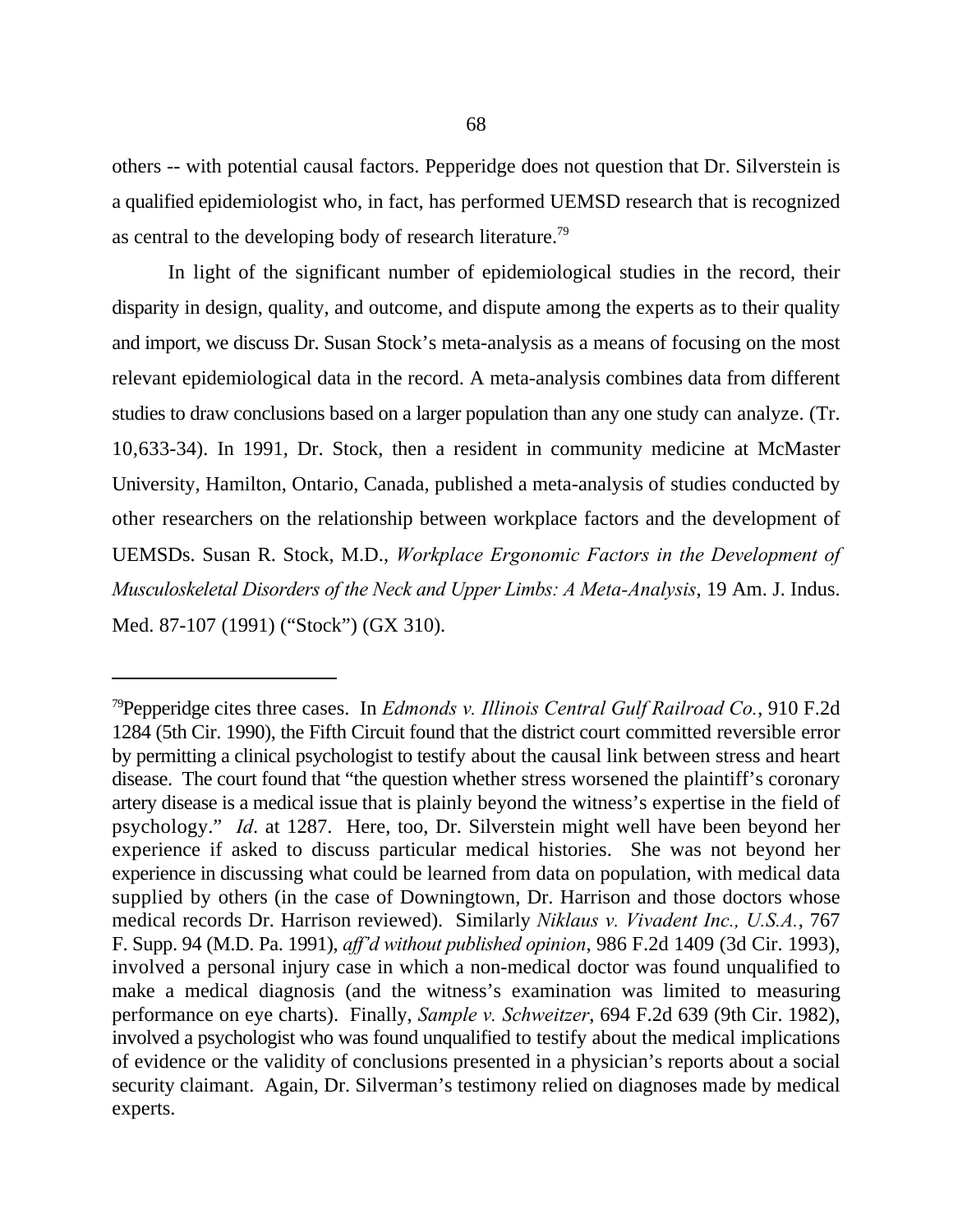Stock reviewed 54 studies based on screening criteria, and assessed them for validity, compared the study findings (to the extent data permitted), and evaluated the surviving studies to assess causality. In assessing validity, studies were rated on: selection bias, nonrespondent bias, comparability of study and control groups, accounting for confounders, validity of exposure and outcome measures, and blinding of assessors. In assessing causality, Stock looked at evidence of temporal relationship, strength of relationship, dose response, and the ruling out of competing hypotheses.

Ultimately, three studies met Stock's inclusion criteria: studies by witnesses Nathan<sup>80</sup> and Silverstein<sup>81</sup> and a study by Finnish researchers. (GX 154). Stock found that all three studies "found a statistically significant relationship between exposure and at least one of the relevant primary outcomes." (Stock at 95). Stock concluded that:

> There is strong evidence of a causal relationship between repetitive, forceful work and the development of musculoskeletal disorders of the tendons and tendon sheaths in the hands and wrists and between those exposures and carpal tunnel syndrome. The study by Silverstein et al was the only one that met the criteria needed to make causal inferences and was the most methodologically rigorous.

(*Id*. at 100).

Dr. Silverstein's study examined the prevalence of CTS among 652 workers in jobs where the specific hand force and repetitiveness characteristics were estimated. The study population performed 39 different jobs at seven different industrial sites.<sup>82</sup> The jobs were categorized into four exposure groups, ranging from low force/low repetition to high

<sup>&</sup>lt;sup>80</sup>P. A. Nathan, M.D., *et al., Occupation as a Risk Factor for Impaired Sensory Conduction of the Median Nerve at the Carpal Tunnel*, 13-B J. Hand Surgery 167 (May 1988) (RX 45).

Barbara A. Silverstein, Ph.D., *et al., Occupational Factors and Carpal Tunnel Syndrome,* <sup>81</sup> 11 Amer. J. Ind. Med. 343 (1987) (GX 114).

 ${}^{82}$ The study was initially conducted as a doctoral dissertation. (GX 113).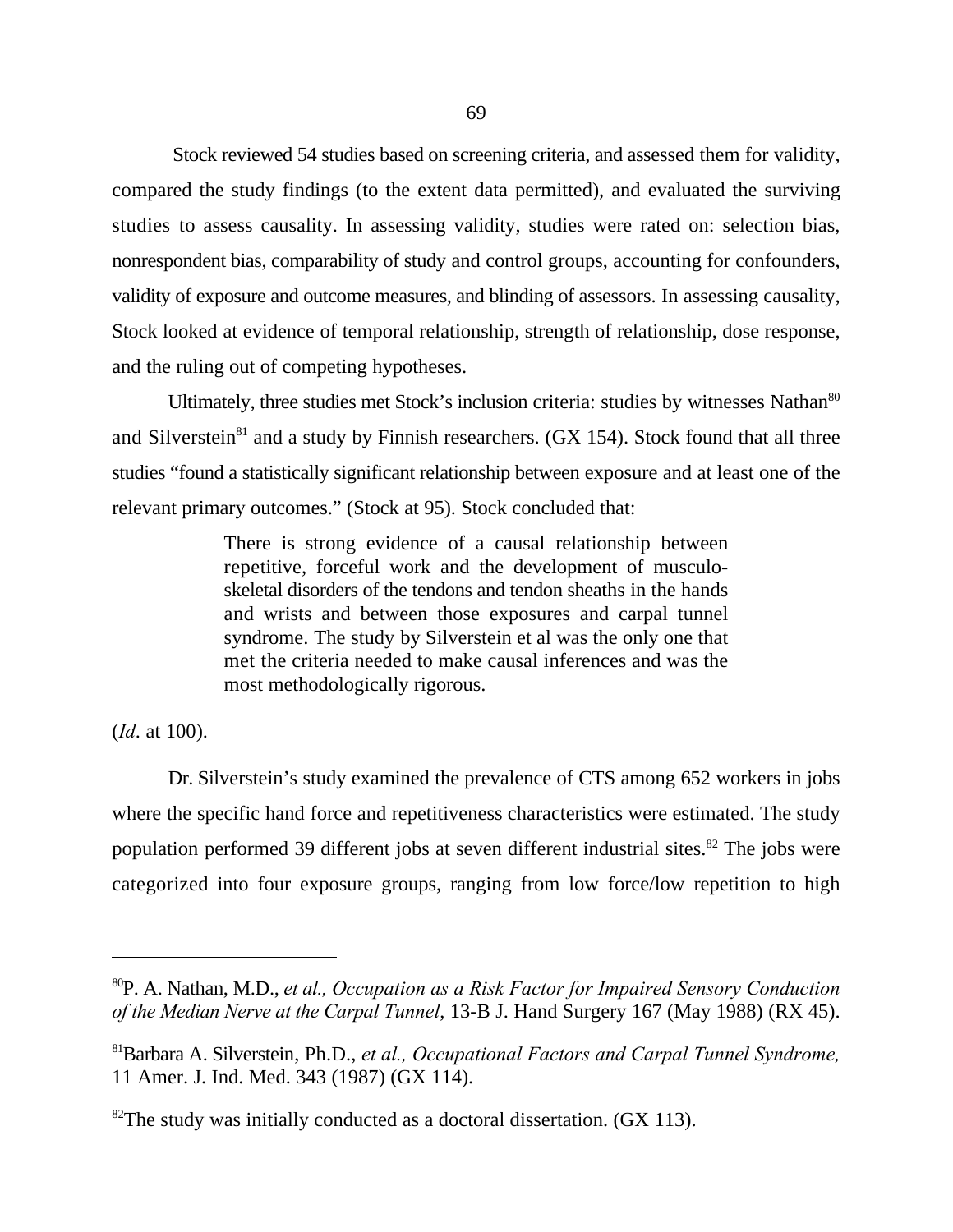force/high repetition. Workers in the low/force low repetition group served as an internal comparison group for the other three groups.

Dr. Silverstein found that CTS was strongly associated with high-force high repetitive jobs and to a lesser extent with low force/high repetitive and high force/ low repetitive jobs. Repetitiveness appeared to be a stronger risk factor than force. Neither posture nor gender were major confounding variables. Vibration, however, appeared to be an important confounder.

While Dr. Hadler had initially critiqued the Silverstein research in his published work, he acknowledged its strengths in his testimony. On cross-examination, he agreed that the participation rate was "good," and "one of the many good features of this study" (Tr. 10,404- 05) and that the study had "many strengths" including its treatment of gender as a potential confounder. While his articles criticized Dr. Silverstein's failure to consider the subjects' prior medical history of UEMSDs, on cross-examination he acknowledged that that deficiency was not critical. (Tr. 10,412).

The most troubling concern raised by Dr. Hadler involved Silverstein's failure to employ electrodiagnostic testing in diagnosing CTS.<sup>83</sup> On behalf of his position, Dr. Hadler cited a study of CTS patients which compared electrodiagnostic testing with alternatives.  $(RX 79).<sup>84</sup>$  The study casts doubt on the utility of traditional methods, but did find that the

 ${}^{83}$ Dr. Silverstein's study also showed that injury was negatively associated with years on the job, which might be presumed to contradict an effect from repetition. She attributed this result to the healthy worker effect -- those who were injured left work earlier than those who were not injured. Thus, she suggested, the presence of a healthy worker effect would mean that the real prevalence of injury in the population was underestimated by restriction of the study population to those still at work.

<sup>&</sup>lt;sup>84</sup>Electrodiagnostic tests measure conduction along the nerve to detect slowing of nerve impulses, which would indicate damage. While the experts agreed that electrodiagnostic testing is the most reliable test, they explained that it is susceptible to error and is as much art as science. The results may vary with room temperature, patient skin, electrode placement, and equipment calibration, and there are differences of opinion within the (continued...)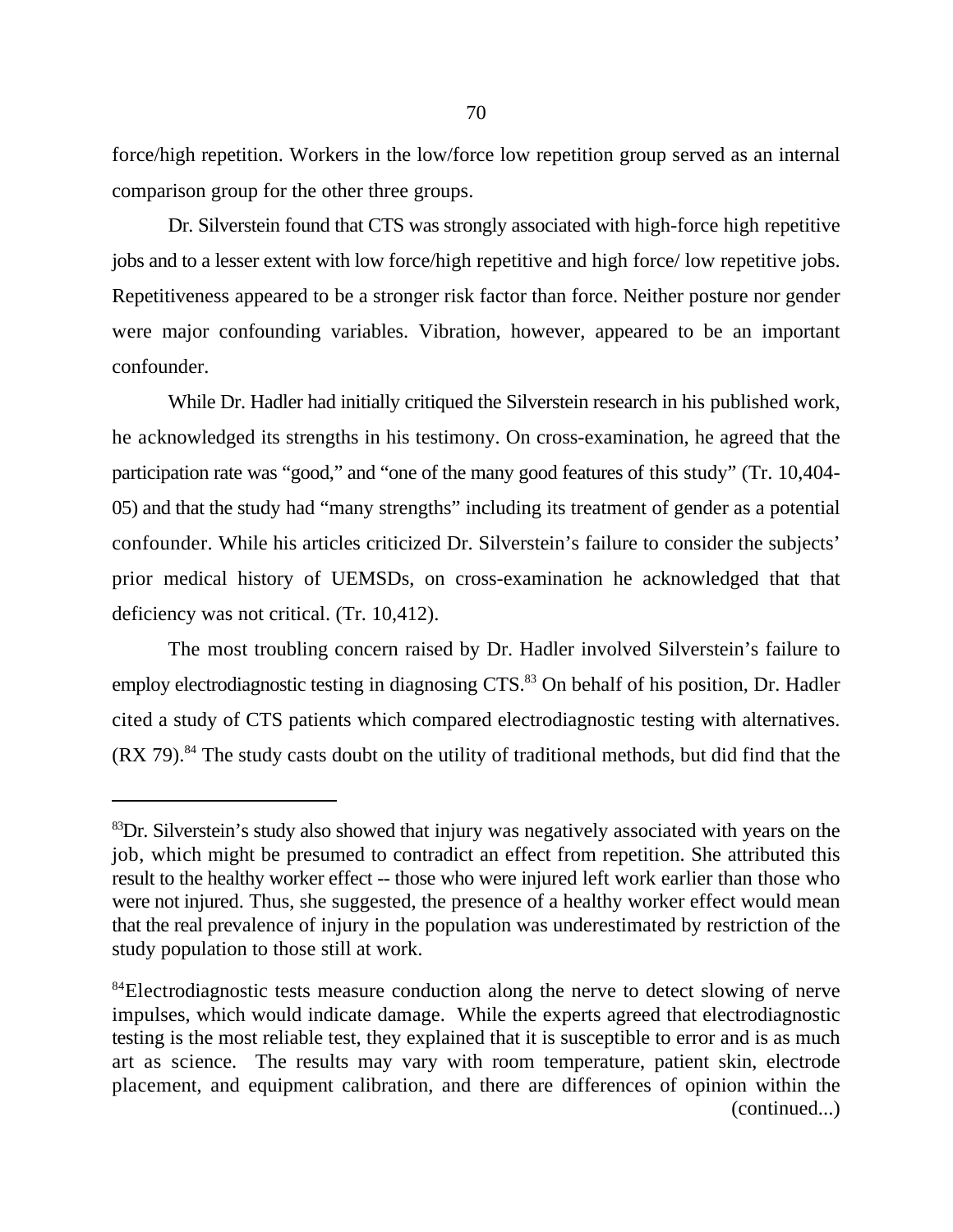use of the Tinel's sign test $^{85}$  was "not that bad." (Tr. 10,182). Dr. Silverstein testified that she did not require electrodiagnostic testing because the aim was to find the simplest measures used by clinicians for diagnosis, based on the literature available in 1981-82. She employed other measures including the Tinel's test.

Dr. Nathan, who had extensive experience with electrodiagnostics, testified that CTS can be diagnosed solely on the basis of symptoms and signs "in most instances" without regard to nerve conduction.<sup>86</sup> We also note that the Mayo Clinic study, discussed above, the "gold standard" did not require electrodiagnostic testing. $^{87}$  In light of the testimony of Dr. Nathan, and evidence such as the Mayo Clinic study, we conclude that the Silverstein research should not be excluded on the basis of its failure to employ electrodiagnostic testing.

Before leaving the Silverstein study, however, a further issue involves the fit between Dr. Silverstein's research results and the facts here. The Silverstein research found a significant effect when those involved in low repetition/low force jobs were compared to those involved in high repetition/high force jobs. Silverstein acknowledged, "that the data

 $84$ (...continued)

profession as to the precise measure that would indicate the presence of carpal tunnel syndrome.

<sup>&</sup>lt;sup>85</sup>The Tinel sign test involves the manipulation of potentially injured areas to test for sensation.

<sup>&</sup>lt;sup>86</sup>Dr. Hadler also testified that as a clinician he did not always use EMGs [electromyographic tests], but did so where "I think that it's time to do something different."(Tr. 10,180-83). In addition, Dr. Hadler called to our attention his own "Burlington study" where no electrodiagnostic studies were performed. Nortin M. Hadler, M.D., *The Influence of Repetitive Tasks on Hand Structure*, J. Am. Occup. Med. Ass'n 57-63 (Jan. 1981).

 $87$ The Mayo Clinic study (GX 90) noted that "EMG [electromyographic] confirmation of the clinical diagnosis was helpful but not required for inclusion because more than one-half of the patients with a clinical diagnosis of CTS were not referred to for electrodiagnosis and because EMG may be normal in mild cases."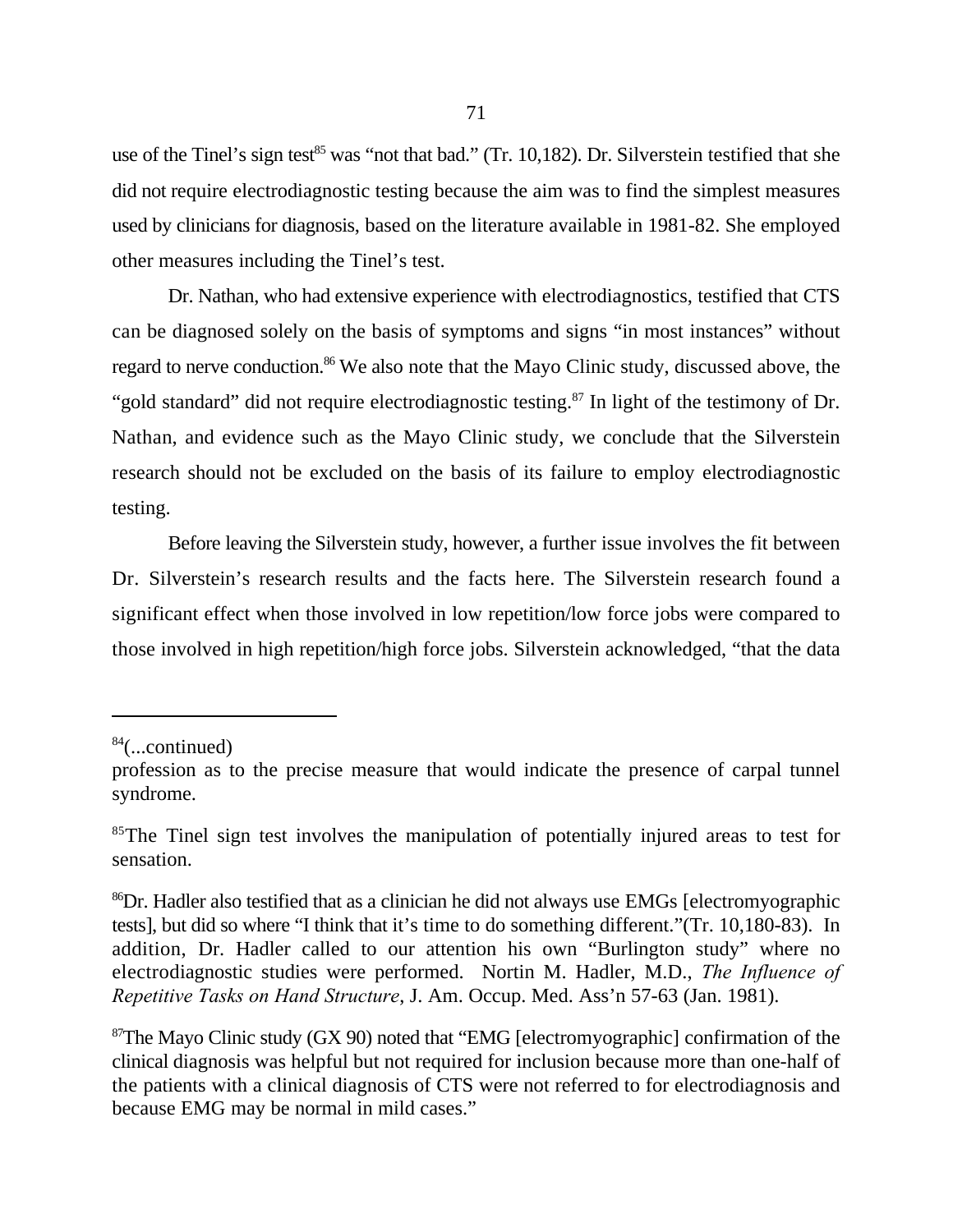is less convincing when high repetition work alone [without high force] is involved."<sup>88</sup> (Tr. 10,794). Dr. Silverstein testified, however, that in her opinion the biscuit line jobs were a contributing cause of the employees' CTS, even assuming that all those jobs were "lowforce" under the criteria of her studies. $89$  (Tr. 10,899-900).

Weighing Dr. Silverstein's testimony, Dr. Hadler's rebuttal testimony, and Stock's analysis, we conclude that the Silverstein study is substantial evidence that repetition causes UEMSDs. In doing so we note that her research does not represent a clear fit with the facts here.

The Nathan study, (*supra*, note 80), was a cross-sectional survey of 471 workers (in the electronics, steel, plastic, and sausage/meat packaging industries) to determine how many had an abnormality of the median nerve. The study found that impaired sensory conduction of the median nerve was common among workers from all of the 27 occupations studied. When the workers were grouped into five groups, "Administrative/clerical" (Class I/very light resistance/low repetition) had a significantly lower proportion of slowing than "Grinder" (Class V/very heavy resistance/high repetition). However, when hands, instead of persons, were examined the only significant inter-class difference was between Class I and Class III (Assembly line/moderate resistance/moderately high repetition). Nathan explained that since Class V included nearly equally vigorous use of both hands, the absence of an

<sup>&</sup>lt;sup>88</sup>Pepperidge notes that Mr. Habes, an ergonomist presented by the Secretary, analyzed the Pepperidge Farm jobs as involving low force. However, on review of the record it appears that Habes did not perform an actual analysis of the jobs at Downingtown, but made an assumption based on work done at a meatpacking plant. (*See* Tr. 2665-66, 6777).

 ${}^{89}$ Dr. Silverstein testified that the Barnhart study "is a good comparison." (GX 106) That study found that 7 of 13 cases of diagnosed CTS cases at a Seattle medical clinic occurred in grocery checkers, supporting the association of CTS with "excessive workplace tasks involving repetitive motion." Dr. Silverstein also cited Japanese studies (not offered in evidence) that apparently related to Dr. Barnhart's study of highly repetitive jobs in a ski manufacturing plant. She testified that those studies found a four-fold increased risk of CTS in those jobs compared with low-repetition jobs in the same plant.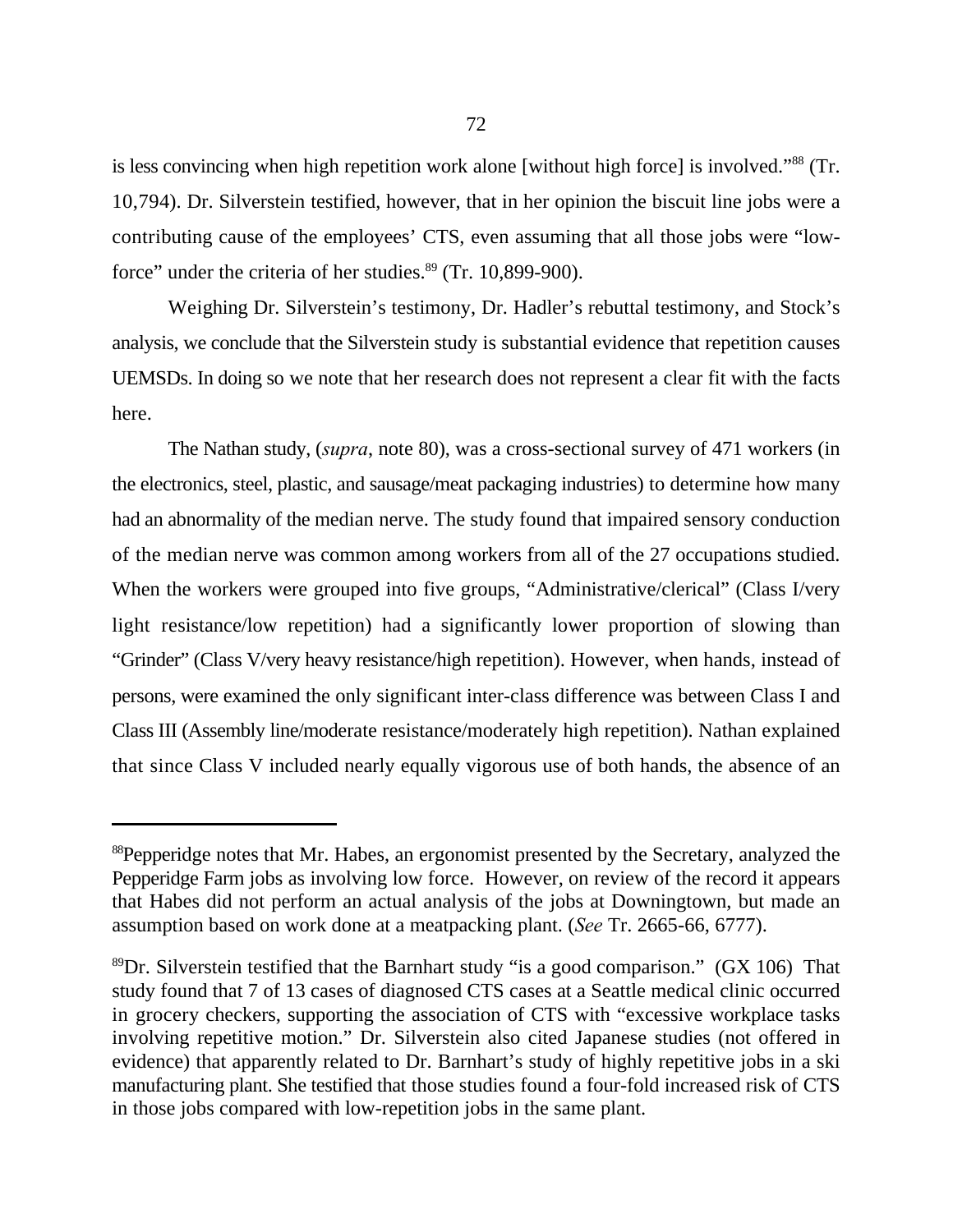inconsistency between I and V in both cases was itself an inconsistency because of which he was "unable to establish any consistent association between the occurrence of impaired sensory conduction . . . and occupational class or the level of hand activity." (RX 45 at 169). At the hearing, he explained that the most significant finding was that slowing was associated with aging. If work were a factor, then the dominant hand would slow more with age.

The Nathan study is used affirmatively by both parties. Pepperidge relies on Dr. Nathan's just quoted finding that there was no showing of significant difference among groups when hands were the measure. The Secretary and Stock explain that the Nathan study is evidence of the UEMSD hypothesis because it found a statistically significant difference between the lowest physical stress jobs and the highest when persons were the measure. (*E.g*. Tr. 10,013-14; GX 310 at 93).<sup>90</sup>

In addition, Stock found four "major flaws" in the Nathan study,  $91$  while none were found in the Silverstein study and two in the Finnish study. Dr. Silverstein also found flaws in the Nathan study because of potential selection bias, failure to describe the categories in quantitative ways and failure to describe how long a person had been on a particular job studied.

The Finnish study which Stock singled out compared the prevalence of UEMSDs among 152 female assembly-line packers in a food production factory with the rate among 133 shop assistants. The latter group served the public in "a big department store chain" and their "movements of hands varied and were nonrepetitive." Tuulikki Luopajarvi, *et al., Prevalence of Tenosynovitis and Other Injuries of the Upper Extremities in Repetitive Work*, 1979 Scan. J. Work Envi. & Health 48-55 (1979) (GX 154). The study concluded that

<sup>&</sup>lt;sup>90</sup>We note that Drs. Stock and Nathan also disagree about the interpretation of Nathan's results regarding bilaterial slowing, with Dr. Stock finding statistical significance where Dr. Nathan testified that he does not. (*See* GX 310 at 95-96 and Tr. 9898-9899).

<sup>&</sup>lt;sup>91</sup>The major flaws were said to lie in nonrespondent bias, confounders, valid exposure measures and the failure of blind assessors.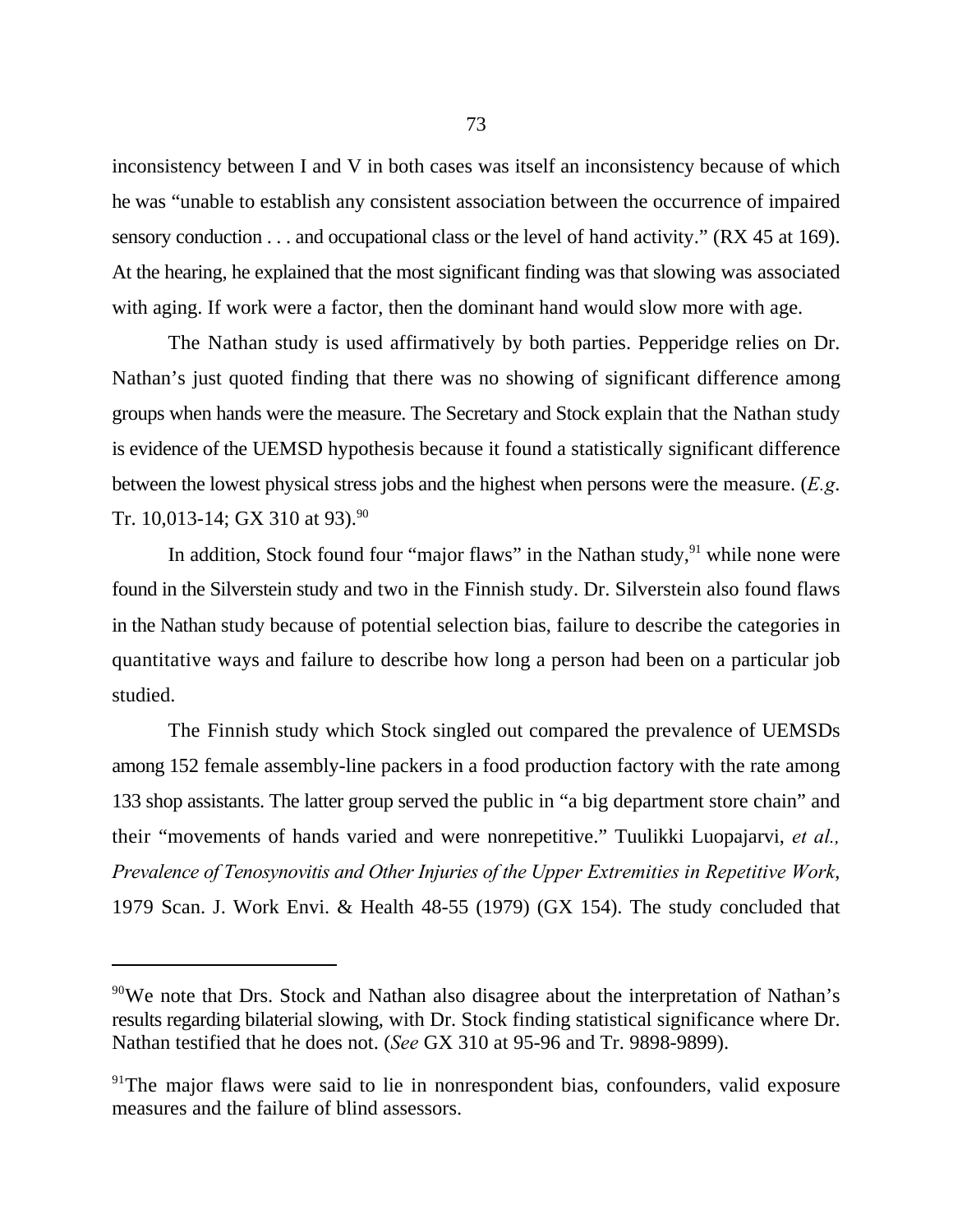"assembly-line packers had significantly more, and more severe, disorders in the neck and upper extremities than shop assistants of the same age." Dr. Stock found two major flaws in the study: failure to eliminate all possible confounders and to blind the assessors. Still, she considered it superior in methodology and validity to Dr. Nathan's study.(Stock at 93-94 and Table III).

There are many other epidemiological studies in the record.<sup>92</sup> We have reviewed them and the testimony concerning them.<sup>93</sup> The opposing experts took several approaches to the further studies in the record. First, they touted studies whose results arguably supported their view. Second, they sought to identify biases in studies which might contradict their position. Studies were routinely critiqued because: l) the population selected for study was said to be unrepresentative or too small, 2) potential confounders were not adequately considered, and 3) the sources of basic data were questionable or not apparent -- for example, the composition of the subject population, the way in which putatively hazardous tasks were defined and measured, and the way in which injury was defined and/or diagnosed.<sup>94</sup>

Third, the experts sought to explain how results relied on affirmatively by the opposition actually supported their position. Where the Secretary's witnesses pointed to results that showed injury, Pepperidge's witnesses pointed to seemingly low incidences of

<sup>&</sup>lt;sup>92</sup>E.g., Lawrence J. Cannon, M.P.H., *et al., Personal and Occupational Factors Associated with Carpal Tunnel Syndrome*, 23 J. Occup. Med. 255 (April 1981) (GX 108); (2) Leo Hymovich, M.D., and Miriam Lindholm, R.N., *Hand, Wrist, and Forearm Injuries*, 8 J. Occup. Med. 573 (1966) (GX 146); Wendy Margolis, RN, MS, and Jess F. Kraus, M.P.H., Ph.D., *The Prevalence of Carpal Tunnel Syndrome Symptoms in Female Supermarket Checkers*, J. Occup. Med. 953, 954 (Dec. 1987) (GX 110); M. Q. Birkbeck and T. C. Beer, *Occupation in Relation to the Carpal Tunnel Syndrome*, 14 Rheumatology and Rehabilitation 218 (1975) (GX 145); and Schottland, *supra* note 64.

 $\mu$ <sup>93</sup>We note that many of them were considered in the Stock analysis, but found wanting on one or more grounds.

 $94$  Even so, we note that in many cases the claimed limitations were speculative (e.g., the failure of studies to precisely report methods or data) and virtually impossible to assess.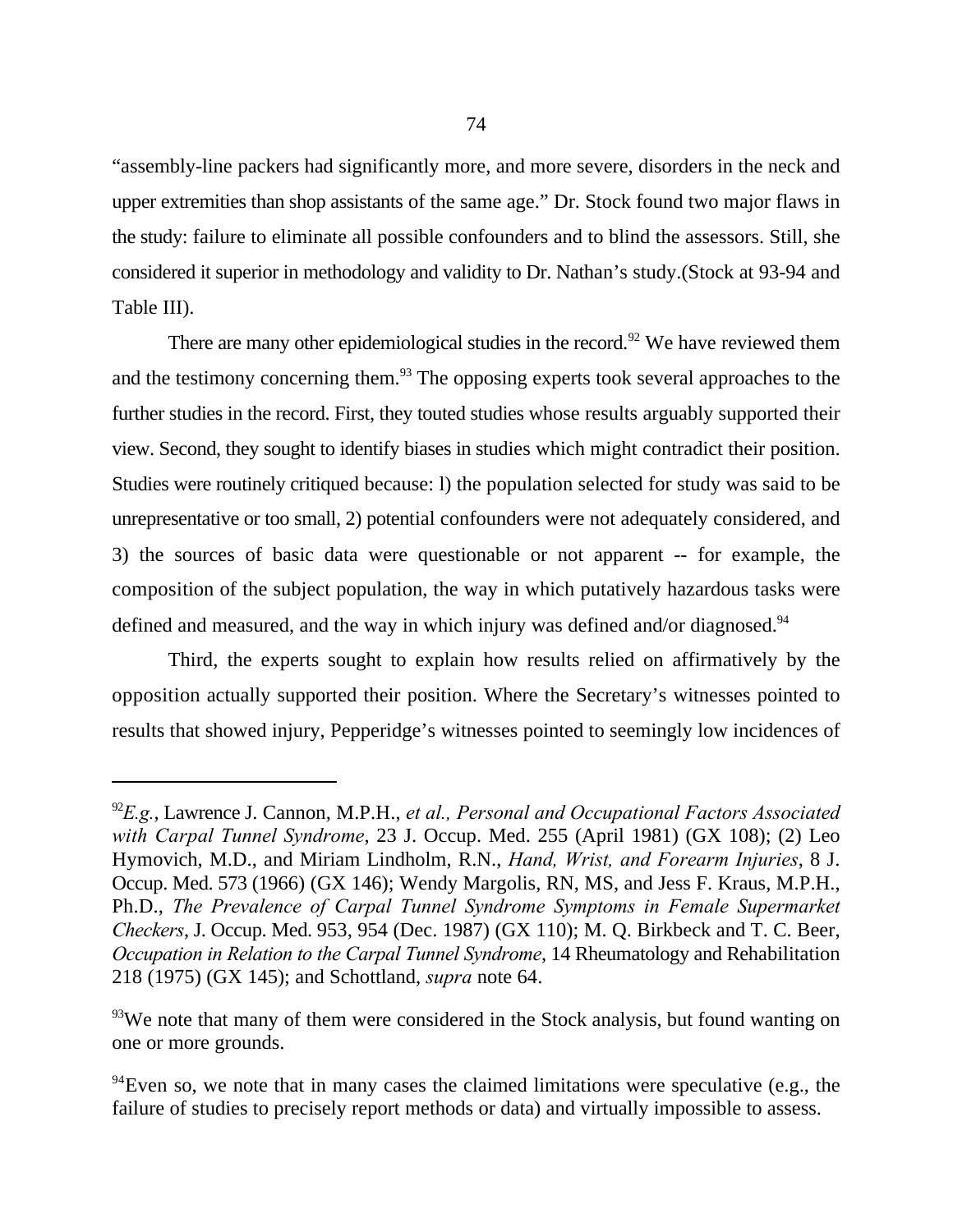injury. Pepperidge also pointed out that in some studies injury was so reportedly widespread as to confirm Pepperidge's view that reports must represent the reporting of normal aches and pains.<sup>95</sup>

Dr. Silverstein, for the Secretary's part, similarly stated that studies relied on by Dr. Hadler did show a relation between repetition and UEMSDs. Dr. Silverstein also sought to counter negative inferences from two kinds of results. She explained that studies that did not specifically address CTS were therefore not probative on the causes of CTS. She also explained that studies (including her own) which indicated that incidence of UEMSDs declined with years on the job did so because of the healthy worker effect (employees with UEMSD's left the job sooner; healthy workers stayed).

Pepperidge asserts that the scientific articles "end up canceling each other out" -- not without some good reason. Moreover, given the limitations of this record, and the conflicting

<sup>&</sup>lt;sup>95</sup>Dr. Hadler identified as "negative studies" those that tended to show no positive relationship between work and injury. Thus, in regard to Cannon's survey of workers at a Pratt and Whitney aircraft facility (GX 108), he noted that the researchers found carpal tunnel syndrome to be present at a lower level than in the Mayo Clinic's study of the general population; similarly in Hymovich's study of 1000 Bunker-Ramo employees (GX 146), and Luopojarvi's study of Finnish assembly line packers (GX 154), he noted that no one was diagnosed as having carpal tunnel. *See, e.g.*, RX 84 at 952 (Hadler, "Cumulative Trauma, Carpal Tunnel Syndrome in the Workplace--Epidemiological and Legal Aspects"). However, in referring to these same reports, Dr. Nathan, on whose work Pepperidge and Dr. Hadler also rely, identified Cannon and Hymovich as "among those who believe that certain occupations cause or aggravate carpal tunnel syndrome." (RX 45 at 167) Dr. Stock, as noted in the text, singled out the Luopajarvi study as supportive of the theory that repetition causes UESMDs.

From another perspective, in regard to a study of postal workers (GX 72), Dr. Hadler observed that both the study and control group had impressive abnormalities; in regard to a study of Oscar Meyer meatpackers (GX 94), he agreed that a high incidence of carpal tunnel was reported, but noted that the comparison group also had a high incidence according to electrodiagnostic studies.

We also note that the Secretary's witnesses touted studies that show high incidence of UEMSDs but discounted the relevance of those that show little or no CTS.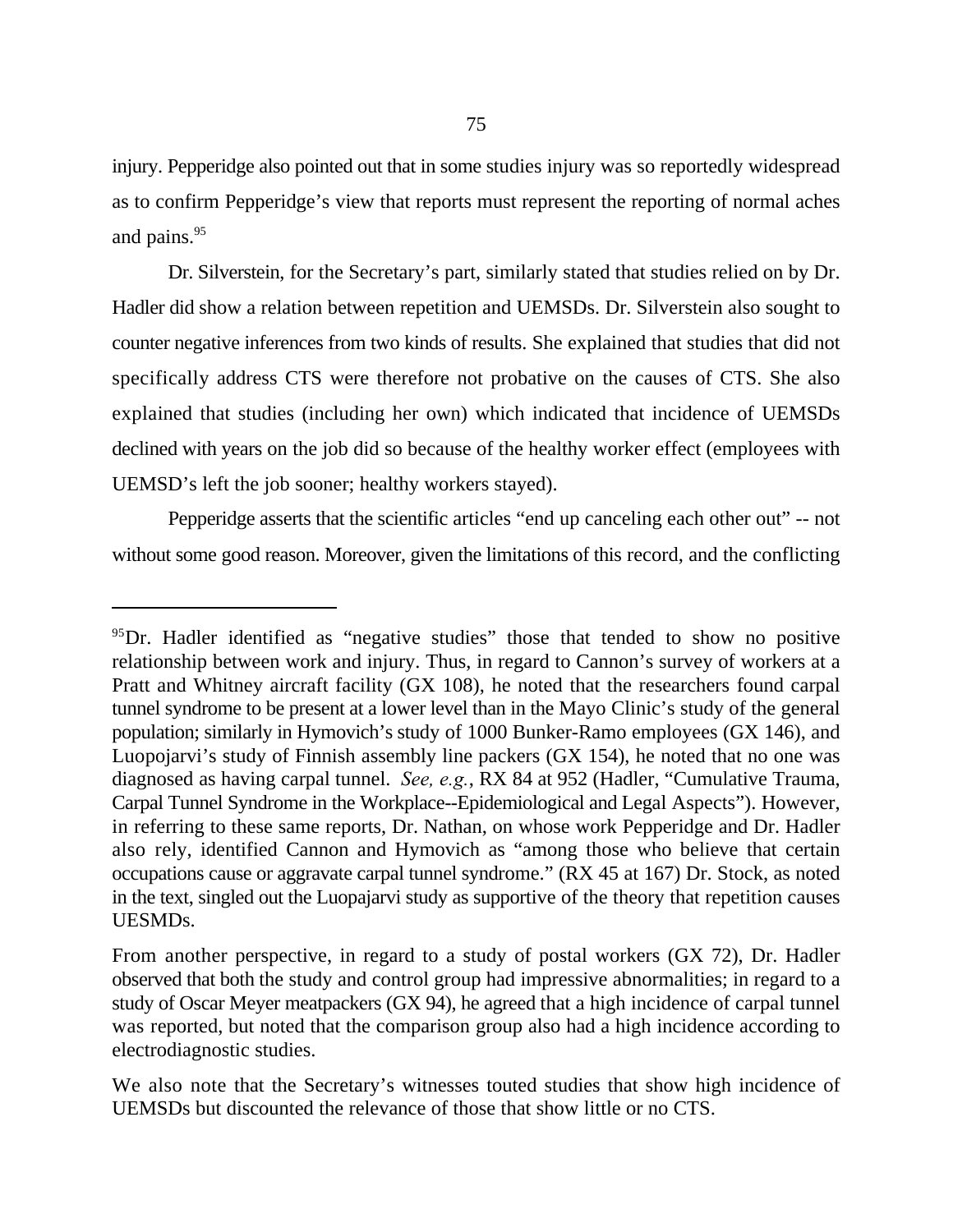expert opinions discussed above, we conclude that more detailed discussion of the studies in the record would shed more heat than light.

To summarize the epidemiological evidence, while there was no unanimity of opinion in the record, we find Dr. Silverstein's testimony to be the most persuasive. We reach this conclusion both because she actually testified at the hearing (and thus was subject to crossexamination) and because her primary study was identified by the Stock meta-analysis as the most reliable. The evidence presented by Dr. Silverstein supports the existence of a causal connection between the work performed and UEMSDs.

## **e. Intervention Studies**

An important indication of the plausibility of a causal connection is the effect of an intervention to reduce or eliminate exposure to the putative hazard. Dr. Hadler's categories of evidence, consistent with this principle, include studies of "ergonomic interventions."<sup>96</sup> Dr. Hadler testified as to five studies that he identified as ergonomic interventions. As Dr. Silverstein noted, however, two of these studies were not properly characterized as ergonomic interventions.<sup>97</sup> A third study Dr. Hadler relied on was a study by Dr. Silverstein of hand-wrist disorders among investment casting plant workers.<sup>98</sup> That study reported that

<sup>&</sup>lt;sup>96</sup>The confines of Dr. Hadler's fifth category of data are not clear. On brief, Pepperidge terms this category "ergonomic intervention and multi variate analysis literature." (Pepperidge Brief at 56). On inspection, it appears that the category contains three studies which, according to Dr. Hadler, showed that recommended ergonomic interventions yielded no benefit, and two studies which considered the potential role of psychosocial context, in addition to task content.

 $97$ These studies were performed by Ryan and Linton (RX 82 and 83) and found "psychosocial" factors were more closely correlated with complaints of arm pain than repetitive motion tasks. Dr. Silverstein further noted that the Ryan study found statistically significant correlation between CTD complaints and ergonomic factors including training in chair adjustment, sufficiency of rest breaks, the angle of elbow and forward arm, eye copy distance, and the glare from the VDT screens.

Barbara A. Silverstein, *et al., Hand-Wrist Disorders Among Investment Casting Plant* 98 (continued...)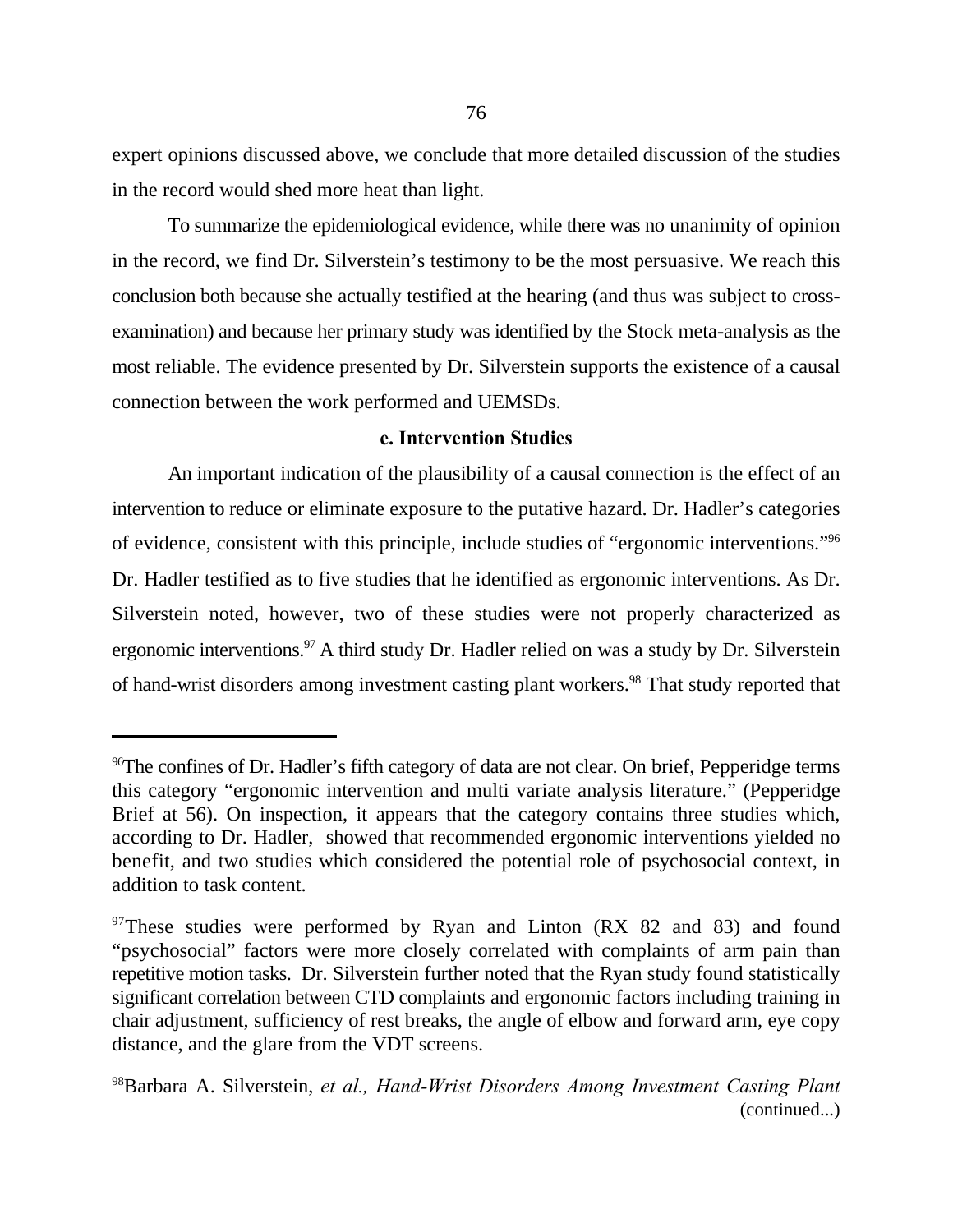interventions had not been effective. Dr. Silverstein countered, however, that the interventions did not include reductions in force or repetitiveness.<sup>99</sup>

The other two studies Dr. Hadler cited ("Oxenburgh" and "Greene") are not in the record. Dr. Silverstein testified, however, that the Oxenburgh study actually found that during a 2-year period in which changes were made in an office environment the severity of the CTD problems decreased. Because these two studies were not put into the record, and in light of Dr. Silverstein's testimony, it is difficult to give any weight to them.

We also note Teed-Sparling's testimony on interventions. In response to a crossexamination suggestion that her recommendations did not go far enough, Teed-Sparling testified that "a drastic reduction in repetitive motion injuries" had occurred when similar steps were undertaken at the Pepperidge poultry processing plant in Worthington, Minnesota.  $100$  (Tr. 3480-81). In light of all the above, we conclude that this record reflects only limited study of the effects of interventions; however, it does include Teed-Sparling's unrebutted testimony that the intervention proposed at Downingtown had been found to work elsewhere.101

(...continued)

 $\frac{99}{2}$ The interventions in that study involved postural changes.

<sup>100</sup>In a February 1988 memo (GX 27), Teed-Sparling wrote that "[t]here is no easy answer to prevent repetitive motion injuries in repetitive manual tasks. Our experience at [the Pepperidge plant at] Worthington, which agreed with other industry experience, is that the answer is a combination of staged, ongoing long and short term steps."

 $^{101}$ A 1988 review of intervention research proffered by the Secretary (GX 155) noted:

Since these [UEMS] disorders were recognized only by a small group of scientists before 1975-80, it is to be expected that the majority of publications are descriptive, *i.e.*, they focus on incidence, prevalence and severity of the disorders . . . .

*Workers*, 12 J. Hand Surgery 838, 844 (1987) (GX 98).

Many . . . preventive measures are probably attempted in working life, but (continued...)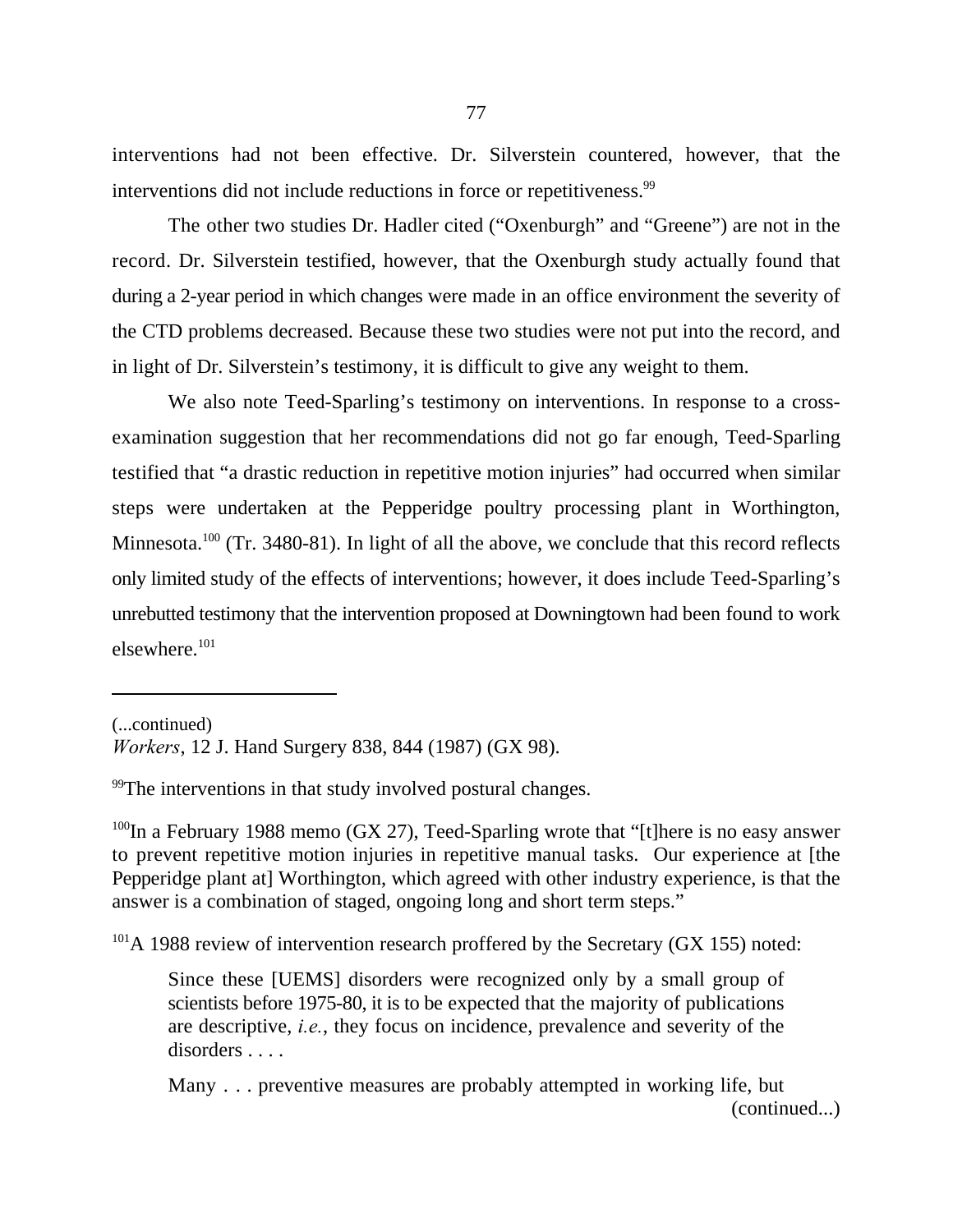#### **f. Biological Plausibility**

The biological plausibility of any theory of causation is relevant in assessing that theory. In this regard, Dr. Nathan, in addition to the epidemiological study discussed *supra,* studied the location of slowing in the nerve in the presence of carpal tunnel syndrome.<sup>102</sup> He reported that the slowing occurred most frequently at a distance two to four centimeters from the point where the wrist bends. Dr. Nathan testified that this finding evidenced that bending of the wrist did not cause carpal tunnel, because the slowing, and associated lesion, would be closer to the point where the nerve bends.

Dr. Feldman, who, like Dr. Nathan, had many years of clinical and research experience with UEMSDs, gave testimony in rebuttal to Dr. Nathan. Dr. Feldman did not disagree with Dr. Nathan's finding that the slowing of the median nerve is generally "determined at the distal end of the transverse ligament." However, he questioned the inferences to be drawn from the finding. He explained that while distal wrist crease may serve as a "general landmark," he did not believe the surface crease of the skin would be related predictably to the anatomy within the hand.

We are not in a position to assess the ultimate implication of Dr. Nathan's research. However, as noted *supra*, Dr. Nathan elsewhere agreed that some of the injuries here (DeQuervain's disease and trigger finger) could have been caused by the tasks at Downingtown. Thus, Dr. Nathan, in effect, endorses the biological plausibility of some of the injuries here.

In addition, alternative hypotheses of the biological plausibility of UEMSDs were presented. Stock summarizes them as follows (GX 310 at 88):

 $101$ (...continued)

since the effects are not monitored, it is not possible to draw conclusions concerning the most effective methods of prevention.

<sup>&</sup>lt;sup>102</sup>See, e.g., RX 43 (*Location of Impaired Sensory Conduction of the Median Nerve in Carpal Tunnel Syndrome*)*.*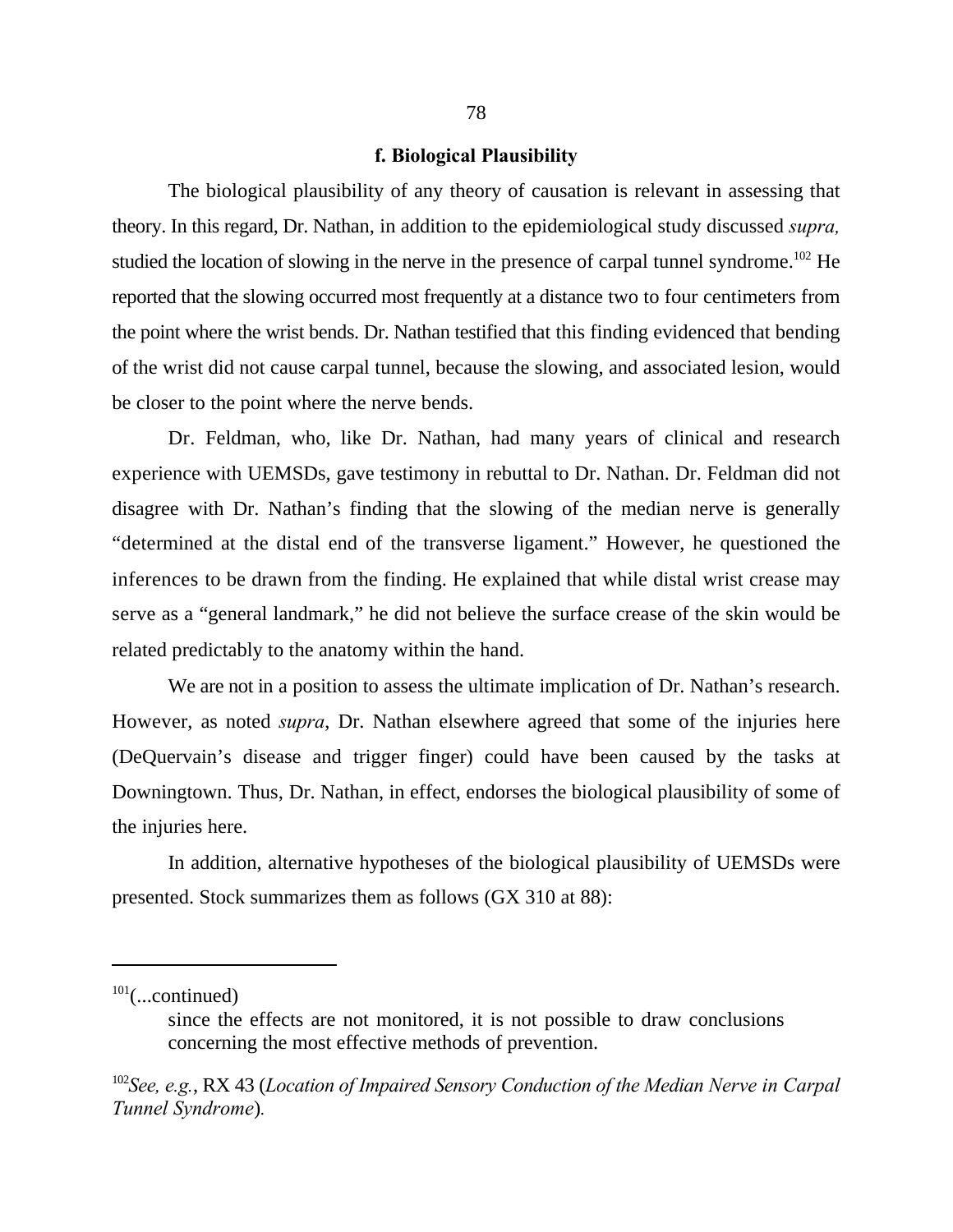It is further hypothesized that rapid, repetitive, and/or forceful movements, particularly if they are associated with high static load or awkward postures, may lead to localized muscle fatigue, with ischemia and metabolic changes that impair muscle enzyme function. The affected muscles and tendons are then more susceptible to microtears and inflammatory changes resulting in pain and impaired function. The inflamed or thickened tendons or tendon sheaths may also compress adjacent peripheral nerves [Chaffin, 1973; Hagberg, 1982, 1984; Feldman et al., 1983].

Similarly, a manual edited by Dr. Putz-Anderson, an ergonomist witness for the Secretary, explains (Ex. GX 168 at 24):

the more repetitive the task, the more rapid and frequent are the muscle contractions. Muscles required to contract at a high velocity develop less tension than when contracting at a slower rate. Hence, tasks requiring high rates of repetition require more muscle effort, and consequently more time for recovery, than less repetitive tasks. In this manner tasks with high repetition rates can become sources of trauma even when the required forces are minimal and normally safe.

(Footnote omitted). More generally, the record shows that while there is question about the causal role of work activities, with limited exception (notably Dr. Nathan on carpel tunnel) this questioning is not cast in terms of biological implausibility.<sup>103</sup> Thus, with note of Dr. Nathan's research, and his view that some UEMSDs here could be work-related, we find that the evidence of biological plausibility is not inconsistent with the finding of hazard here.

# **g. A Note on the Australian Experience and Further Evidence**

The initial body of data relied on by Dr. Hadler is the "RSI [repetition strain injury] epidemic" that occurred in Australia, during the mid-1980s, as discussed in articles from Australian medical publications, and by Dr. Hadler himself.<sup>104</sup> The epidemic, Dr. Hadler

 $103$  Dr. Nathan also agreed that the majority of those who have researched carpal tunnel syndrome believe that work may cause or aggravate it. (Tr. 9937).

<sup>&</sup>lt;sup>104</sup>E.g., Nortin M. Hadler, M.D., *Industrial Rheumatology: The Australian Experiences With Arm Pain and Backache in the Workplace*, 144 Med. J. Australia 191-95 (1986) (RX 34); Leslie G. Cleland, M.D., *"RSI": A Model of Social Iatrogenesis*, 147 Med. J. Australia 236- (continued...)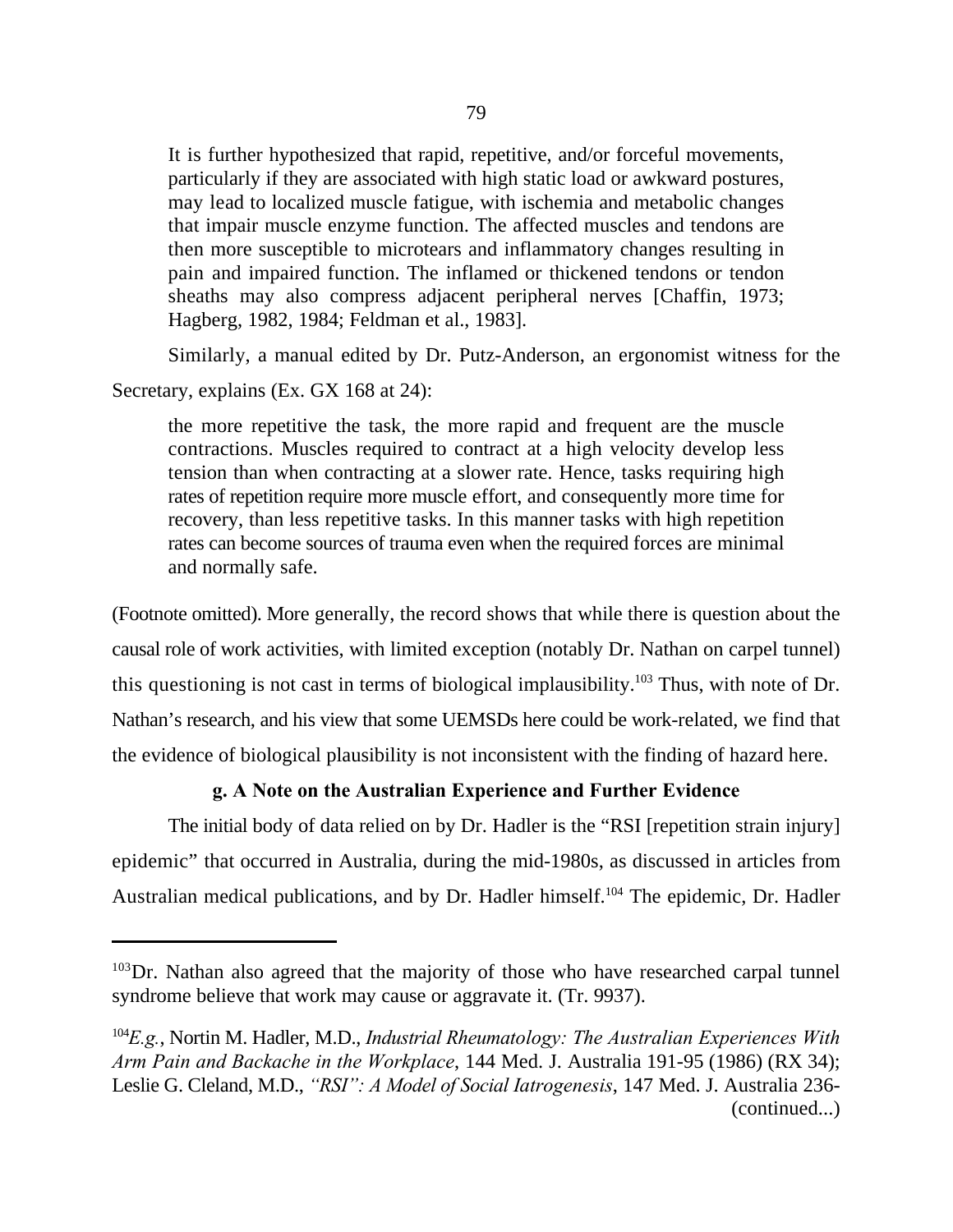explained, spread to up to 30 percent of the "high tech" workforces in the states of New South Wales and Victoria, and then abated. In retrospect, Dr. Hadler testified, it did so in the absence of pathologically demonstrable ills (often in the seeming absence of effort at competent diagnoses). The epidemic evidently yielded few instances of actual CTS; Dr. Hadler and Pepperidge therefore cite it as evidence that carpal tunnel is not work-related. (*E.g.*, Tr. 10,195-96). Dr. Hadler stated that the epidemic shows that workplace outbreaks of UEMSDs result largely from psychosocial factors. In the Australian case, the possible psychosocial factors included extensive publicity, warnings about arm pain from Australian medical and official sources, labor-management relations, and other elements of the work environment.

Pepperidge Farm argues that the Australia experience "is startlingly similar to the recent American experience with CTD, and the findings reviewed by Dr. Hadler provide tremendous insight into the causation of this phenomenon."<sup>105</sup> However, the Australian

 $104$ (...continued)

<sup>39 (1987) (</sup>RX 39); David A. Ferguson, M.D., *"RSI": Putting the Epidemic to Rest*, 147 Med. J. Australia 213-14 (1987) (RX 40); Bruce Hocking, D.P.H., *Epidemiological Aspects of "Repetition Strain Iinjury" in Telecom Australia*, 147 Med. J. Australia 218-22 (1987) (RX 41).

 $105$ Dr. Hadler further referred to his unpublished study of alleged UEMSD cases among telephone operators at a number of U. S. West telecommunications facilities. (RX 85) His study found that regardless of ergonomic conditions, there was "extraordinary variability in the complaint rate and extraordinary variability of cross-settings in the ability of the doctors to make a diagnosis of entrapment neuropathy and the willingness of the doctors in the different cities to operate on those wrists."

Dr. Silverstein testified, however, that that study, which resulted from liability suits in which Dr. Hadler agreed to provide expert testimony for the company, had distinct limitations. It compared two different facilities without analyzing all the significant factors that might have been different at those two facilities, such as differences in the pace of work and number of repetitive motions the employees did. Also, the study relied on the OSHA 200 logs of injuries and illnesses kept by those facilities. She testified that reliance solely on OSHA 200 logs is a limitation because the manner of filling out those logs may differ from facility to facility even within the same company. Thus, she testified that the U. S. West study does not (continued...)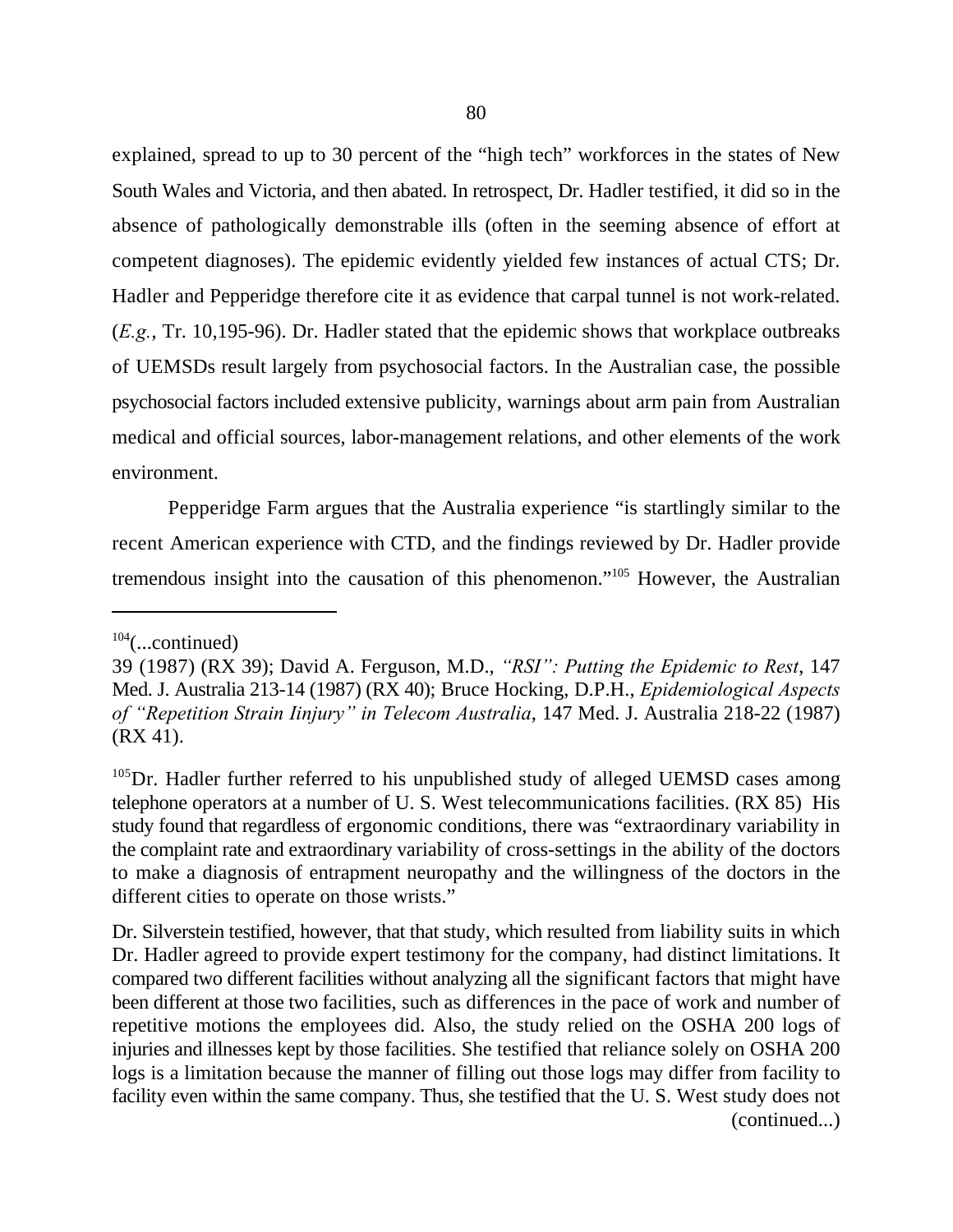experience involved reports of injury that were not verified by medical experts, and did not involve carpal tunnel injury.<sup>106</sup> The facts here show many instances of diagnosed CTS.

Similarly, the psychosocial factors that were identified in Australia do not appear to figure here. Thus, an article by the Australian physician Hocking (RX 41) reports "neurosis" to be high among those afflicted in one group, and reports the "psychosocial environment in the telephone area was poor." Thus, a further article refers to "the intrusion of irrational beliefs arising out of perennial group hostilities" (unions and management). Pepperidge does not claim the presence of factors such as a high incidence of neurosis or irrational beliefs among its workers, much less poor psychosocial environment.

 $105$ (...continued)

support the argument that there is no relationship between work activities and CTS.

The US West experience appears to contain: 1) little or no diagnostic documentation of injury; 2) office workers, and not assembly line workers; 3) few or no claims of CTS; and 4) evidence of an inverse relation between repetition and reported injury. Accordingly, in all four respects, the experience differs from the facts here (although the fourth factor may be evidence to contradict the "CTD hypothesis").

Dr. Hadler also testified on the subject of biological plausibility, referring to his own experience in the Burlington study (RX 35), which addressed the structure and function of the hands of three groups of workers who did different, highly repetitive jobs in a textile mill. Dr. Hadler testified, "we detected none of the sequelae [after effects] of carpal tunnel, although we did not do electrodiagnostic studies." (Tr. 10,220). However, in an article describing the Burlington study, Dr. Hadler made clear that it "was not designed to test for abnormality." (RX 35).

 $106$ Thus, RX 62 A, an op.ed. article in evidence, published in the Medical Journal of Australia, explains that "RSI lacked a clear clinical definition or credible pathogenesis, its course was contrary to experience with other illnesses, its signs were conspicuous by their absence and examination revealed no clinical abnormalities." David S. Bell, "*Repetition Strain Injury": An Iatrogenic Epidemic of Simulated Injury*, 151 Med. J. Australia 280 (1989) (RX 62A).

Similarly, in putting forth the theory of "social iatrogenesis" (RX 39) another author (Cleland) explains his discussion "relates to the term 'RSI' as used to refer to chronic upper limb pain and associated disability in the absence of evident injury." Here, by contrast, there was evident injury. Cleland, *supra* note 104 at 236.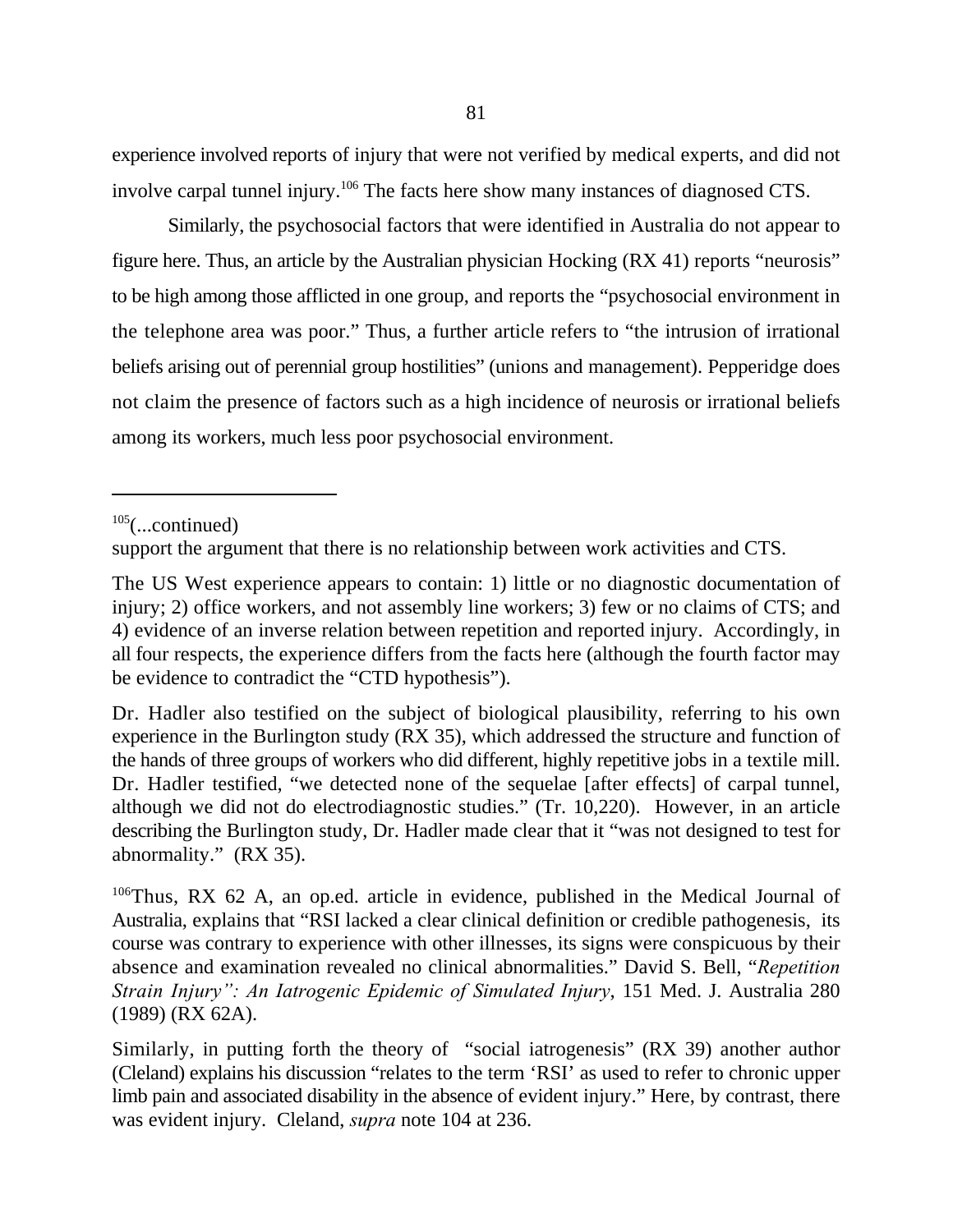The Australian experience, the Secretary notes, also involved high tech and office workers, not assembly line workers. This distinction is significant but less compelling. The Secretary's theory that UEMSDs are a function of repetition is not limited to assembly lines. In any event, the articles purporting to address the Australian experience do not rule out repetition as a causal factor.<sup>107</sup> They may highlight psychosocial factors referred to by Dr. Hadler, but they indicate that research is far from definitive, and that repetition may be one among several factors.

### **Conclusion as to Causation**

In summary, we note first that there is evidence of substantial injury here, particularly carpal tunnel syndrome at Downingtown. This evidence includes findings by doctors, nurses and technicians and actions, including many instances of surgery, based on these findings. Further, the testimony of Pepperidge medical personnel and the records relating to the diagnosis and treatment provided by them and outside medical personnel illustrate their views that the injuries here were caused by the work at Downingtown.

Additionally, the testimony of the clinicians here supports the proposition that at least some of the UEMSDs were caused by the work. This includes not only the testimony of both the Secretary's experts (Drs. Harrison and Feldman), but also Dr. Nathan's testimony that some of the injuries could have been caused by the job tasks at Downingtown. Moreover, Dr.

Various interventions to control the epidemic were tried, including education about posture and the recognition and early reporting of symptoms, training in keyboard skills, the provision of ergonomic furniture, job redesign to include alternate duties, and exercise breaks . . . . It is not certain if any or all of these interventions contributed to the large and general decline.

<sup>&</sup>lt;sup>107</sup>Thus, a survey relied on by Dr. Hadler to show the role of psychosocial factors, postulates "a multifactorial aetiology in which posture, work organization and work social climate are all implicated." (RX 82). Similarly, a series in the Medical Journal of Australia notes that "no general explanation on the basis of either hysteria or social iatrogenesis accounts for the heterogeneity that was observed: many syndromes, rather than one only, are present . . . . Almost no research has been carried out to quantify putative factors and their interaction, or to evaluate interventional strategies." (RX 40). Similarly, Hocking (RX 41 ) explains that the "psychosocial" theory does not provide a full explanation for the Australian phenomenon: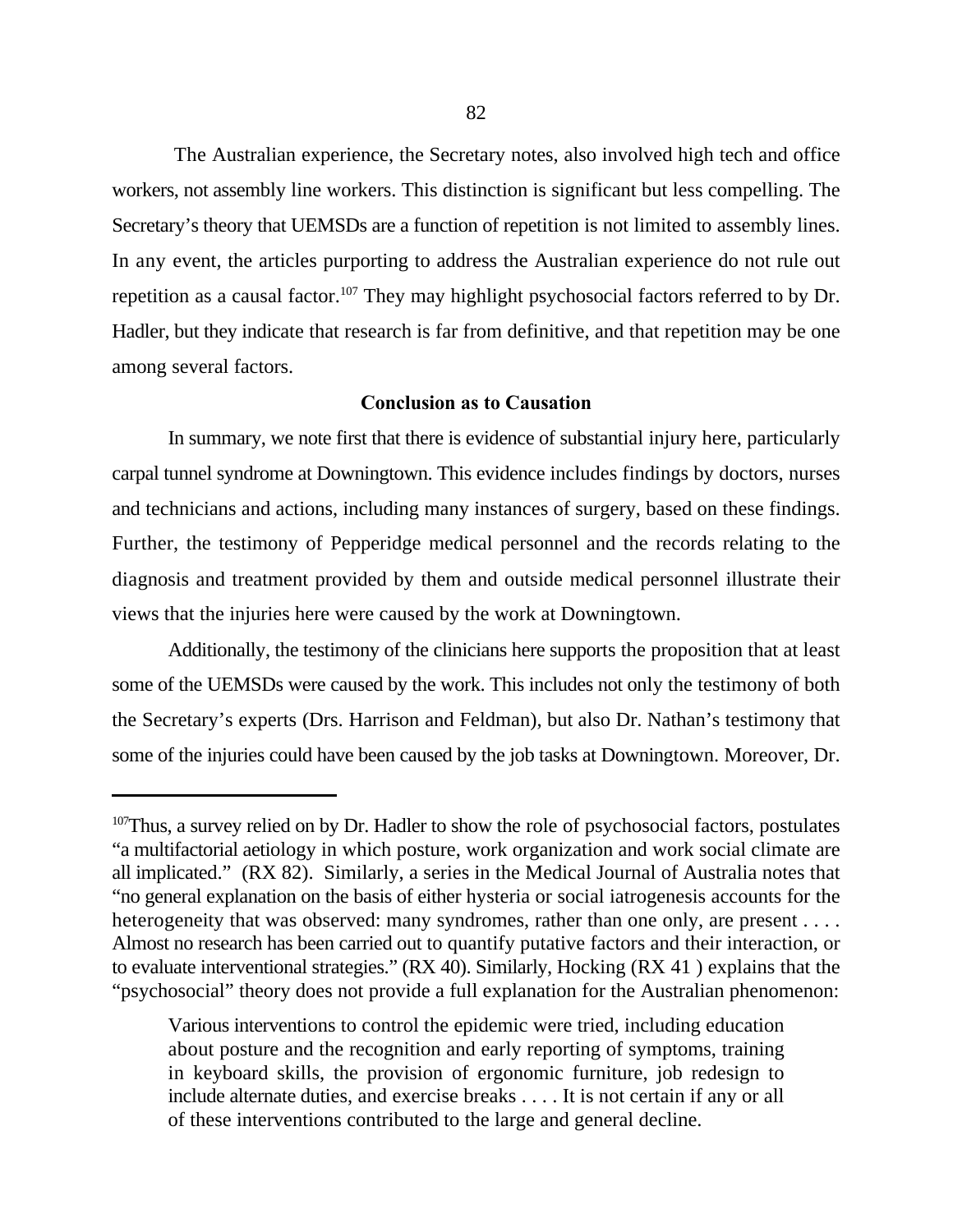Hadler's hypothesis that UEMSDs cannot be caused by customary and comfortable action does not contradict this conclusion since there is ample testimony by those on the scene that the tasks at issue were not comfortable. Similarly, Dr. Hadler's view that many workplace related UEMSD endemics are a function of psychosocial stimulation of soft tissue complaints does not fit this case, where many instances of carpal tunnel syndrome were diagnosed.

Significantly, the incidence of carpal tunnel injury at Downingtown is substantially in excess of that found in other populations, including other populations of workers. While Pepperidge points out, and it is undisputed, that many factors other than work may cause carpal tunnel, there is nothing that has been pointed to in the record to indicate that these factors were present at Downingtown in sufficiently disproportionate measure to explain the high incidence at Downingtown.

The UEMSD hypothesis is further supported by the sole epidemiologist who testified here and by the most comprehensive review of these studies contained in the hearing record. The experts here also agreed that needed research remains to be performed. Research on the effect of interventions is limited. However, Teed-Sparling did testify without contradiction that the efforts Pepperidge undertook elsewhere had, in fact, worked.

Finally, the testimony of the medical experts, noted above, as to the potential causal connection of repetition and some UEMSDs supports the biological plausibility of this hypothesis, as does the evidence on muscle biomechanics. Dr. Nathan did testify that his research indicates that the location of nerve damage contradicts the hypothesis. However, Dr. Nathan also testified that some of the injuries here may have been caused by the work at Downingtown.

We therefore conclude that the Secretary has established on this record a causal connection between UEMSDs, including CTS, affecting the employees at Downingtown and their work on the biscuit lines. In doing so, we are mindful that many of these injuries may have had more than one causal factor and of the experts who contend that the specific cause of such injuries is, essentially, unknowable or presently unknown. As is the case with many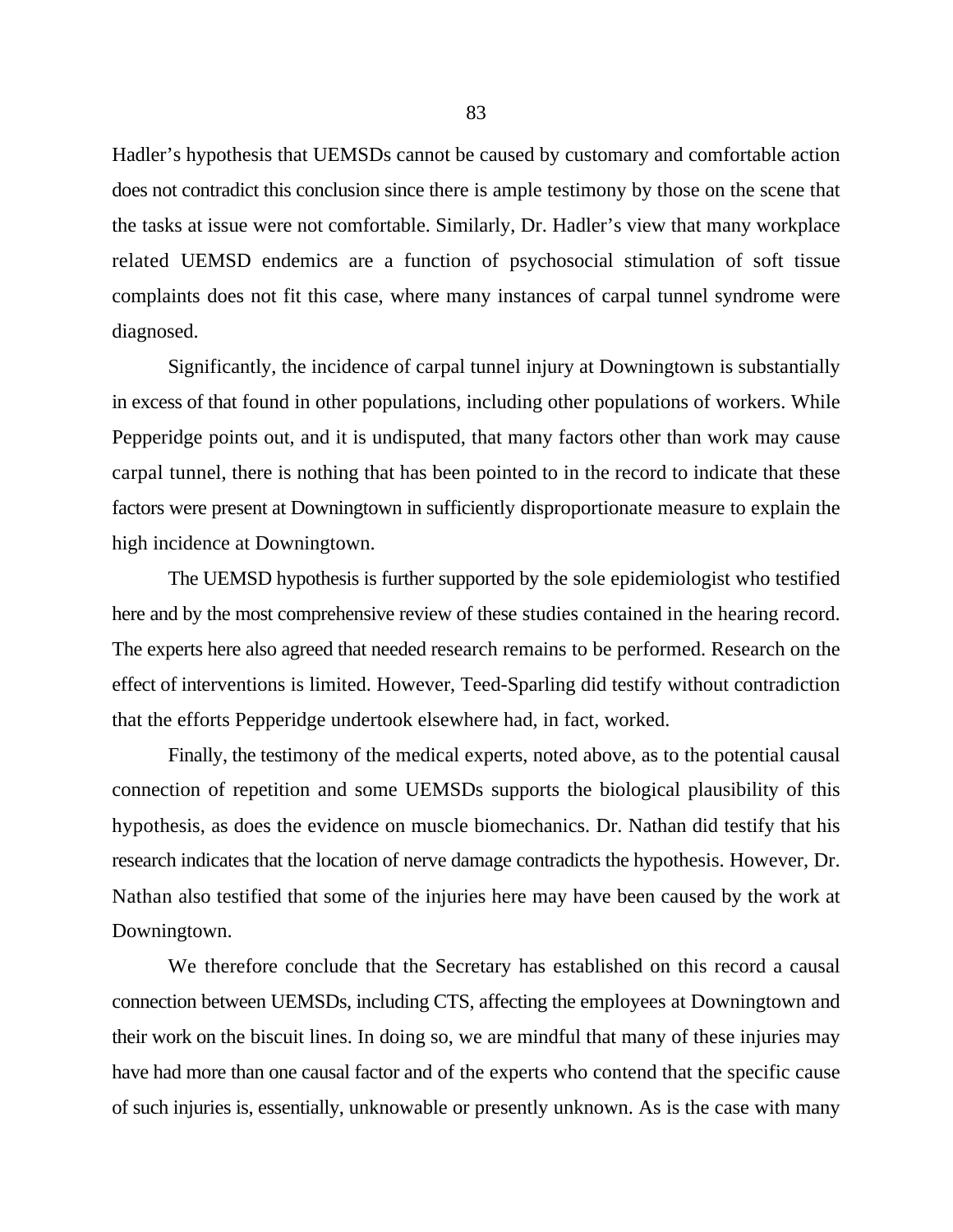other occupational ills with multiple possible causes, employees are more or less susceptible to injury on the job because of the individual attributes and backgrounds they bring to the workplace. As with these other ills, the Secretary is not thus foreclosed from attempting to eliminate or significantly reduce the hazard by regulating what is shown to be a substantial contributing factor to the worker injuries. We find based on all of the evidence set forth above that the Secretary has made such a showing here.

We further reject the contention that the cause of these injuries is unknown or is not, in part, the jobs at issue. We find particularly persuasive the evidence contributed by the clinicians who actually examined Pepperidge's Downingtown employees and their medical records, and the support provided by the incidence rate comparisons and the key clinical and epidemiological evidence set forth above.<sup>108</sup>

<sup>&</sup>lt;sup>108</sup>In dissent, Commissioner Montoya questions the reliability and admissibility of ergonomics testimony. She overlooks, however, the fact that the essential testimony and evidence on which we base our finding of hazard here was provided by expert witnesses who are medical doctors, researchers, and, in one case, an epidemiologist, as well as on the testimony of additional medical practitioners who diagnosed and treated the injuries at Downingtown. Commissioner Montoya does not question the admissibility of this testimony or our reliance on it. Moreover, unlike the ergonomics testimony rejected by the court in *Reiff v. Convergent Technologies*, No. 95-3575 (D.N.J. Feb, 28, 1997), the ergonomists and further witnesses who testified here (for both Pepperidge Farm and the Secretary) did analyze the workers' job activities and considered non-work factors that could have caused the injuries.

In a similar vein, Pepperidge Farm in its supplemental brief cites the Supreme Court's decision in *Daubert v. Merrell Dow Pharmaceuticals, Inc.*, 509 U.S. 579 (1993), in support of the proposition that the Secretary's expert testimony should be struck. In *Daubert*, the Court set forth several factors that impact on the reliability of expert scientific testimony offered for admission: whether the theory or technique can be tested; whether it has been subject to peer review and published; the known or potential error rate; and the degree of acceptance within the relevant scientific community. As stated above, and bearing these factors in mind, we concur with the judge's findings on the admissibility of the expert scientific evidence in the record.

The circumstances in this case may be usefully compared with those in cases noted by our dissenting colleague, in which proffers of expert testimony have been rejected. Thus, in (continued...)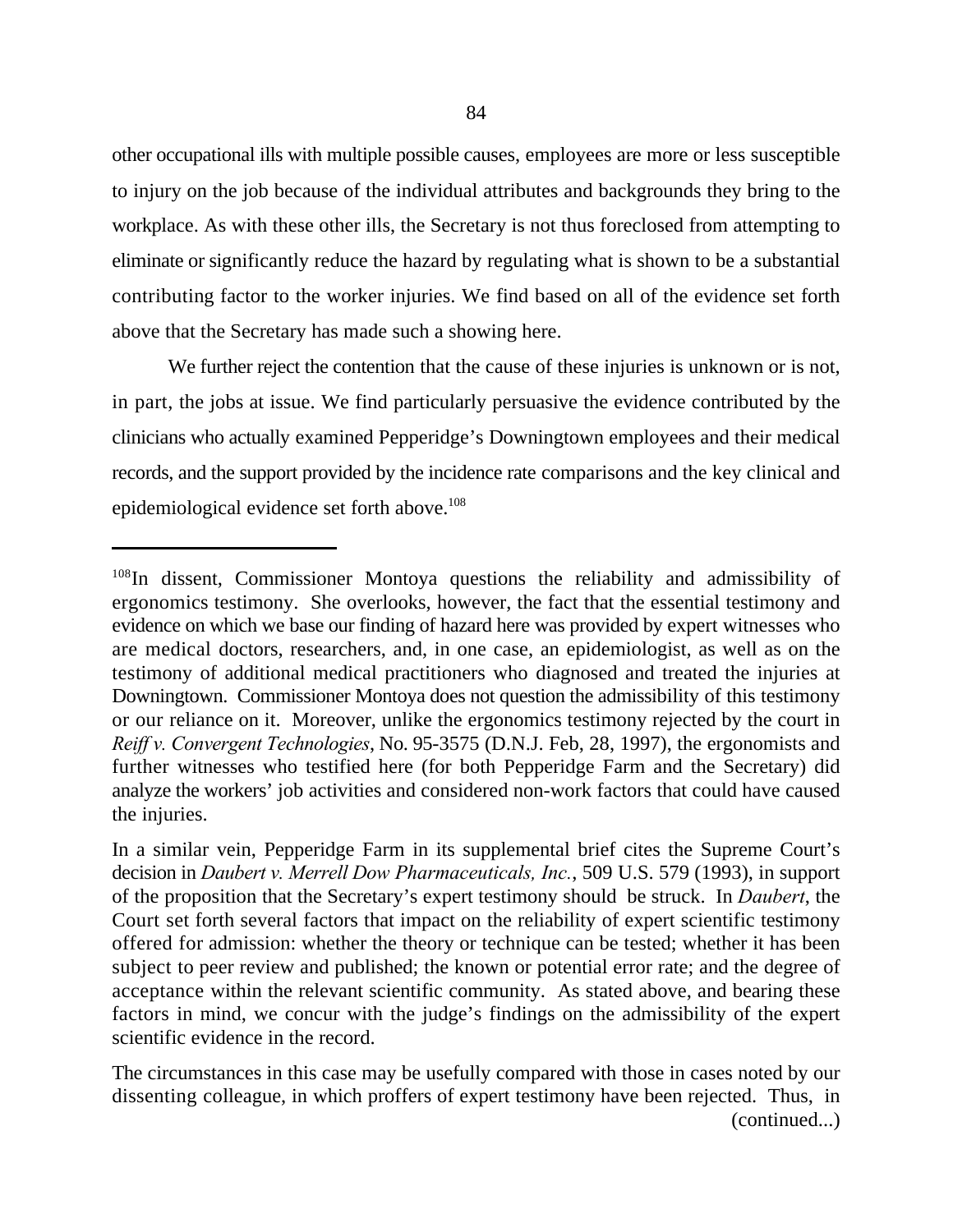#### **F. Recognition of the Hazards**

The evidence of record in this case fully supports a finding that Pepperidge recognized the hazards alleged in this item. We summarize the evidence that supports this finding below. We must determine, however, whether it is appropriate to find recognition if Pepperidge's knowledge of the hazards was obtained, in part, through its own efforts toward achieving a safe workplace.

Turning first to the question of knowledge, we note that there is ample evidence that Pepperidge Farm was aware of both actual injury to employees and its causal connection to the workplace. That evidence includes records kept by Pepperidge's own medical department. Additionally, Dr. Snyder, Pepperidge's plant physician, testified that the cupping and capping jobs put the employees at increased risk of developing UEMSDs. Further, Pepperidge's chief nurse at the plant, Carol Moore, testified that "at our biscuit plant when they cupped cookies, that could give you tendinitis, especially if they were doing it either too fast or dropping the cups too fast or something." The physicians whom Pepperidge itself retained to examine and treat the 68 employees with UEMSDs generally concluded that those

 $108$ (...continued)

*Reiff*, the experts did not address matters that were addressed by the experts here. Similarly, in *Dukes v. Illinois Central Railroad Co*., 934 F. Supp 939 (N.D. Ill. 1996), which involved a railway workers' claim for CTS-related disability under the Federal Employers' Liability Act, the court rejected the plaintiff's proffer of a neurosurgeon. The court found that the witness had "not performed any independent studies, nor has he reviewed any research for purposes of reaching his opinion." *Id*. at 948. The court found that the expert "articulated no technique or methodology by which his conclusions can be scientifically and objectively tested or subjected to peer review." *Id.* at 949.

In this case, the medical experts all had substantial clinical experience with UEMSDs, all had performed some research, and, with the exception of Dr. Harrison, had produced peer review papers relating to the issues of this case. Dr. Silverstein had similarly performed peer review epidemiological research on UEMSDs. The two ergonomists had substantial practical experience and, in the case of Dr. Putz-Anderson, edited a manual for general and broad distribution on UEMSDs.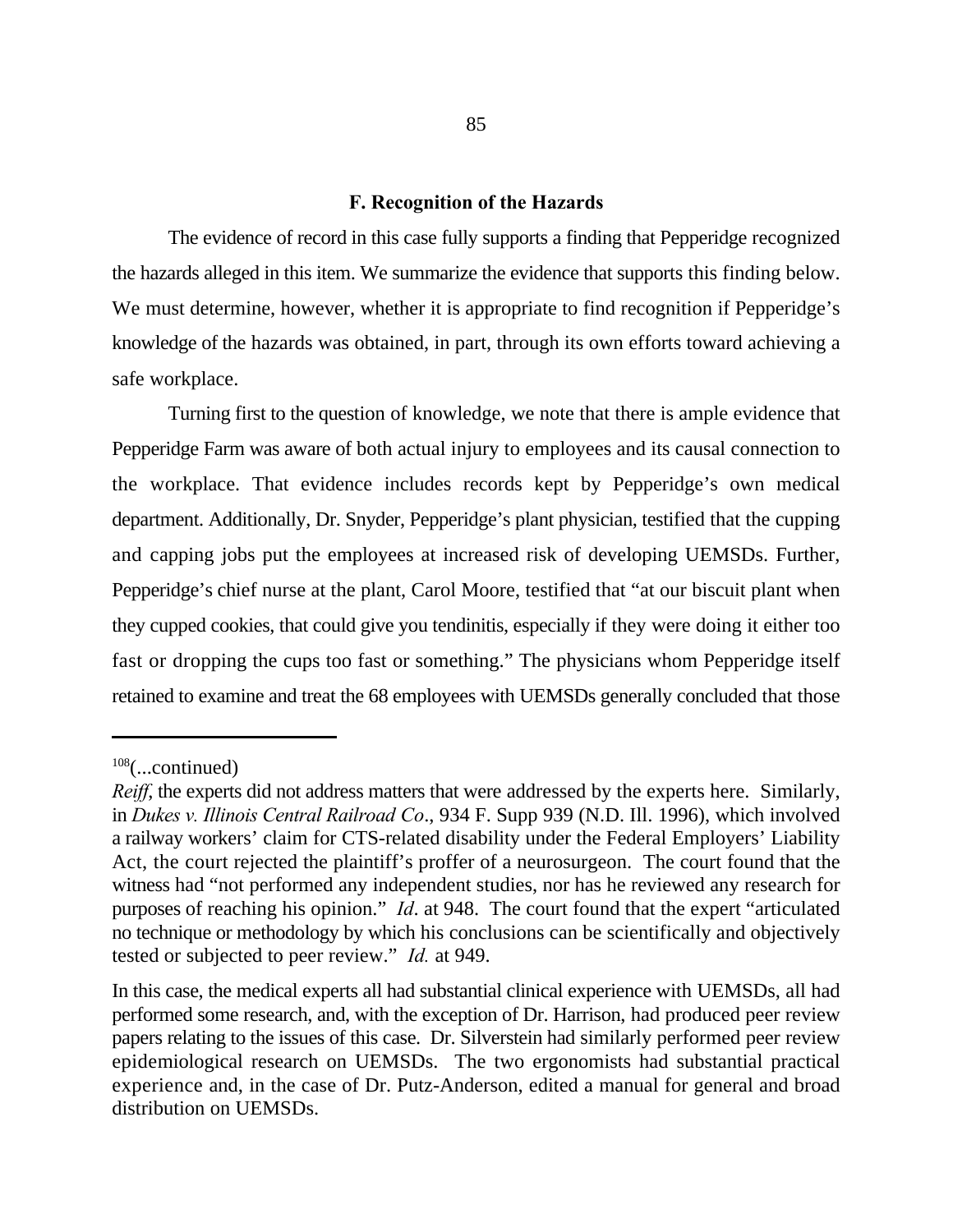conditions were causally connected to their jobs and were the precipitating factor in the employees' disablement.

Evidence of Pepperidge's knowledge of the hazards further includes the reports submitted by Jane Teed-Sparling, the ergonomist for Pepperidge's parent company, Campbell Soup Co. She reported, following an investigation, that a causal connection between the biscuit line jobs at Downingtown (and other Pepperidge biscuit plants) and UEMSDs. She informed Pepperidge executives of her findings in her reports on the Downingtown and other plants.

Significantly, Teed-Sparling announced a company-wide UEMSD reduction program in a memorandum of Nov. 4, 1986. It was distributed to Campbell's then-Vice President for Human Development and Training, Larry Suchoweloc; Pepperidge's corporate Vice President for Human Resources, Dennis Dougherty; Campbell's Corporate Director of Safety, Frederick Wahl; and Pepperidge's Corporate Manager of Human Resources, Steve Larson, among others. (GX 174). Teed-Sparling attached to that memorandum her ergonomic evaluation report on Pepperidge's Richmond, Utah plant. In the Richmond report, she stated:

The ergonomic objective in this study is to eliminate *documented harmful postures leading to carpal tunnel*, thoracic outlet and cervical complaints. *Prevention of carpal tunnel syndrome is accomplished through the elimination of the following postures:* wrist flexion, wrist extension, ulnar deviation of the wrist, radial deviation of the wrist, pinching with the second and third digits, thumb abduction, pinching of the palm while grasping a sharp tool or object, static loading of the arm muscles and exposure to low frequency vibration (10- 40 Hz).

(*Id.* at 3). (Emphasis added).

Teed-Sparling's 1987 ergonomic audit of the Downingtown plant also showed recognition of work-related causes of UEMSDs there. "Due to the highly repetitive nature of manual work involved in production and packaging in the biscuit operation, *emphasis was placed on the identification of high risk tasks associated with repetitive motion injuries* and prevention through ergonomic redesign." (GX 39 at 1). "*The objective of this study is to eliminate harmful postures*, documented from ergonomic research, *leading to repetitive*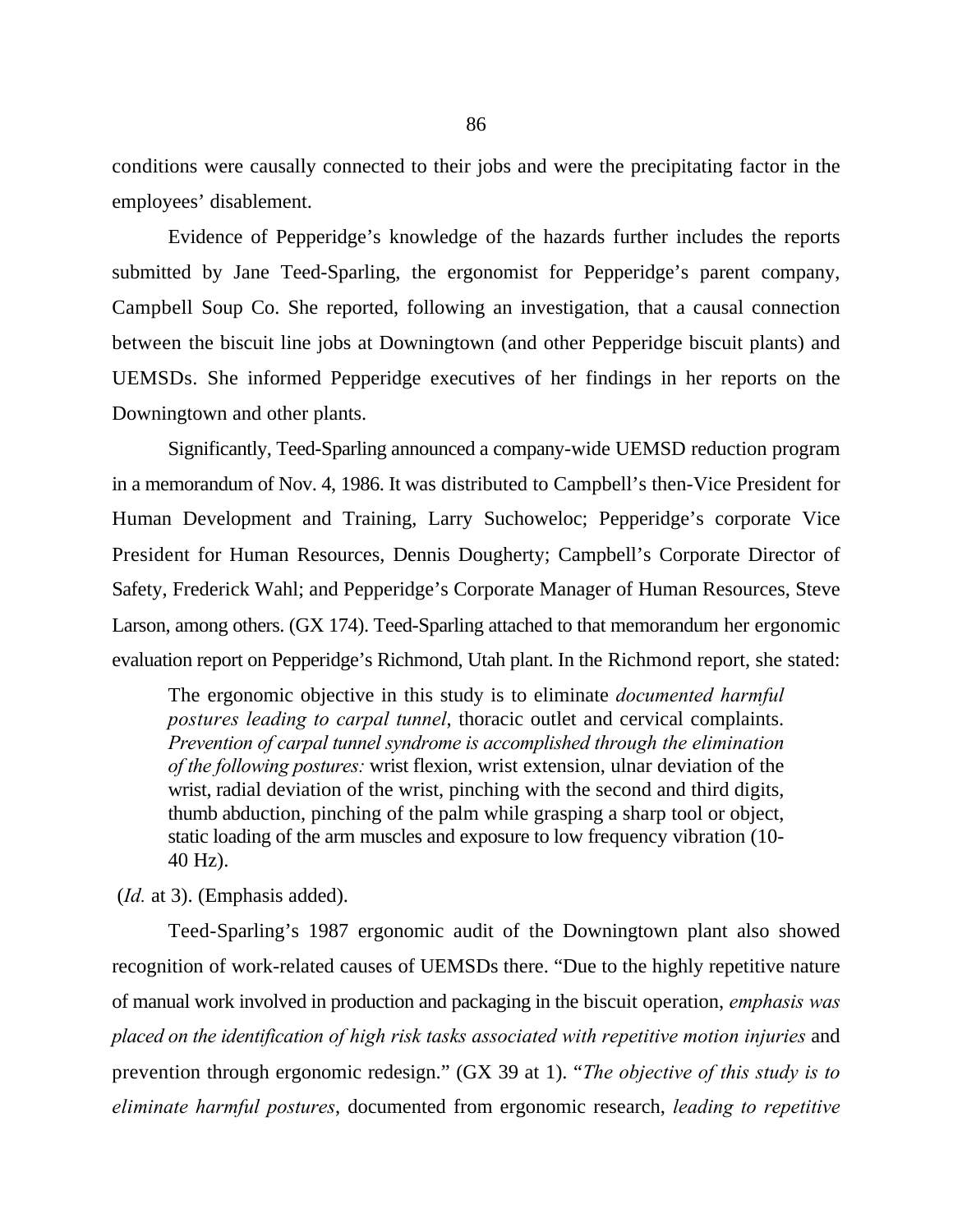*motion injuries of the upper extremities.*" (*Id*. at 3). Teed-Sparling listed factors such as wrist flexion, wrist extension, ulnar and radial deviation of the wrist, pinching with the second and third digits, and other movements as "harmful postures and movements that ergonomics strives to eliminate." She pointed to specific aspects of Downingtown jobs that she felt contributed to UEMSDs, including:

(1) **capping** employees worked at excessive work heights and thus "must assume wrist flexion and wrist extension postures which are leading contributors to carpal tunnel syndrome")

(2) **cupping** -- "Several areas of concern were witnessed in the cupping operation associated with potential repetitive motion injures [sic]. . . . Harmful postures include repetitive rotation of the hand in cupping, pinching of the cookies in pickup, pinching and thumb abduction in cup dropping and static loading of the pickup arm."

(3) **institutional Goldfish case packing** -- "Accident history has documented that [this job] is excessive and leaves operators prone to tendinitis."

Teed-Sparling's reports evaluating Pepperidge Farm biscuit plants in Richmond, Utah, and Lakeland, Florida, contained comparable statements about the jobs there. Also, Campbell Soup's "Manual of Ergonomics Applications" dated March 19, 1986 and prepared by Teed-Sparling, stated "*continuous repetitive motions of the wrist can result in* breakdown of lubrication in the tendon sheaths, *tenosynovitis, and left untreated can lead to tendinitis and carpal tunnel syndrome*."(GX 184 part 2 at 20). (Emphasis added). Accordingly, we find that the record fully supports a finding that Pepperidge recognized the hazards alleged here.

Here, as with the lifting items, Pepperidge contends that to find recognition based on its voluntary efforts to improve safety at its workplace is impermissible. However, again, Commission and court precedent is clear that under section  $5(a)(1)$ , "precautions taken by an employer can be used to establish recognition [of hazards] *in conjunction with other*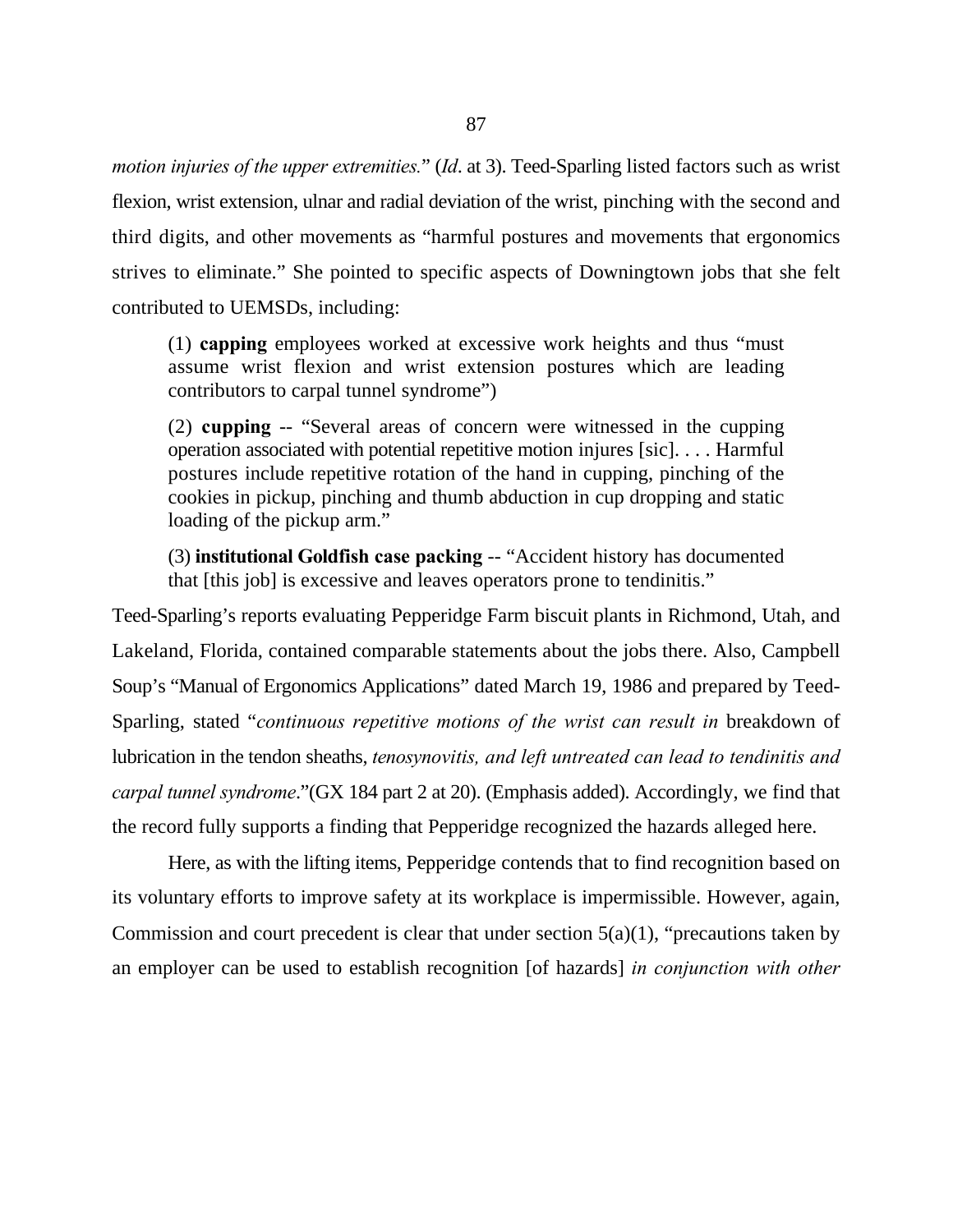*evidence*." *E.g., Waldon*, 16 BNA OSHC at 1061, 1993-95 CCH OSHD at p. 41,154-55 (emphasis added). $109$ 

Again, as with the lifting items, there is independent evidence of recognition. As mentioned, Pepperidge Farm's own medical records show that 68 employees were afflicted with work-related UEMSDs, and its medical personnel specifically indicated that many of those ailments were actually caused by the biscuit line jobs. The testimony of Dr. Snyder and chief nurse Moore linking UEMSDs to those jobs is further independent evidence of Pepperidge's recognition. Teed-Sparling's reports are just one more clear indication that Pepperidge recognized the hazards. Thus, reliance on those reports is appropriate under our precedent.

In the cases relied on by Pepperidge, the Commission held, in effect, that it would not presume from safety measures taken by an employer that it recognized a hazard under section 5(a)(1). In contrast, in the instant case, we do not need to rely on any ameliorative efforts

 $109$  Pepperidge cites a statement the Commission recently made when declining to rely on evidence that an employer *failed to take precautions* after being warned of hazards and instead finding willfulness on other grounds. The Commission stated:

<sup>[</sup>W]e recognize that penalizing employers for their response (or lack thereof) to their own consultant's warnings might discourage employers from creating and developing their own safety programs. Consequently, we will ascribe neither credit nor blame for the results of Falcon's self-audits. *See General Motors Corp., GM Parts Div.*, 11 BNA OSHC 2062, 2066, 1984-85 CCH OSHD ¶ 26,961, p. 34,611 (No. 78-1443, 1984) aff'd 764 F.2d 32 (1st Cir.  $1985) \ldots$ 

*Falcon Steel Co.*, 16 BNA OSHC 1179, 1182, 11993-95 CCH OSHD ¶ 30,059, p. 41,333 (No. 89-2883, 1993) (consolidated). Clearly, that statement was dicta, rather than the Commission's holding. *Cf. Morrison-Knudsen Co./Yonkers Contr. Co.*, *A Joint Venture*, 16 BNA OSHC 1105, 1127, 1993-95 CCH OSHD ¶ 30,048, p. 41,285 (No. 88-572, 1993) (section 5(a)(1) case citing *Trinity Indus.*, 15 BNA OSHC 1481, 1485 n.8, 1992 CCH OSHD ¶ 29,582, p. 40,035 n.8 (No. 88-2691, 1992)), which involved broadly worded standard). In any event, as noted above, the evidence of recognition here comes from multiple sources beyond the warnings of Teed-Sparling.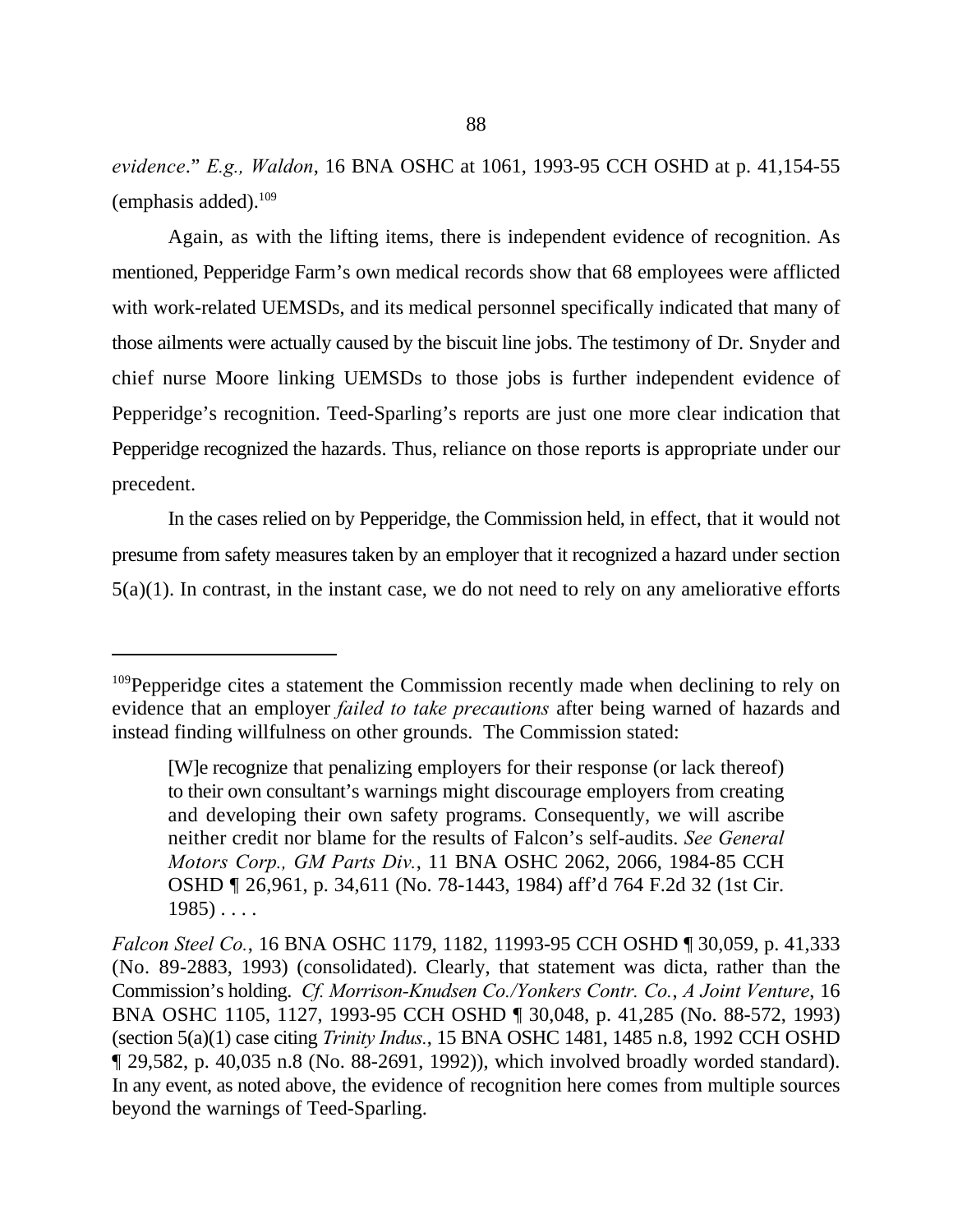Pepperidge undertook pursuant to Teed-Sparling's recommendations. Rather, the evidence in support of recognition consists not of safety measures but of actual and specific knowledge of the hazards imparted to Pepperidge in the normal course of business by its own medical staff, its workmen's compensation insurer and by its parent's corporate ergonomist. Hence, we do not believe it would be unjust to rely on this knowledge in finding recognition, nor do we feel it would discourage employers from trying to improve safety in the workplace. Moreover, to the extent that the information Pepperidge obtained from Teed-Sparling, the ergonomist, might be considered above and beyond the normal course of business, we still find it may appropriately be relied on in finding recognition because, unlike the cases relied on by Pepperidge, our finding of recognition is by no means based solely on this evidence.

### **G. Serious Physical Harm**

Section 5(a)(1) requires the employer to abate only those recognized hazards "that are causing or are likely to cause death or serious physical harm to his employees." We find that at least some of the UEMSDs here constitute "serious physical harm."

The judge found that "the repetitive work contributed to the incapacitation of the employees with UEMSDs up to and including carpal tunnel syndrome which required an operative procedure. Certainly an operative procedure comes within the purview of serious injury." He observed that "an employee who cannot perform his job because of the pain and suffering attendant to certain types of movement that exacerbate the condition, is suffering from injury that renders the employee unemployable whether or not pathologic change is present."

Pepperidge relies on Dr. Hadler's testimony that the symptoms complained of here, consisting of "pain alone without pathoanatomical change or pathoanatomical damage to the body," do not lead to serious physical harm. Pepperidge characterizes conditions such as tendinitis and tennis elbow as nonserious, similar to the "bumps, bruises, corns and blisters which permeate life (at home and at work) in the real world." Dr. Nathan testified that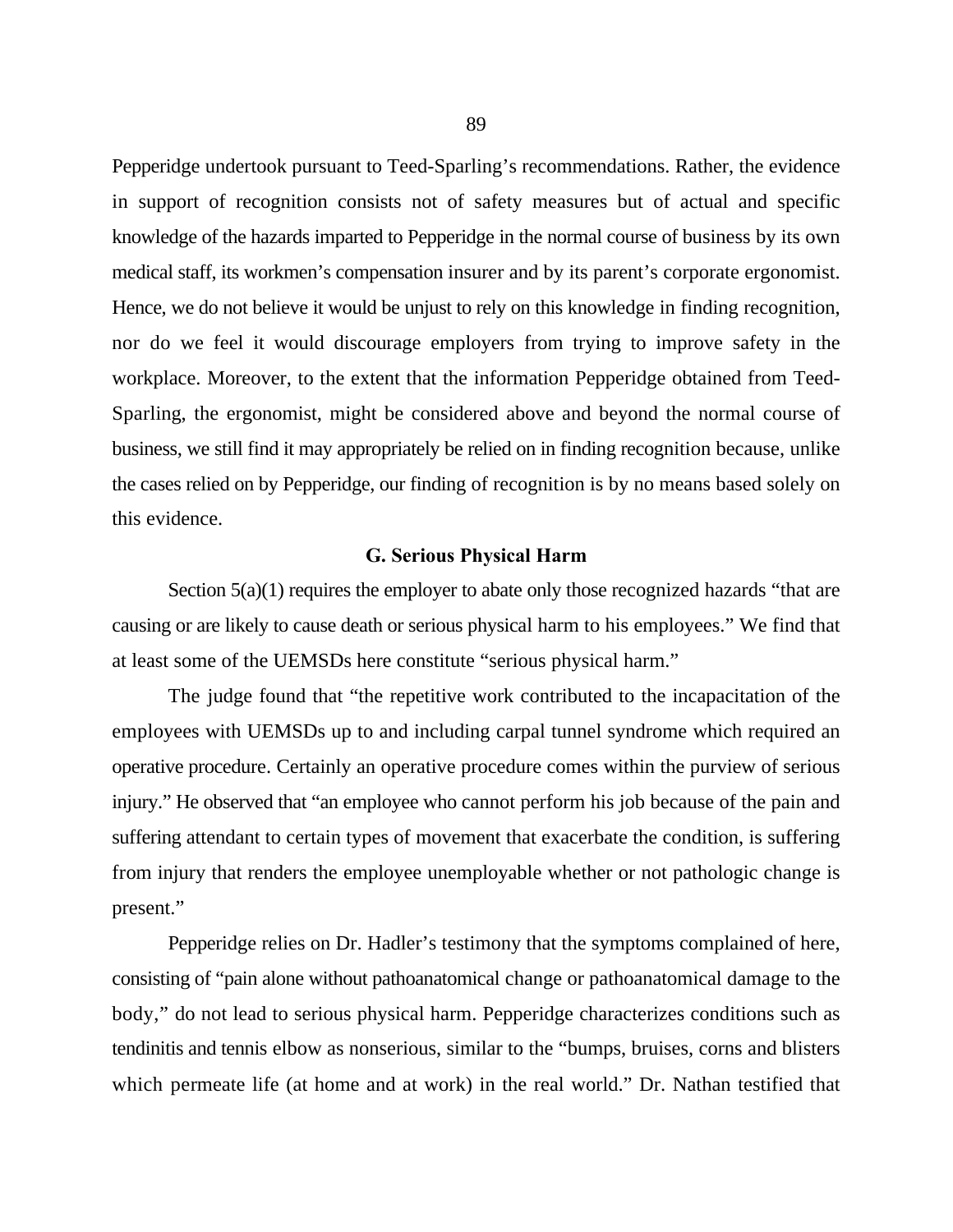"people experience discomfort routinely in their lives, and discomfort is not necessarily disease." However, Dr. Hadler further testified that *if* Pepperidge employees suffered one of the entrapment neuropathies, such as CTS, that "would qualify as a damaging outcome." (Tr. 10,319). While Dr. Hadler, as discussed, did not view the injuries here to include CTS, we have found that they did.

The Commission has considered an effect on the body to be "serious physical harm" even where there was no showing of "pathoanatomical change or damage" (to use Dr. Hadler's term). In *GAF Corp.*, 9 BNA OSHC 1451, 1981 CCH OSHD ¶ 25,281 (No. 77- 1811, 1981), the Commission majority found that argyria, a permanent discoloration of eyes and skin due to exposure to airborne silver, was serious physical harm. It indicated no disagreement with the dissenting Commissioner's statement that argyria involves no "damage to tissue or impairment of body function." *Id*. at 1459, 1981 CCH OSHD at p. 31,248.

[W]e are struck by the clearly grotesque darkening of the conjunctiva of the workers' eyes and the sharp and unmistakably bluish hue of at least one worker's complexion. We reject the notion that a worker's substantial sacrifice of his or her appearance is anything less than serious.

*Id.* at 1457, 1981 CCH OSHD at p. 31,246. The Commission has characterized hearing loss as serious physical harm, even though it may not cause pain or disability from working. *Miniature Nut and Screw Corp.*, 17 BNA OSHC 1557, 1559, 1996 CCH OSHD ¶ 30,986, p. 43,175 (No. 93-2535, 1996).

There are nonserious UEMSDs. However, physical disorders that so adversely affect employees that they are disabled from doing their jobs are serious physical harm in our view -- even if the disability is not permanent. Pepperidge's medical records show that about half of the 68 employees at issue became disabled from performing their regular jobs. Many were placed on disability and others were given restricted work. At least 33 employees were diagnosed with CTS, of which 16 underwent carpal tunnel release surgery (10 of them had more than one surgery). Those employees missed several weeks or months of work while recuperating. Employees with trigger finger and ganglion cysts also underwent surgery and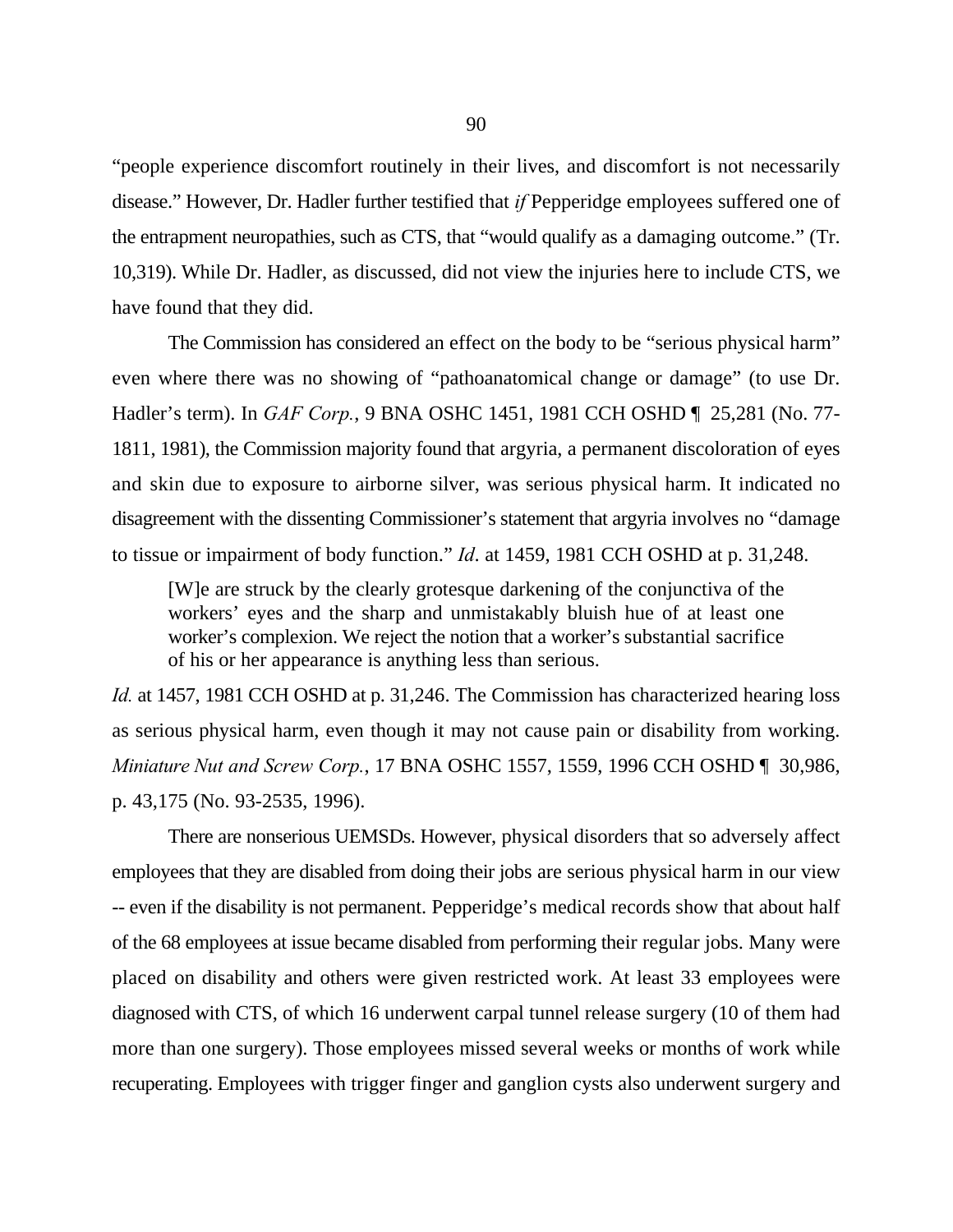lost time from work. All those UEMSDs clearly involved serious physical harm to the employees. In light of all of the above, we conclude that the hazards at issue were likely to cause serious physical harm to employees.

## **H. Feasibility of Abatement**

### **1. Introduction**

As discussed, in order to prove a violation of section 5(a)(1), the Secretary also must show that feasible means exist to eliminate or materially reduce the hazards. The required showing was described in *National Realty & Constr. Co. v. OSHRC*, 489 F. 2d 1257 (D.C. Cir. 1973):

Though resistant to precise definition, the criterion of preventability draws content from the informed judgment of safety experts. Hazardous conduct is not preventable if it is so idiosyncratic and implausible in motive or means that conscientious experts, familiar with the industry, would not take it into account in prescribing a safety program. Nor is misconduct preventable if its elimination would require methods of hiring, training, monitoring, or sanctioning workers which are either so untested or so expensive that safety experts would substantially concur in thinking the methods unfeasible. All preventable forms and instances of hazardous conduct must, however, be entirely excluded from the workplace . . . . The record must additionally indicate that demonstrably feasible measures would have materially reduced the likelihood that such misconduct would have occurred.

*Id.* at 1266-67 (footnote omitted). Though *National Realty* addressed hazardous employee conduct, the same principles apply to all workplace hazards. This formulation, however, does not require that the abatement method take any particular form, only that it effectively abate the hazard at issue. $110$ 

(continued...)

<sup>&</sup>lt;sup>110</sup>Cf. Brown & Root, Inc., 8 OSHC 2140, 2144, 1980 CCH OSHD  $\P$  24,853, p. 30,656 (No. 76-1296, 1980), in which the Commission stated:

Section  $5(a)(1)$  requires the employer to free its workplace of recognized hazards. The Act, however, does not specify the manner by which recognized hazards are to be removed from the worksite. Accordingly, the employer may use any method that renders its worksite free of the hazard and is not limited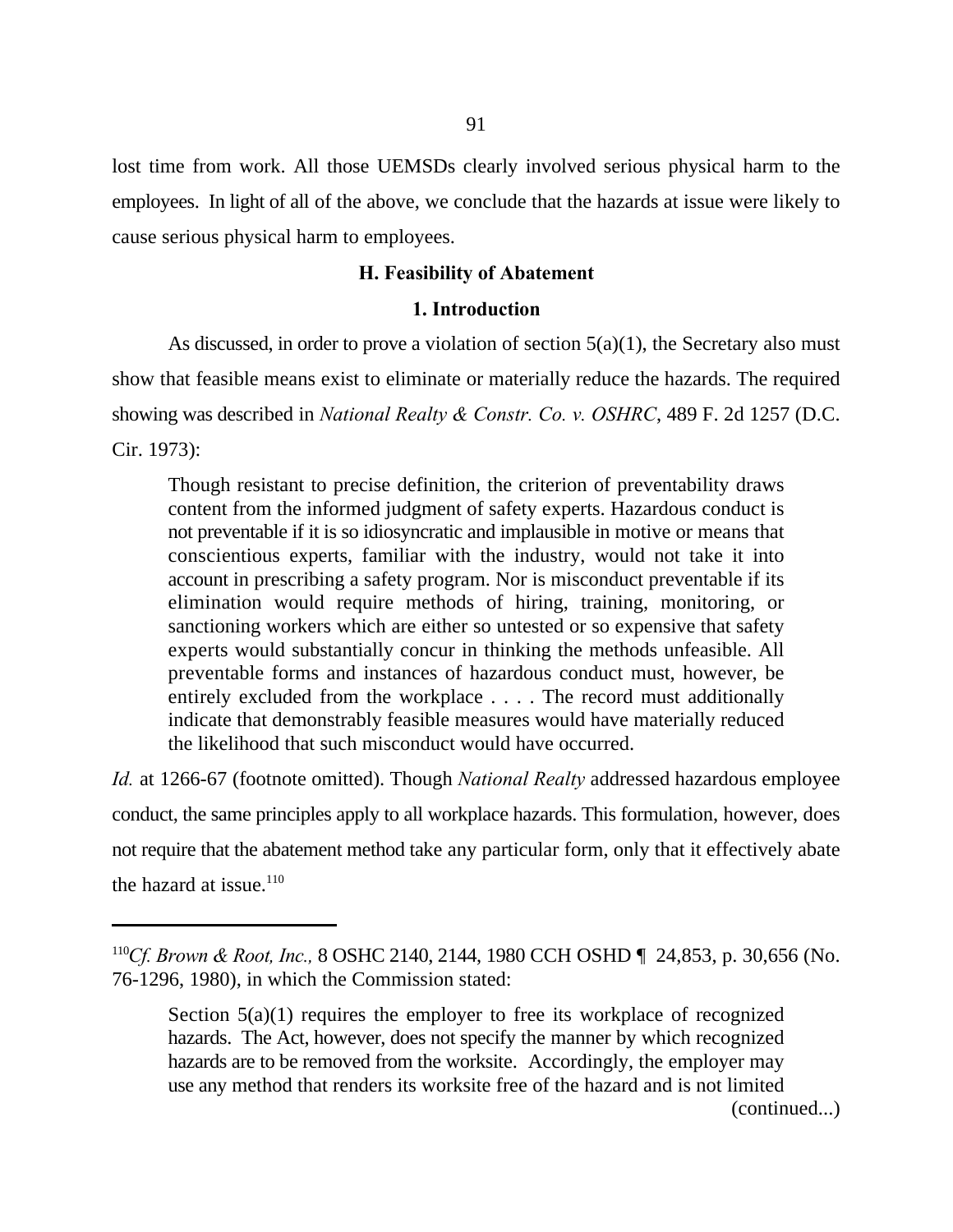Judge Oringer held that the measures the Secretary proposes to abate these hazards would require an "experiment," which he held cannot be required under section 5(a)(1). He found that the means of abatement put forth by the Secretary were unproven and would have required trial and error to determine whether they would materially reduce the hazard and, if so, at what level. The judge agreed with the Secretary that Pepperidge did not do enough --- "a more compassionate employer would have experimented along the lines the Secretary discusses." However, he concluded that "to force an employer to experiment in order to bring about abatement requires a standard. Under section  $5(a)(1)$  an employer cannot be forced to experiment."

On review, the Secretary argues that Pepperidge Farm failed to act on the recommendations made by their ergonomist (Teed-Sparling), and further failed to undertake sufficient measures to reduce repetitive motions such as those called for by the Secretary's ergonomists. The Secretary views these failures as broad and clear, stating that Pepperidge Farm "largely ignored the problem, and [by the time of the inspection] had implemented few real changes . . . ."

Pepperidge Farm counters that it acted to address the hazard by calling on Teed-Sparling and authorizing her to review conditions and make and pursue recommendations. It says its conduct should be rewarded and not penalized. It argues that, contrary to the Secretary's claim, it did act to reduce repetitive motions, and further that there is no known or agreed upon threshold for risk and therefore the Secretary has not shown what abatement measures would materially reduce the hazard.

For the reasons set forth below, we affirm the judge's dismissal of this item of the citation.

 $110$ (...continued)

to those methods suggested by the Secretary.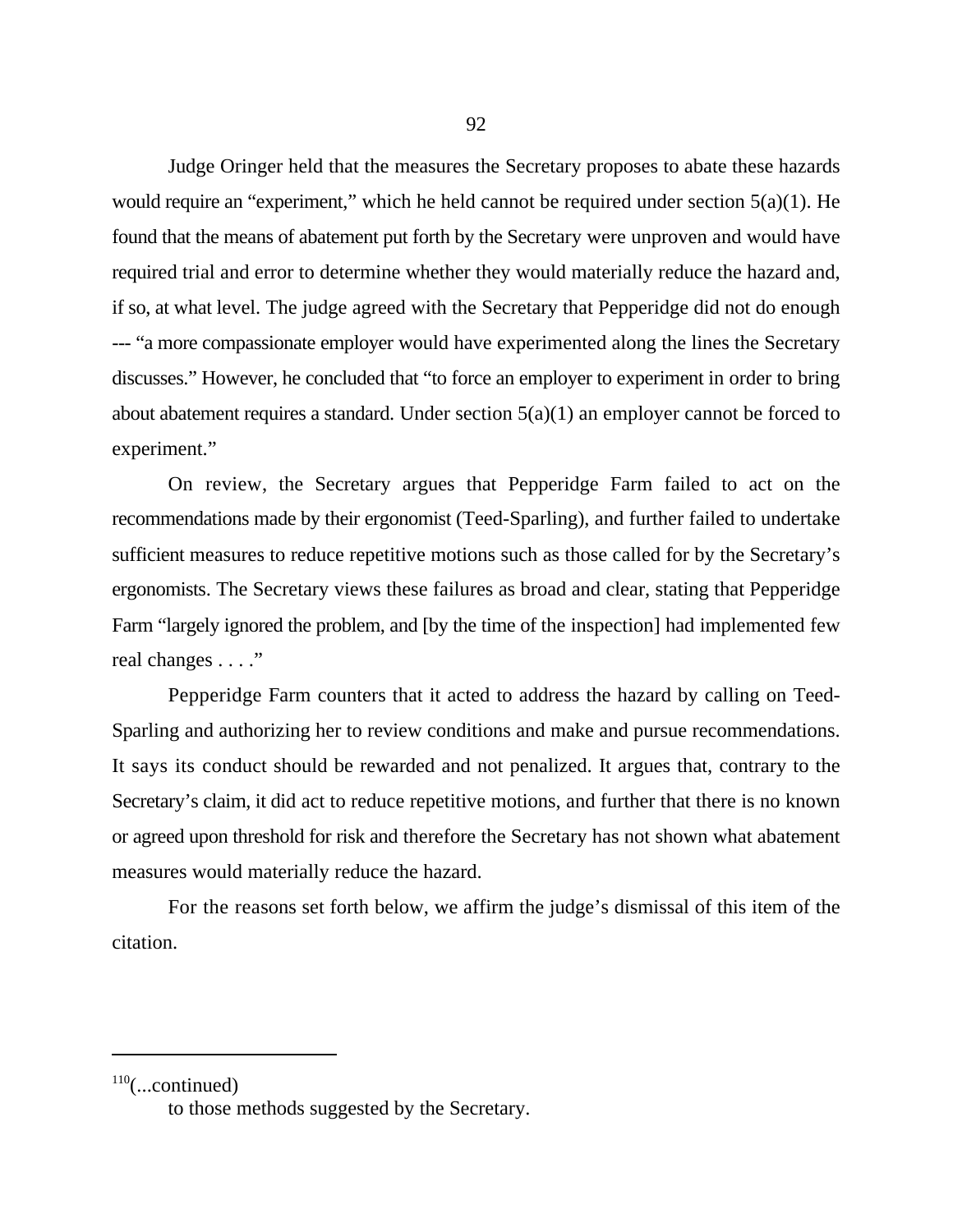#### **2. The Nature of the Secretary's Burden**

Pepperidge Farm argues that the means of abating the hazard here are so uncertain that they cannot be found to be feasible and likely to materially reduce the hazard. No one, Pepperidge Farm points out, testified as to when repetitive motion becomes a hazard or how much Pepperidge Farm would have had to reduce its employees' repetitive motions in order to alleviate the hazard. Indeed, Pepperidge Farm further points out, and the Secretary's experts agree, that non-workplace factors may cause or contribute to the illnesses at issue, and that individuals differ in their susceptibility to potential causal factors. Moreover, Pepperidge Farm notes that the Secretary's expert, Dr. Silverstein testified before Congress in 1989 that there was no "consensus" as to a good ergonomics program. Under these circumstances, Pepperidge Farm declares, "employers are placed in an untenable position."

As we have held above, the Secretary has met her burden of proving that the injuries here at issue were substantially related to the workplace. Moreover, while the cause of these injuries is multifactorial and may involve non-work factors, experts for both Pepperidge and the Secretary agreed that repetition and posture are among the work-related causal factors. As further stated above, we concur with Pepperidge that the Secretary has not established the level at which the hazard commences or to what extent the work-related causal factors must be varied to eliminate the hazard. However, where injury is present and sufficient causation has been shown neither precedent nor common sense require that abatement action be postponed until there is determination of the threshold at which injury occurs, or the level at which safety can be assured.

We agree that the Secretary seeks to require Pepperidge to follow a process of abatement rather than to implement a single specific abatement measure. The Secretary herself describes a process approach stating that she would allow Pepperidge "to discover - through the adoption and evaluation of the many suggested means of abatement -- precisely what particular mix of engineering and administrative controls most efficiently reduces the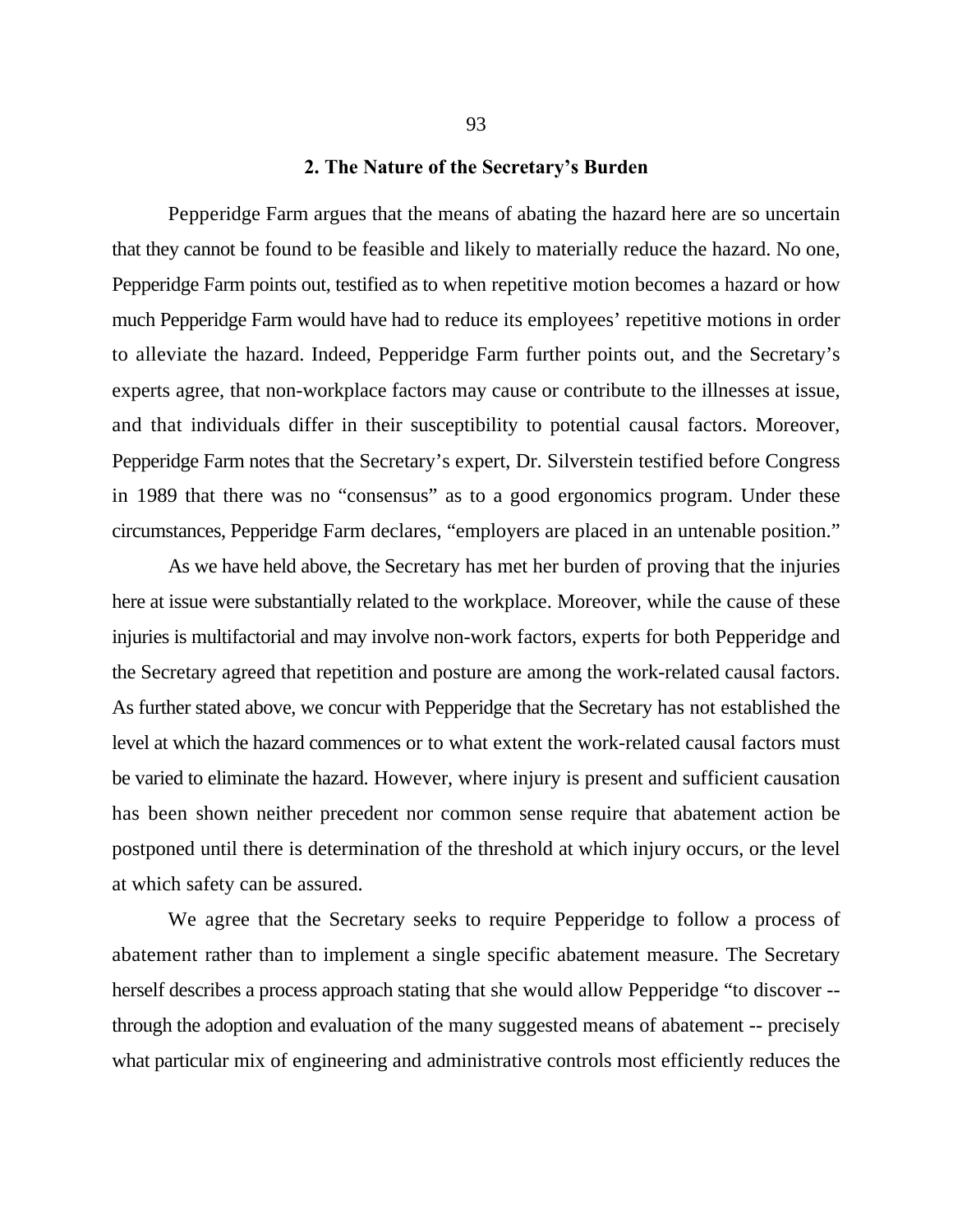severe CTD problem at Downingtown."<sup> $111$ </sup> The question we now turn to is thus whether it is appropriate to require Pepperidge to embark on a process where different abatement means must be tried and evaluated in order to achieve abatement.<sup>112</sup>

In fact, as the record makes clear, Pepperidge did engage in a process approach to addressing the injuries at the Downingtown plant. Both Pepperidge's actions and the Secretary's requested abatement indicate that such an approach to abatement is appropriate in this instance. In the final analysis, the record shows that the underlying disagreement between the Secretary and Pepperidge Farm is not whether a process is a reasonable response to the ergonomic hazard here, but whether the process engaged in by Pepperidge was adequate given the state of knowledge regarding these hazards at the time of the citation. The record helps to define what the requirements of such an abatement process might be. First, the record shows that there are core components of the process - accurate record keeping, $113$ medical treatment for injured employees, workplace analysis to assess the potential hazard and steps to abate it, education and training of workers and management, and further actions, to the extent feasible, to materially reduce the hazard. Second, the record shows that there may be choices among a menu of alternatives for some of these components. Finally, as

 $111$ At oral argument, counsel for the Secretary objected to the use of the term "experiment" to describe this process of abatement stating that "the recommended abatement measures is [sic] not an experimentation because they do not require the development of new technologies . . . [or] the application of existing technologies." (Oral argument Tr. 16).

 $112$ The distinction between the terms "experiment" and "process" may seem to be a distinction without a difference. We prefer the term "process," however, because experimentation may be read to imply the application of abatement methods the efficacy of which have not been established. As discussed below, we would not require employers to adopt abatement methods without some showing of their efficacy.

 $113$  We note that the Secretary does not contend that the deficiencies in Pepperidge's record keeping rendered its abatement process inadequate.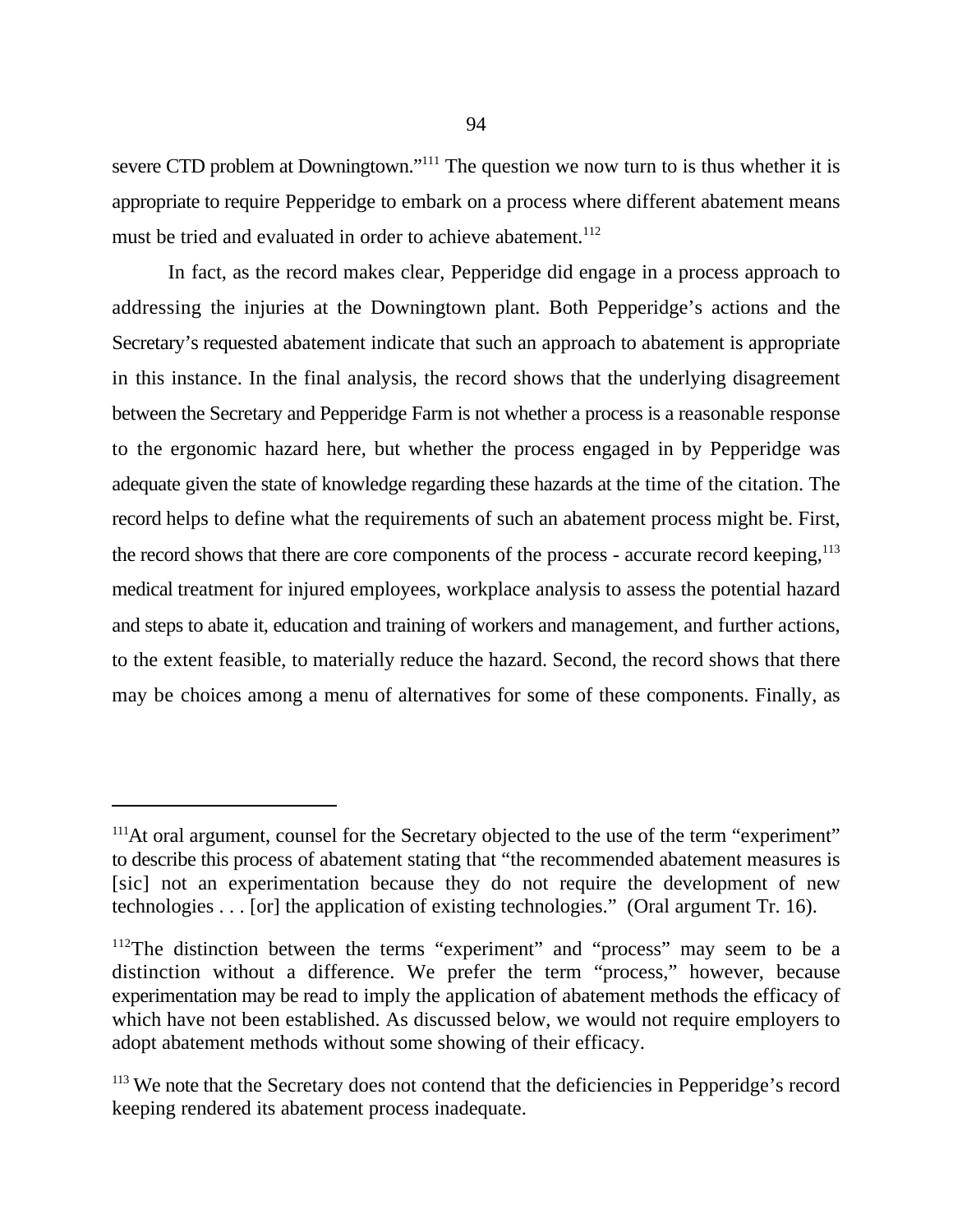implied in the concept of process and choice, an abatement process likely involves an incremental approach.<sup>114</sup>

We conclude based on the entire record that here, where actual injury is present and substantial causation has been shown, the Secretary may require Pepperidge to engage in an abatement process, the goal of which is to determine what action or combination of actions will eliminate or materially reduce the hazard.<sup>115</sup>

The question remains, however, what standard of proof the Secretary must meet in order to establish that the abatement process that Pepperidge did engage in was inadequate. Commission and judicial precedent suggest various means of establishing the efficacy of a proposed means of abatement. Thus, for example, as the Secretary points out, in previous cases sufficient evidence of efficacy has been found based on: successful use of a similar

<sup>&</sup>lt;sup>114</sup>Incrementalism implies a premium on evaluation of the consequences of initial actions which have been undertaken. Incrementalism also suggests (but does not require) that some steps may await the completion of others, and admits that actions may not have the desired results. (We note that the Secretary's argument that Pepperidge Farm's actions were insufficient, and Pepperidge Farm's argument to the contrary, cannot be evaluated based on the longer term effects of Pepperidge's actions because the record does not contain data on post-inspection injuries at Downingtown.)

<sup>&</sup>lt;sup>115</sup>We recognize that in some cases of ergonomic hazard a process approach to abatement may not be necessary because a single means of abatement might be appropriate.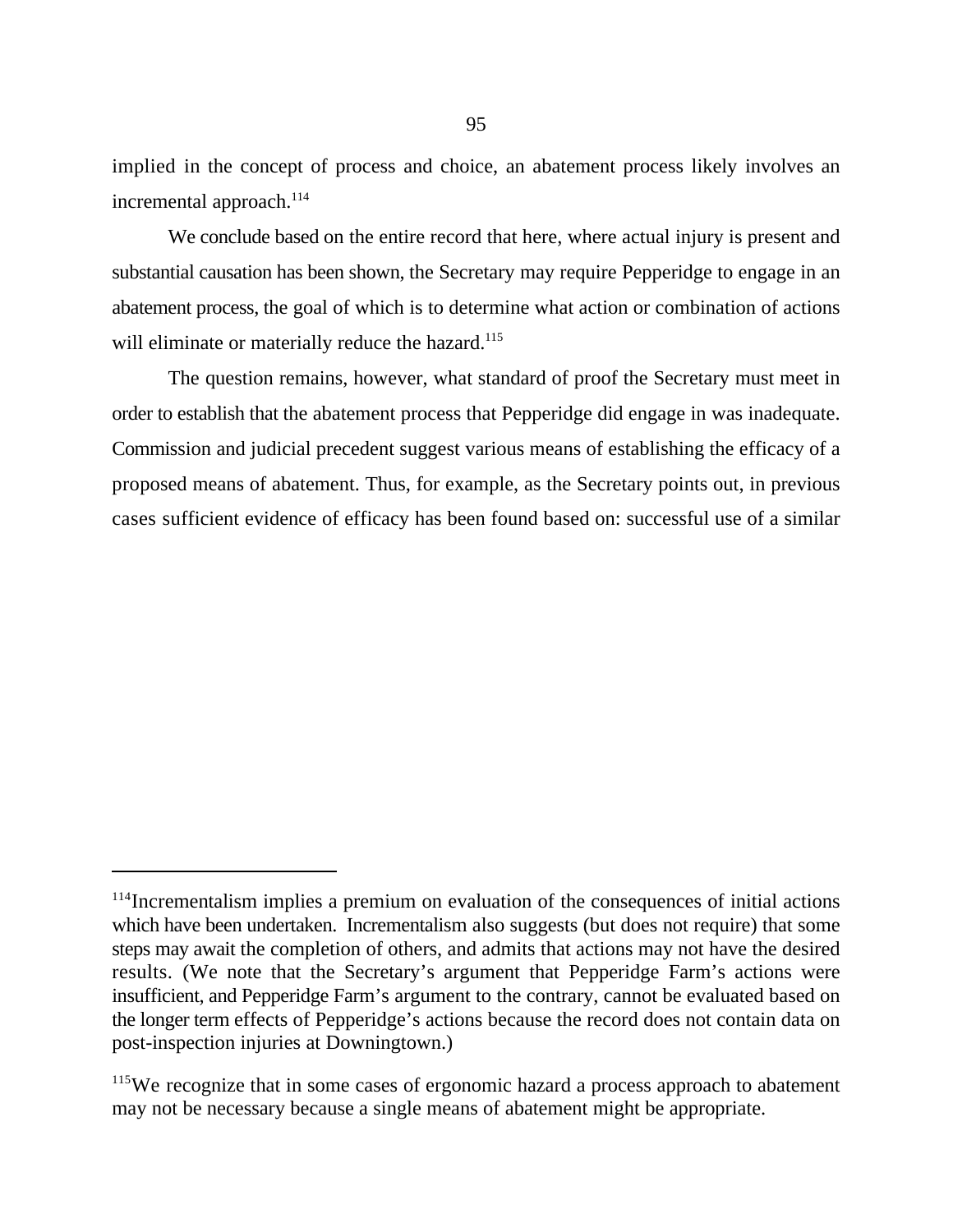approach elsewhere,<sup>116</sup> industry standards and testimony by experts in the industry<sup>117</sup> and expert testimony that the technology proposed by the Secretary had been on the market for a number of years and would materially reduce the hazard.<sup>118</sup> Similarly, the Secretary explains that in *Boise Cascade Corp*. v. *Secretary of Labor*, 694 F.2d 584, 590 (9th Cir. 1982) an appropriate showing was found to be that the proposed "controls have been [used effectively] on the same or similar equipment by others in the industry." $119$  (Secretary Brief at 102). The Secretary, therefore, is asking Pepperidge to take only actions that are supported by empirical evidence of effectiveness in some form in another setting or equivalent expert

<sup>118</sup>Tampa Shipyards, Inc., 15 BNA OSHC at 1536 (Secretary Brief at 100).

<sup>&</sup>lt;sup>116</sup> Continental Oil Company v. OSHRC, 630 F.2d 446, 449 (6th Cir. 1980), *cert. denied*, 450 U.S. 965 (1981) (cited by the Secretary, Secretary Brief at 99, in arguing that she can establish feasibility by "evidence tending to show that other employers in the industry employed the types of safety measures advocated by the Secretary, combined with recognition by experts of the 'safety utility' of these control measures."). *See also Pratt & Whitney Aircraft, Div. of United Technologies Corp.,* 8 BNA OSHC 1329, 1335, 1980 CCH OSHD ¶ 24,447, p. 29,825 (No. 13591, 1980), *vacated in part on other grounds,* 649 F.2d 96 (2d Cir. 1981); *Wheeling-Pittsburgh Steel Corp.*, 10 BNA OSHC 1242, 1246, 1981 CCH OSHD ¶ 25,801, p. 32,244 (No. 76-4807, 1981) (consolidated).

<sup>&</sup>lt;sup>117</sup> General Dynamics Land Systems Div. Inc., 15 BNA OSHC 1275, 1286, 1991-93 CCH OSHD ¶ 29,467, p. 39,756 (No. 83-1293, 1991), *off'd without published opinion*, 985 F.2d 560 (6th Cir. 1993) (Secretary Brief at 102).

 $119$ The Secretary, however, is not required to show that the industry has adopted the measures she is proposing. As the court held in *National Realty*, "[t]his is not to say that a safety precaution must find general usage in an industry before its absence gives rise to a general duty clause violation. The question is whether a precaution is recognized by safety experts as feasible, not whether the precaution's use has become customary." 489 F.2d at 1266 n.37.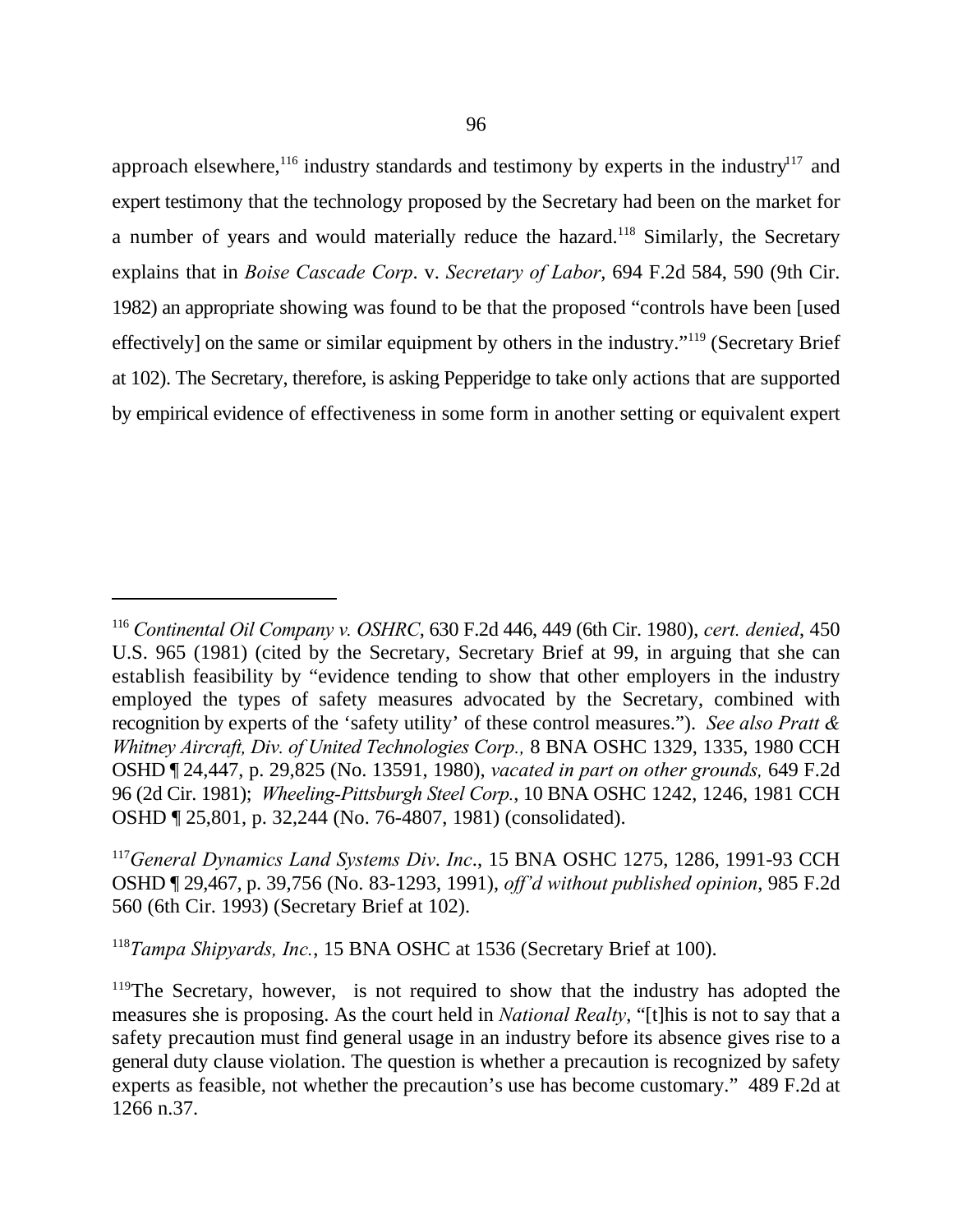testimony.<sup>120</sup> Thus the burden of proof that the Secretary herself proposes is consistent with established precedent on abatement.

Accordingly, the essential disagreement in this case does not relate to the nature of the Secretary's burden or the identification of core components of the abatement process. Rather, the parties disagree on the extent to which Pepperidge actually implemented particular actions, and the extent to which it was obliged to pursue additional actions that would reduce repetitions. For the reasons stated below, we find that the Secretary failed to meet her burden to demonstrate that: 1) Pepperidge failed to undertake the requisite abatement process, or 2) the specific actions allegedly not undertaken by Pepperidge were feasible and likely to materially reduce the hazard.

## **3. Actions Taken By Pepperidge**

The Secretary asserts that Pepperidge failed to follow most of the Teed-Sparling recommendations. The Secretary argues that Pepperidge "refused, in the face of consistent warnings from its professional ergonomist . . . to take the first step to reduce the rate of CTDs at its plant." The Secretary also argues, somewhat inconsistently, that Teed-Sparling's recommendations fundamentally failed to consider actions to reduce repetitions, and

 $120$ Thus, to the extent that the Secretary is seeking what might be called a form of experimentation, it lies in the need to adjust to Downingtown means that in some form have proved efficacious elsewhere or that meet equivalent standards of verification.

Commissioner Guttman notes that while many potential remedies to ergonomics hazards have common sense appeal, they may carry risks as well as benefits. The ergonomics manual edited by Dr. Putz-Anderson explains that there is "a risk that a proposed ergonomic solution, like any therapeutic regimen, may have a side effect that outweighs the proposed benefit." For example, rotation, to take one alternative at issue here, "may pose an increased hazard of injury . . . a worker may lack experience with the rotated jobs and suffer what is called **response interference**" (emphasis in original). (GX 168 at 83-86). Thus, while the risks of many actions may be outweighed by the likely benefits, a blanket presumption that all actions that can feasibly be taken should be taken (because there is a minimal health or safety risk), is, according to the record, unjustified.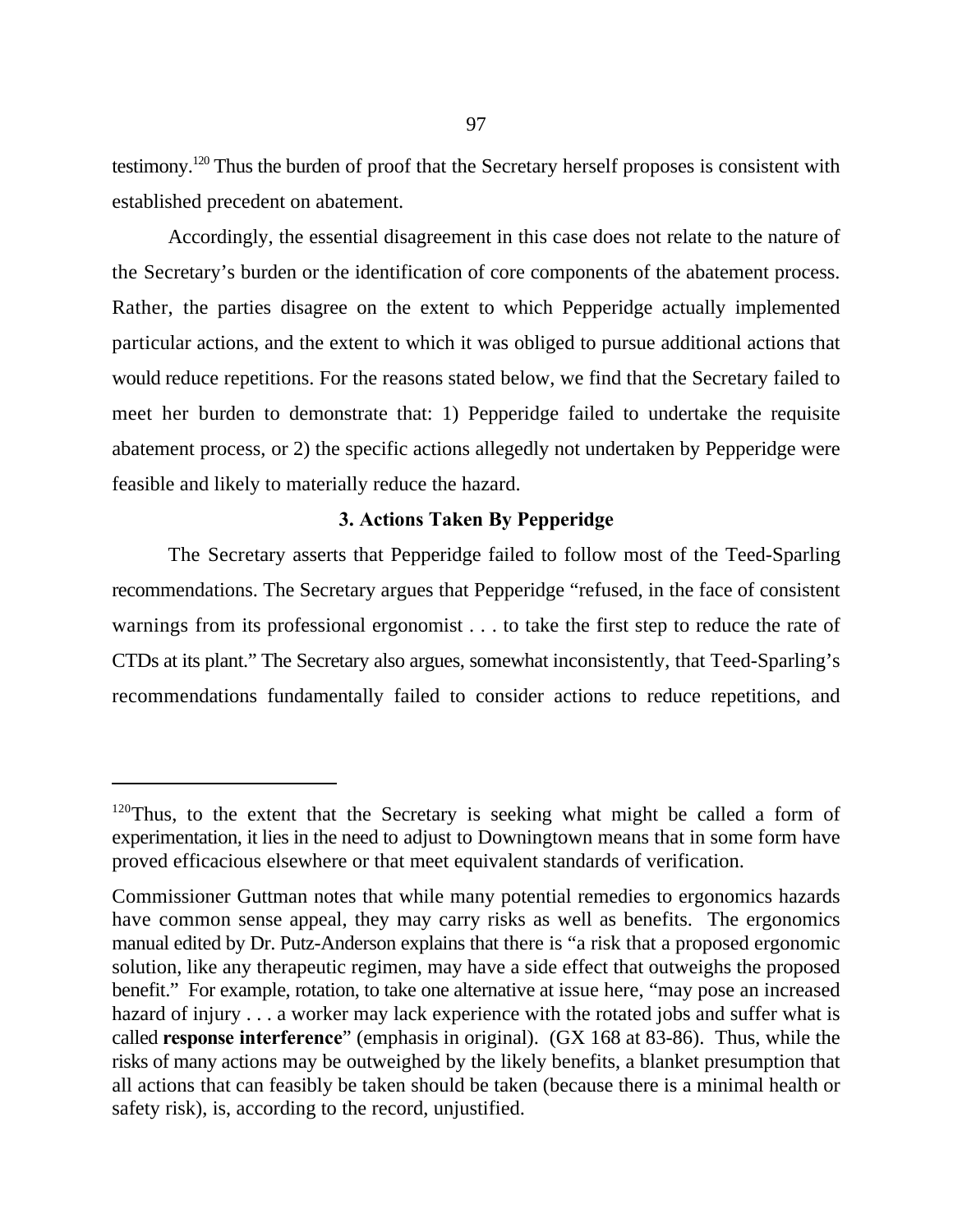Pepperidge consequently failed to take actions to reduce worker repetitions, including specific actions proposed by the Secretary's experts.

We find that the Secretary's characterization of Pepperidge's response to Teed-Sparling's recommendations is inaccurate. Pepperidge did take actions based on Teed-Sparling's recommendations. Further, Teed-Sparling did recommend some actions to reduce repetition, and Pepperidge took action on these recommendations.<sup>121</sup>

Commissioner Guttman further notes that, on brief to us, Pepperidge Farm stated that Teed-Sparling did not consider repetition because there was no threshold known by experts, and that she could not impose her own views. This is correct insofar as it goes. Teed-Sparling testified that her best understanding was that there was no known threshold, and that, in the absence of expert understanding it would have been "unprofessional . . . to draw a number of my own . . . without having an established hallmark through ergonomic research." (Tr. 3476). But she further explained that "I was a company employee . . . that would have been political suicide for me to mess with the speed or operations; to mess with how many cookies you're getting out of the plant . . . if there was a hallmark there, yes I would have addressed it." (Tr. 3478). When a hazard sufficient to warrant the attention of health and safety experts is present, restrictions (not related to health and safety) on the analysis that experts can undertake, and the alternatives they may recommend, require attention. If the restrictions are basic, they may amount to a failure to take any action, or, worse, the appearance of remedial action in its absence. I am troubled by the evidence of restriction here. However, the further record in this case of first impression indicates that it merits discussion rather than sanction.

First, as noted above, there is also testimony by Teed-Sparling, which the Secretary did not challenge, that the measures she recommended had been shown to work elsewhere. Second, the record indicates that neither party was eager to address the appropriate role of the potential economic consequences of abatement in the abatement decision making process. Indeed, where the Secretary has urged that actions (*e.g*., line slowdown) be taken without any clear indication of the stopping point, the question of the role of economic considerations (continued...)

 $121$ We note that, while we find Pepperidge did take actions aimed at reducing the hazard at its Downingtown plant, plausible testimony in the record indicates it did so grudgingly and that its evaluation of potential actions was constrained by factors other than worker health or safety.

Commissioner Guttman notes that while repetition was considered in fact by Pepperidge Farm's analysis, and to some degree acted upon by the company, the record shows that Teed-Sparling's consideration of repetition was not unfettered.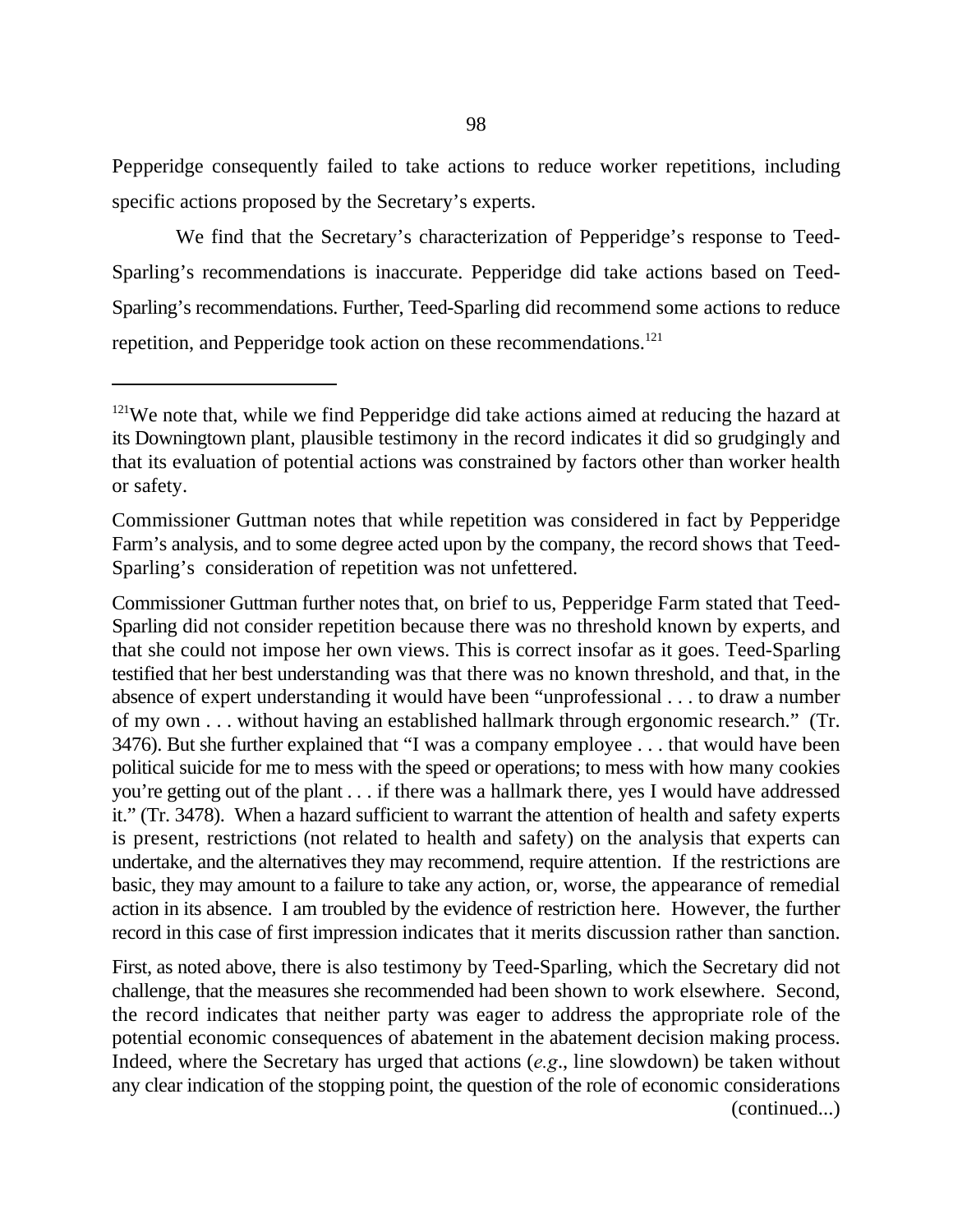#### **a. Teed-Sparling's Recommendations**

Teed-Sparling prepared her first memorandum summarizing her "ergonomic audit" of the Downingtown plant and providing recommendations for action in April 1987. (GX 39). In February 1988, she returned to Downingtown to review progress and make further recommendations. In a February 10 memorandum to Biscuit Operations Manager Michael Jackson, she wrote that "I am available for further assistance when you are ready to take serious action towards prevention." (GX 27 at 2). In late February she prepared a memorandum for Campbell Soup's Vice President of Human Development and Training that identified limited progress on the actions recommended in April 1987. (GX 179). In her 1990 testimony in this case, Teed-Sparling reiterated, as her contemporaneous memoranda show, that she had been greatly disappointed by the lack of progress made.

However, we find that Teed-Sparling' February 1988 analysis did not completely reflect the state of Pepperidge's actions as of the time of the subsequent OSHA inspection. Many of her 1987 recommendations that she believed had not been acted on by February 1988 actually were either: l) implemented, 2) experimented with and found wanting, 3) partially implemented, 4) in process, or 5) considered and rejected.

Pepperidge implemented the following recommendations by Teed-Sparling before OSHA's inspection, and the Secretary does not contest the speed or adequacy of these steps.

l. It provided an isolated arm rest to reduce vibration exposure for those engaged in nut/raisin sorting.

2. It introduced lightweight spatulas to reduce excessive reaches for oven attendants (Teed-Sparling had recommended a different change; the Secretary does not contend the proposed change is inadequate).

3. It installed a platform to avoid dough depositor operator slips and falls.

 $^{121}$ (...continued)

begs discussion. Nonetheless, in a record that contains an abundance of testimony about many matters, discussion of the appropriate role (and measure) of economic considerations in abatement was notably limited.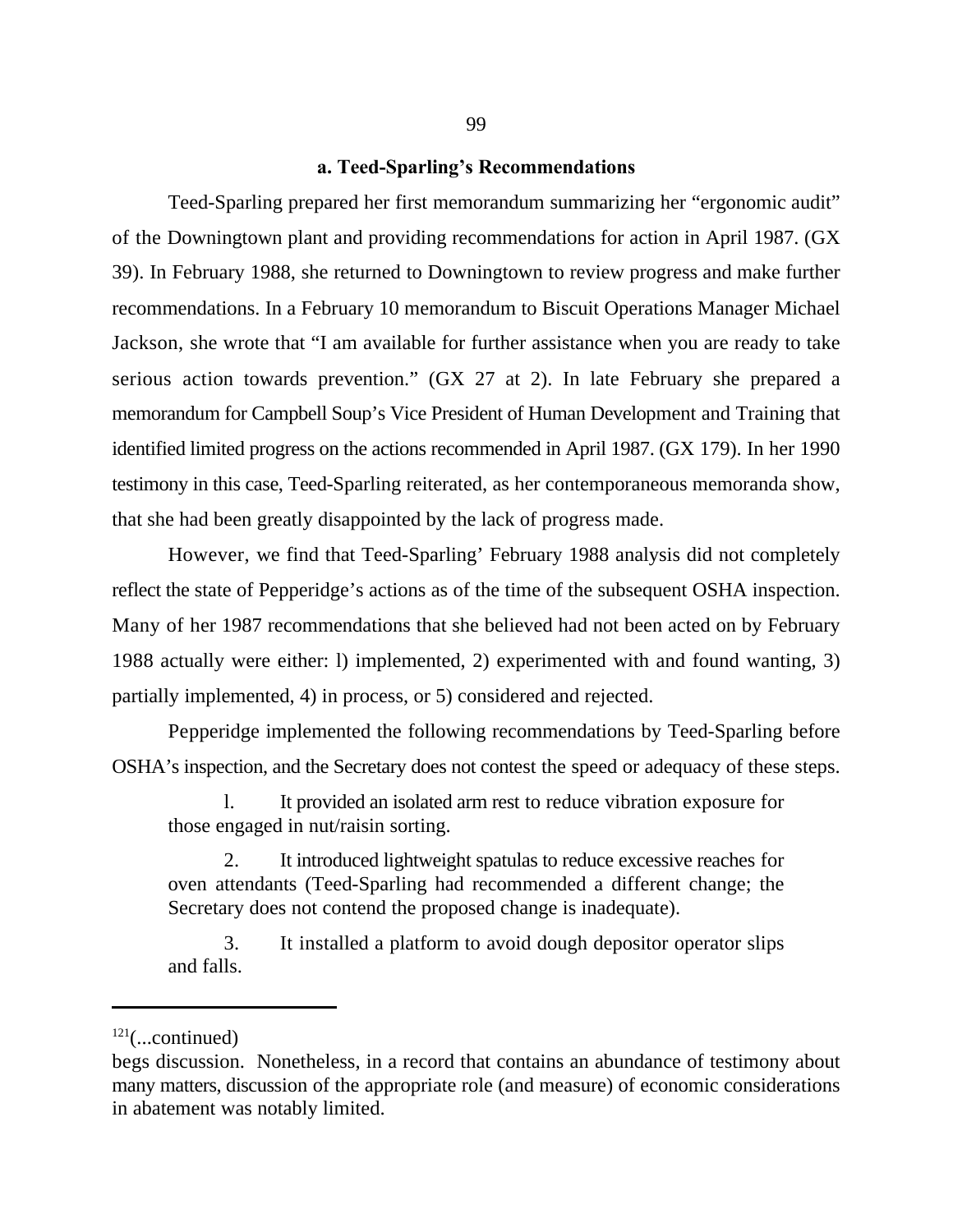4. It installed diverters in May 1987 to move cups closer to the employee who loaded them into tins on line 6.

5. It changed the work space layout on the Institutional Goldfish line so that the employees did not have to twist to perform clip pickup and case blank forming and transfer.

6. It employed awareness programs. (This was done in 1986, prior to the 1987 audit).

7. It analyzed injury data in search of a significant pattern (and concluded that none was discernible).

8. It instituted a medical program.

9. It instituted an exercise program.

Pepperidge experimented<sup>122</sup> unsuccessfully with many of Teed-Sparling's other recommendations -- experiments of which she was not aware:

l. With regard to assortment line boxing and packaging, Pepperidge tried her recommendations to: a) move the cookie tins to the employees' side of the conveyor to reduce reaches and b) reorient cookies in the tins to eliminate wrist rotation in packaging. Pepperidge found Teed-Sparling's recommendations to be infeasible -- they resulted in equal or greater ergonomic problems for the employees.

2. With regard to cupping: (a) Pepperidge's Jackson testified that the first shift adopted the change she recommended to have cup dropping at alternate stations to allow 20 minutes rest between cup dropping jobs, but after experimentation the second and third shifts decided to employ the initial method; (b) Pepperidge investigated raising the height of the lower conveyors on lines 1, 5, and 6 to 32 inches above the floor, to improve the employees' leg clearance and permit them to sit, and found it infeasible; and, (c) Pepperidge's renewed efforts to develop an automatic cup dropping mechanism were unsuccessful.

3. With regard to the rotation of workers to less stressful jobs, Pepperidge experimented with different rotations within the biscuit department. The Secretary argues that all the biscuit line jobs were stressful, and that rotation to jobs outside that department was in order. However,

 $122$ The term "experiment" was used by Pepperidge Farm witnesses and counsel.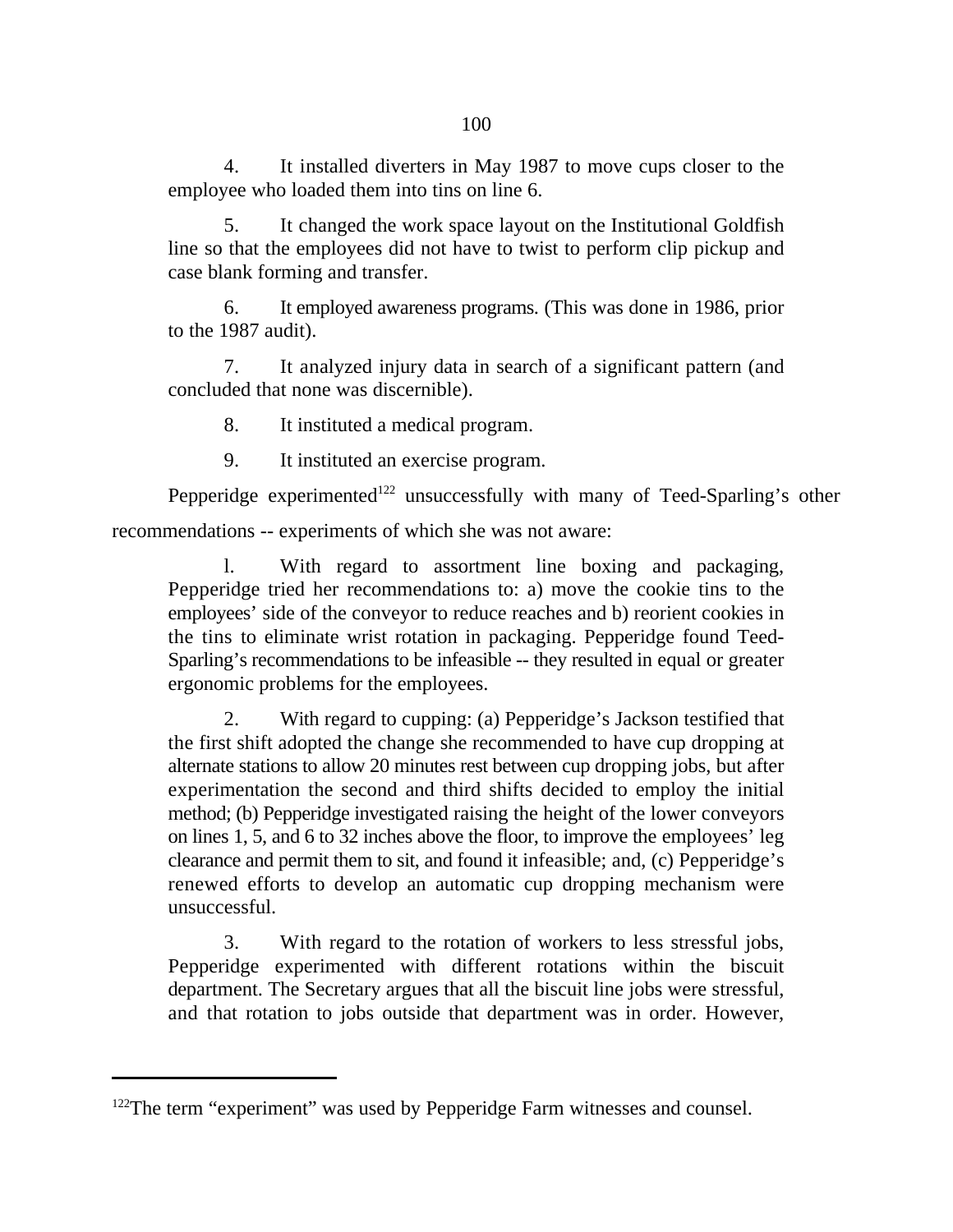neither Teed-Sparling nor the Secretary identified such jobs available for rotation ("job rotation").

Additionally, there were several actions considered by Pepperidge but rejected as infeasible:

1. With regard to Teed-Sparling's recommendation that Goldfish and cookie bags be "tripped" (set on their side) before packing into boxes (to improve wrist movements for employees who packed them into boxes), Hartman testified that after investigation the idea was not adopted because it would create other ergonomic problems. Specifically, it would make it more difficult for employees to reach the bags and to tuck the "gable" (top of the bags) prior to packing.

2. With regard to Institutional Goldfish case packing, Litvak testified that Teed-Sparling's recommendation to revamp the case sealer's minor flap handling mechanism was not adopted because it would result in uncomfortable movements by employees to seal the shipping cases.

3. As to Teed-Sparling's recommendation that employees with UEMSD symptoms be taught ambidexterity in cupping, Pepperidge decided it would be impractical, after discussion with senior employees.

Some other recommendations by Teed-Sparling were partially implemented or implemented in altered form by the time of OSHA's inspection:

l. Teed-Sparling recommended reducing the effective work height of the upper capping conveyors (lines 5 and 6) to 41 inches; Hartman prepared a plant order in April 1988 for a new upper capping conveyor on line 6 and the parts were received before OSHA's inspection. The new conveyor was installed in approximately September 1988. Pepperidge installed the same kind on line 5 after evaluating the success with line 6. However, after experimentation with the new line 5 conveyor, employees found it impeded their work space and exposed them to striking their hands against metal parts during their work. Pepperidge thus found the proposed new line 5 conveyor infeasible, and the Secretary has not suggested why such a conveyor would be feasible.

2. Teed-Sparling recommended installing "diverters" on lines 5 and 6 to move products toward the sides of conveyors so reaches would be reduced. Pepperidge installed diverters in about May 1987. The Secretary pointed out, however, that the diverter on line 5 was placed further down the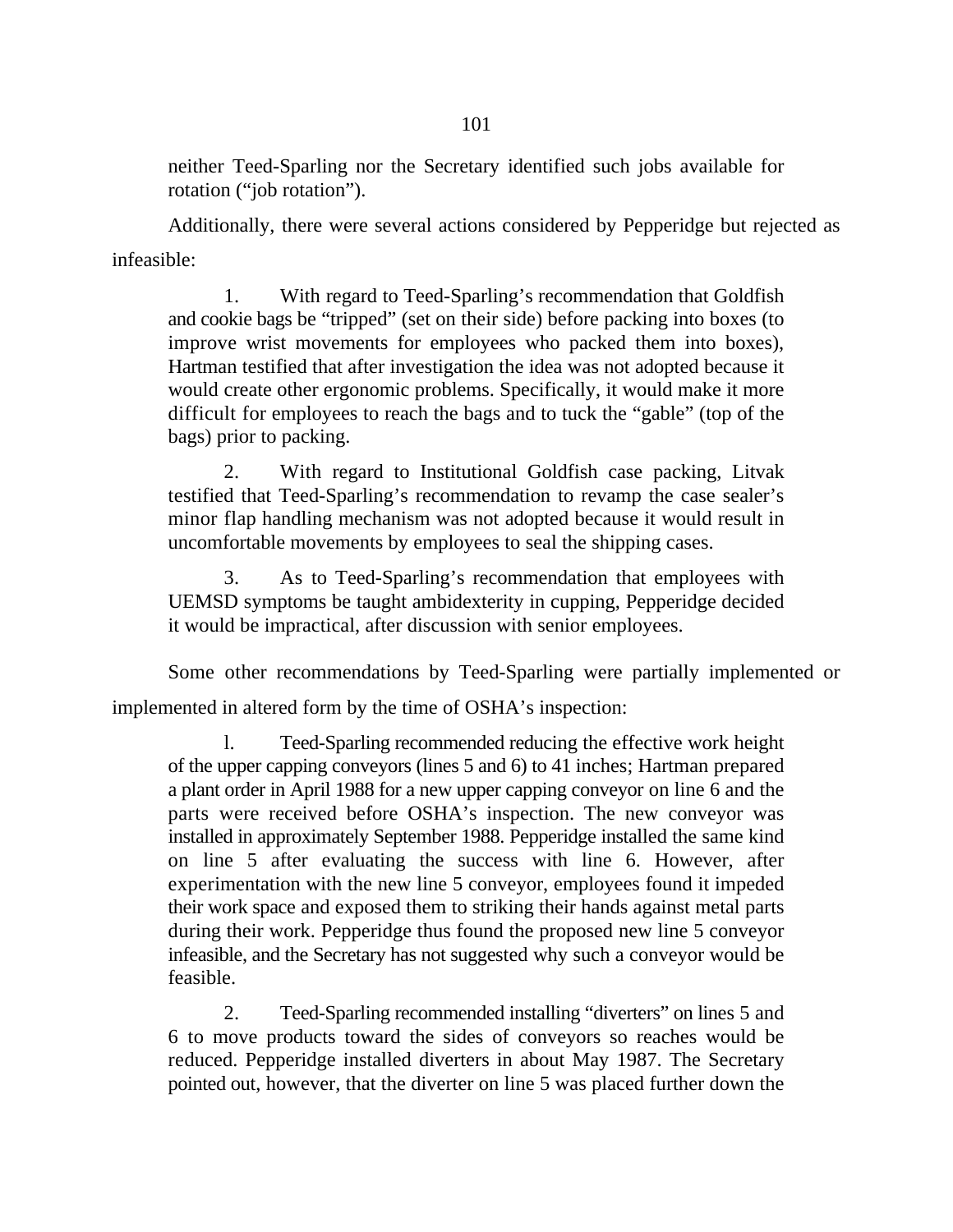belt than had been recommended, so that 4 of the 6 line workers still had excessive reaches.

3. With regard to the installation of an automatic case packer on the Goldfish line, in Spring 1988 the Downingtown plant forwarded paperwork to purchase equipment; the equipment was installed in early 1989. The Secretary argues the time lag was excessive; Pepperidge states that normal procedures for large expenditures were followed.

4. Teed-Sparling urged that employees be taught how to avoid throwing their wrists in cupping and capping. Pepperidge trained new employees and Carpal Tunnel Task Force members in the new technique.

5. With regard to Teed-Sparling's recommendation to install an anti-fatigue mat in the capping operation, Hartman testified he understood that Teed-Sparling was referring to the metal flooring on line 6, not the brick surface on line 5. Hartman concluded that an anti-fatigue mat was infeasible on line 6 because the metal flooring had serrated, non-skid edges that would tear up the mat quickly. To abate the problem, Pepperidge replaced that flooring with a non-slip brick tile.<sup>123</sup>

6. Pepperidge partially implemented Teed-Sparling's 1988 recommendations to modify the cupping method by allowing employees to: (1) have cup dropping at every other station, allowing thumbs to rest 20 minutes between cup dropping and (2) eliminate "the dangerous practice of picking up the 5th 'top' Milano with the left hand while clutching the cups." Jackson testified that he implemented the changes Teed-Sparling sought, pending an evaluation of employee preferences. Ultimately, he testified, the evening and night owl shifts decided to go back to the prior methods.

Pepperidge did not act on two of Teed-Sparling's recommendations:

1. Pepperidge did not move the foot rails on lines 1, 2, 5, and 6 to provide a 9-inch clearance under conveyors for chairs. However, OSHA Industrial Hygienist (IH) Siletsky testified that merely moving the foot rail would not help, save in the case of line 2.

 $^{123}$ Hartman acknowledged anti-fatigue mats had been installed on the brick floor in the layer cake operation in the frozen food plant, but testified that the same hazards did not exist there. Mats would become slippery from grease build-up on the capping lines, and the heavy traffic there would create tripping hazards. Those problems did not exist in the layer cake operation.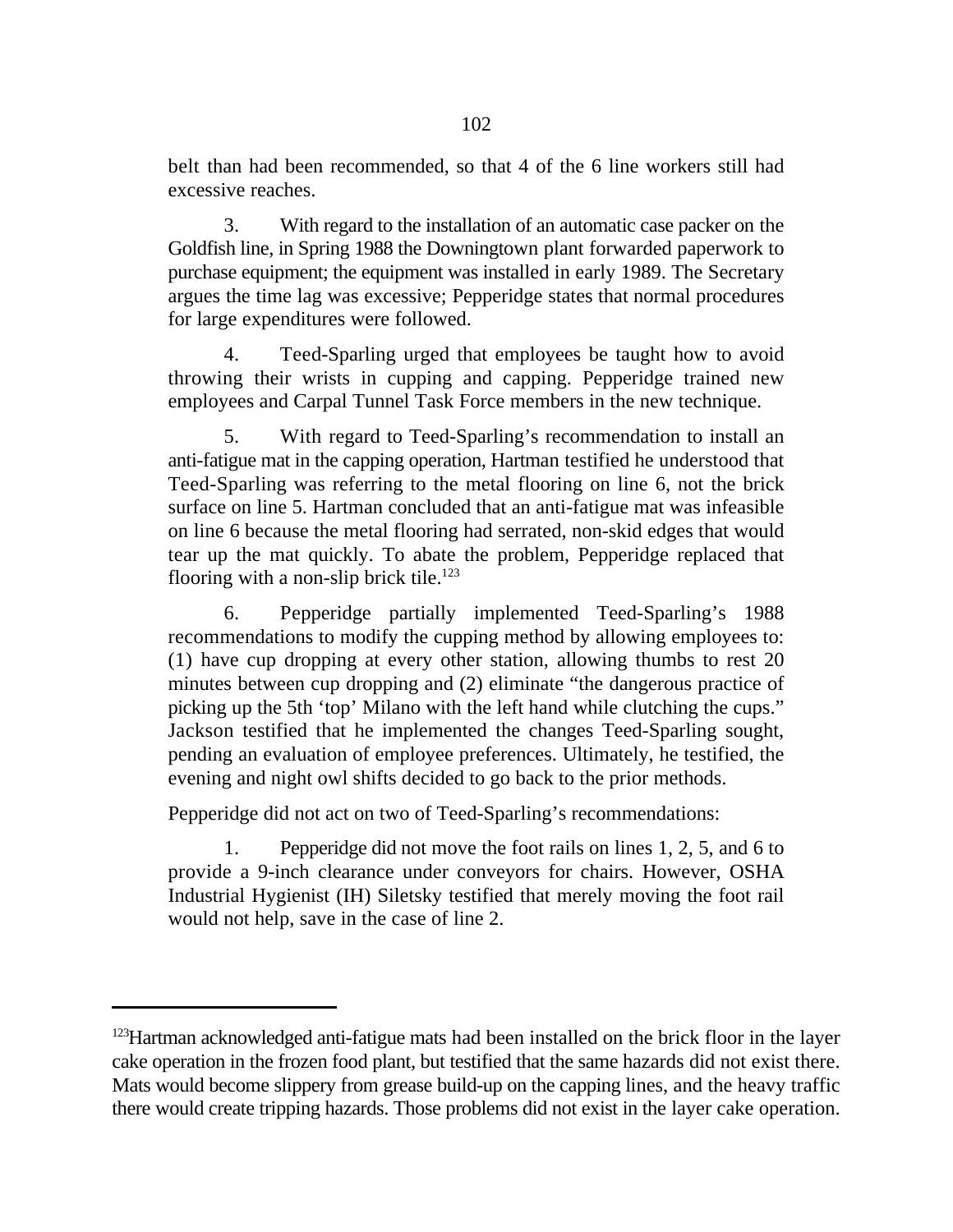2. Pepperidge did not provide a break between cupping and capping among its job rotation efforts. However, it experimented with job rotation within those lines, by having employees move from cupping to the relatively less repetitive position of straightening in capping, and working up to the more repetitive capping jobs from there. The employees on each line determined for themselves the rotation pattern they preferred. The A.M. and P.M. shifts liked the previous pattern best. The Night Owl shift, which had the least senior and experienced employees overall, preferred to apportion the capping and cupping tasks equally among all the positions, as Teed-Sparling had suggested. Also, when Teed-Sparling recommended a change in the way line 5 workers rotated with Goldfish line packaging workers, Litvak implemented the change

immediately.

Pepperidge also took various actions that had not been recommended by Teed-Sparling:

1. It spent about \$3,400 in the fall of 1987 to redesign a reject mechanism for line 5 because it had caused rows of cookies to get out of alignment when they arrived in the cupping area, and thus more difficult for employees to pick up.

2. It installed an automatic case packer on the Assortment Line in early 1987 at a cost of about \$96,000.

 The above summary does not provide a basis for finding, as the Secretary argues, that Pepperidge broadly failed to act on Teed-Sparling's recommendations.

## **b. Actions to Reduce Repetition**

In addition to arguing that Pepperidge did not adequately respond to the Teed-Sparling recommendations, the Secretary argues that Teed-Sparling failed to consider actions to reduce repetition, and that Pepperidge consequently failed to take specific actions which were advocated by the Secretary's experts. Pepperidge contends in its review brief that "Teed-Sparling did not recommend reducing repetitive motion," thereby appearing to support the accuracy of the Secretary's critique of Teed-Sparling. The record, however, is not as clear as the parties would have us believe. Accordingly, we must determine what the parties mean when they argue about whether actions have been undertaken to reduce repetition.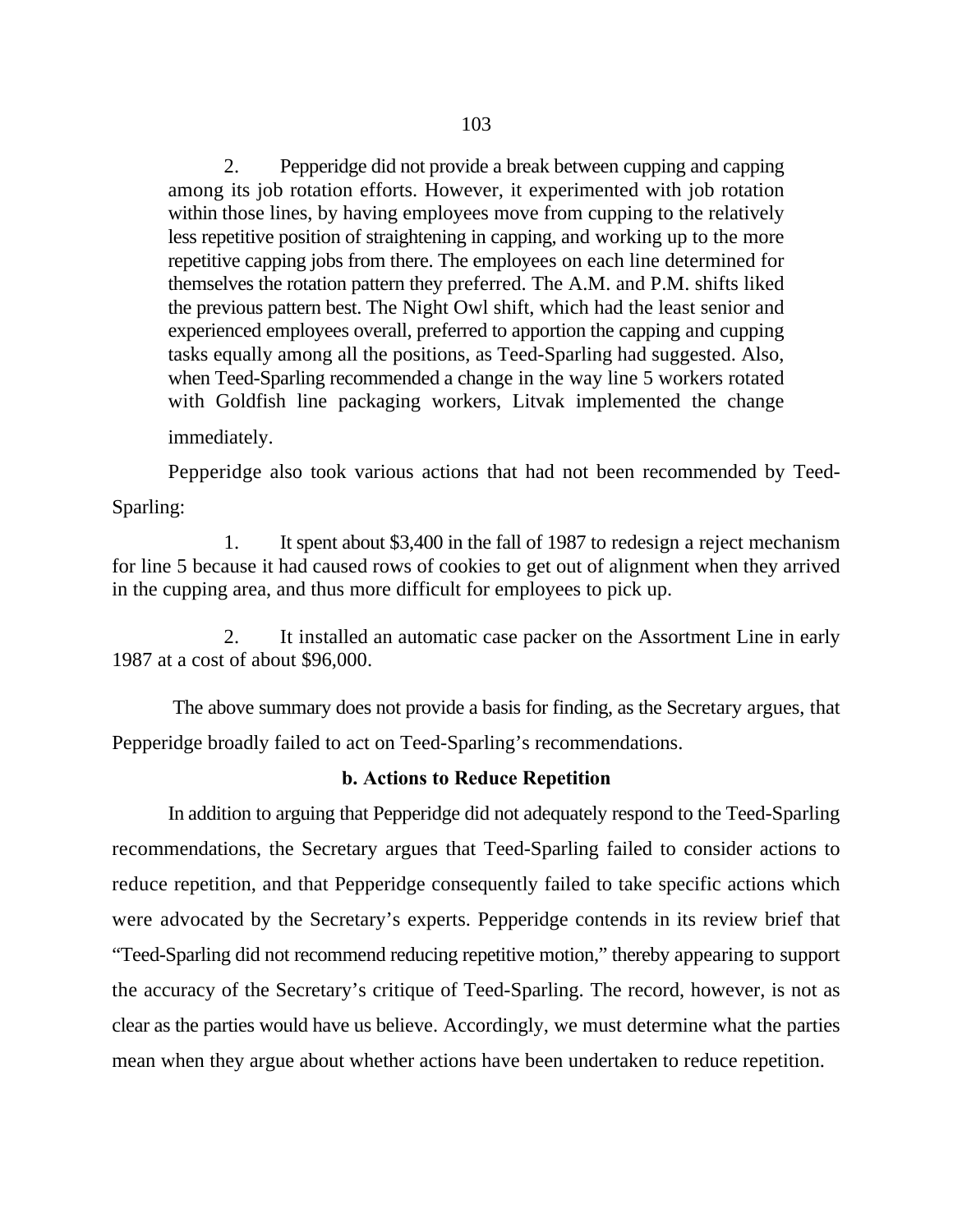In this regard we note, even when repetitions remain constant, reducing or eliminating a harmful work posture (*e.g*., by training or new equipment) can reduce the number of harmful repetitions.<sup>124</sup> Also, the means of reducing repetition can take a number of forms. Here, they include l) automation, 2) the rotation of workers among tasks involving greater and lesser repetitions, 3) the reduction of conveyor belt speed or cookie drop rate, 4) work pauses (which reduce the number of repetitions per worker), and 5) the addition of workers to the assembly line (which also reduces the number of repetitions per worker).

Considered in this context, it cannot be said that Teed-Sparling's recommendations, and Pepperidge's actions, did not include the reduction of repetition. As discussed above, Teed-Sparling proposed automation and rotation -- both of which were undertaken to a degree before the inspection. Both steps had the effect of reducing certain repetitions. Also as discussed above, Teed-Sparling proposed measures to improve employee postures; some of those measures were adopted and some were tried unsuccessfully. Those actions addressed the reduction of *harmful* repetitions.

More specifically, Pepperidge took steps that had the effect of reducing certain repetitions. First, Pepperidge installed an automatic case packer on the Institutional Goldfish line to eliminate manual packing of the institutional containers. Pepperidge also made job rotation changes within the Biscuit Department. Furthermore, it implemented Teed-Sparling's 1988 recommendations to: (1) limit cup dropping to every other station, thus

 $124$ Commissioner Guttman further notes that the record shows that the reduction of repetitions *per se* is not necessarily the solution to these types of hazards. Although the injuries Pepperidge's employees received here are often called "repetitive motion injuries," the record shows that the hazard depends on the degree of repetition and whether it involves postures that are harmful and/or require the use of force (*e.g.*, squeezing or cutting against resistance). In addition, the evidence shows that injury has also been associated with tasks involving vibration.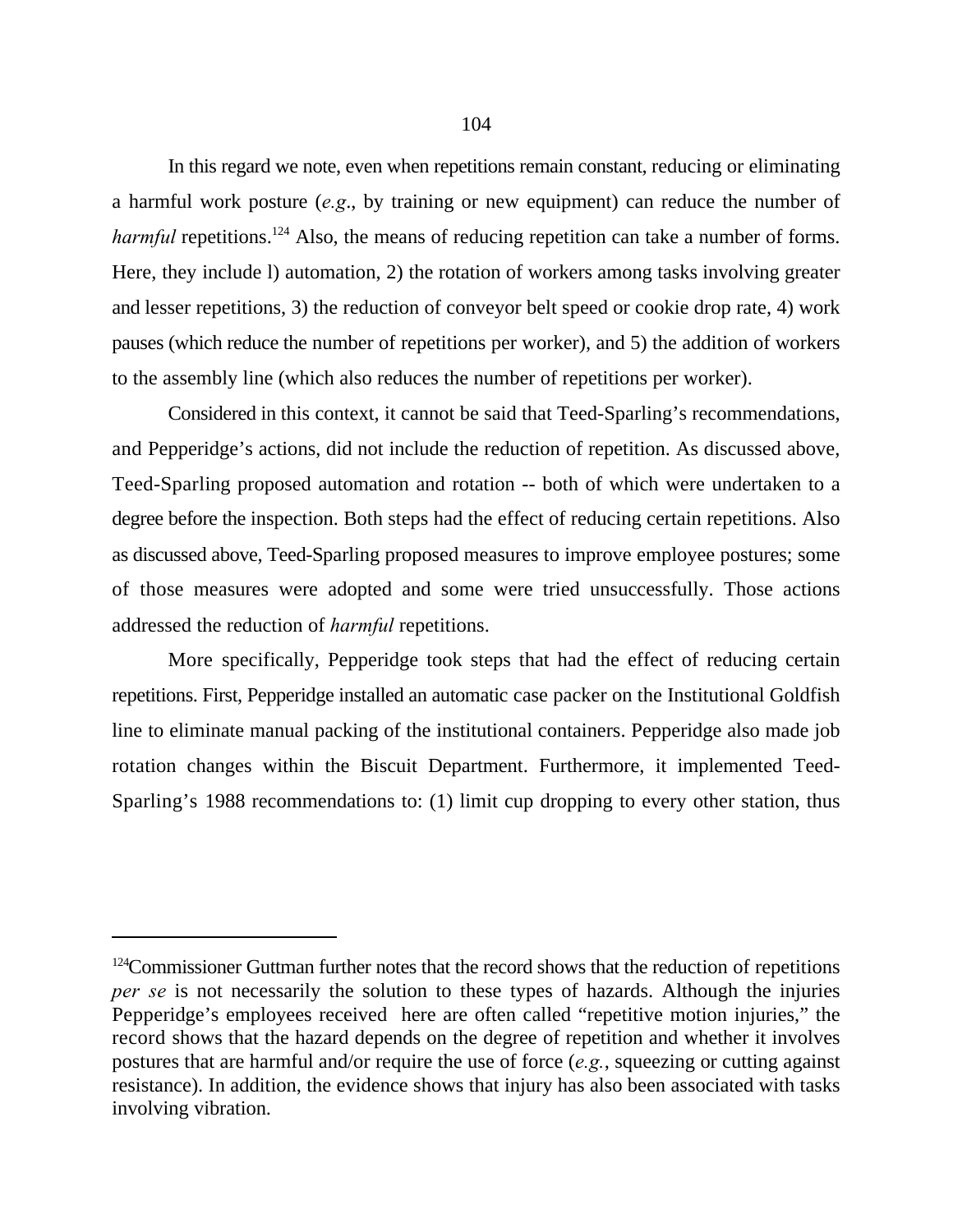allowing thumbs to rest 20 minutes between cup dropping, and (2) eliminate picking up the 5th Milano cookie with the left hand while clutching the cups.<sup>125</sup>

Pepperidge made additional attempts to eliminate some forms of repetition through automation and better work methods. Pepperidge tried to develop a method or mechanism to automatically drop the cups. Pepperidge made significant efforts to automate the placement of cookies. It also made many attempts to automate the capping of chocolate sandwich cookies -- primarily at Downingtown. In January 1988, following Teed-Sparling's recommendation that each employee cup or cap complete cupfuls (so as to even out the number of repetitions at the different positions on the line), Pepperidge sent June Urbine (then a biscuit line leader) to its Willard, Ohio plant where that method was in use and tried it at Downingtown. Pepperidge also tried to implement Teed-Sparling's recommendation to eliminate the repetitive wrist rotations that assortment line packagers made when placing two types of cookies into assortment boxes.

Thus, we find that the gravamen of the Secretary's criticism is not Pepperidge's general failure to address repetition but its failure to take specific actions advocated by the NIOSH ergonomists who testified for the Secretary. This requires us to consider under the *National Realty* test whether the Secretary established that these specific actions were feasible and likely to reduce risk.

#### **4. Further Steps Advocated by the Secretary**

The Secretary presented the testimony of NIOSH ergonomists Daniel Habes and Dr. Vernon Putz-Anderson to establish that Pepperidge could have taken the following additional actions to abate the hazards: (1) adding workers to each of the lines, (2) introducing micropauses into the conveyors to interrupt the work flow periodically, (3) reducing the line speeds, and (4) rotating employees out of highly repetitive jobs to less repetitive ones.

 $125$  Jackson testified that ultimately the evening and night owl shifts decided for themselves to go back to the prior method, however.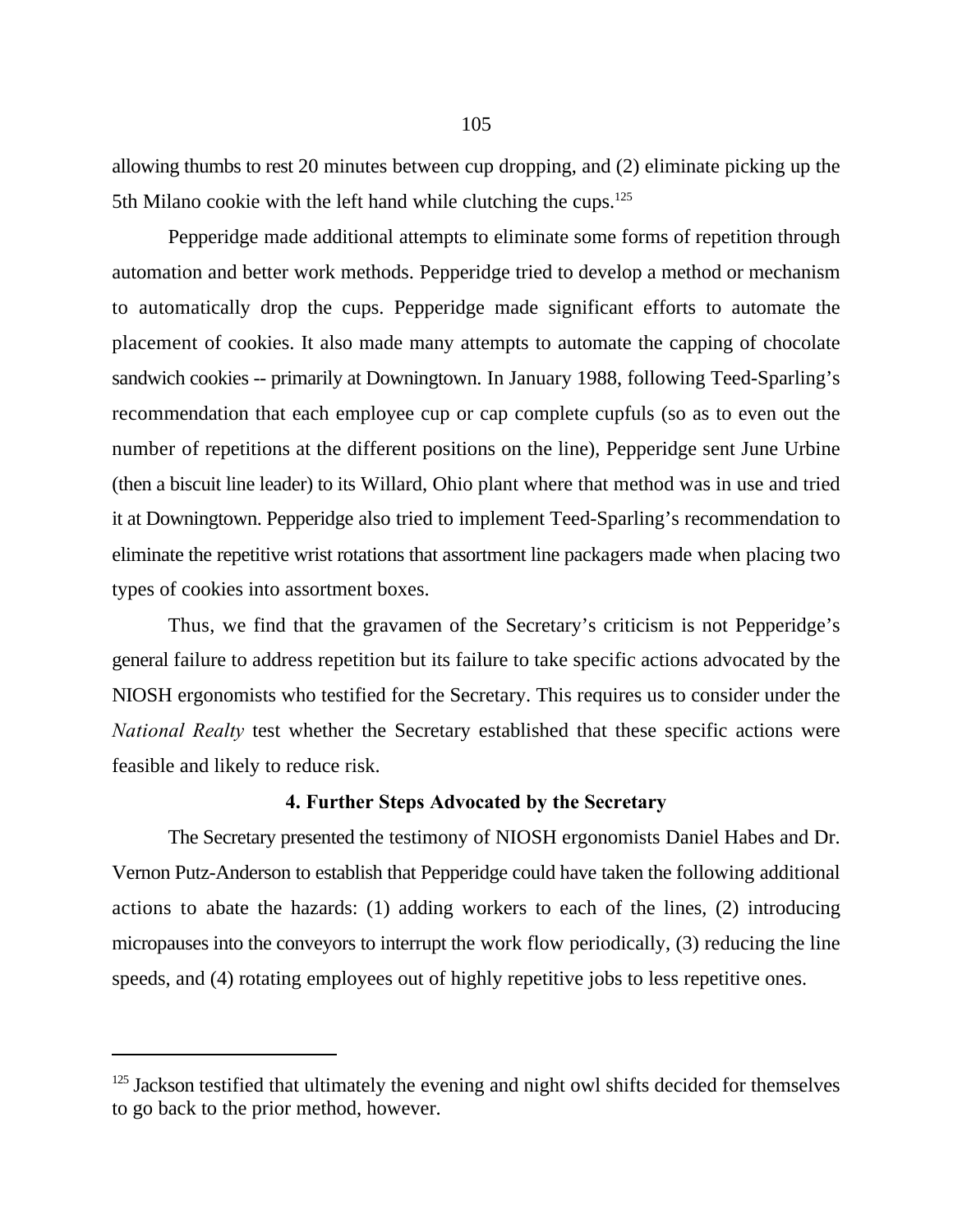The judge accepted both Habes and Putz-Anderson as experts in ergonomics. Dr. Putz-Anderson generally testified that "adding an individual to the line is one approach for reducing the repetition for each individual." Habes testified that OSHA Industrial Hygienist Siletsky's videotape showed 8 or 10 assortment packers in October 1988, but that there were 12 packers on that line, and two other employees monitoring the positions, when he visited the plant in November 1989. The record shows that the increase in staff was the result of a special holiday assortment that was essentially twice the size of the others and contained 12 different kinds of cookies rather than 6. The record does not contain other significant evidence of the feasibility of adding employees to the lines at Downingtown.

Teed-Sparling noted that Pepperidge had increased the number of employees working at the capping conveyors by early 1988. Thus, Pepperidge considered the issue and had implemented a change for capping before the inspection.

Dr. Putz-Anderson testified that Pepperidge could have introduced micropauses into the work flow to allow employees to rest their muscles and tendons. For example, he testified, Pepperidge could have installed a control on the cookie drop system "whereby the flow of batter would be temporarily shut off for a few seconds." Dr. Putz-Anderson admitted, however, that he did not know how the dough depositor or ovens operated, or whether a control of the kind he discussed actually could be installed on Pepperidge's lines. Furthermore, Biscuit Operation Manager Litvak testified without contradiction that "micropauses" by the dough operator would not be feasible because interrupting the flow of cookies that way creates empty space on the conveyor that goes through the tunnel oven, causing oven temperatures to increase erratically and unacceptably, resulting in burning cookies.

Dr. Putz-Anderson further recommended that Pepperidge experiment with reducing line speeds in increments to assess whether employees' UEMSD-related symptoms abated. He testified that a method used quite commonly by ergonomists is a "psychophysical method." First, a questionnaire is used to determine the level of discomfort and symptoms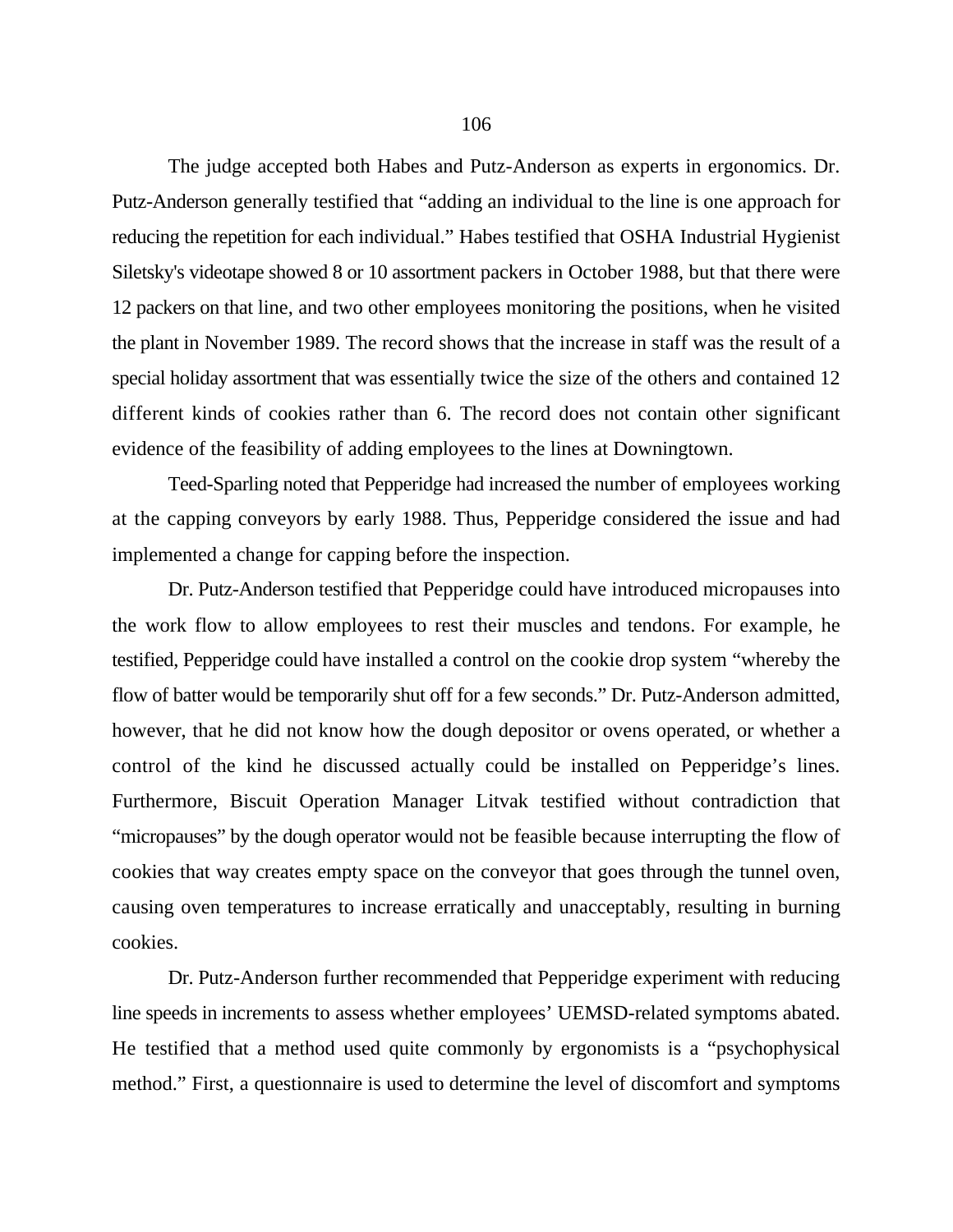that the employees experience working at the current speeds. Then the line speed is reduced, normally in increments of about 10 percent. After a week or two, the employees are questioned again to determine if there has been a "reduction in the amount of reported symptoms of local muscle fatigue, tenderness or pain in the hands, arms, wrists or neck." However, Dr. Putz-Anderson did not testify to any specific instance where that method had been tried successfully. Nor did the Secretary present any evidence that slowing down the line by 10 percent or more would not effect the quality of the cookies.<sup>126</sup>

Finally, the Secretary argues that Pepperidge could have attempted a different form of rotation -- rotating the biscuit line employees into jobs outside those lines periodically- to allow recovery of the muscles and tendons that were subjected to highly repetitive motions. Dr. Putz-Anderson testified that Pepperidge's rotation within the biscuit line was insufficient because "[i]n many cases, [the employees are] rotating to jobs which are identical to the jobs that they've rotated from." Habes and Dr. Putz-Anderson testified that to be effective, job rotation should have placed line workers into jobs in which they did not have to use the same muscle groups repeatedly. Neither Habes nor Putz-Anderson, however, identified specific jobs to which the employees could have rotated to provide a recovery period from the highly repetitive jobs.

The Secretary also relies on Teed-Sparling's statement in her 1987 Audit that the "job rotation program in effect in the biscuit plant should be redesigned to rotate employees from stressful to less stressful jobs." Teed-Sparling, however, also did not identify the "less stressful jobs" to which she referred.

 $126$ Pepperidge permitted employees to reduce line speeds to a minor extent -- but not 10 percent -- by lengthening bake time, slowing down the cookie drop rate, and slowing the packaging belt. Biscuit operations manager Jackson testified that under the standards set at Pepperidge's headquarters, it was permitted to deviate no more than 15 seconds from the standard baking time. There was testimony that cookies commonly had a bake time of eight minutes, and the Secretary has not presented evidence of how Pepperidge could produce the same quality of cookies with a bake time 10 percent longer.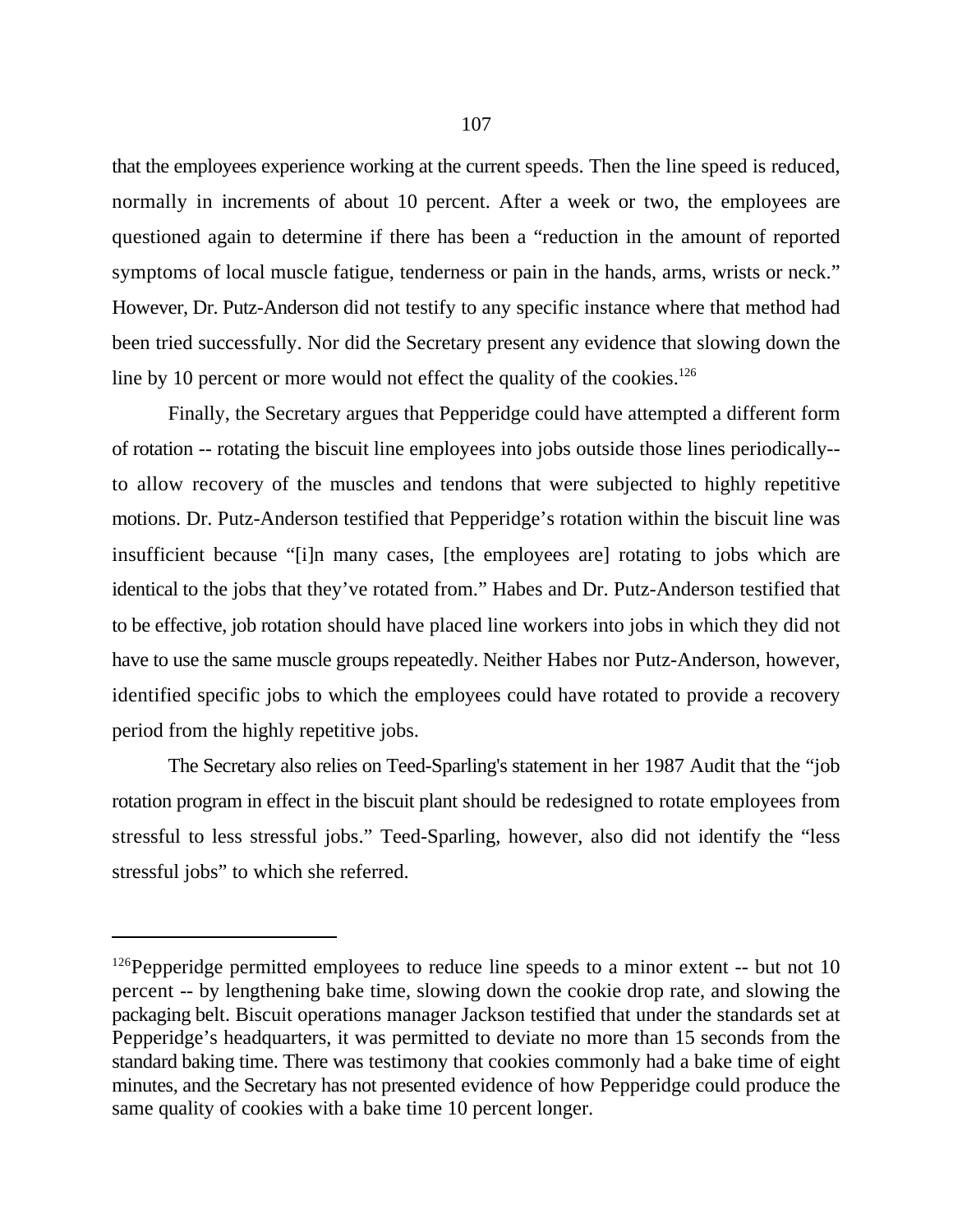Therefore, we conclude that with regard to three of the additional means of abatement which she sought, the Secretary has not established their feasibility at Pepperidge's Downingtown plant. With respect to the addition of employees to the line, the Secretary has arguably met her burden of demonstrating feasibility by showing on occasion the company did add workers. However, under all the circumstances and noting that Pepperidge has followed an incremental process approach, we cannot find that the Secretary has met her burden of showing that this measure would materially reduce the hazard.<sup>127</sup>

 $127$  Commissioner Guttman notes that if repetition is a cause of UESMDs, it would seem  $a$ *priori* likely that reduction in repetition (*e.g.,* through addition of workers to the assembly line) would tend to reduce the incidence of injury. As Pepperidge Farm points out, details of the relationship between levels of repetition and injury (*i.e*., the dose-response relationship) are not presently clear. Thus, reducing repetitions by 50 percent, or maybe 25 percent, or even 10 percent might have a substantial effect on the injury rate. The effect of increasingly more marginal alterations is, on this record, less than clear. At the same time, as noted, reduction may have costs---both in dollars and cents and risk of potential new harm.

As discussed above, the absence of certainty as to the contours of the dose-response relationship cannot, where a significant risk is present, be invoked to preclude a section 5 (a)(1) order that hazard must be abated. But, and this would seem to be the other side of the coin, given the uncertainty as to the dose-response relationship, the burden on the Secretary is to demonstrate that specific abatement proposals are *likely to materially reduce injury when acted upon at a level that is feasible at the particular worksite*. It is not enough merely to assert that more workers could be added to the assembly line, a step which, Chairman Weisberg and I agree, may well have been *feasible to some degree*. To be clear, I agree with the Secretary that she is not required to show, *e.g.*, "just how many injuries would be prevented under a given safety measure." (Secretary Brief. at 100). What is called for, and what the Secretary appears to invite, is evidentiary presentation that a given action is both within the range of what is feasible at the worksite and is reasonably likely to produce a material reduction in hazard. It is when measured by this test that I share the Chairman's conclusion that the Secretary has failed to demonstrate her case here, even though a specific action she urges (adding workers to the assembly line) has not been implemented and might be feasible to some degree.

In support of the proposition that "the proposed abatement measures would have materially and quantifiably reduced ergonomic injuries," the Secretary relies on the testimony of Habe (continued...)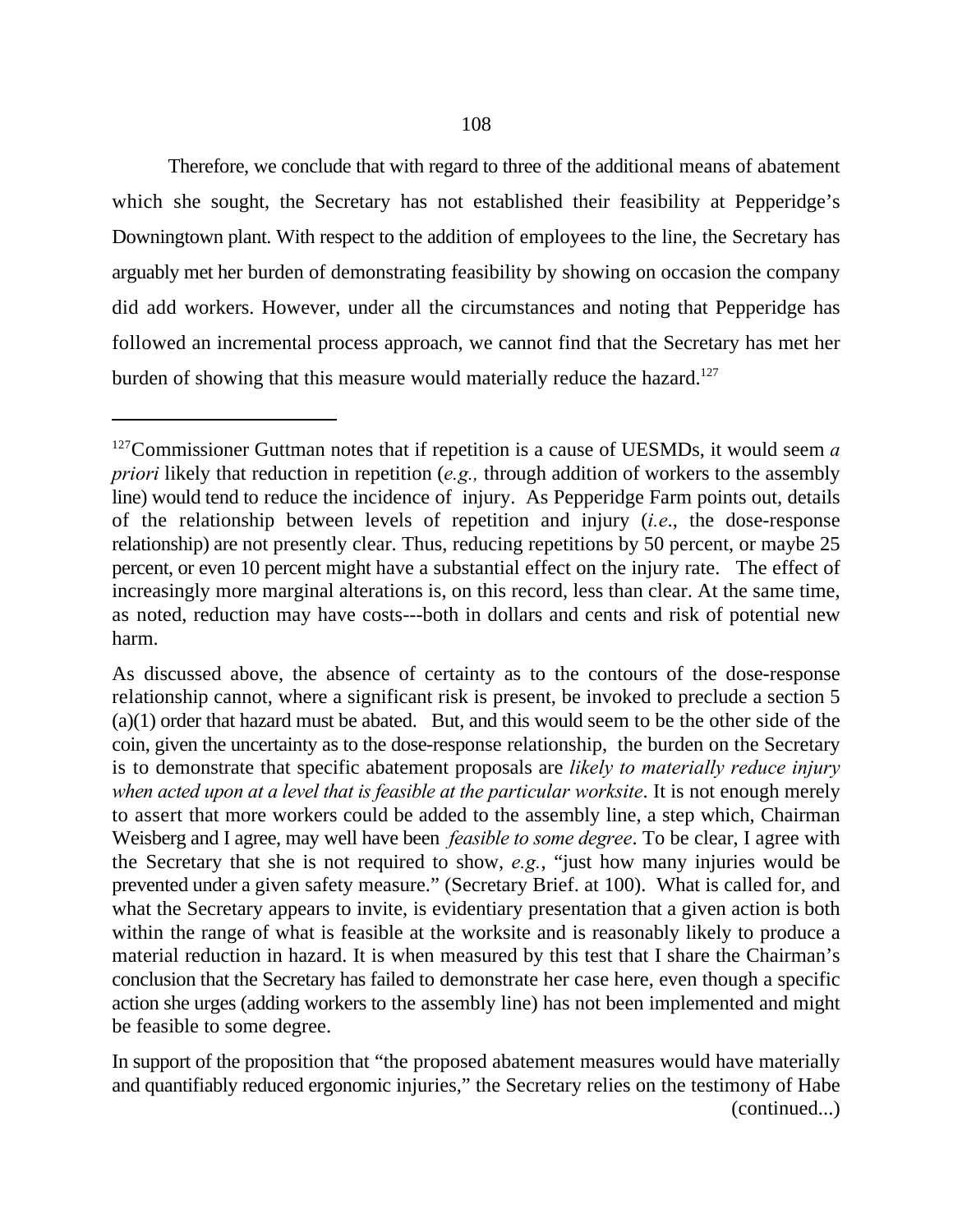However, neither the Secretary's ergonomic witnesses nor NIOSH (where they worked) had performed follow up studies to determine the efficacy of the specific means of reducing repetition advocated by the Secretary. Thus, the witnesses did not testify to personal experience with the results of any of the proposed methods at a particular location. This absence underscores the importance of Pepperidge's experience ( as we discuss in the text) on the one hand, and the research articles cited by the experts, on the other.

On inspection, the articles relied on by the Secretary do not support her case. They provide only limited reporting on experiences in which repetition reduction resulted in injury reduction. Most pointedly they do not appear to show specific instances in which adding workers to assembly lines was tried. Thus:

GX 150, a study of female photographic film rollers in Japan, did show that a greater number of rest periods and a reduction in working time was associated with a decrease in injuries. However, the measures did not appear to include assembly line addition of workers, and the injuries at issue were cervicobracheal disorders (injuries of the "neck-shoulder-arm" region, and not carpal tunnel syndrome or other injuries of the hand or wrist area).

GX 155, a research review article, does not appear to include cases involving a reduction in the rate of an assembly line or the addition of workers. (For those studies in which both methods of intervention and results were shown, three involved increased pauses and reported reductions in complaints; one of these also involved rotation.)

GX 157 is an article that discusses a technique for analyzing repetitive tasks and the time needed to recover from repetitions. The article explains that the approaches used to reduce complaints of workers on assembly lines include rotation, adding labor, additional breaks, and using 'natural selection' to "weed out people who have difficulty on the repetitive tasks." The author reports that "[t]hese approaches have not solved the problems but have reduced difficulties with the jobs and have permitted production to continue." The author does not refer to slowing of the line, and does not identify any specific instances (and results) in which pauses, assembly line speed reduction, or addition of workers was used as an intervention.

GX 158 reports on the ergonomics program at a manufacturer of sutures. The article describes the work of an ergonomics task force. The article does not identify any specific (continued...)

 $127$ (...continued)

and Putz-Anderson and "numerous scientific studies which clearly demonstrated that the reduction of repetitive work, and the modification of workplace designs, had materially reduced the incidence of cumulative trauma disorders in the workplace." (Secretary Brief at 106).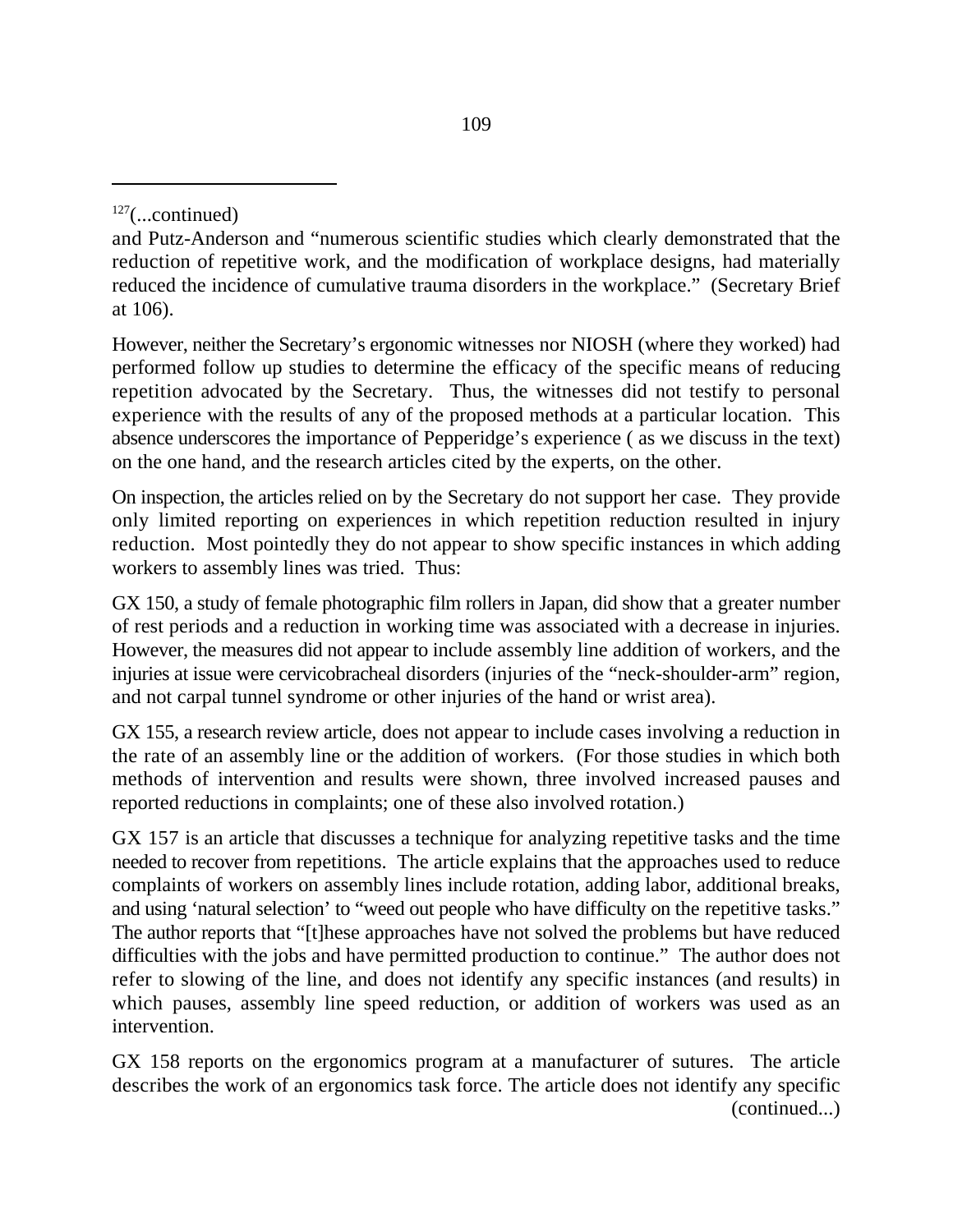# **5. Conclusion**

On this record, we conclude that the Secretary has failed to establish that the process engaged in by Pepperidge to abate the ergonomics hazards at Downingtown was insufficient. Further, the Secretary has not shown that the additional steps not taken by Pepperidge were feasible and that their efficacy in reducing the hazard was so compelling that the failure to have implemented them by the time of the inspection rendered Pepperidge's process inadequate. Accordingly, we uphold the judge's dismissal of this citation item.

GX 159 reviewed efforts to control UESMDs associated with hand tool operations in the telecommunications industry. The paper describes a program which included modification of the design of hand tools, training, and injury data research.

GX 161 did not clearly identify any instance of the use of reduction of assembly line speed, rotation, pauses, or the addition of workers. It did indicate a process that took from three to four years, in which the initially implemented changes were "small."

 I note that, as indicated by our conclusion to this section, had the Secretary provided evidence that the further actions she urged were materially likely to reduce hazard in a manner feasible at Downingtown, this evidence would need to be weighed against Teed-Sparling's testimony that implementation of her recommendations had drastically reduced injuries elsewhere (and would therefore be sufficient), as discounted by the evidence that her recommendations were only partially capable of implementation at Downingtown.

In sum, it may well be that the specific actions sought by the Secretary had been implemented elsewhere with demonstrable success. It may also be the case that from the vantage of common sense, the addition of more workers would seem likely to reduce repetitions and therefore injuries. However, the Secretary has not urged us to judge her abaatement proposals simply by what is technically feasible and might, *a priori*, seem likely to work; rather, she has asked us to judge her experts' proposals by their ability to show that they have worked elsewhere, or are in some significant way supported by more than naked expert say-so. The evidence that we have been referred to does not meet this test.

 $127$ (...continued)

instance of the use of rotation, assembly line speed reduction, the addition of workers or the use of pauses. The sole instance in which specific results are reported involves an exercise program (seven minutes, twice daily); the article reports this program reduced UESMDs related medical department visits from 76 to 28 a month.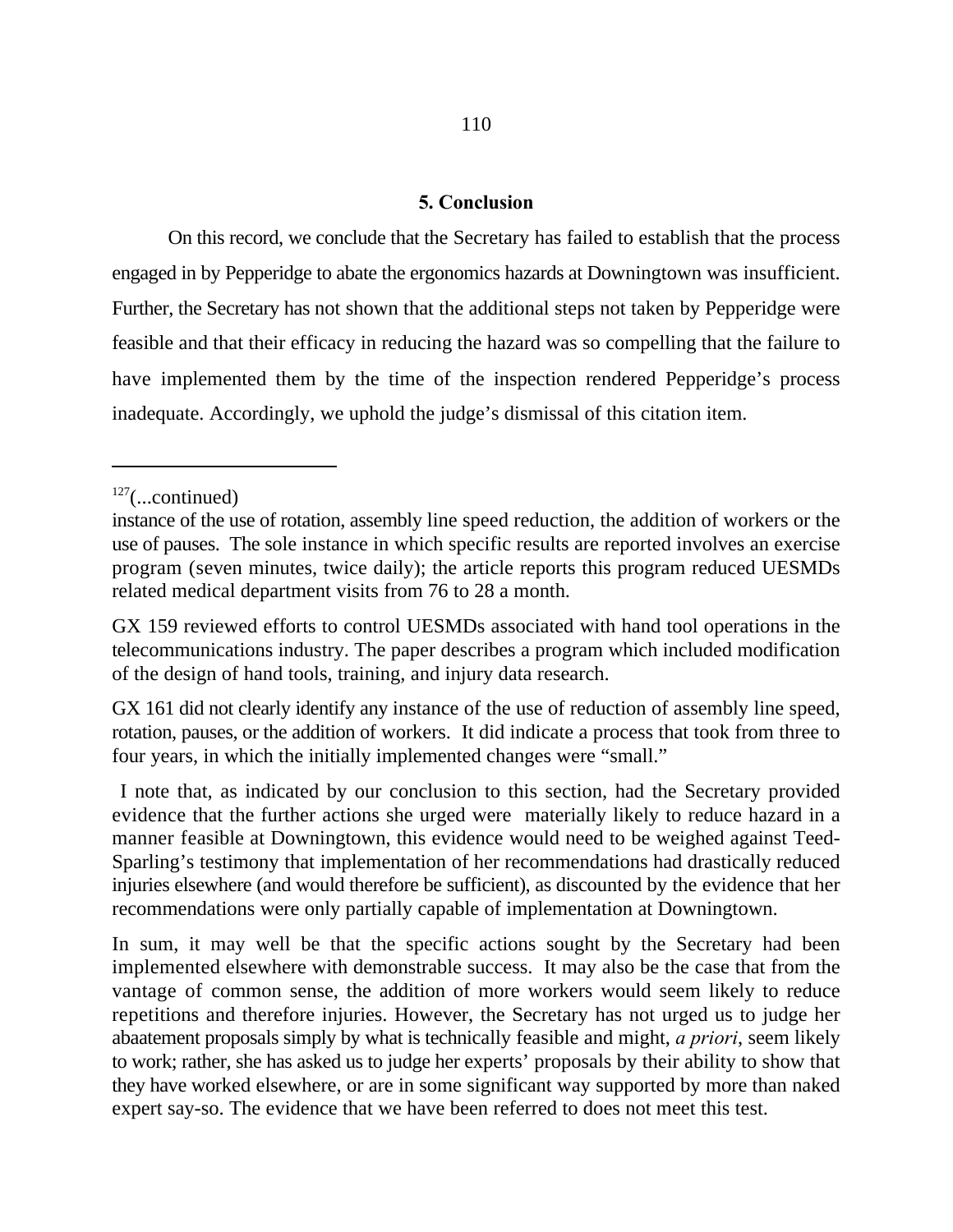#### **WEISBERG, CHAIRMAN, SEPARATE OPINION ON PENALTIES FOR LIFTING VIOLATIONS:**

Judge Oringer found that "the Secretary's proposed penalty of \$5000 for each of the lifting violations is appropriate and each employee who was exposed constitutes a separate instance of violation." He therefore assessed a penalty of \$105,000, representing \$5000 per instance for each of the 21 affirmed violations of section 5(a)(1), *i.e.*, citation 1, items 3(a)- (d)  $\&$  (f). Pepperidge argues, however, that the judge had no authority to assess penalties for the section 5(a)(1) violation(s) described in the citation on a per-employee basis. In addition, Pepperidge argues that the amount assessed is excessive in view of the evidence relating to the four statutory penalty factors -- size, past history and good faith of the employer, and gravity of the violation(s).

With respect to the Commission's authority to assess penalties for  $5(a)(1)$  violations on a per-employee basis, I adhere to the views I expressed in my dissenting opinion in *Arcadian Corp.*, 17 BNA OSHC 1345, 1356-61, 1995 CCH OSHD ¶ 30,856, pp. 42,924-29 (No. 93-3270, 1995), *petition for review filed*, No. 96-60126 (5th Cir. Feb. 29, 1996). In that case, I relied primarily on Commission precedent upholding the Secretary's authority under section 5(a)(2) of the Act to issue citations on a per-instance/per-employee basis, depending on the language of the particular standard or regulation cited, as well as the express language of section  $5(a)(1)$ , to "find that the Secretary is not precluded from citing section  $5(a)(1)$  on a per employee basis as a matter of law." 17 BNA OSHC at 1356, 1995 CCH OSHD at p. 42,924. However, I further reasoned that, because "not all general duty clause violations lend themselves to multiple citations," the Secretary is "obligated to show why instance-byinstance citations are warranted in the particular section  $5(a)(1)$  case." 17 BNA OSHC at 1360, 1995 CCH OSHD at p. 42,928. I concluded that the Commission should assess separate penalties for each exposed employee, as proposed, only when one of two alternative tests is met, *i.e.*, "*either* where the action or conduct giving rise to each separately-cited violation of the general duty clause involves an act that is physically discrete or distinctly individual in nature *or* where the evidence shows that the circumstances in the case warrant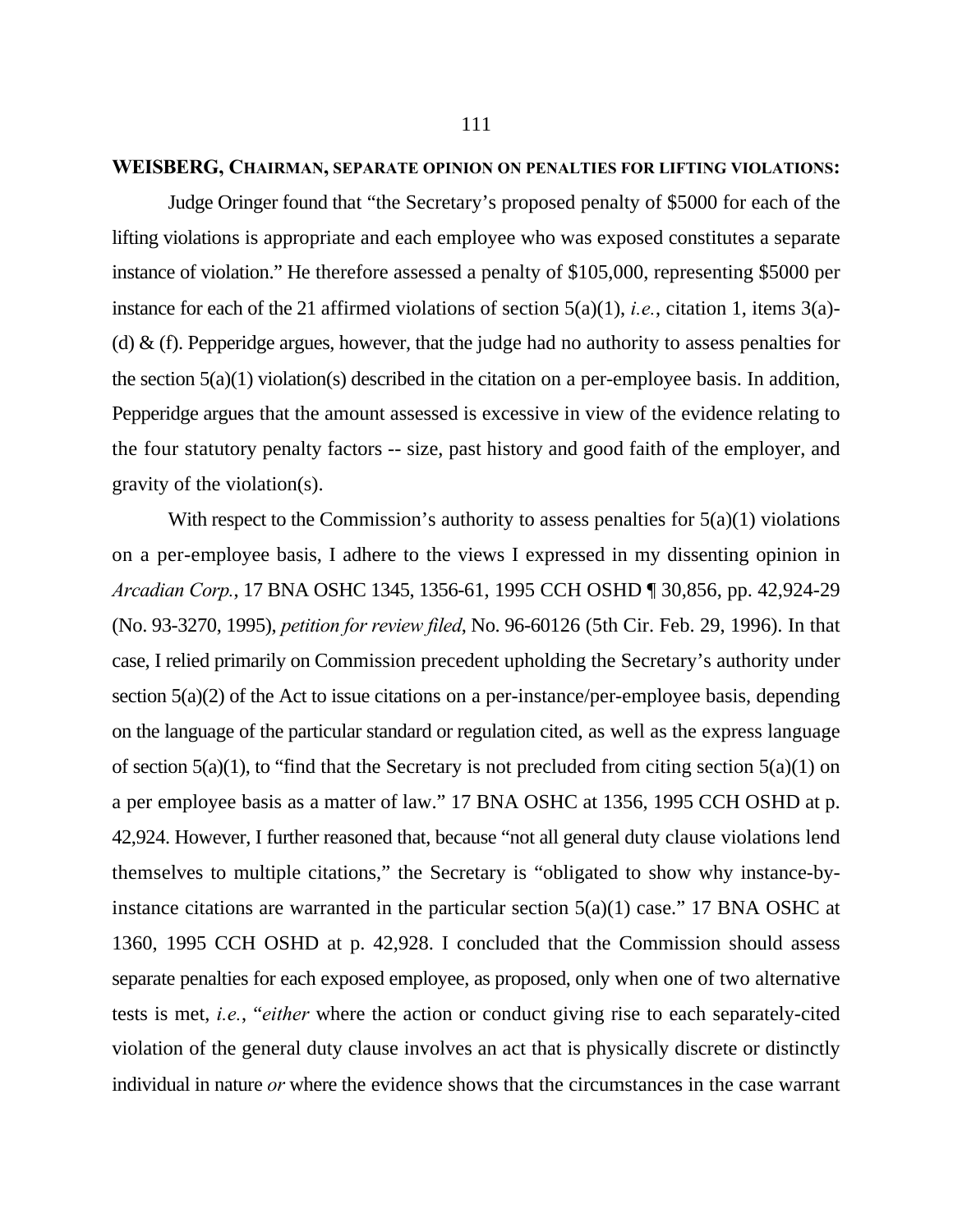the use of this extraordinary enforcement tool." 17 BNA OSHC at 1356, 1995 CCH OSHD at p. 42,924.

I have carefully considered Commissioner Guttman's criticisms of the position I articulated in *Arcadian*, but conclude that they lack merit. Commissioner Guttman primarily objects to the two-pronged test I set forth in *Arcadian* on the ground that it is not "clear enough to give notice to future Respondents" of the circumstances under which employers may be subjected to per-employee penalties for violating section  $5(a)(1)$ .<sup>128</sup> Commissioner Guttman apparently concedes that "a fair reading of" the standards and regulations at issue in such section 5(a)(2) cases as *Sanders Lead Co.*, 17 BNA OSHC 1197, 1993-95 CCH OSHD ¶ 30,740 (No. 87-260, 1995), and *Caterpillar, Inc.*, 15 BNA OSHC 2153, 1991-93 CCH OSHD ¶ 29,962 (No. 87-922, 1993), "leads to per employee penalties." However, he suggests that this notice is lacking in a section  $5(a)(1)$  case, unless the case rises to a level of "egregiousness" that "provide[s] both [a] reasonable basis for the penalties and its own

 $128$ I note that, while Commissioner Guttman has criticized me for failing to give adequate guidance as to when per employee penalties should be assessed for section  $5(a)(1)$  violations, Commissioner Guttman has made little effort to define for employers, employees, much less other Commissioners, the circumstances under which he himself would assess such penalties. For example, Commissioner Guttman expresses his agreement with my view that, "as a general proposition," ergonomic hazards may be cited on a per employee basis under section  $5(a)(1)$ , but he then adds that per employee penalties are not appropriate in all ergonomics cases and that this determination must be made in the context of the particular case. While Commissioner Guttman reveals that his determination will *not* be governed by either "the possibility that violative conditions can be abated by a single action" or "the happenstance of the abatement remedy ultimately selected," he gives no clue as to the circumstances that *will* govern his determination as to whether particular ergonomic hazards have been properly cited on a per employee basis. More generally, Commissioner Guttman states, with respect to *all* section 5(a)(1) violations (not just ergonomics cases) that he "might" contemplate the possibility of circumstances sufficiently egregious as to provide both reasonable basis for the penalties and its own form of notice to the employer." Nevertheless, Commissioner Guttman is surely not claiming that this "test" is either clearer than or provides greater guidance than the two-pronged test I articulated in *Arcadian*, as quoted above.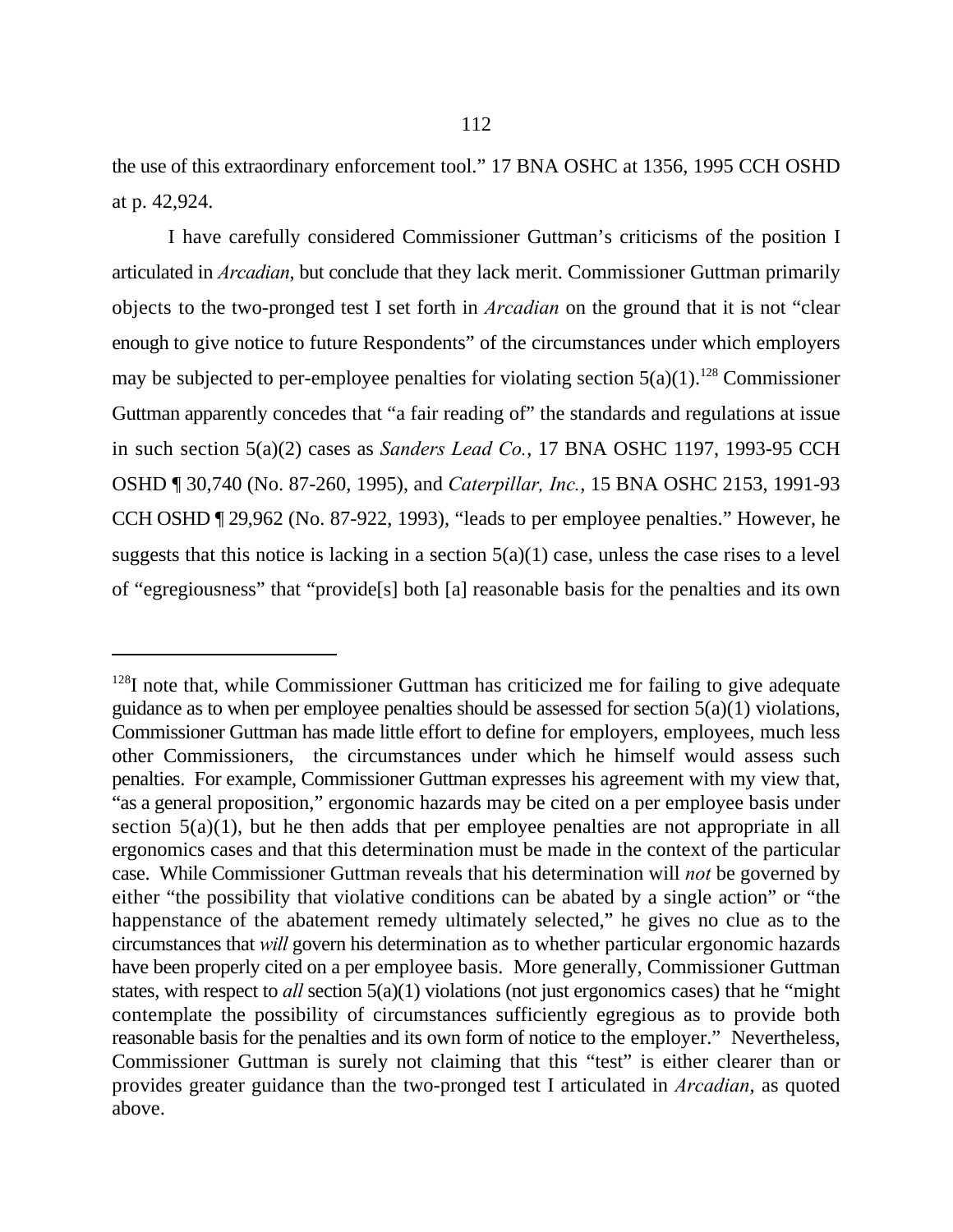form of notice to the employer." I respectfully disagree. In my opinion, the language of section  $5(a)(1)$  gives employers just as much notice of the possibility of per-employee penalties as they receive from the language of the standards and regulations at issue in *Sanders Lead* and *Caterpillar*. 129

Moreover, I believe that Commissioner Guttman's views on the assessment of peremployee penalties in the section  $5(a)(1)$  context cannot be reconciled with his views on the assessment of per-instance/per-employee penalties in the section  $5(a)(2)$  context. As indicated, Commissioner Guttman's concern over the problem of notice when section 5(a)(1) is cited on a per-employee basis is so great that he would only permit such citations when the cited acts or omissions rise to a level of "egregiousness" that is sufficiently high that the very nature of the employer's misconduct gives it notice of the possible imposition of multiple penalties. Yet, in the section 5(a)(2) context, Commissioner Guttman would seemingly adhere to Commission precedent, which gives the Secretary *totally unfettered discretion* to cite on a per-instance basis (or alternatively to group the violations in a single citation, if she so chooses) so long as the standard or regulation at issue *can be* interpreted in such a manner that each individually cited instance of noncompliance constitutes a distinct and separate violation of the standard or regulation.<sup>130</sup> Indeed, in the section  $5(a)(2)$  context,

<sup>&</sup>lt;sup>129</sup>For example, one of the standards at issue in *Sanders Lead* was 29 C.F.R. § 1910.1025(f)(3)(ii), which states, in pertinent part, that "*[e]mployers shall perform* either quantitative or qualitative face lift tests *. . . for each employee* wearing negative pressure respirators" (emphasis added). The similarity between this language and the language of section 5(a)(1) is obvious. Thus, section 5(a)(1) states that "[e]ach *employer . . . shall furnish to each of his employees* employment and a place of employment which are free from recognized hazards that are causing or are likely to cause death or serious physical harm to his employees" (emphasis added). To me, it seems beyond dispute that, if "a fair reading of" § 1910.1025(f)(3)(ii) "leads to per employee penalties," then so also does "a fair reading of" section  $5(a)(1)$  of the Act.

 $130$ The Commission's deference to the Secretary's decisions as to whether to group particular section 5(a)(2) violations or to cite them on an instance-by-instance basis is consistent with (continued...)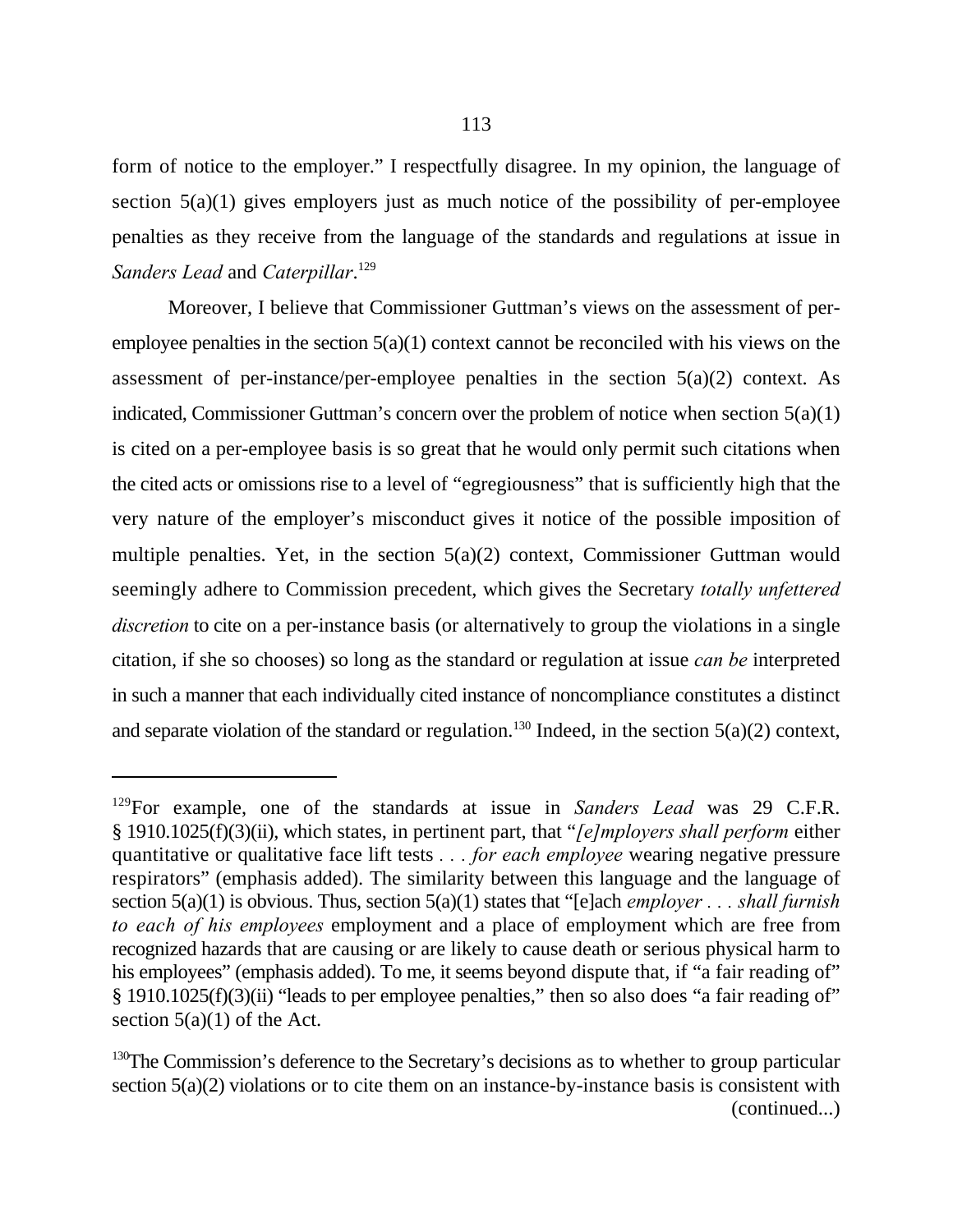the Commission has shown itself to be markedly unconcerned about whether the cited employers have had adequate notice of the possibility that they could be cited on a peremployee/per-instance basis. For example, in *Caterpillar*, the Commission upheld the Secretary's decision to cite 29 C.F.R. § 1904.2(a) on a per-employee/per-instance basis even though it acknowledged that the citation before it was a dramatic departure from the Secretary's long-standing practice of interpreting and citing the regulation in a different manner. Under this prior interpretation of the regulation, an employer's failure to maintain a complete and accurate log of injuries and illnesses had consistently been treated as a single violation of the regulation, warranting only a single citation and proposed penalty, regardless of how many unrecorded or erroneously-recorded injuries and illnesses may have been involved. 15 BNA OSHC at 2170, 2172, 1991-93 CCH OSHD at pp. 41,003, 41,006.

It seems clear to me that the employer in the *Caterpillar* case had *no greater notice* than the employer in the instant case of the possibility that it could be cited for the violations at issue on a per-instance/per-employee basis. I therefore conclude that the sharp distinction Commissioner Guttman would draw, *on notice grounds*, between the Secretary's authority under section  $5(a)(1)$  and her authority under section  $5(a)(2)$  is wholly unwarranted.<sup>131</sup>

 $130$ (...continued)

a long line of cases acknowledging the Secretary's broad prosecutorial discretion with regard to all matters concerning citations and proposed penalties. The Commission exercises its control over these discretionary acts by reviewing the allegations of the Secretary's citations to determine whether the alleged violations are supported by a preponderance of the record evidence and by independently determining, on the basis of the record, what penalty amounts are "appropriate" in light of the gravity of the violations and the size, past history, and good faith of the employer. Apart from these statutorily-mandated controls and limitations on the Secretary's prosecutorial discretion, the Commission has generally not considered it appropriate to tell the Secretary how she should draft her citations, even when, inevitably, the penalty is collaterally affected. Lack of predictability concerning the manner in which, or even whether, a particular violation will be cited is an unavoidable consequence of this prosecutorial discretion.

<sup>&</sup>lt;sup>131</sup>There is, of course, another "notice" issue in every section  $5(a)(1)$  case, given the broad (continued...)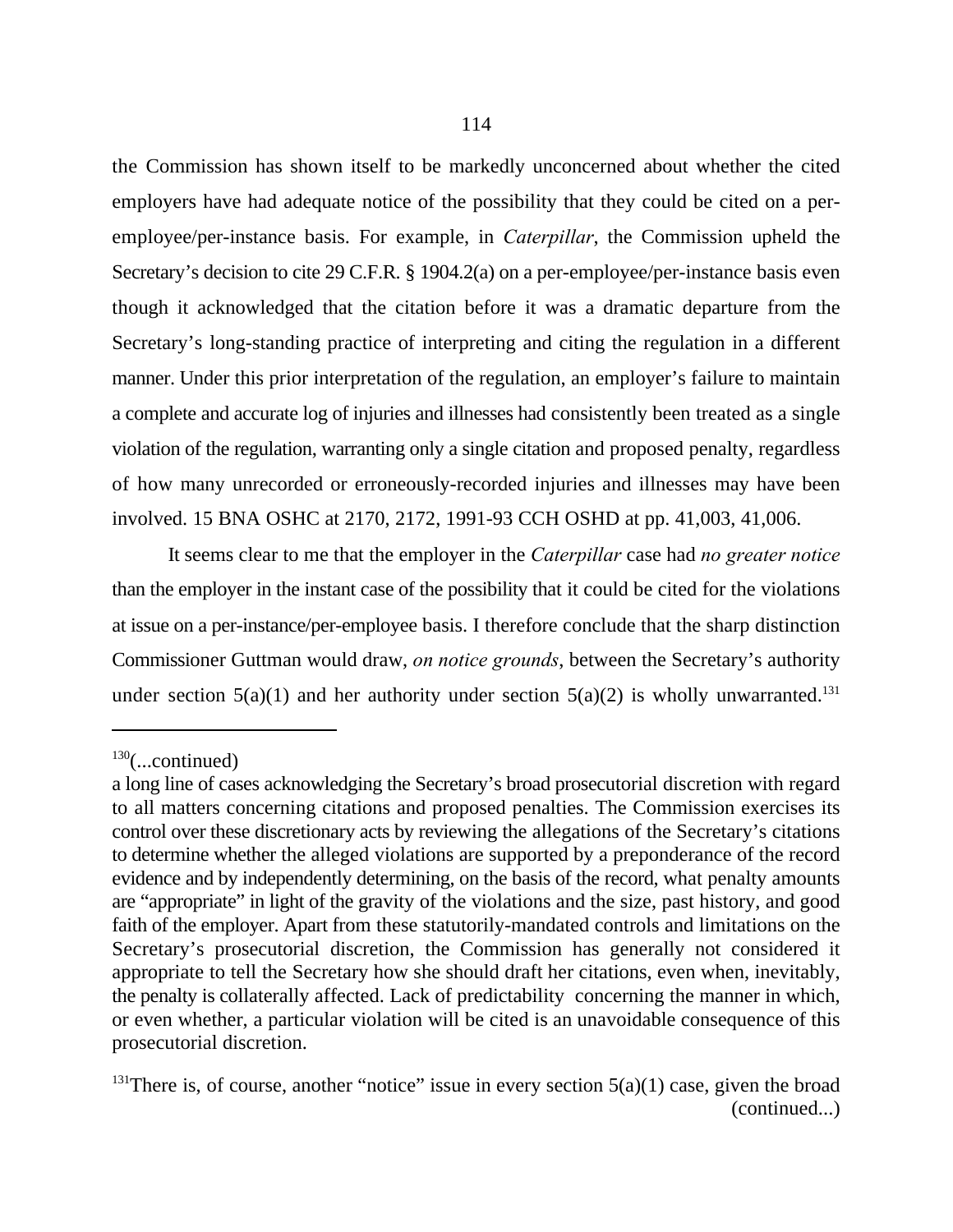Accordingly, I adhere to the test I set forth in *Arcadian*, which seeks to establish a rough equivalency between the Secretary's ability to cite on a per-instance/per-employee basis in the section  $5(a)(2)$  context and her ability to use this highly significant enforcement tool in the  $5(a)(1)$  context.

Here, the Secretary has attempted to justify her penalty proposal on the ground that Pepperidge's multiple violations of section  $5(a)(1)$  were "egregious" willful violations meeting the criteria set forth in her internal guidelines at OSHA Instruction CPL 2.80 (Oct. 1, 1990) for the issuance of per-instance/per-employee citations. However, after reviewing the record on appeal, I am unable to find that a "per exposed employee [unit of prosecution] is reasonable based on evidence showing the circumstances in the case to be extraordinary," within the meaning of my *Arcadian* test. On the other hand, after examining "the action or conduct giving rise to the general duty clause violation," I conclude that the Secretary's proposed assessment of per-employee penalties *is* appropriate in this case, because "the employer's failure to protect its employees against recognized hazards manifest[ed] itself through acts or omissions that [were] uniquely individual in nature." *See* 17 BNA OSHC at 1360, 1995 CCH OSHD at p. 49,929. Specifically, Pepperidge's failure to protect the 21 employees at issue against the recognized hazards described in the citation "manifest[ed]

 $131$ (...continued)

language of this statutory requirement, and it involves the adequacy of notice to the employer that the cited acts were prohibited or that the cited omissions were mandated. Under the case law, however, this notice problem is resolved by requiring the Secretary to prove both that the cited hazard was "recognized" and that it was preventable, *i.e.*, the Secretary must prove the feasibility and likely utility of measures that the employer could have taken to eliminate or at least materially reduce the hazard. When section  $5(a)(1)$  is limited in this manner, the notice it provides to employers of their legal obligations is, as a matter of law, just as adequate as the notice provided by a standard or regulation. Accordingly, the sharp distinction drawn by Commissioner Guttman between the Secretary's authority to cite on a per-employee basis under section  $5(a)(2)$  and her authority under section  $5(a)(1)$  cannot be justified on the basis of any asserted inadequacy of notice of the legal duties imposed by section  $5(a)(1)$ .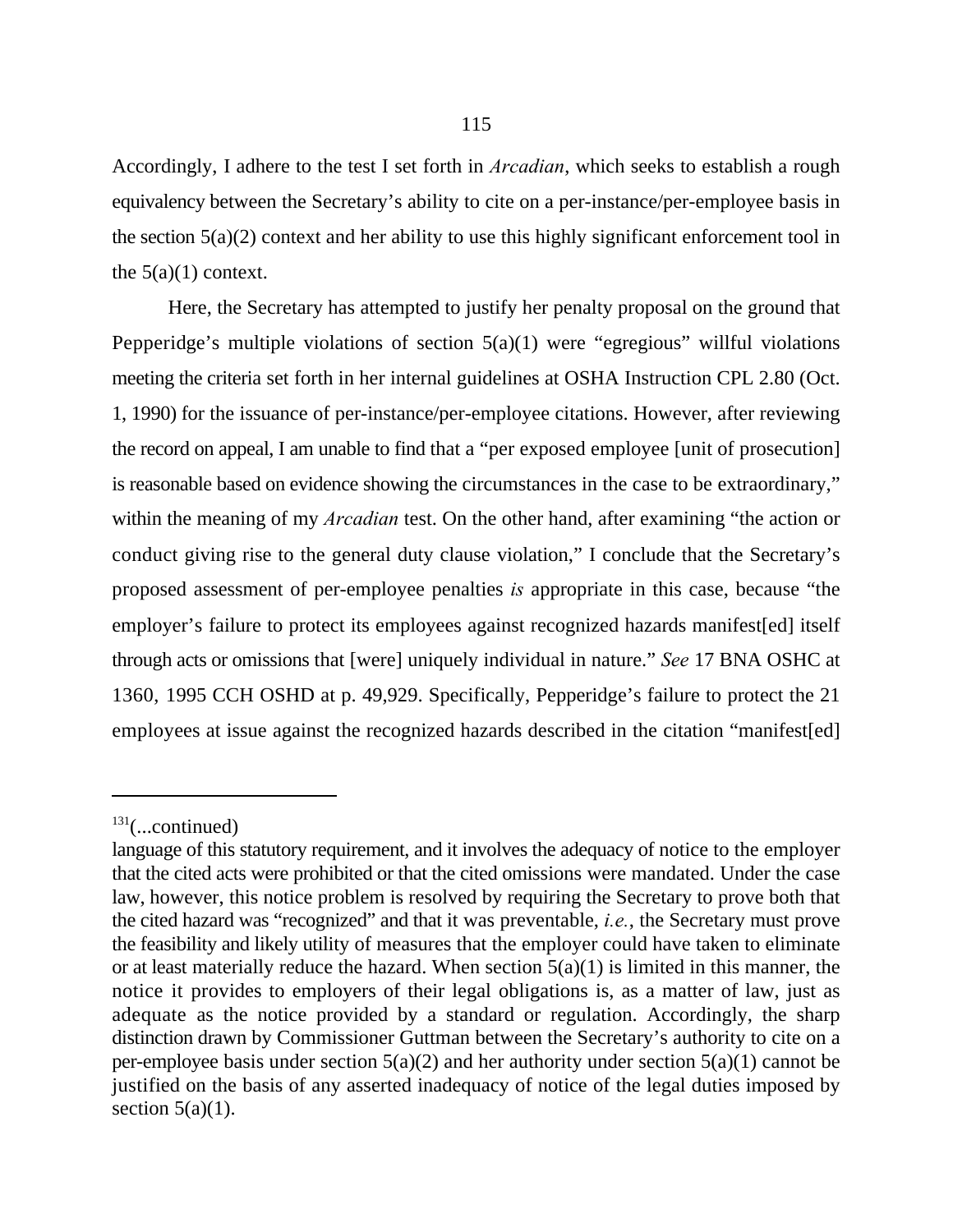itself through" its failure to evaluate their individual work activities and working environments and to devise and implement plans, based upon those evaluations, for minimizing each employee's risk of back injury through administrative controls, engineering controls, or an effective combination of both. This is the type of conduct for which the Commission has upheld per-employee citations in cases involving violations of standards. *E.g.*, *Sanders Lead.*

More specifically, I conclude that the hazards associated with manual lifting tasks in the workplace are a widely-recognized example of "ergonomic" hazards and that ergonomic hazards are virtually by definition "uniquely individual in nature," as are the "ergonomic solutions" that must be devised to minimize, if not totally eliminate, them. Indeed, Taber's *Cyclopedic Medical Dictionary* (17th ed.) defines "ergonomics" as "[t]he science concerned with how to fit a job to a [worker's] anatomical, physiological, and psychological characteristics in a way that will enhance human efficiency and well-being." Similarly, the Secretary's witness, Dr. Putz-Anderson, a NIOSH section chief involved in the writing of the NIOSH lifting guide, testified that an "ergonomic solution" is one that "[designs the] workplace to fit the people rather than trying to get people to fit the workplace" and further that "ergonomics is concerned with . . . how we can design our environment, our workplace, our work station, our tools to match and meet the capabilities and limitations of the people that are engaged in those jobs." Because ergonomics focuses on the impact of the job functions on the individual performing the job, the choice of an effective means of eliminating or materially reducing ergonomic hazards *may* depend on the individual to whom the remedy is applied. Or it may not. For example, while the optimal solution to a given ergonomic hazard may be a change in work processes that is unique to a particular worker, *e.g.,* training that worker in proper lifting techniques, it may alternatively be a change in work processes that is not dependent on any specific individual but rather affects equally any and all employees who perform a particular work task, *e.g.*, eliminating the need to lift a particular object manually by providing a mechanical lifting device.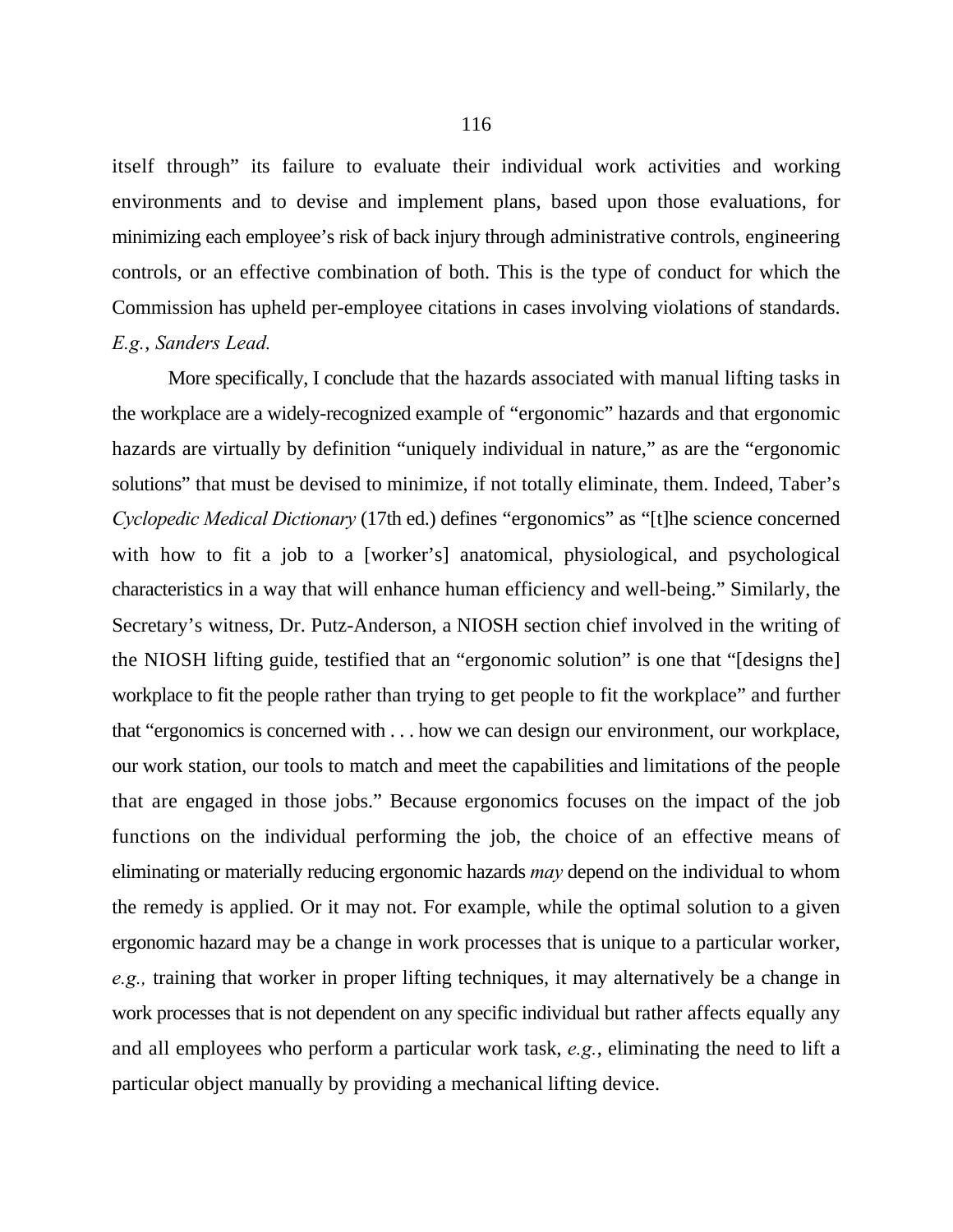This distinction between employee-based and process- or environment-based solutions is embodied in the concepts of "administrative and engineering controls." A guide edited by Dr. Putz-Anderson and introduced as an exhibit in this case distinguishes between these two broad categories of "ergonomic solutions"as follows:

Administrative controls refer to those actions taken by the management or medical staff to limit the potentially harmful effects of a physically stressful job on individual workers. Administrative control is achieved by **modifying existing personnel functions** such as worker training, job rotation, and matching employees to job assignments. In other words, the control actions are focused on the worker . . . .

By contrast, engineering control focuses on the job or work environment. The aim here is to redesign the job or tool to achieve control over those job factors associated with the onset of CTDs.

(GX 168 at 75, emphasis in original).

Section  $5(a)(1)$  of the Act places no restriction on an employer's freedom to choose between administrative and engineering controls, or to choose some combination of both, in designing its own "ergonomic solution" to any particular ergonomic hazard that arises in its workplace. Section 5(a)(1) establishes only a performance standard that must be met, *i.e.*, the employer must render its workplace "free from [those] recognized hazards that are causing or are likely to cause death or serious physical harm to [its] employees." The statute does not specify the particular measures that the employer must take to attain this objective and does not even state a preference between engineering and administrative controls. Similarly, the citation at issue in this case gave Pepperidge broad flexibility in selecting or designing the ergonomic solutions it deemed to be the optimal means for abating the ergonomic hazards described in the citation. What the Secretary *required* Pepperidge to do was to come up with *some* combination of administrative and engineering controls that would materially reduce the described hazards and to *consider* those circumstances that were "uniquely individual" to each of the exposed employees in fashioning its abatement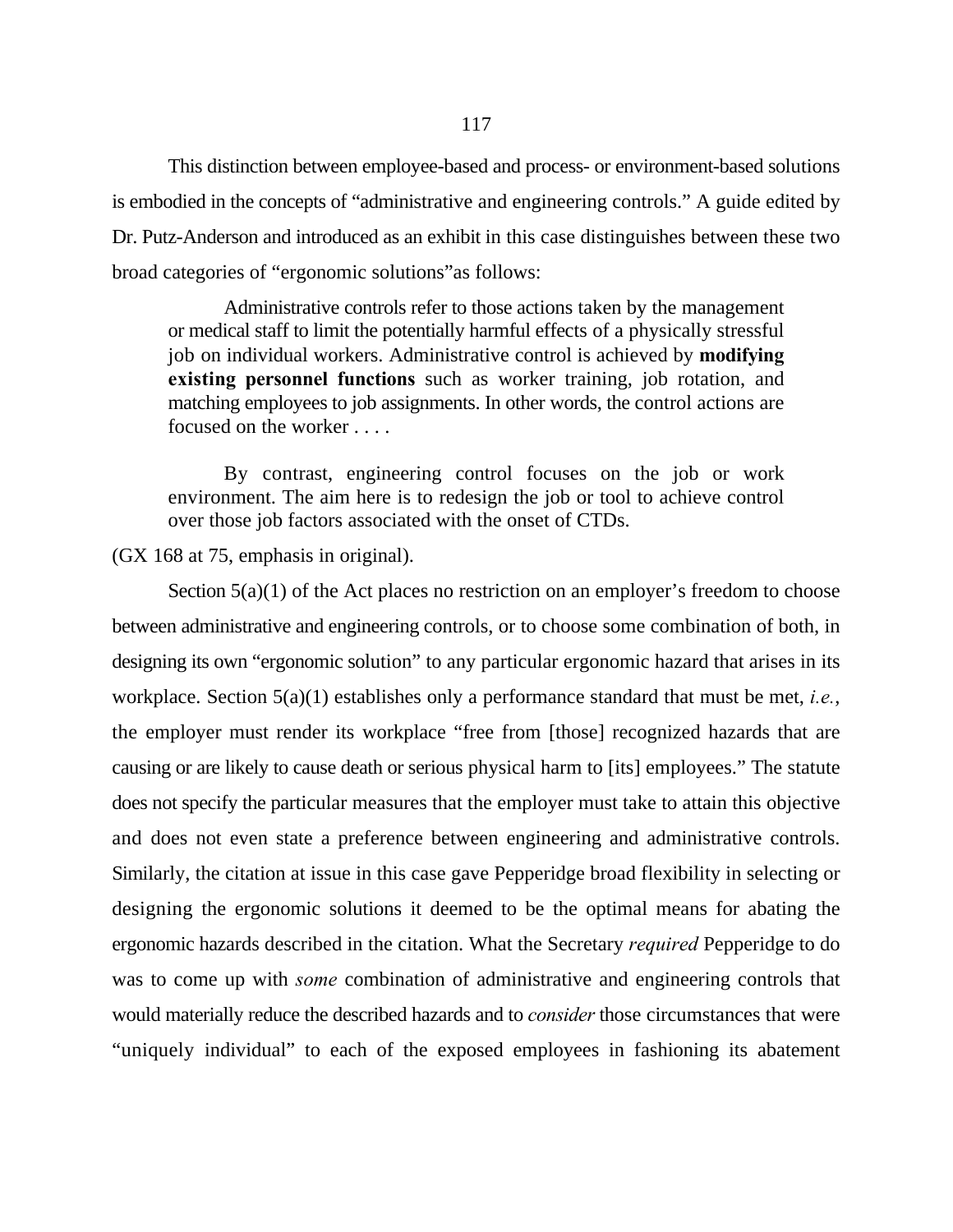remedies. Otherwise, the citation's emphasis was on maintaining the flexibility that section 5(a)(1) itself grants to employers in abating "recognized hazards."

I therefore conclude that the violations at issue here are closely analogous to the multiple violations of 29 C.F.R. § 1926.500(g)(1) that were at issue in *Hartford Roofing Co.*, 17 BNA OSHC 1361, 1995 CCH OSHD ¶ 30,857 (No. 92-3855, 1995) (Weisberg, Chairman, dissenting), with the principal difference being that that case arose under section  $5(a)(2)$  of the Act rather than section  $5(a)(1)$ . Under the clear terms of section 1926.500(g)(1), Hartford had a duty to protect *each* of the six employees who were engaged in built-up roofing work at the inspected workplace from the hazard of falling from the roof's perimeter. However, the cited standard expressly gave Hartford a range of options in terms of the particular measures it could have taken to prevent such falls. Hartford could have selected a single means of protection, such as perimeter guardrails, that would have provided the same, undifferentiated fall protection to any person who came up onto the roof, including the six specified employees. Or it could have selected a protective method, such as the distribution and required use of personal safety lines, that would have provided separate, personal protection for individual employees. Finally, Hartford could have complied with the cited standard by selecting different forms of protection for different employees or groups of employees. I believe that this is precisely the situation that existed at Pepperidge's workplace with respect to employees exposed to lifting hazards. Therefore, just as I would have upheld the Secretary's proposal to assess penalties on a per-employee basis in *Hartford Roofing*, I would also uphold the Secretary's proposal to assess penalties on a per-employee basis in this case.

The fact that the Secretary's evidence and the judge's findings on the feasibility of abatement were focused on ergonomic solutions that would have protected groups of employees, *e.g.*, all employees manually lifting bags of sugar, rather than only individual employees, is of no consequence in determining whether per employee penalties are warranted in this case. Neither the contested citation nor section  $5(a)(1)$  itself required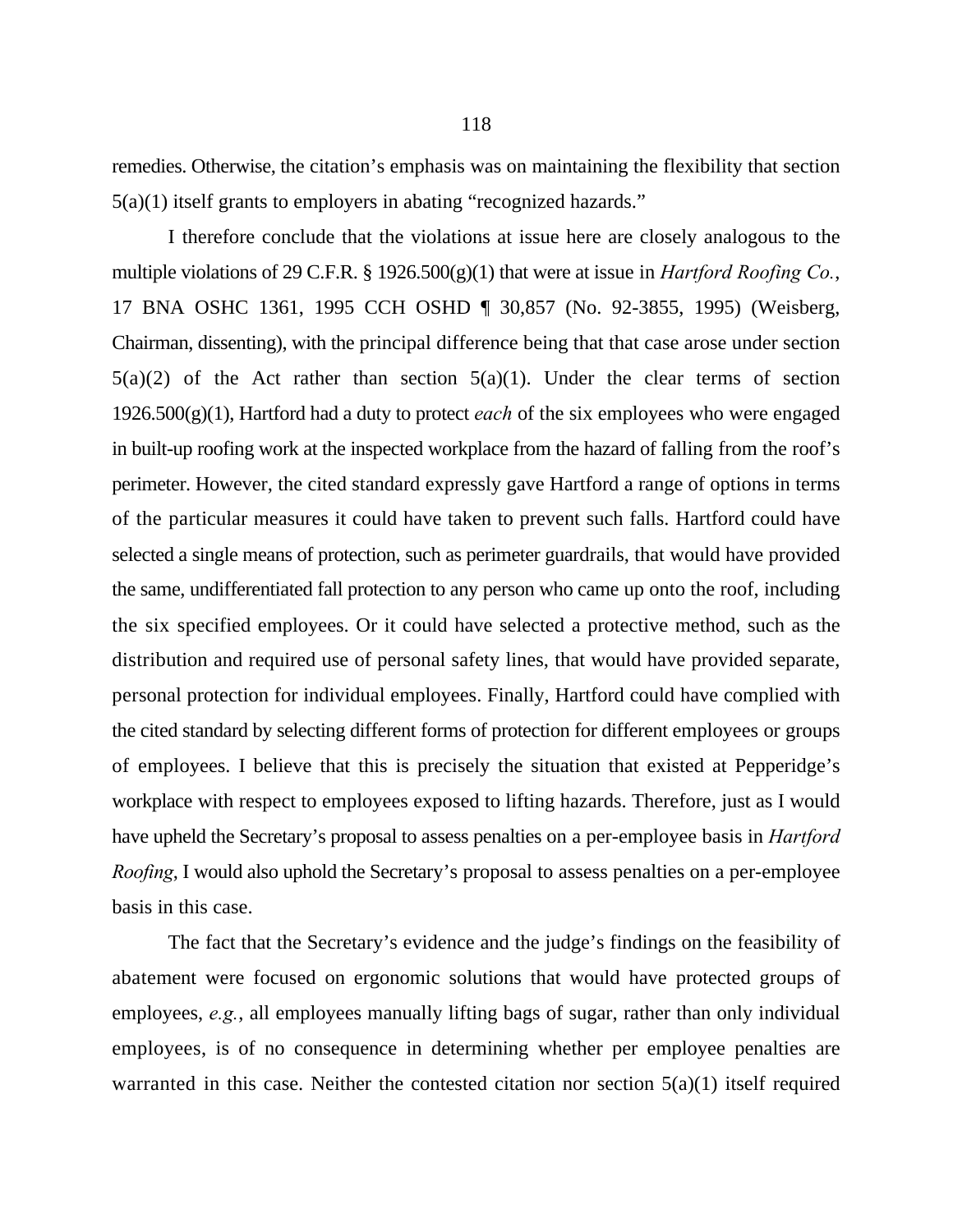Pepperidge to implement the specific abatement measures that were recommended by the Secretary's witnesses and/or found feasible by the judge. Rather, following the hearing and the judge's decision, Pepperidge retained the same flexibility it had had under the citation's abatement requirement to devise its own ergonomic solutions to the cited ergonomic hazards. As the Commission stated in *Brown & Root, Inc., Power Plant Div.*, 8 BNA OSHC 2140, 2144, 1980 CCH OSHD ¶ 24,853, p. 30,656 (No. 76-1296, 1980):

Section  $5(a)(1)$  requires the employer to free its workplace of recognized hazards. The Act, however, does not specify the manner by which recognized hazards are to be removed from the worksite. Accordingly, the employer may use any method that renders its worksite free of the hazard and *is not limited to those methods suggested by the Secretary*.

(Emphasis added). *See also Whirlpool Corp.*, 7 BNA OSHC 1356, 1359, 1979 CCH OSHD ¶ 23,552, p. 28,533 (No. 9224, 1979), *rev'd and remanded*, 645 F.2d 1096 (D.C. Cir. 1981) ("Section  $5(a)(1)$ , which imposes a general duty on employers, is broadly worded and *unlimited to any* particular hazards or *particular methods of abatement*") (emphasis added).

Accordingly, I believe the opinion voiced by Commissioner Guttman and Commissioner Montoya that the citation item at issue here describes at most four separate violations of section 5(a)(1) is based on their failure to distinguish between the Secretary's evidence on feasibility and the employer's duty under section  $5(a)(1)$ . In describing the Secretary's burden of proof in a  $5(a)(1)$  case, the Commission has long employed the following four-part test: "To establish a violation of the general duty clause, the Secretary must show that (1) a workplace condition or activity presented a hazard, (2) the employer or industry recognized it, (3) it was likely to cause serious physical harm, and (4) a feasible and useful means of abatement existed by which to materially reduce or eliminate it." *Kokosing Constr. Co.*, 17 BNA OSHC 1869, 1872, 1997 CCH OSHD ¶ 31,207, p. 43,724 (No. 92-2596, 1996). However, in contrast to the first three elements of the Secretary's burden of proof, which flow directly from the language of section  $5(a)(1)$ , the fourth element is merely a judicially and administratively constructed limitation on the Secretary's authority. By requiring the Secretary to "formulate and defend his own theory of what particular steps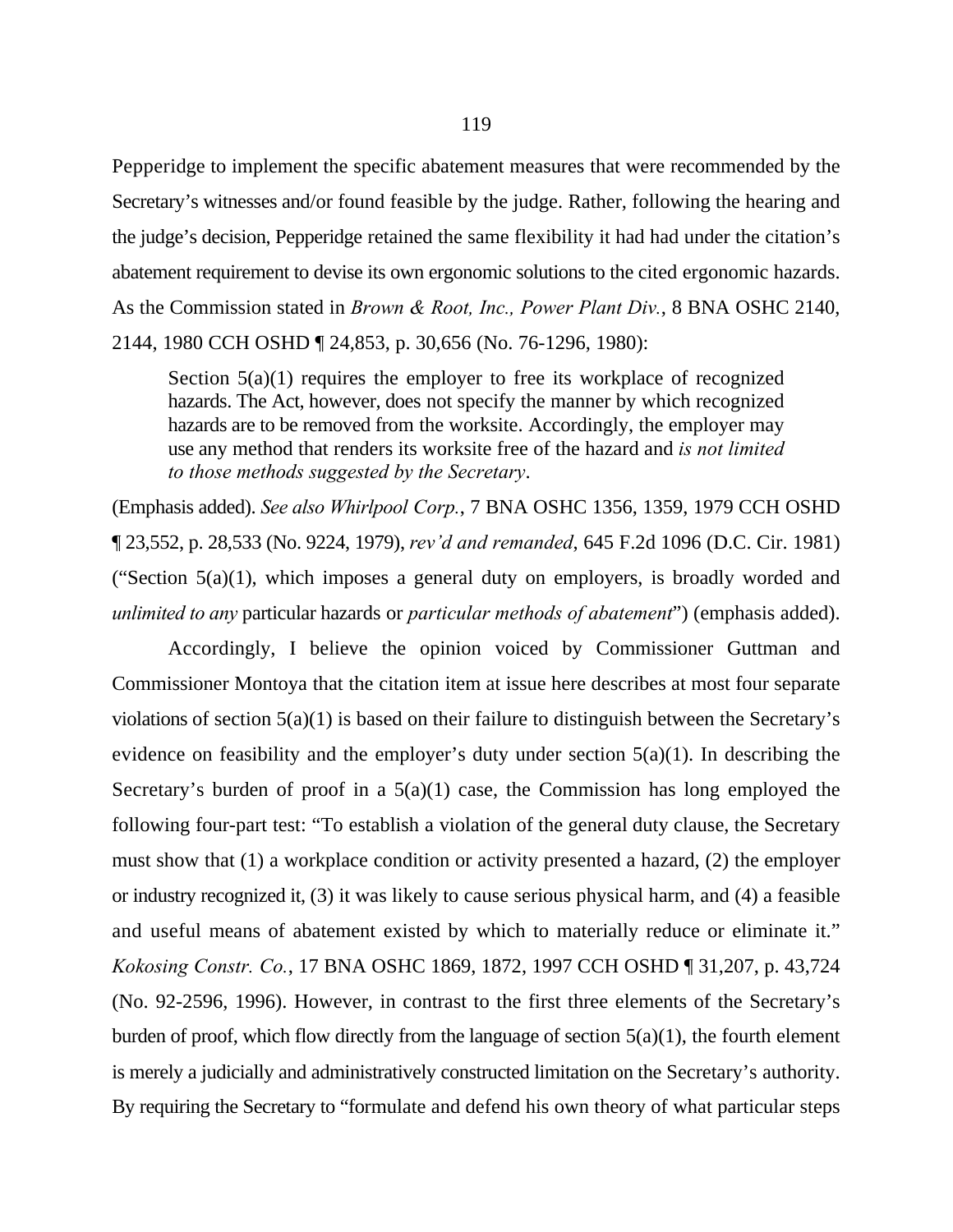the employer should have taken to abate the hazard," *Whirlpool Corp.*, 7 BNA OSHC at 1360, 1979 CCH OSHD at p. 28,535, the courts and the Commission have sought to (a) cure the notice problems inherent in the broad scope of the statutory language and (b) restrict the scope of section 5(a)(1) to the elimination or mitigation of hazards that are preventable. *See*, *e.g.*, *National Realty & Constr. Co. v. OSHRC*, 489 F.2d 1257, 1265, 1268 (D.C. Cir. 1973). These holdings have *not* sought to alter in any way the "general duty" imposed on employers under section  $5(a)(1)$ . Accordingly, while the Secretary as a matter of law bears the burden of proving that a cited recognized hazard can be abated and that such abatement is "feasible," neither the evidence introduced by the Secretary in support of his feasibility allegations nor the judge's findings on the feasibility issue restrict the flexibility that the employer otherwise has under the express terms of section 5(a)(1) in deciding how to abate the cited violation.

Because I still believe that the Commission's decision in *Arcadian* was "wrongly decided," I would have no hesitation in joining in a decision to overrule *Arcadian* in an appropriate case at an appropriate time*.* Noting, however, that the Secretary's direct appeal of *Arcadian* to the U.S. Court of Appeals for the Fifth Circuit is pending, and a decision is expected shortly, I do not think it prudent to do so now without the benefit of the Fifth Circuit's opinion in *Arcadian*. In any event, I believe that it is not necessary to overrule *Arcadian* in order to uphold the Secretary's proposal of per-employee penalties in the instant case. *Arcadian* is clearly distinguishable from this case, which appears to be a proper case for the issuance of multiple citations even under the criteria established by the *Arcadian* majority. *See* 17 BNA OSHC at 1351, 1995 CCH OSHD at p. 42,919 ("[t]here may be circumstances under which different hazards can be cited as section 5(a)(1) violations requiring different abatement actions"). *Cf. Hartford Roofing*, 17 BNA OSHC at 1365, 1995 CCH OSHD at p. 42,933 (views of same Commission majority) ("[s]ome standards implicate the protection, etc. of individual employees to such an extent that the failure to have the protection in place for each employee permits the Secretary to cite on a per-instance basis").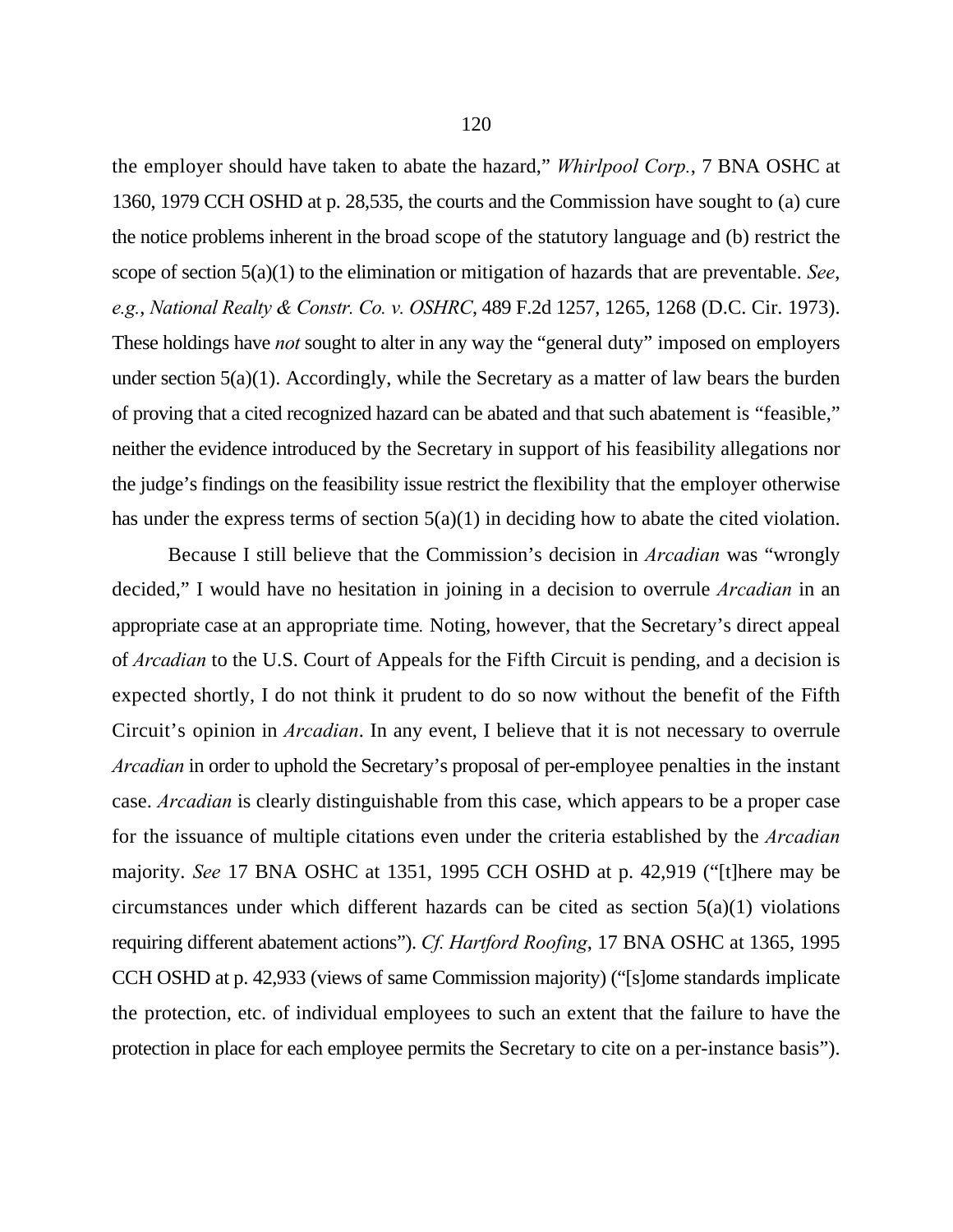In *Arcadian*, the Commission majority framed the issue before it as follows: "The issue presented in this case is a narrow one: whether . . . [the judge] erred in dismissing eighty-six of eighty-seven *nearly identical items* contained in a single citation . . . based upon his ruling that . . . [the Act] does not vest the Secretary with the authority to cite for each individual employee exposed to *the same* hazardous condition(s)." 17 BNA OSHC at 1345, 1995 CCH OSHD at p. 42,913 (emphasis added). Emphasizing their findings that all 87 employees had been exposed to a *single* recognized hazard (*i.e.*, the possibility that a urea reactor would explode, injuring anyone who happened to be in sufficiently close proximity to it) and that affirmance of the multiple charges would result in the entry of *the same* abatement order 87 times, the Commission majority concluded that the Secretary had exceeded his authority by citing that violation on a per-employee basis. In contrast, the alleged violations of section  $5(a)(1)$  at issue in this case have little in common with the *Arcadian* violations. While each of the 21 employees identified in subitems 3(a)-(d)  $\&$  (f) was exposed to the possibility of injury during manual lifting operations, the nature of their exposure was such that it was highly unlikely that more than one employee could be injured as the result of any single incident. Moreover, each employee was exposed to the possibility of back injury while lifting separate loads, of different sizes and shapes, and performing separate actions to lift those loads. Finally, under the circumstances cited, Pepperidge could have eliminated the lifting hazard with respect to a single employee while leaving all of the other employees exposed to lifting hazards; yet, no single abatement measure or set of abatement measures could have eliminated the cited hazards with respect to all 21 employees. Under these circumstances, I conclude that, even under the governing principles laid down by the Commission majority in *Arcadian* and *Hartford*, Pepperidge has been properly cited on a per-employee basis for "different hazards  $\ldots$  requiring different abatement actions"<sup>132</sup> since "the protection  $\ldots$  of in

<sup>&</sup>lt;sup>132</sup> Applying this same test, Commissioner Montoya concludes that the Secretary has "alleged (continued...)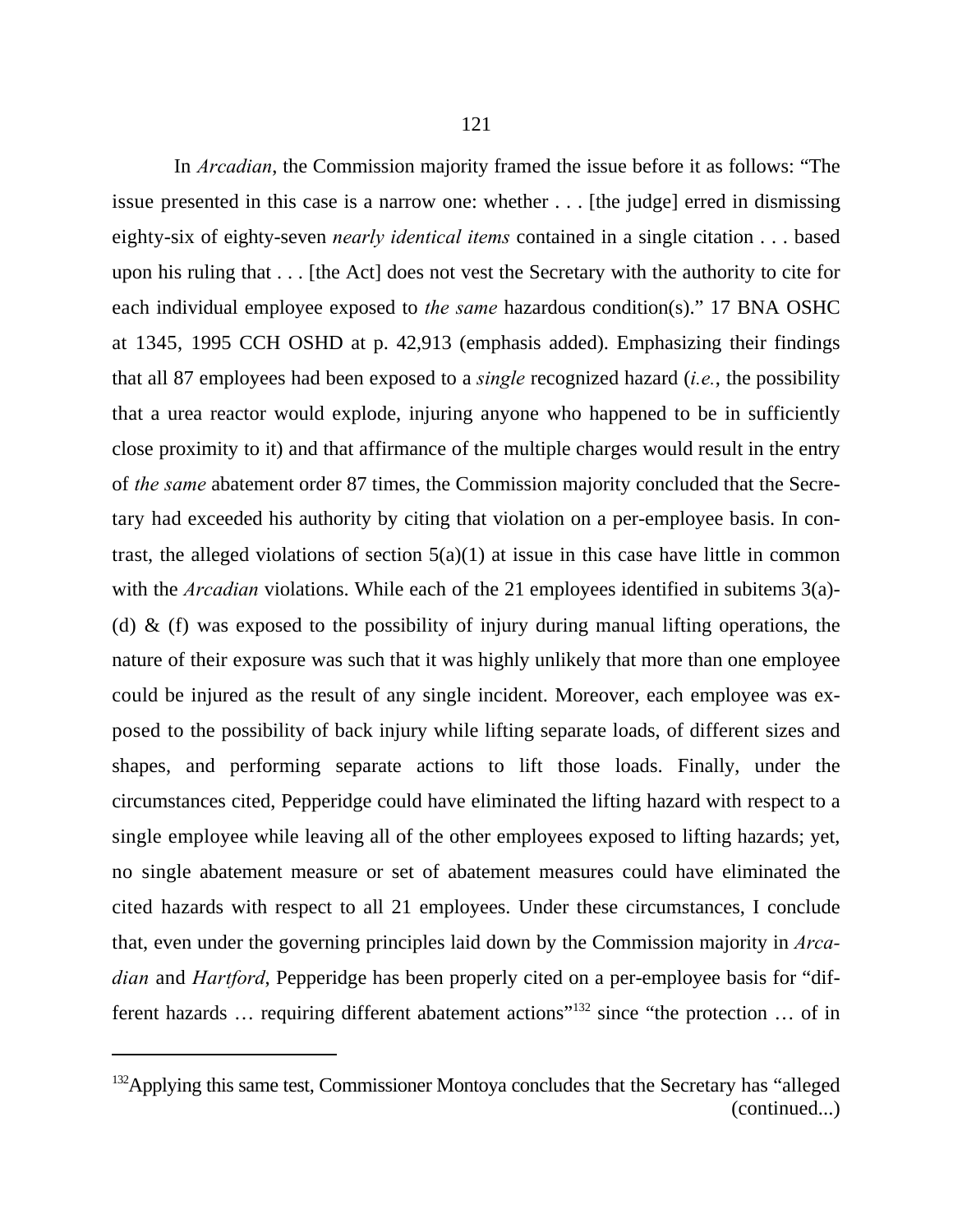dividual employees" has been "[implicated] to such an extent that the failure to have the protection in place for each employee permits the Secretary to cite on a per-instance basis."

I also reject Pepperidge's challenge to the amount of the penalty assessed by the judge. The gravity of the violations is relatively high in view of the number of exposed employees (21), the duration of their exposure (on a daily basis), and Pepperidge's failure to take any meaningful precautions to prevent injury. In view of the willfulness of Pepperidge's violations and its "refusal to abate the hazard that was pointed out long prior to the inspection," as Judge Oringer put it, no credit is warranted for good faith. Pepperidge's size also weighs in favor of a high penalty. Indeed, Pepperidge, a very large employer, had between 1400 and 1500 employees at the Downingtown plant alone. Pepperidge's past history is a factor that weighs in Pepperidge's favor. While Pepperidge had been inspected six times since 1972, it had not previously been cited for lifting violations.

Weighing all of these statutorily-identified factors, I conclude that the \$105,000 penalty proposed by the Secretary and assessed by the judge for Pepperidge's 21 violations of section 5(a)(1) is an "appropriate" penalty. Nevertheless, I acknowledge that the Commission majority does not support my position. On the contrary, the three sitting

 $132$ (...continued)

only four distinct lifting hazards existing at Pepperidge Farm's Downingtown facility" and that "Commission precedent, as stated in *Arcadian*, [therefore] allows no more than four general duty clause citations for lifting violations here." I disagree. The contested citation in this case treats each of the 21 employees at issue as being exposed to a distinct lifting hazard, and it requires Pepperidge to take individualized abatement actions with respect to each of the identified employees. The Secretary's charge is therefore consistent with the very nature of ergonomic hazards, requiring consideration of both the task and the employee performing the task. Thus, even when two employees are performing an identical lifting task, they may be impacted differently, due, for example, to differences in lifting techniques, in work environment or in individual lifting capacity, and they are therefore exposed to "different hazards," which may or may not "requir[e] different abatement actions."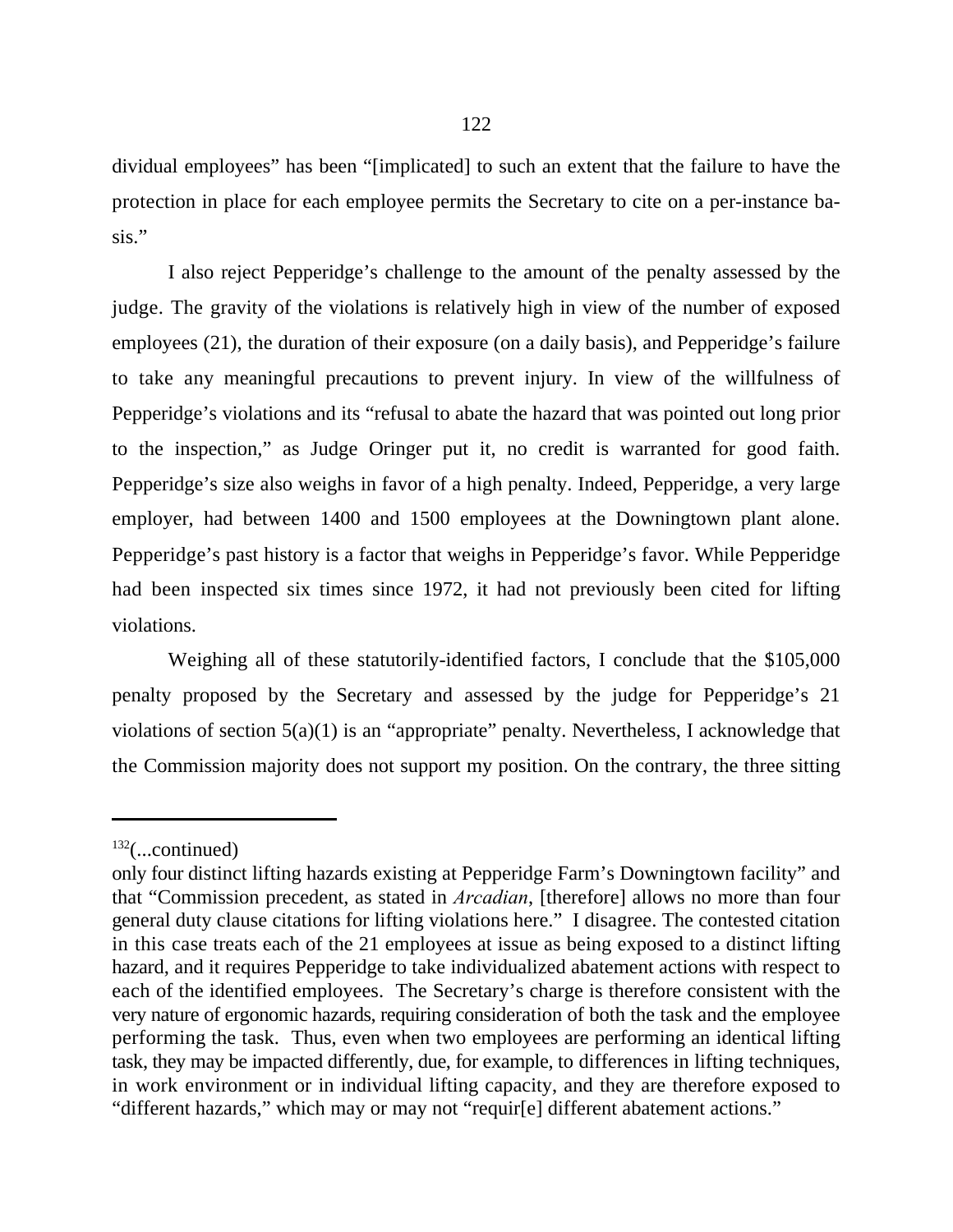Commissioners have taken three different positions on the penalty assessment issue. Therefore, in order to avoid an impasse in this case, I join Commissioner Guttman in assessing a lesser penalty of \$20,000 for the willful violations of section 5(a)(1) described in citation 1, items 3(a)-(d) & (f). *See Gates & Fox Co.*, 12 BNA OSHC 1092, 1096, 1984-85 CCH OSHD ¶ 27,129, p. 34,996 (No. 78-2831, 1984), *aff'd in part and rev'd in part*, 790 F.2d 154 (D.C. Cir. 1986).

# **GUTTMAN, COMMISSIONER, SEPARATE OPINION ON PENALTIES FOR LIFTING VIOLATIONS**:

Judge Oringer found that "the Secretary's proposed penalty of \$5,000 for each of the lifting violations is appropriate and each employee who was exposed constitutes a separate instance of violation." In support of his conclusion, the judge cited Judge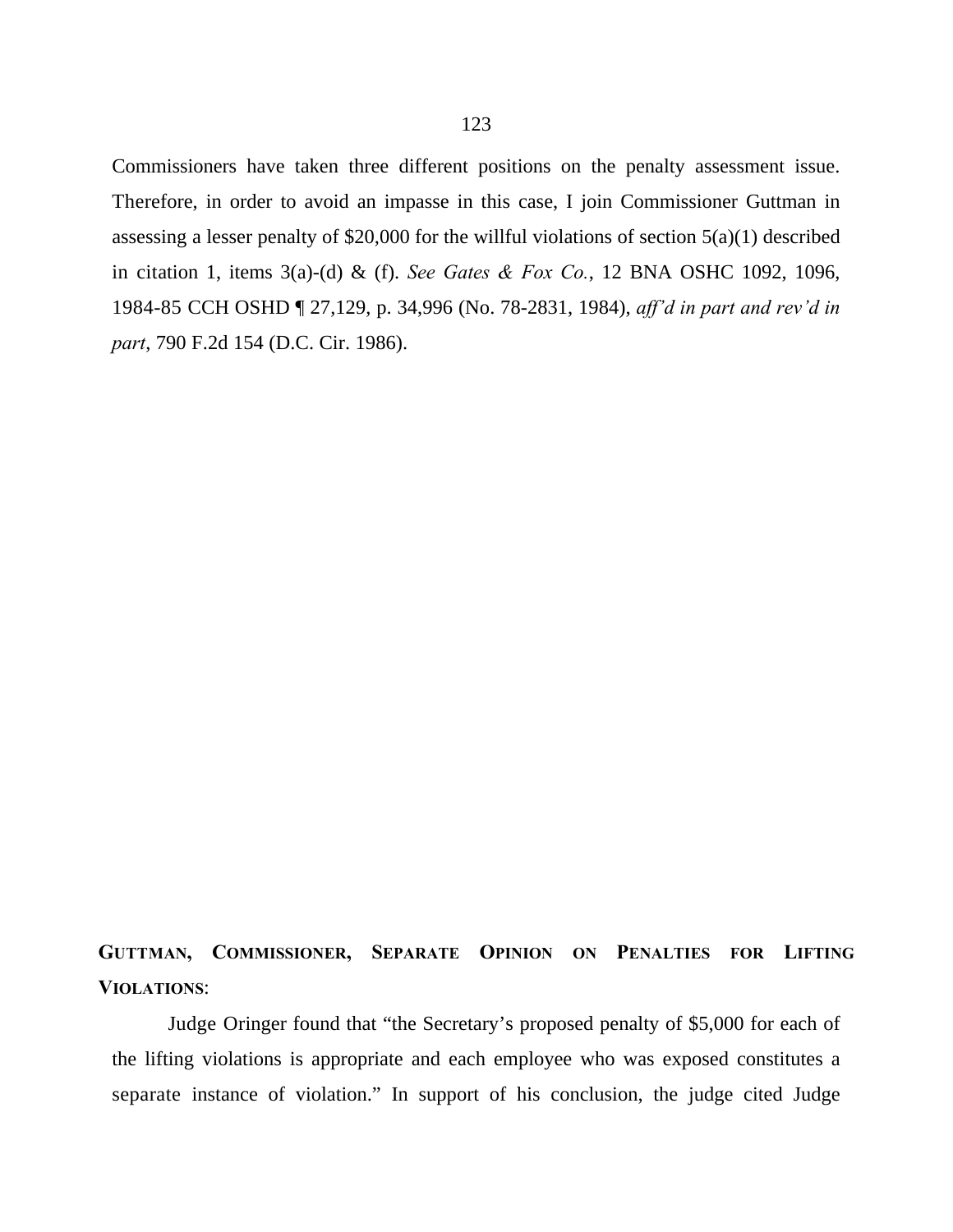Burroughs' decision in *Interstate Lead Co*., *Inc.* (No. 89-2088P, 1992) (consolidated)(ALJ), which provided:

It is well established that most employers want to comply with the Act for legal and moral reasons. At the same time, one must recognize that a small percentage of employers place an emphasis on economic considerations. If the penalties assessed are substantially less than money saved by correcting the condition, the economic consideration provides a strong incentive to those employers to ignore the standards. A violator of the standards in such cases tends to enjoy an unfair economic benefit over competitors who have complied with the standards. The employer who proceeds to act in good faith should not suffer from unethical competition.

Judge Oringer explained that the lifting violations he found were not merely willful, but "the willfulness is aggravated by the refusal to abate the hazard that was pointed out long prior to the violations." *Id.*

In the interim since Judge Oringer's decision, we issued our decision in *Arcadian Corp.*, 17 BNA OSHC 1345, 1995 CCH OSHD ¶ 30,856 (No. 93-3270, 1995), petition for review filed, No. 96-60126 (5th Cir. Feb. 29, 1996). In *Arcadian*, we sustained an administrative law judge's holding that penalties on a per employee basis were not available under section  $5(a)(1)$  in that case.

We held that:

[T]he language and structure of section  $5(a)(1)$ , 29 U.S.C. 654 (a)(1), and the Act, supported by the legislative history, leave no doubt that Congress'

intent was that a violation of section  $5(a)(1)$  is based on the condition(s) constituting a recognized hazard, not the exposure of each employee thereto.

*Id.* at 1345, 1995 CCH OSHD at p. 42,913 (footnote omitted). <sup>133</sup>

(continued...)

 $133$ We explained: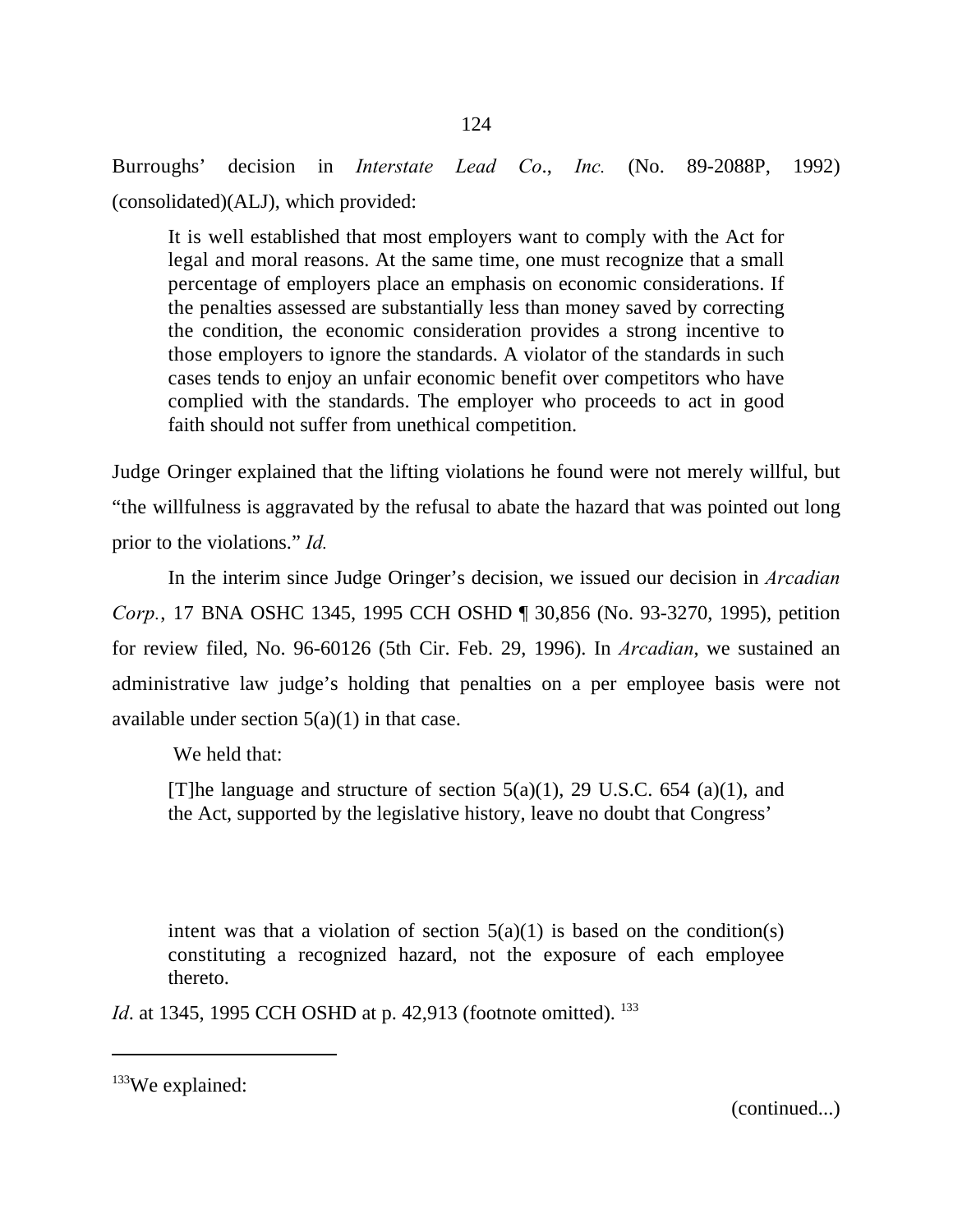Accordingly, *Arcadian* provides that we cannot base penalties on the number of employees exposed, but must base them on the condition(s) constituting a hazard. Where the hazard is such that the exposure of individual employees is implicated in its definition, the condition(s) *ipso facto* may support citation and penalty on a per employee basis. Thus, under *Arcadian,* to determine the appropriate basis for violation and penalty, we must examine what the record tells us about the condition(s) of hazard here.

 Although in other respects the nature and circumstances of the lifting and "UEMSD" citations may differ, they are both examples of "ergonomics" hazards.<sup>134</sup> We

17 BNA OSHC at 1347, 1995 CCH OSHD at p. 42,915 (footnote omitted). We further noted that the definition of "occupational safety and health hazard" in section 3(8) of the Act, 29 U.S.C. § 652(8), refers to "conditions … methods, operations, or processes" and we explained that our precedent has held that a "recognized hazard must be defined to identify 'conditions' or 'practices' over which the employer has control."*Id*. at 1348, 1995 CCH OSHD at p. 42,916 (citing *Pelron Corp.*, 12 BNA OSHC 1835, 1986-87 CCH OSHD ¶ 26,852 (No. 77-2350, 1984)).

We also noted that:

*Id*. at 1349, 1995 CCH OSHD at p. 42,917.

 $133$ (...continued)

The focus of this approach is necessarily on a hazard and its abatement. This is so because the purpose of adjudication is to formulate an 'order' under the Administrative Procedure Act … If the Secretary's argument is accepted, that he is permitted under the statute to cite on a per exposed employee basis for the same condition, the same order addressing the same hazard with identical abatement would then issue eighty-seven times. Though this would certainly raise administrative and legal costs, it would not heighten safety and health in the workplace.

<sup>[</sup>I]t is "misleading" to refer to section  $5(a)(1)$  as a restatement of the employer's common law duty because the Act does not compensate individual employees, as does the common law, but rather is "remedial and not punitive in nature."

 $134$ Daniel Habes, Industrial Engineer for the Applied Psychology and Ergonomics branch of (continued...)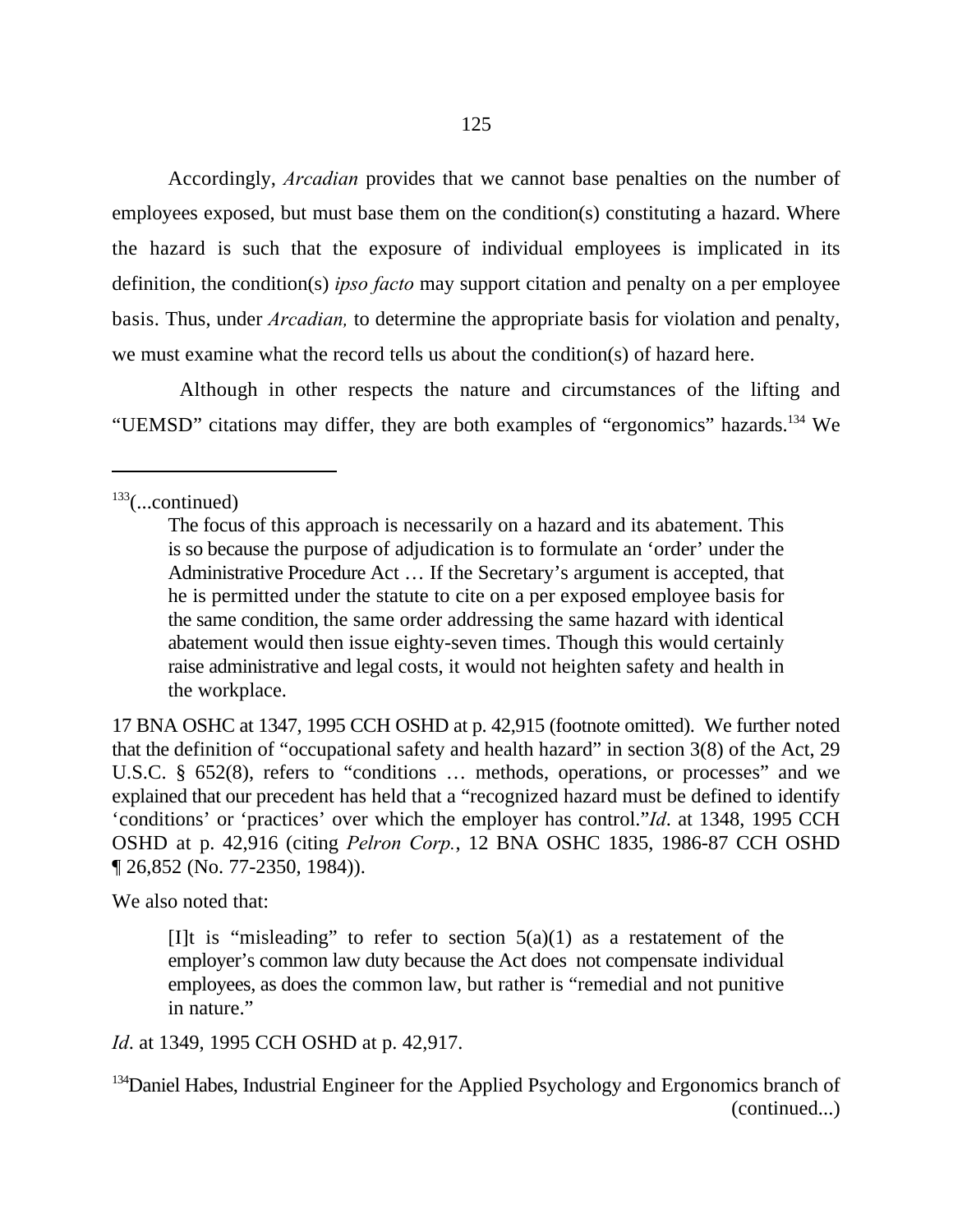must therefore consider the nature of ergonomics hazards.<sup>135</sup> "Ergonomics," as defined in a standard medical dictionary, is "[t]he science concerned with how to fit a job to a [person's] anatomical, physiological, and psychological characteristics in a way that will enhance human efficiency and well-being." Taber's *Cyclopedic Medical Dictionary* (17th ed). Thus, the Secretary's witness Dr. Vernon Putz-Anderson explained that an "ergonomic solution" is "designing [the] workplace to fit the people rather than trying to get people to fit the workplace" and that "ergonomics is concerned with . . . how we can design our environment, our workplace, our work station, our tools, to match and meet the capabilities and limitations of the people that are engaged in those jobs." <sup>136</sup>

Consistent with the nature of ergonomics, the record shows that the abatement of the ergonomics hazards here may include a mixture of efforts, some of which are directed at individual workers and some of which are directed at solutions that will apply across the board. In the jargon of ergonomics, these have been referred to as "administrative and engineering controls." A guide edited by Dr. Putz-Anderson explains:

 $134$ (...continued)

the NIOSH testified that the "area of manual lifting" was one of the "primary ergonomics hazards."

 $135$ In using this term, I note that "[a]s an adjective or adverb, the word ergonomics implies something favorable . . . . It is a lack of ergonomic consideration that increases risk of discomfort or injury. As a result there is no such thing as an ergonomic disorder because an ergonomically designed job would not have caused such a disorder." J. Steven Moore, *Ergonomics in a Practical Approach to Occupational and Environmental Medicine* 396 (Robert J. McCunney, ed., 2d ed. 1994).

 $136$  Ergonomics presumes that both individual similarities and differences must be accounted for in the design of preventive measures. Towards this end, anthropometry, a component discipline of ergonomics, "is concerned with measuring the size of the human body and using this information to design facilities, equipment, tools and personal protective equipment (*e.g.,* gloves, respirators) to accommodate the physical dimensions of the user." W . Monroe Keysering & Thomas J. Armstrong, *Ergonomics*, in *Environmental and Occupational Medicine* 1179, 1180 (William N. Rom, M.D., M.P.H., ed., 2d ed. 1992).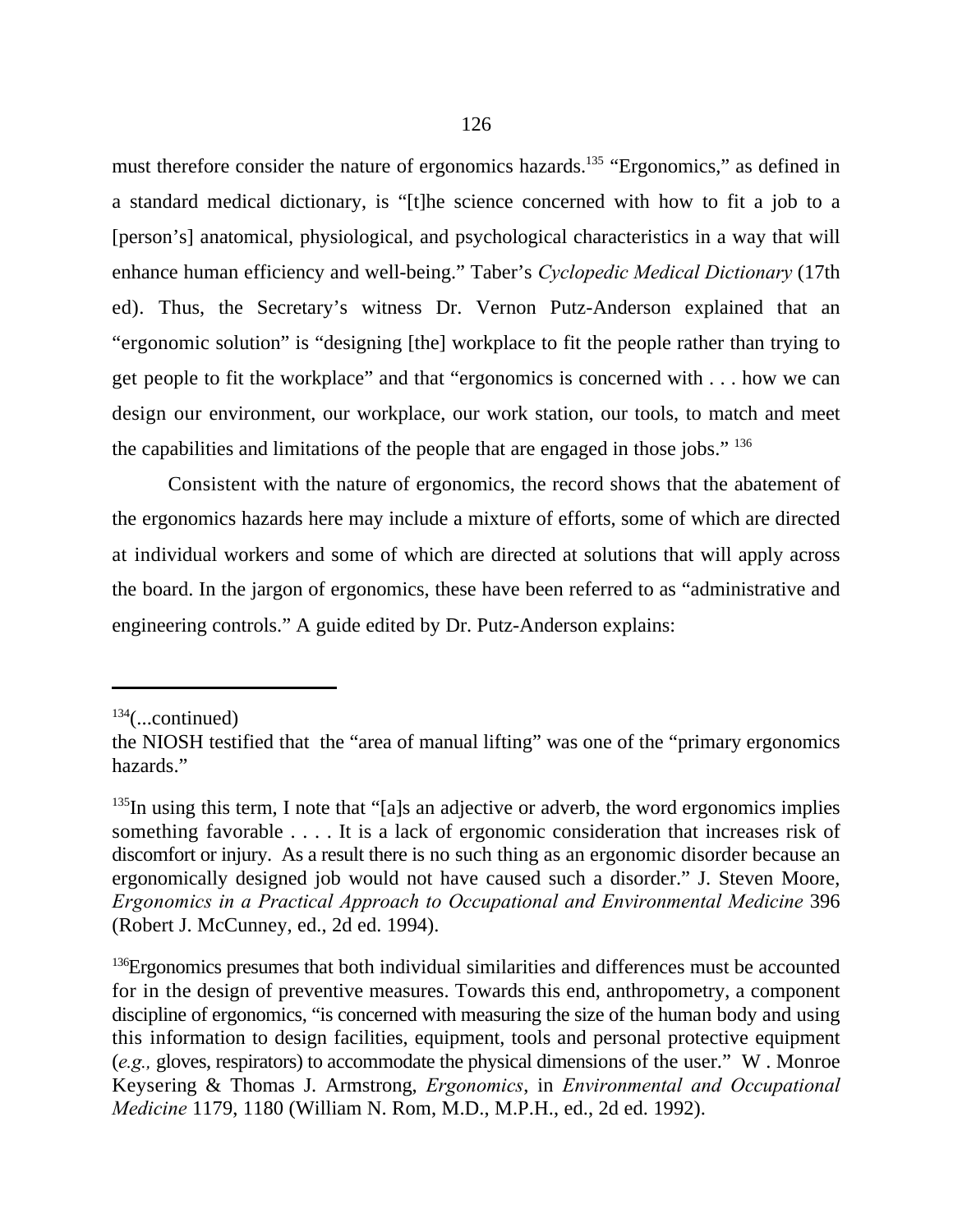# **Administrative and Engineering Controls**

The recommendations for prevention can be conveniently classified as being either primarily **administrative** (focusing on **personnel solutions) or engineering (focusing on redesigning tools, work stations, and jobs**).

Administrative controls refer to those actions taken by the management or medical staff to limit the potentially harmful effects of a physically stressful job on individual workers. Administrative control is achieved by **modifying existing personnel functions** such as worker training, job rotation, and matching employees to job assignments. In other words, the control actions are focused on the worker ….

By contrast, engineering control focuses on the job or work environment. The aim here is to redesign the job or tool to achieve control over those job factors associated with the onset of CTDs.

(GX 168 at 75). (Emphasis in original).

In sum, because the solutions to ergonomics hazards implicate consideration of workers as individuals, *Arcadian* provides that penalties on a per employee basis may be available. The question arises, however, as to whether a general principle regarding ergonomics hazards should govern in all cases where ergonomics hazards are at issue. In particular, does it matter whether the most plausible abatement method(s), or the one(s) actually taken, do not require individualized treatment of employees? The facts here illustrate the question.

Here, for example, the sugar bag lifting hazards were ultimately abated by means that applied across-the-board to all workers at risk -- the installation of scissors lifts and the reduction of bag weights from 100 to 50 pounds. However, if the initial bag weight had not been so clearly excessive, a solution might have involved more individualized attention. In addition, the Company suggested, but did not require, the use of vests by its employees.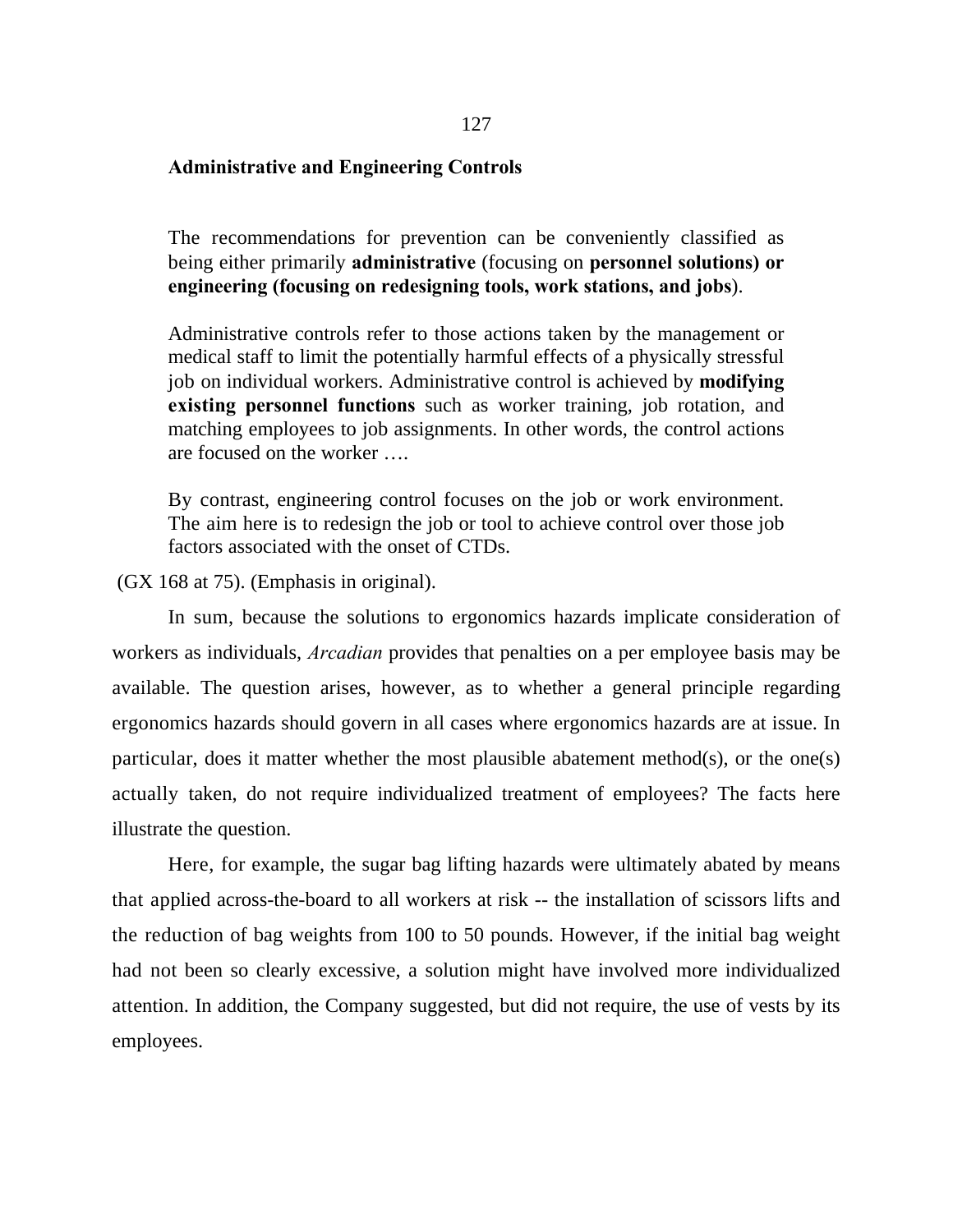The question was addressed by implication in *Hartford Roofing Co*., 17 BNA

OSHC 1361, 1995 CCH OSHD ¶ 30,587 (No. 92-3855, 1995), where we explained:

We find no merit in the Secretary's claim that many violative conditions that facially constitute a separate violation for each act of noncompliance can be abated by a single act, thereby circumventing the Commission decision in *Caterpillar*. Although many standards that involve multiple violations can be abated by a single action, this does not necessarily result in the circumvention of our decision in *Caterpillar*. For example, 29 C.F.R. § 1910.134 sets forth the requirements for the use of respirators where effective engineering controls are not sufficient to control atmospheric contamination. As long as employees are working in a contaminated environment, the failure to provide each of them with appropriate respirators could constitute a separate and discrete violations [sic]. However, if the employer is able to reduce the level of air contaminants to acceptable levels, that single action would render the standard inapplicable. Nonetheless, the condition or practice at which the standard is directed, within the meaning of section 3(8) of the Act, is not the level of air contamination, but the individual and discrete failure to provide an employee working within a contaminated environment with a proper respirator.

*Id*. at 1366-67, 1995 CCH OSHD at p. 42,935 (footnote omitted). Consistent with the discussion in *Hartford Roofing*, the possibility that violative conditions can be abated by a single action does not necessarily determine the availability of per employee hazards. Were this the case, the availability of per employee penalties might depend on happenstance, rather than be directed at the underlying nature of a hazard.

In sum, in my view, under *Arcadian*, penalties may be applied on a per employee basis where an ergonomic hazard is present. To conclude as much does not mean that they should be applied in a particular case. That question must be addressed on its own merits. In this case I must respectfully disagree with the Chairman's view that a penalty based on the number of individual employees (21) is appropriate. On the record here, I only find a basis for assessing penalties based on the four types of lifting hazards.

As the Chairman notes, the Secretary sought an "instance-by-instance" penalty in this case because of the claimed egregiousness of the violations. Upon review of the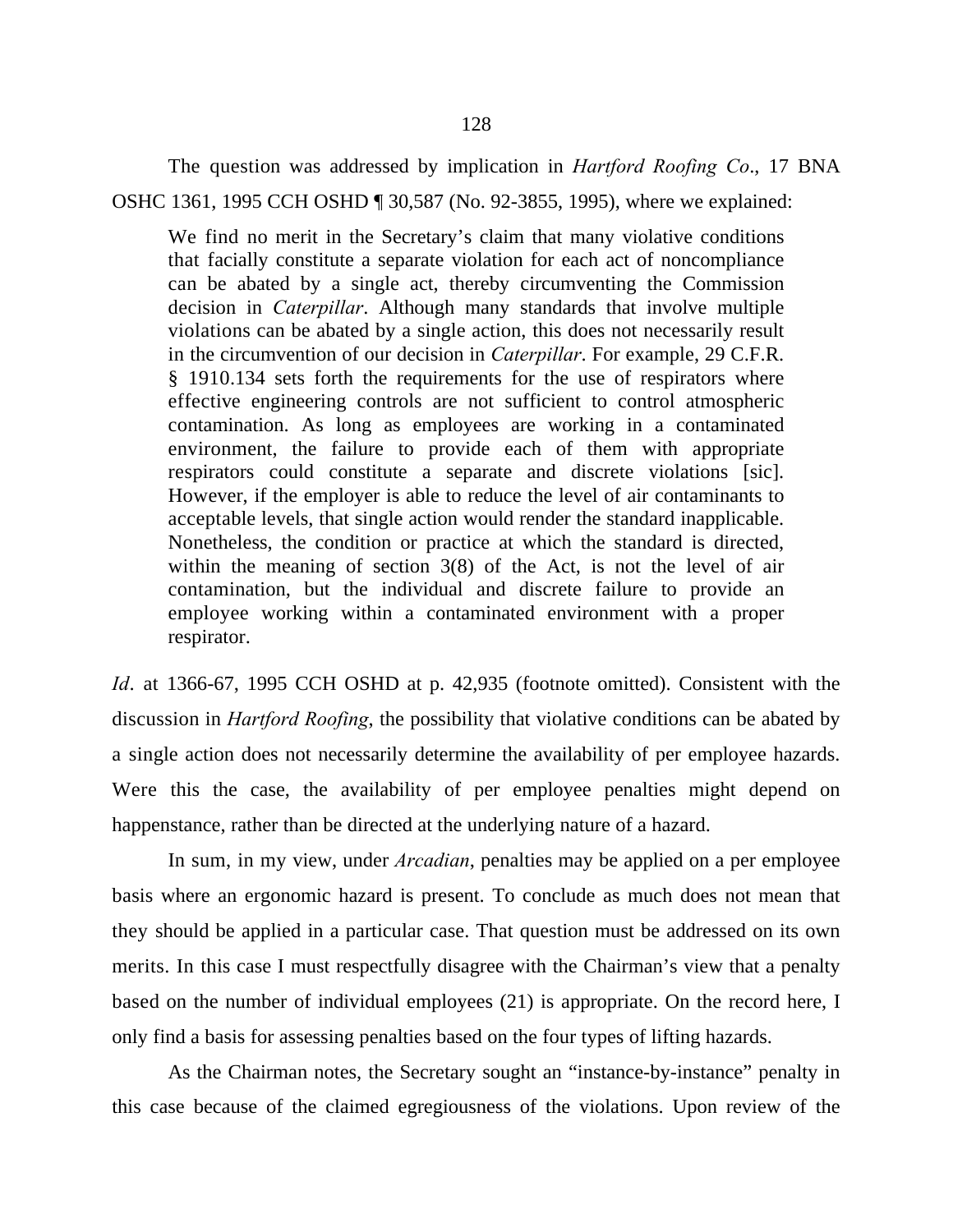record I agree with the Chairman that the Secretary has not made a case on this basis for instance-by-instance penalties on the lifting citations.<sup>137</sup>

It is true that the Commission has authority to assess penalties, and need not be deterred solely because it does not embrace a position put forth by the Secretary. However, any initial application of such penalties in a section  $5(a)(1)$  proceeding should be premised on principle(s) that not only fit the facts of the case, but provide minimally requisite guidance for the future as well. I do not believe the Chairman's analysis meets the standard.

 The Chairman's position here, as in *Arcadian*, appears to be premised on his view of the importance of the statutory mandate that each employee be protected. I share his view of the importance of that mandate. If the matter were simple, the solution might lie in a rule that the instances of penalty can and must always equal the number of exposed employees. Neither the Secretary nor the Chairman, however, proposes such a rule. Rather, they propose to provide for per employee penalties in some cases, but not others. Thus, the issue here is whether the principle(s) of limitation make sense. To do so, they must reasonably answer at least two questions: l) how do we, and those affected by our decisions, sort out cases that are in the running for per instance penalties from those that are not? and 2) once eligibility for multiple penalties is found, what criteria govern the extent to which they should be applied?

*Arcadian*, as discussed above, bases the application of instance-by-instance penalties on the condition(s) of the hazard, which implicate directly both the practicalities

<sup>&</sup>lt;sup>137</sup>On behalf of the instance by instance penalties, the Secretary presented testimony by Berrien Zettler, Deputy Director of OSHA compliance programs. Mr. Zettler explained that instance by instance penalties are appropriate where a violation is "flagrant" and a source of "outrage"-- involving "multiple fatalities, catastrophes, or serious injuries" or scofflaw behavior. However, the essential examples of such behavior he cited here, such as the numerous surgeries required for carpal tunnel syndrome, do not relate to the lifting violations.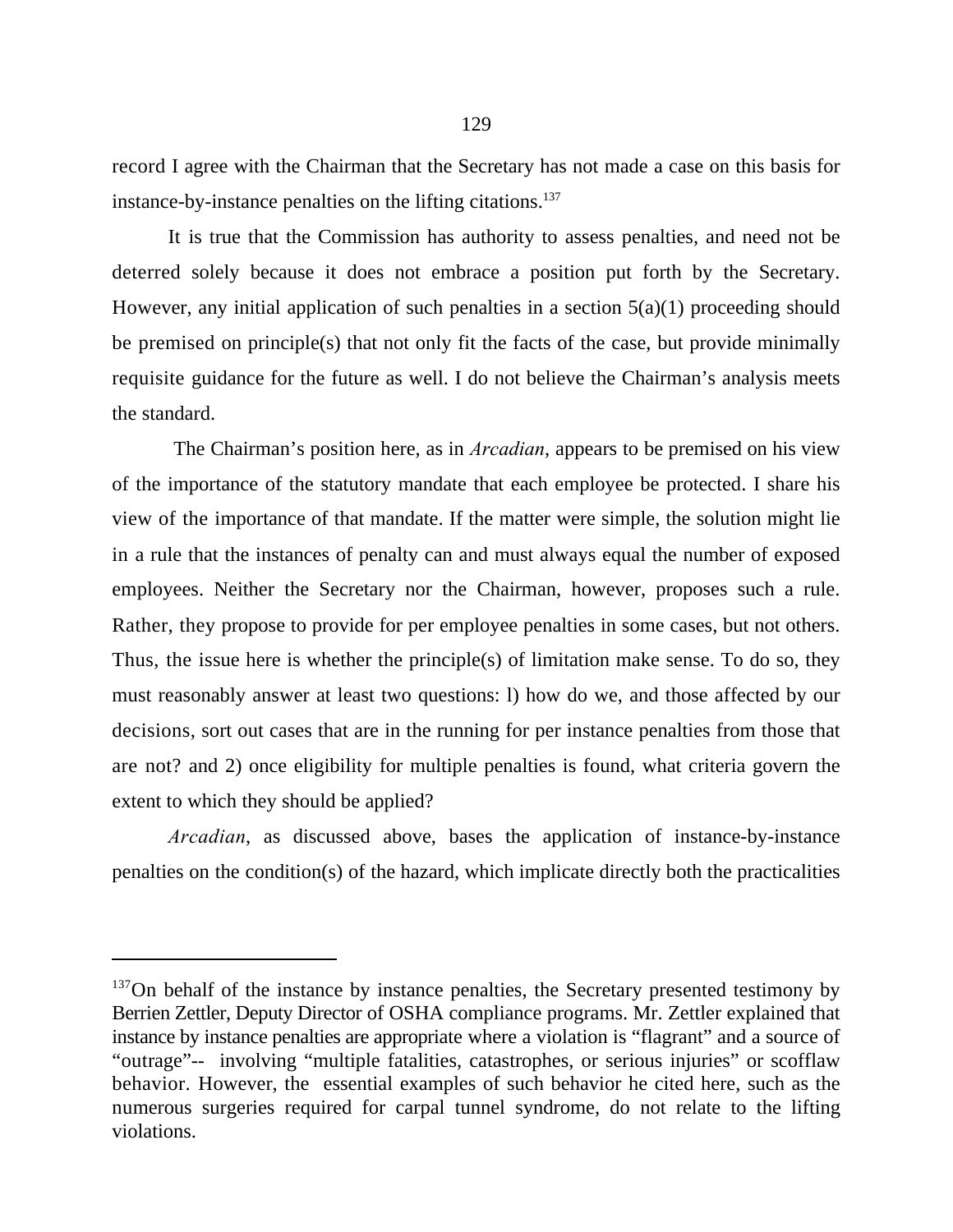faced by employers and employees in the real world and the remedial goals embodied in the Act.

The Chairman does not appear to rely on the logic of *Arcadian*. Initially, he reiterates his view that per employee penalties are appropriate in this case, because "the employer's failure to protect its employees against recognized hazards manifest[ed] itself through acts or omissions that [were] uniquely individual in nature." *See* 17 BNA OSHC at 1360, 1995 CCH OSHD p. 49,929. Later, he explains that this position need not be relied on here because *Arcadian* is clearly distinguishable from this case. He elaborates:

While each of the 21 employees…was exposed to the possibility of injury during manual lifting operations, the nature of their exposure was such that it was highly unlikely that more than one employee could be injured as the result of any single incident. Moreover, each employee was exposed to the possibility of back injury while lifting separate loads, of different sizes and shapes, and performing separate actions to lift those loads. Finally, under the circumstances cited, Pepperidge could have eliminated the lifting hazard with respect to a single employee while leaving all of the other employees exposed to lifting hazards; yet no single abatement measure or set of abatement measures could have eliminated the cited hazard with respect to all 21 employees.

With respect, I do not see the principles of policy or patterns of fact in this recitation that would provide needed guidance for the Commission, much less employers or employees. As I read it, the Chairman initially places weight on the fact that one person could be injured without another being injured. Would it make any difference if this were the case, but the setting were otherwise not so " individualized"? For example, a machine or tool with a potentially unsafe mechanism could be used by workers on different shifts, thereby injuring only one employee as the result of each incident, with each of them performing separate actions, perhaps even using it to lift separate loads of different sizes and shapes.<sup>138</sup> If it were undisputed that the repair of the machine does not

 $138$ In fact, in this case the employees did not all lift loads "of different sizes and shapes"; (continued...)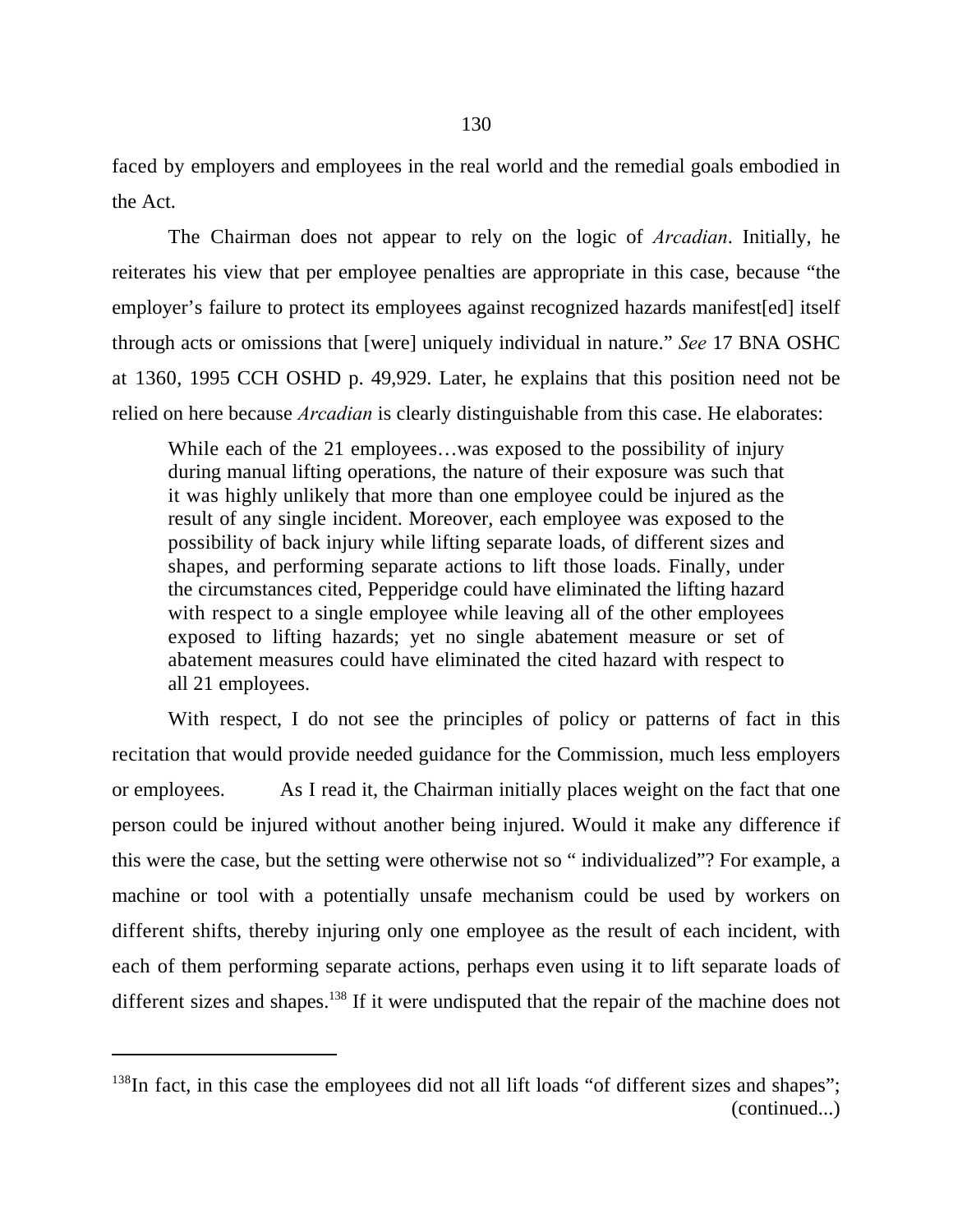require consideration or involvement of any of the individual workers, does this meet the Chairman's test?

Second, the Chairman says that no single abatement remedy could have eliminated the hazard with respect to all 21 employees. Would the result differ if, for example, the only citation here involved the 100 pound bags of sugar (in which case an across-theboard remedy such as 50 pound bags and/or scissors lifts were in order)? Would we be precluded from per instance penalties in that case? (Moreover, does it make a difference if the number of required abatement remedies are, as here, both greater than one but less than the number of employees exposed?) Or is the principle that there need only be a hypothetical possibility that alternative remedies might have been applied to differing members of the population at risk?

I agree that under *Hartford Roofing* our determination of the instances of penalty - -even in a section  $5(a)(1)$  proceeding -- should not be bound by the happenstance of the abatement remedy ultimately selected. However, section  $5(a)(2)$  standards are matters of public notice, and have been issued only after opportunity for public comment and challenge. It is one thing to hold, as we have in section 5(a)(2) cases such as *Caterpillar, Inc.*, 15 BNA OSHC 2153, 1991-93 CCH OSHD ¶ 29,962, (No. 87-922, 1993), and *Sanders Lead Co.,*17 BNA OSHC 1197, 1993-95 CCH OSHD ¶ 30,740 (No. 87-260, 1995), that a fair reading of such publicly noticed standards leads to per employee penalties. It is another to do so in a case where there has been no noticed standard. In finding, as I would, that there is authority to provide per employee penalties in a section  $5(a)(1)$  case, I might contemplate the possibility of circumstances sufficiently egregious as to provide both reasonable basis for the penalties and its own form of notice to the employer. The question remains where requisite notice and logic lie in the absence of egregiousness.

 $138$ (...continued)

within each of the four citations the sizes and shapes were uniform.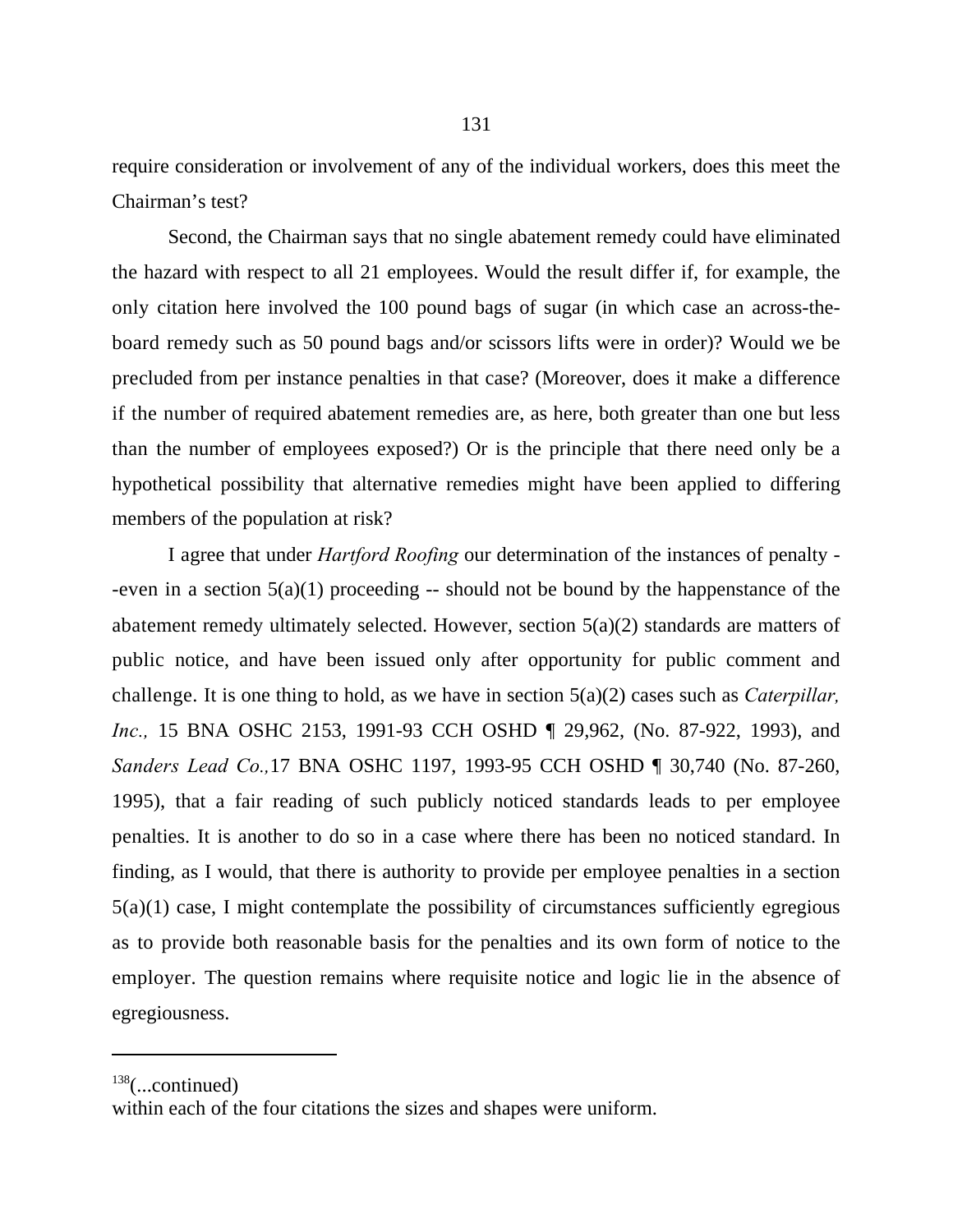To be clear, for the reasons noted above, I agree with the Chairman that in concept, and by definition, ergonomic hazards implicate the individual worker. Following the logic of *Arcadian*, there is thus authority (but not requirement) for per employee penalties in ergonomics cases. However, the Chairman, abjuring the *Arcadian* decisional principle, appears to substitute a "you know it when you see it" approach that is less than crystal clear in policy purpose and real world application.<sup>139</sup>

The Chairman does not address at all the second question that requires an answer if we are to apply instance-by-instance penalties here---how do we determine whether per instance penalties that are authorized should actually be applied? My disagreement with the Chairman on this point lies with his apparent view that if a penalty may be applied, it should be.

In any event, the Chairman sees my position as internally inconsistent because the notice provided in a section  $5(a)(1)$  proceeding is not substantially different from that

 $^{139}$ At the initial footnote to his views on this issue, the Chairman questions my (in)ability to identify all the circumstances that will govern my determination of whether particular hazards have been properly cited on a per employee basis, and concludes that I therefore cannot be claiming that my "test" is clearer than his "two-pronged" test articulated in *Arcadian*. With due respect, the Secretary has not here argued for a two-prong test and I do not presently see principled bases for defining one; therefore, I do not propose one. In my view, a one-pronged test that may make some sense provides more guidance than a twopronged test that does not.

As to the first prong, the Chairman and I appear to agree that egregious conduct might be a basis for multiple penalties. As to the second prong, the Secretary, again, has not proposed one here, and the prong proposed by the Chairman, for reasons discussed above, does not cohere (or, perhaps, he proposes two "you know it when you see it" prongs). When and if the Secretary (or the Chairman) proposes an alternative second prong, it can be evaluated on its merit.

Finally, as discussed above, the Chairman and I also place the "prongs" in a different context. In my view, the "condition of hazard" test, as provided for in *Arcadian*, fulfills a gatekeeper function that, rooted in the practical reality of the hazard experienced at the worksite, should provide underlying guidance that is lacking in Chairman Weisberg's structure.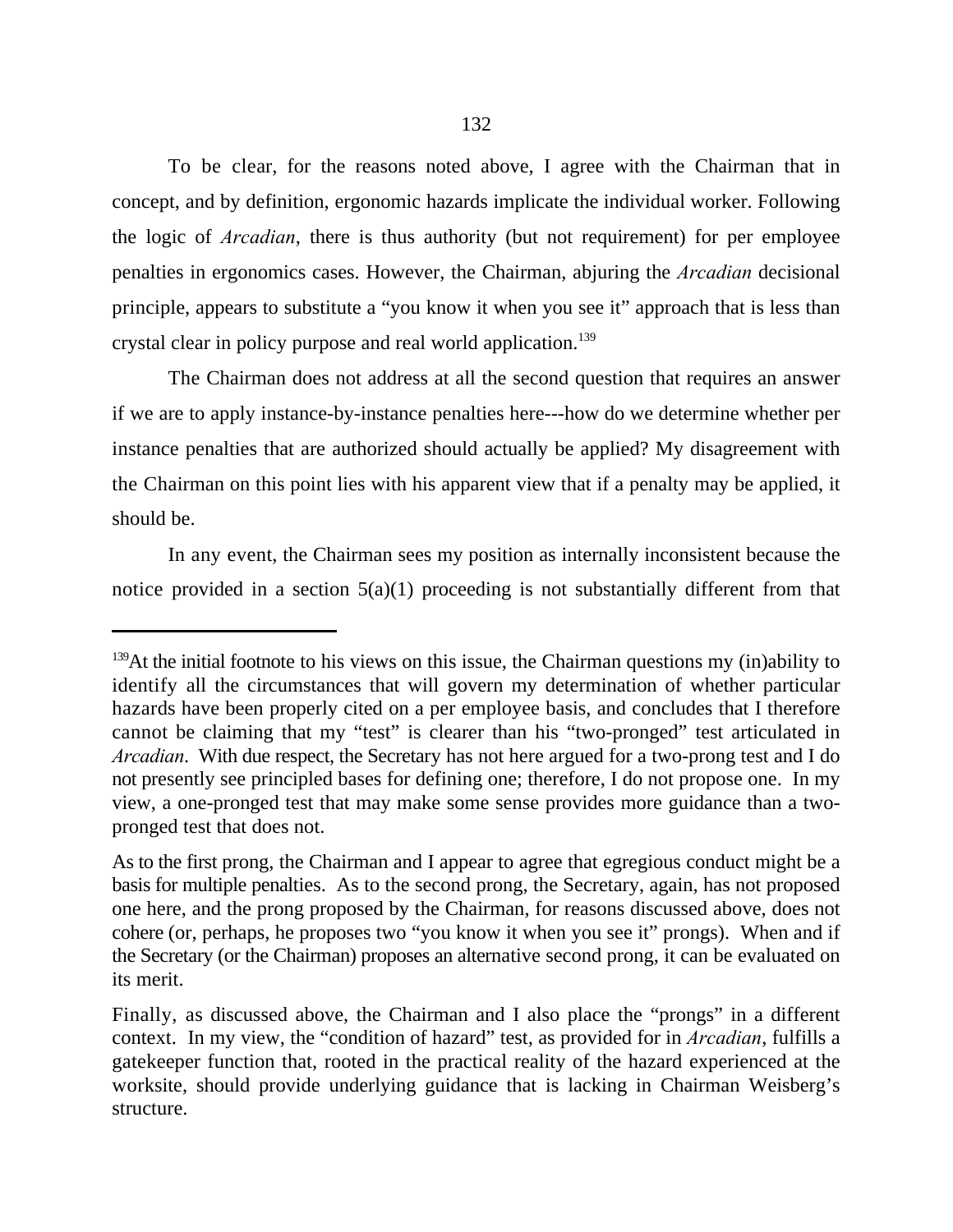provided in section 5(a)(2) proceeding (where the Commission has provided instance-byinstance penalties in the absence of egregiousness). The Chairman states that he does not see how my views on sections  $5(a)(1)$  and  $5(a)(2)$  can be reconciled. At the most literal level, I do not see a conflict; the test the Chairman proposes for section  $5(a)(1)$  cases is simply not that which we have stated for section  $5(a)(2)$  cases. The test in section  $5(a)(2)$ cases is not, as the Chairman might be read to suggest, stated in terms of "employees." Rather, as *Sanders Lead* states, "[t]he test under *Caterpillar* for the appropriateness of instance-by-instance penalties is whether the language of the standard prohibits individual acts or a single course of action." 17 BNA OSHC at 1203, 1995 CCH OSHD at p. 42,692. In *Sanders Lead,* this test happens to have been satisfied because the standard at issue links discrete actions to individual employees. In other cases the test may be satisfied in the absence of such link. *See, e.g.*, *J.A. Jones Constr. Co*., 15 BNA OSHC 2201, 1991-93 OSHD ¶ 29,964 (No. 87-2059, 1993) (instance-by-instance penalties assessed based on failure to provide fall protection guarding). In either case, section 5(a)(2) standards do more than state a general duty to employees; they provide specific (and publicly noticed) directives to action by which fulfillment of the *Caterpillar* test might, however imperfectly, be gauged.

Finally, the Chairman appears to question my consistency by questioning section  $5(a)(2)$  precedent.<sup>140</sup> Initially, he suggests that my adherence to *Caterpillar* would provide the Secretary with unfettered discretion to cite on a per instance basis. Assuming that "unfettered discretion" were ever in order, its virtues would seem to be greater in the presence of a standard than in its absence; discretion in the presence of a standard might be broad, but it is not clearly unfettered.<sup>141</sup>

 $\frac{140}{140}$  was not present for *Caterpillar*; in accord with basic principles of our law, I accept it as governing absent appropriate showing to the contrary.

<sup>&</sup>lt;sup>141</sup>Moreover, the relationship between the Secretary's authority over citations and the (continued...)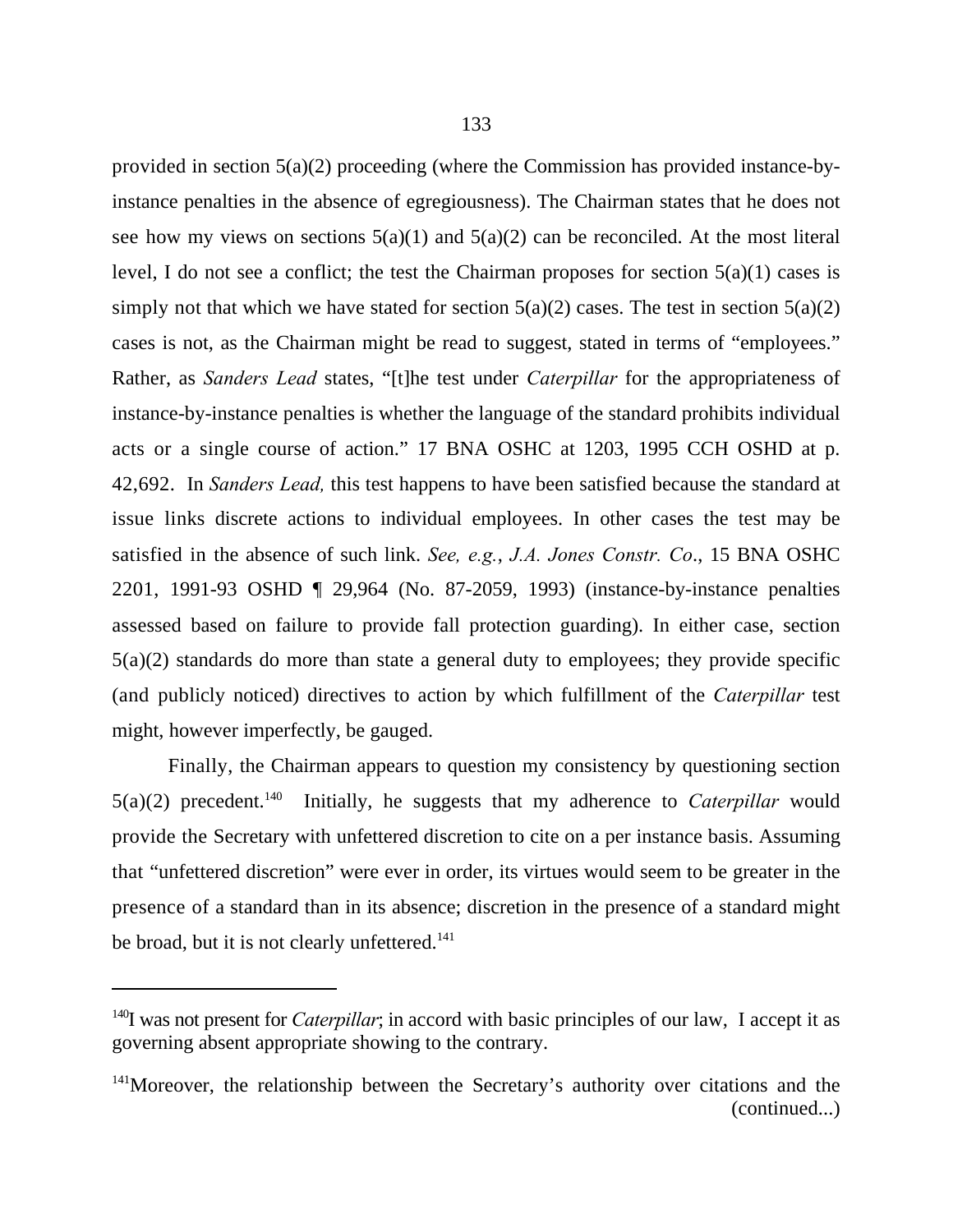Next, the Chairman suggests that anyone concerned with notice should be concerned about the dramatic departure from longstanding policy approved by the Commission in *Caterpillar.* I share the Chairman's concern, but believe that it embodies at least two distinct aspects which require distinct treatment. The Chairman's focus, it appears, is the fairness of a decision that simultaneously endorses a change (or new interpretation) of longstanding policy (or rule) and applies this new policy in the case at hand to one who arguably has been acting without notice of it. I agree that were we inclined to apply instance-by-instance penalties in a section  $5(a)(1)$  proceeding, their applicability to the Respondent would require reflection. Prior to this, however, is the question of whether the principle is clear enough to give notice to future Respondents. For the reasons discussed above, the principle stated in our section  $5(a)(2)$  cases, with its limits, provides a quality of notice that is not present in the Chairman's proposal to apply instance-by-instance penalties here.

## **IV. ORDER**

Accordingly, we:

 $141$ (...continued)

Commission's authority over penalties, unaddressed in *Caterpillar*, may well command our attention in the future. I note, in this regard, the discussion in Commission Montoya's separate opinion regarding the Commission's authority to group penalties.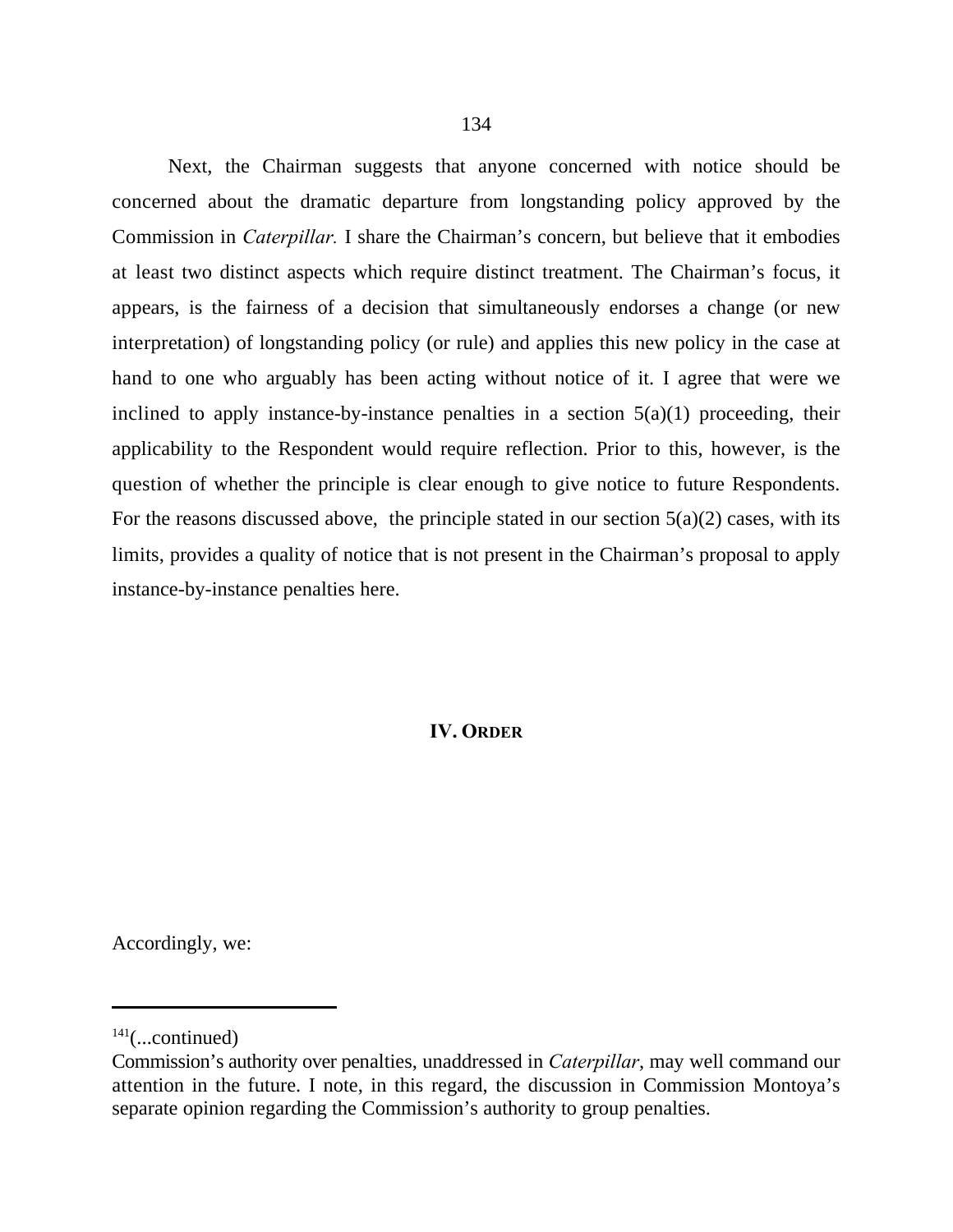(1)affirm 176 recordkeeping violations of 29 C.F.R. § 1904.2(a) as willful, and assess instance-by-instance penalties totaling \$289,603.00 (Citation 1, Item 1);

(2) affirm lifting violations of section  $5(a)(1)$  of the Act, 29 U.S.C. §  $654(a)(1)$  as willful, and assess penalties totaling \$20,000.00;

(3) vacate 175 alleged willful repetitive motion violations under section 5(a)(1) of the Act and proposed penalties on the ground that the Secretary failed to establish a feasible means of abating the cited conditions (Citation 1, Item 2).

 $\sqrt{s}$ /

Stuart E. Weisberg Chairman

 $\angle$ s/

Daniel Guttman Commissioner

Date: April 26, 1997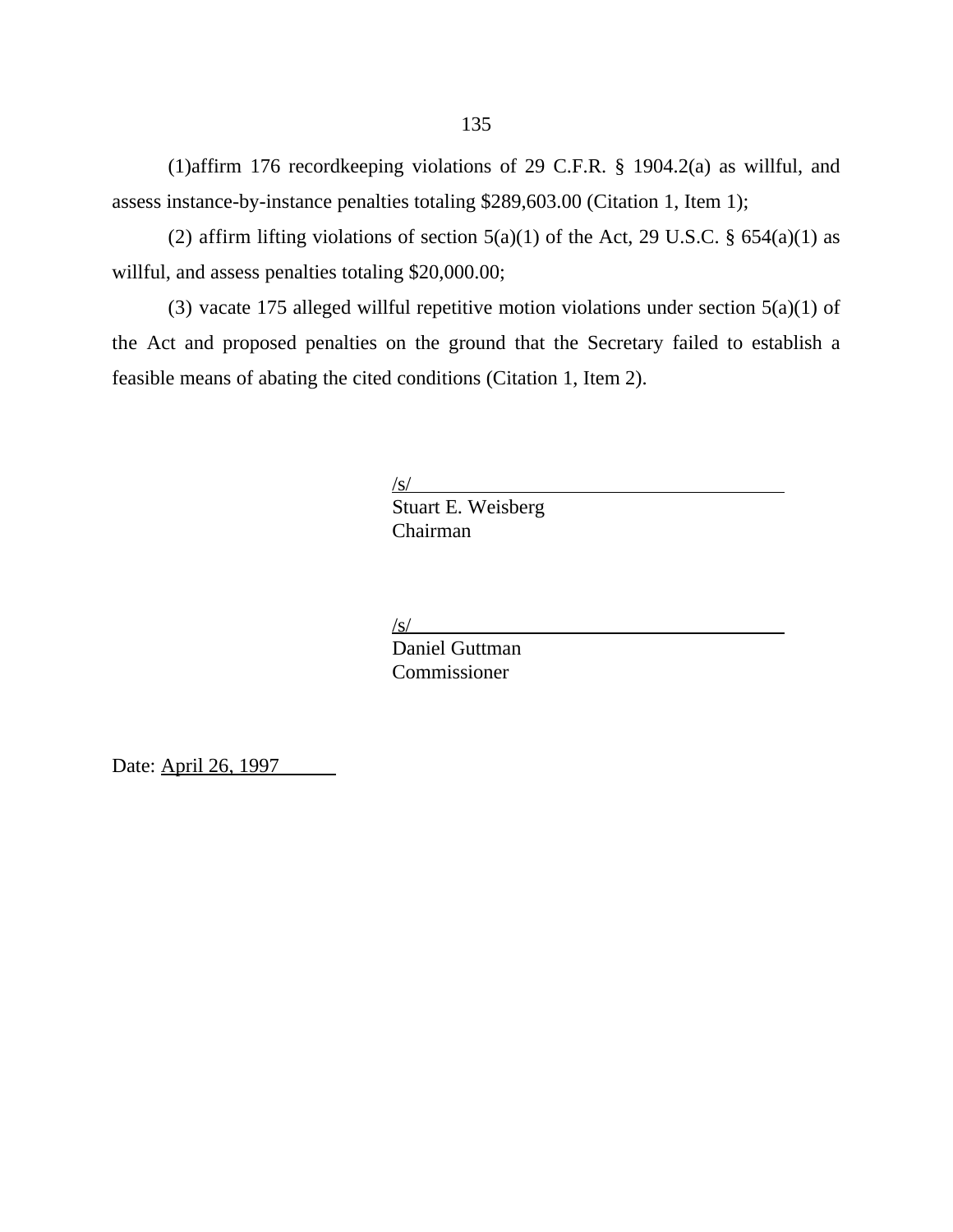### **MONTOYA, COMMISSIONER, CONCURRING IN PART AND DISSENTING IN PART:**

I dissent from the majority's characterization of these recordkeeping violations as willful and their decision to assess violation-by-violation penalties. I strongly disagree with the majority's conclusion that lifting and repetitive motion are hazards within the meaning of the general duty clause, and dissent from their finding that Pepperidge Farm violated the general duty clause with respect to lifting. Resting as it does on the degree to which the majority finds that Pepperidge Farm complied with abatements urged by an ergonomist, I fear the majority's decision creates broad authority for the Secretary to enforce the general duty clause pursuant to a discipline whose principles and methods are not sufficiently reliable even to be admissible in most courts. **I. RECORDKEEPING VIOLATIONS**

The majority has concluded that Pepperidge Farm demonstrated "a heightened awareness" of the cited recordkeeping requirements and "an indifferent attitude toward OSHA recordkeeping." The majority also claims that this finding satisfies both the Commission's test for willfulness and that of the Third Circuit Court of Appeals, in whose jurisdiction this case arose. In *Frank Irey, Jr., Inc. v. OSHRC*, 519 F.2d 1200 (3rd Cir. 1974), *aff'd en banc*, 519 F.2d 1215 (1975), *aff'd*, 430 U.S. 442 (1977), that court announced its position that:

Willfulness connotes defiance or such reckless disregard of consequences as to be equivalent to a knowing, conscious, and deliberate flaunting of the Act. Willfulness means more than merely voluntary action or omission-it involves an element of obstinate refusal to comply.

*Id.* at 1207. The court reaffirmed this statement in *Babcock & Wilcox Co. v. OSHRC*, 622 F.2d 1160, 1165 (3d Cir. 1980), a case in which it reversed a Commission decision finding a willful violation of the general duty clause. In *Universal Auto Radiator Manufacturing Co. v. Marshall*, 631 F.2d 20 (3d Cir. 1980), the court repeated once again that a willful violation is characterized by a "deliberate flaunting of the Act" and an "obstinate refusal to comply." *Id.* at 23. In that case, however, the employer was found to have disregarded OSHA's explicit abatement order regarding the point of operation guards to be used on two multi-ton power presses. The court therefore concluded that a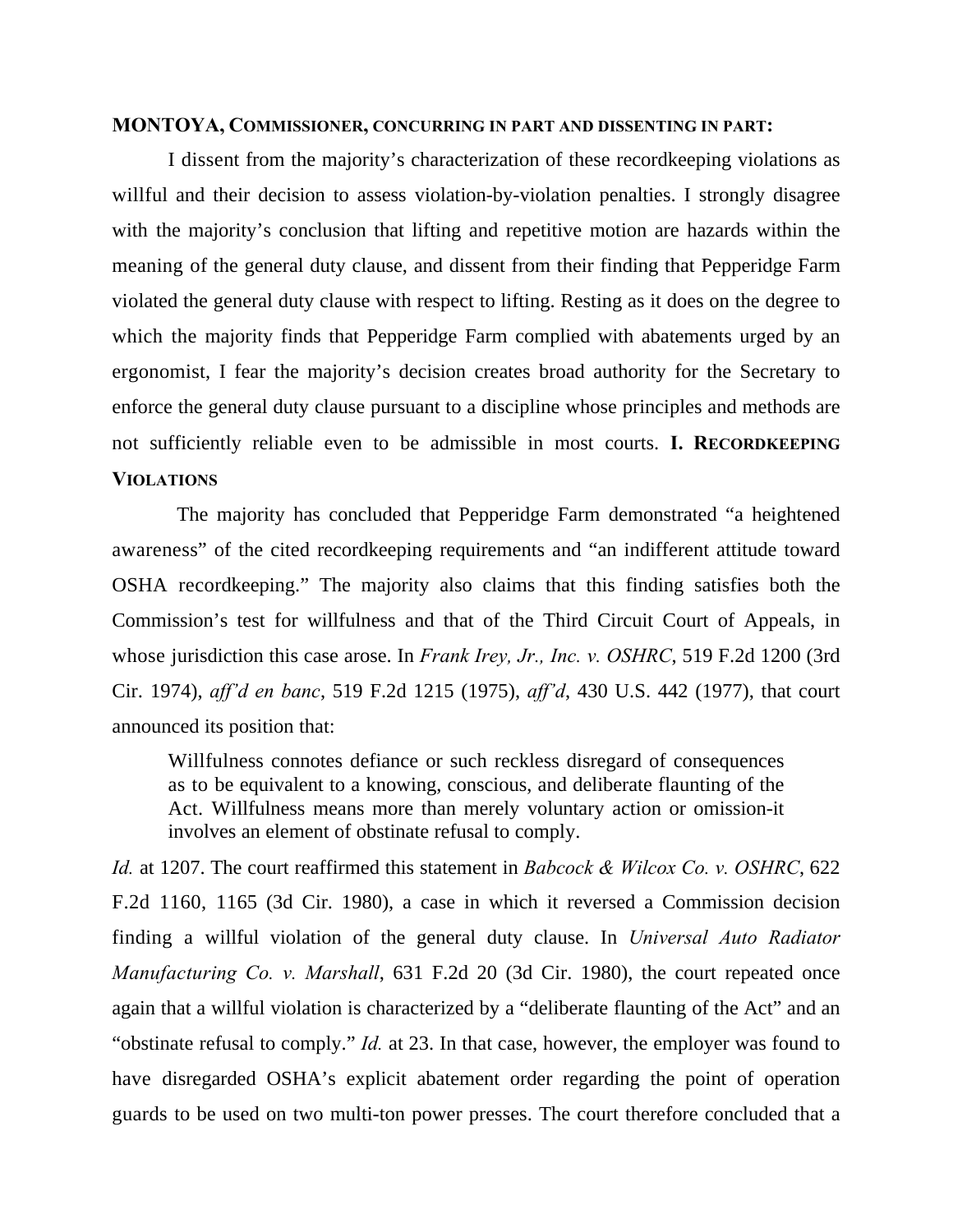violation of the applicable machine guarding standard was willful, since the guards OSHA had approved for compliance with the abatement order were later removed in order to maintain production speed.

In *Caterpillar*, *Inc*, 15 BNA OSHC 2153, 2176, 1991-93 CCH OSHD ¶ 29,962, p. 41,010 (No. 87-922, 1993), the Commission concluded that the Secretary failed to prove that the 167 separately cited recordkeeping violations were willful, even though the facts suggested that the company might have developed certain recordkeeping guidelines in order to avoid wall-to-wall inspection by OSHA. In *Kohler Co.*, 16 BNA OSHC 1769, 1775, 1993-95 CCH OSHD ¶ 30,457, pp. 42,063-4 (No. 88-237, 1994), the Commission again found that instance-by-instance recordkeeping violations were not willful, even though the employer had previously been cited for the same recordkeeping practices and failed to correct them. This case presents no such facts. Unlike *Kohler* and *Universal Auto Radiator*, though OSHA had previously examined the records at this facility, it had *not* cited Pepperidge Farm's Downingtown recordkeeping practices as out of compliance with the applicable standards. And unlike *Caterpillar*, there is no suggestion that Pepperidge Farm developed these recordkeeping practices in order to thwart OSHA enforcement. The majority nonetheless sees "profound recordkeeping shortcomings" on this record.

This Commissioner would prefer to apply the analysis of *Caterpillar* and *Kohler,* and the law of the Third Circuit, as actually written. While the Secretary established that Pepperidge Farm had sufficient knowledge of the cited conditions for the violations to be affirmed, I cannot find a "deliberate flaunting of the Act" or an "obstinate refusal to comply" on this record. As a result, I cannot find these violations to be willful.

Though the majority is correct that the Commission has assessed instance-byinstance penalties in recordkeeping cases, I would not do so here. As authority for their assessment of instance-by-instance penalties, the majority again relies on *Caterpillar* and *Kohler*. As already mentioned, however, the facts in *Caterpillar* suggested that the company might well have developed certain recordkeeping guidelines in order to avoid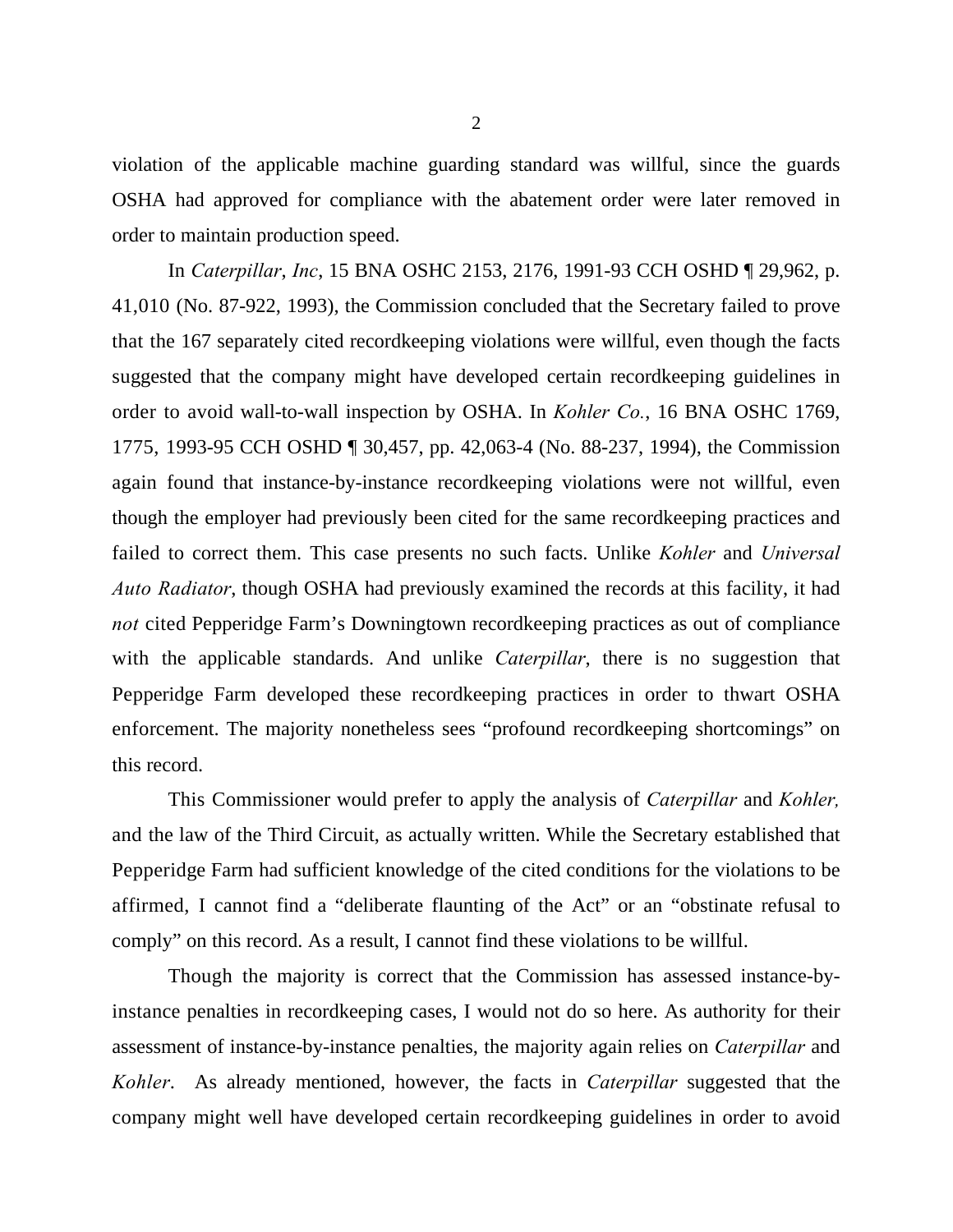wall-to-wall inspection by OSHA, and the employer in *Kohler* had previously been cited for the very same recordkeeping practices and failed to correct them. The rhetorical flourishes of the majority aside, this case does not present the aggravated facts of *Caterpillar* or *Kohler,* and I believe that a single penalty would satisfy the penalty factors set forth in section  $17(j)$  of the Act.<sup>1</sup> The Commission has recognized that the gravity of any recordkeeping violation is necessarily low. *Caterpillar,* 15 BNA OSHC at 1278-79, 1991-93 CCH OSHD at p. 41,012; *Kohler*, 16 BNA OSHC at 1777, 1993-95 CCH OSHD at p. 42,065. Though Pepperidge Farm is a large employer, it is unlike *Kohler* in that it had no prior history of being cited for recordkeeping violations at its Downingtown facility. And Pepperidge Farm is unlike *Caterpillar,* since there is no reason to believe that Pepperidge Farm was acting in bad faith when it failed to record these injuries.

<sup>&</sup>lt;sup>1</sup>As I recently observed in *Andrew Catapano Enterprises, Inc.*, 17 BNA OSHC 1776, 1794, 1996 CCH OSHD ¶ 31,180, p. 43,618 (No. 90-0050, 1996) (consolidated) (Montoya dissent), the Commission has long recognized its discretion to assess a single penalty when the Secretary cites multiple violations of the same standard. In *Hoffman Constr. Co.*, 6 BNA OSHC 1274, 1275-76, 1977-78 CCH OSHD ¶ 22,489, p. 27,120 (No. 4182, 1978), the Commission held that the Secretary has the prosecutorial authority to cite an employer for separate, non-duplicative violations of the same guardrail standard. At the same time, over the Secretary's argument to the contrary, the Commission did not disturb the judge's assessment of a single penalty that was based on a grouping of those violations. The Commission concluded that the single penalty assessed by the judge was appropriate, because the judge had properly considered the penalty factors set forth in section 17(j) of the Act. The decision in which we recognized the Secretary's authority to cite recordkeeping violations on an instance-by-instance basis, *Caterpillar*, 15 BNA OSHC at 2173, 1991- 93 CCH OSHD at pp. 41,006-7, was specifically premised on *Hoffman*, and two recent Commission decisions have cited *Hoffman* for the proposition that the Commission may group instance-by-instance violations for penalty purposes. *Hartford Roofing Co*., 17 BNA OSHC 1361, 1367, 1995 CCH OSHD ¶ 30,857, p. 42,936 (No. 92-3855, 1995); *Arcadian Corp.,* 17 BNA OSHC 1345, 1352, 1995 CCH OSHD ¶ 30,856, p. 42,920 (No. 93-3270, 1995), *petition for review filed*, No. 96-60126 (5th Cir. Feb. 28, 1996). In any event, the decision to group violations for penalty purposes is nothing more than an exercise of discretion under the Commission's Congressional grant of assessment authority. *See Miniature Nut and Screw Corp.*, 17 BNA OSHC 1557, 1560, 1996 CCH OSHD ¶ 30,986, p. 43,176 (No. 93-2535, 1996).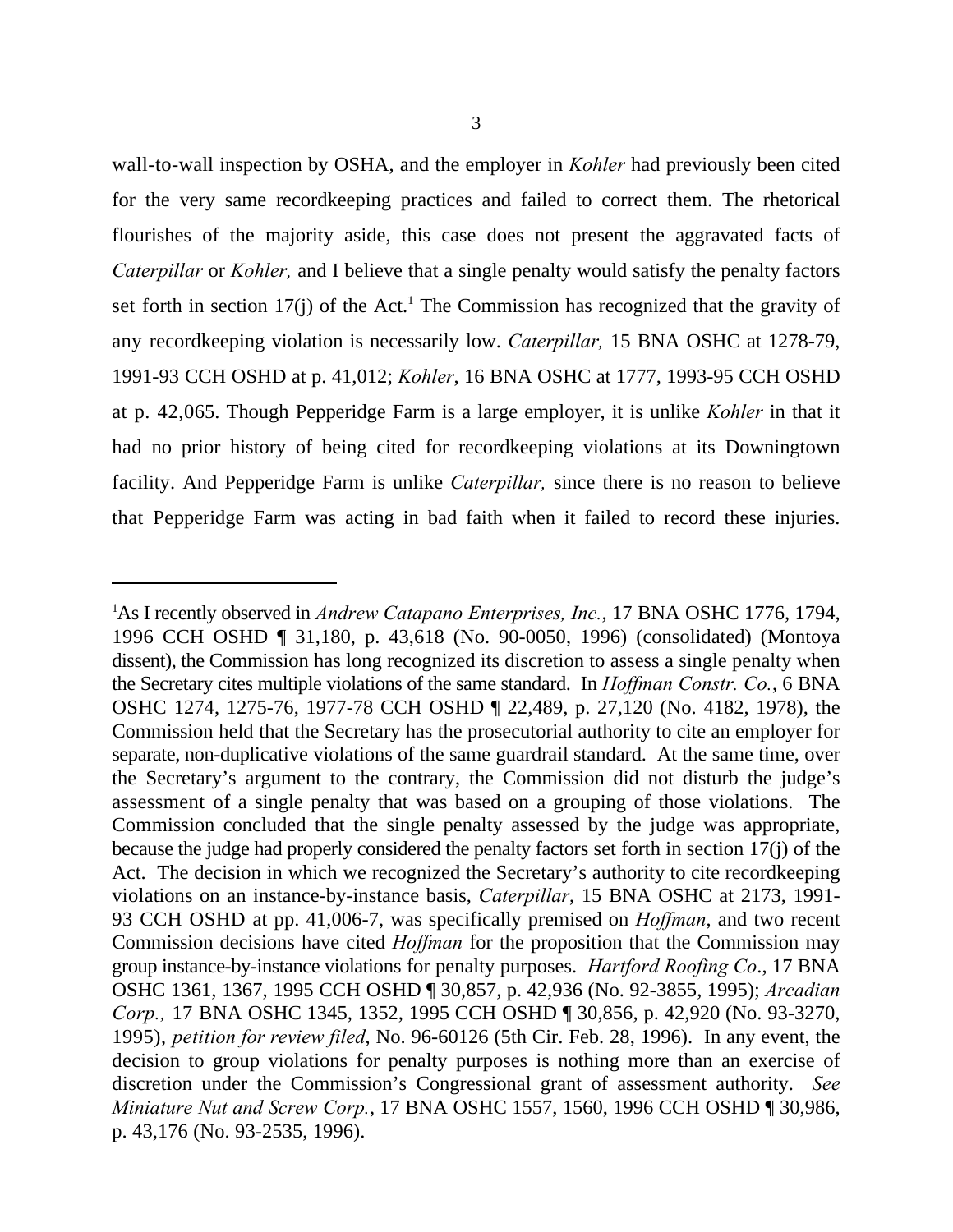Indeed, Pepperidge Farm properly questioned whether the symptoms complained of were work-related, and therefore recordable. Furthermore, the record indicates that Pepperidge Farm was only issued one prior recordkeeping citation, and that was not against the Downingtown facility. The record also indicates that Pepperidge Farm has closed the Downingtown facility, thereby eliminating all recordkeeping practices at this facility. Under these circumstances, the penalty factors of section 17(j) of the Act would be sufficiently served by the assessment of a single penalty against Pepperidge Farm for these violations.

### **II. GENERAL DUTY CLAUSE VIOLATIONS**

The one concrete conclusion I can draw from this record, and the numerous extrarecord references the parties have made, is that scientific and medical opinion remains widely unsettled as to the threshold levels at which lifting or repetitive motion can present hazards in the workplace. Given the broad disagreement among the "experts" as to the hazards presented by such activities, I cannot find that "hazard(s)," within the meaning of section  $5(a)(1)$  of the Act, 29 U.S.C. §  $654(a)(1)$  ("the general duty clause"), existed at Pepperidge Farm's Downingtown facility.

To establish a violation of the general duty clause, the Secretary must first show that a workplace condition or activity presented a hazard. *See Waldon Healthcare Center*, 16 BNA OSHC 1052, 1060, 1993-95 CCH OSHD ¶ 30,021, p. 41,151 (No. 89-2804, 1993). The Secretary also has the burden to establish the exposure level at which a cited condition presents a hazard. *Kastalon, Inc.*, 12 OSHC 1928, 1931, 1986-87 CCH OSHD ¶ 27,643, p. 35,973 (No. 79-3561, 1986) (consolidated). In *Kastalon*, the Secretary cited the employer under the general duty clause for exposing employees to a potentially carcinogenic chemical. Though the Commission recognized that the evidence strongly suggested the chemical was a human carcinogen, the Commission also stated that "in order to prove the existence of a hazard within the meaning of the general duty clause, the Secretary cannot merely show that there may be some degree of risk to employees. He must show, at a minimum, that employees are exposed to a significant risk of harm." *Id.*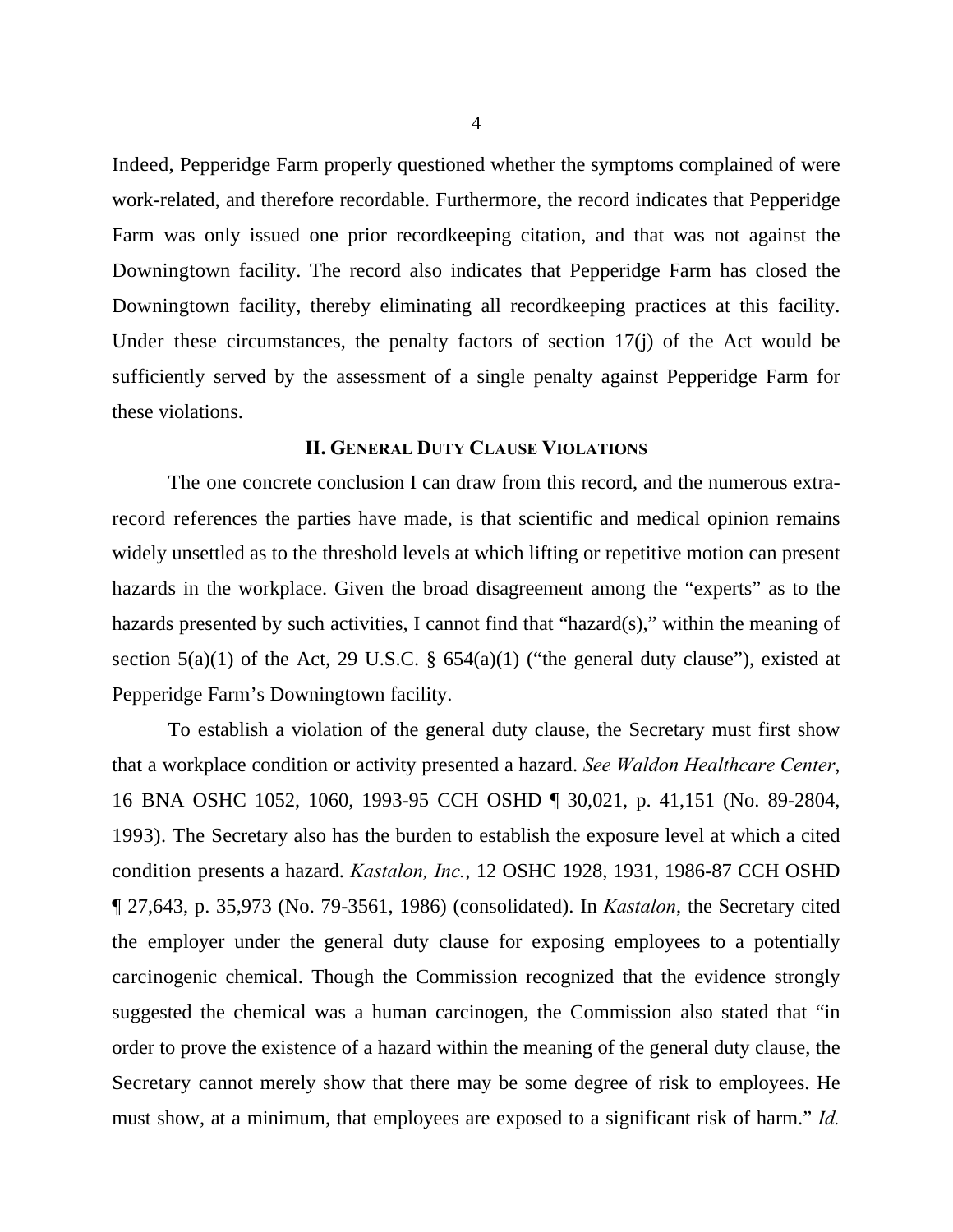at 1932, 1986-87 CCH OSHD at p. 35,974.<sup>2</sup> Because the Secretary did not establish the exposure level at which the chemical presented a cancer risk, the Commission held that the Secretary failed to prove that a hazard existed in the workplace. The Commission further stated that "to find violations here would go beyond the limited adjudicatory role of the Commission. We would effectively be establishing a permissible exposure limit through the adjudicatory process without regulated industries having the opportunity for input under the Act's notice and comment rulemaking procedures." *Id.* at 1939, 1986-87 CCH OSHD at p. 35,982. Quoting from *Industrial Union Department, AFL-CIO v. American Petroleum Institute,* 488 U.S. 607, 644 (1980), the Commission also recognized that, as a practical matter, administrative adjudication is not the proper forum in which to seek factual "'findings … on the frontiers of scientific knowledge.'" *Id. See also Pelron Corp.,* 12 BNA OSHC 1833, 1835, 1986-87 CCH OSHD ¶ 27,605, p. 35,872 (No. 82- 0388, 1986) ("[t]o respect Congress' intent, hazards must be defined in such a way that apprises the employer of its obligations, and identifies conditions or practices over which the employer can reasonably be expected to exercise control"); *Diebold, Inc. v. Marshall*, 585 F.2d 1327, 1335 (6th Cir. 1978) (quoting *Graynard v. Rockford*, 408 U.S. 104, 108 (1972))( laws and regulations must be sufficiently clear to "give the person of ordinary intelligence a reasonable opportunity to know what is prohibited, so that he may act accordingly.")

A recent district court case from the Third Circuit, *Reiff v. Convergent Technologies,* No. 95-3575 (D.N.J. Feb. 28, 1997), typifies the rejection that "ergonomic" theories have received in the courts. The plaintiff in *Reiff* proffered the testimony of two ergonomists, Dr. Hedge and Dr. Goldstein, in support of her claim that her carpal tunnel syndrome was caused by the use of a certain computer keyboard.

<sup>&</sup>lt;sup>2</sup>Cf. Industr. Union Department, AFL-CIO v. American Petroleum Institute, 488 U.S. 607, 644 (1980)("Congress intended, at a bare minimum, that the Secretary find a significant risk of harm and therefore a probability of significant benefits before establishing a new standard.")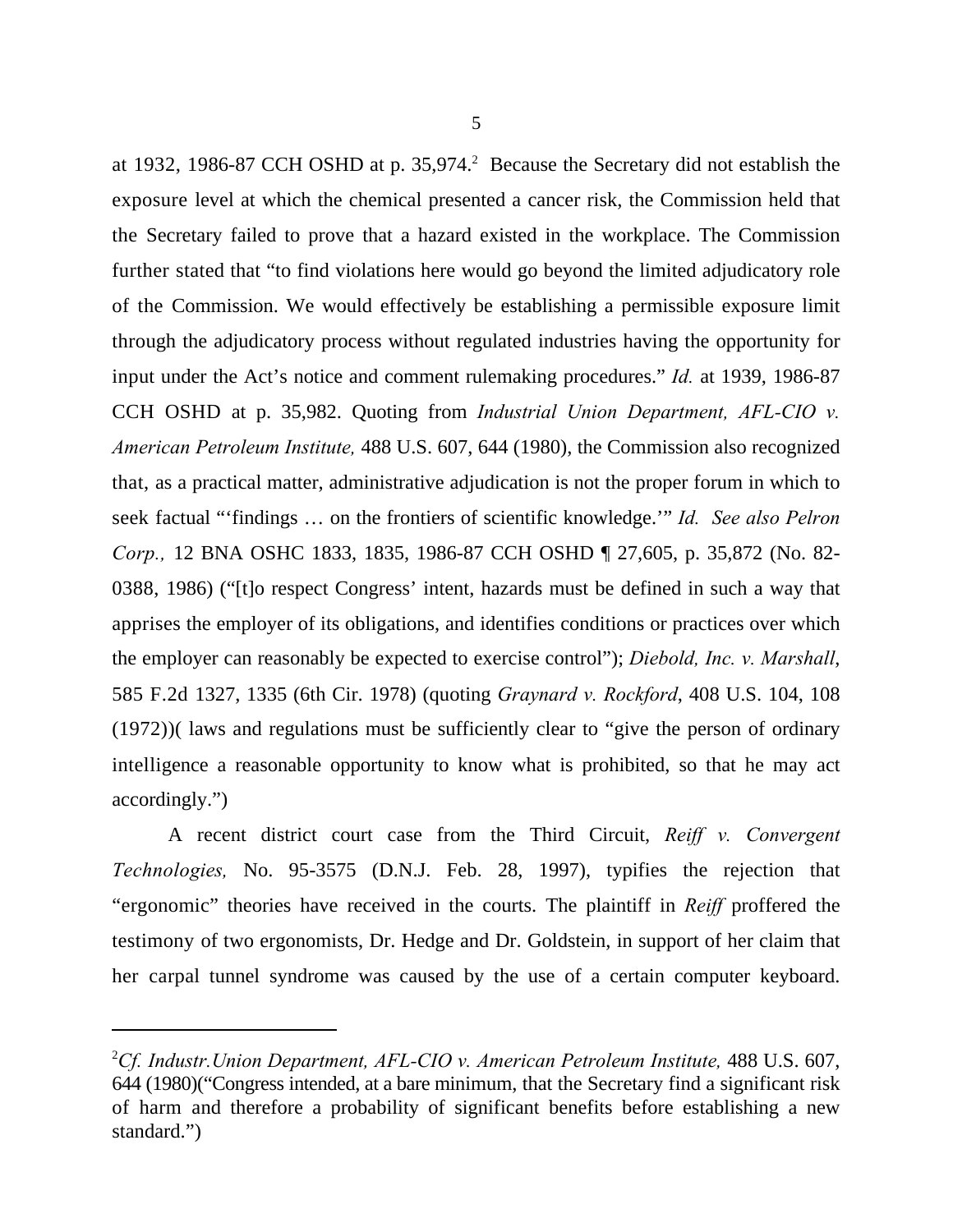Finding that their principles and methods were not sufficiently reliable under Federal Rule of Evidence 702, the court precluded both ergonomists from testifying. The court relied on *Daubert v. Merrel Dow Pharmaceuticals, Inc.*, 509 U.S. 579, 597 (1993), which states that to be admissible under Rule 702, expert testimony must "rest[] on a reliable foundation . . . based upon scientifically valid principles," and *In Re Paoli R.R. Yard PCB Litigation*, 35 F.3d 717, 741-43 (3d Cir. 1994), *cert. denied,* 115 S. Ct. 1253 (1995), a Third Circuit Court of Appeals decision that applied *Daubert*. Expressing general skepticism regarding the credibility of ergonomists, the court found that Dr. Hedge failed to conduct any analysis of the plaintiff's typing activity or otherwise consider any cause of the plaintiff's condition other than the keyboard (slip op. at 19) and that Dr. Goldstein could only say that unspecified "work activity largely caused" her condition. *Id. at* 20. Commenting on *Geressy v. Digital Equipment Corp.*, No. 94-1427 (E.D.N.Y. jury verdict Dec. 4, 1996), a similar case from the Second Circuit in which a jury that was permitted to hear ergonomic testimony awarded a \$5 million verdict, the *Reiff* court sternly criticized the legal system for routinely allowing "partisan expert testimony" to establish scientific propositions that "cause even laymen to gasp in disbelief." *Id.* at 22. *See also Dennis v. Pertec Corp*., 927 F. Supp. 156 (D.N.J. 1996) (citing *Daubert* and *Paoli,* court ruled ergonomists' opinions inadmissable against keyboard manufacturer, as plaintiff could not establish that his scientific theory and technique were reliable).<sup>3</sup>

Another illustrative case is *Aparicio v. Norfolk & Western Railway Co.*, 874 F. Supp. 154 <sup>3</sup> (N.D. Ohio 1994), *rev'd*, 84 F.3d 803 (6th Cir. 1996). There the plaintiff offered the testimony of an ergonomist to support his claim under the Federal Employers' Liability Act ("FELA") that disorders in his wrists and elbows were caused by cumulative trauma from operating various tools. As in *Reiff* and *Dennis*, the trial court found the ergonomist's testimony inadmissable under Rule 702, as it failed the test of reliability stated in *Daubert,* and granted judgment as a matter of law to the defendant pursuant to Federal Rule of Civil Procedure 50(a). The Sixth Circuit Court of Appeals did not disagree with this analysis. The court did find, however, that cases under the FELA are subject to a special rule that only requires "more than a scintilla" of evidence to defeat a motion under Rule 50(a). Applying this standard to the ergonomist's testimony, the court determined that it did constitute "more (continued...)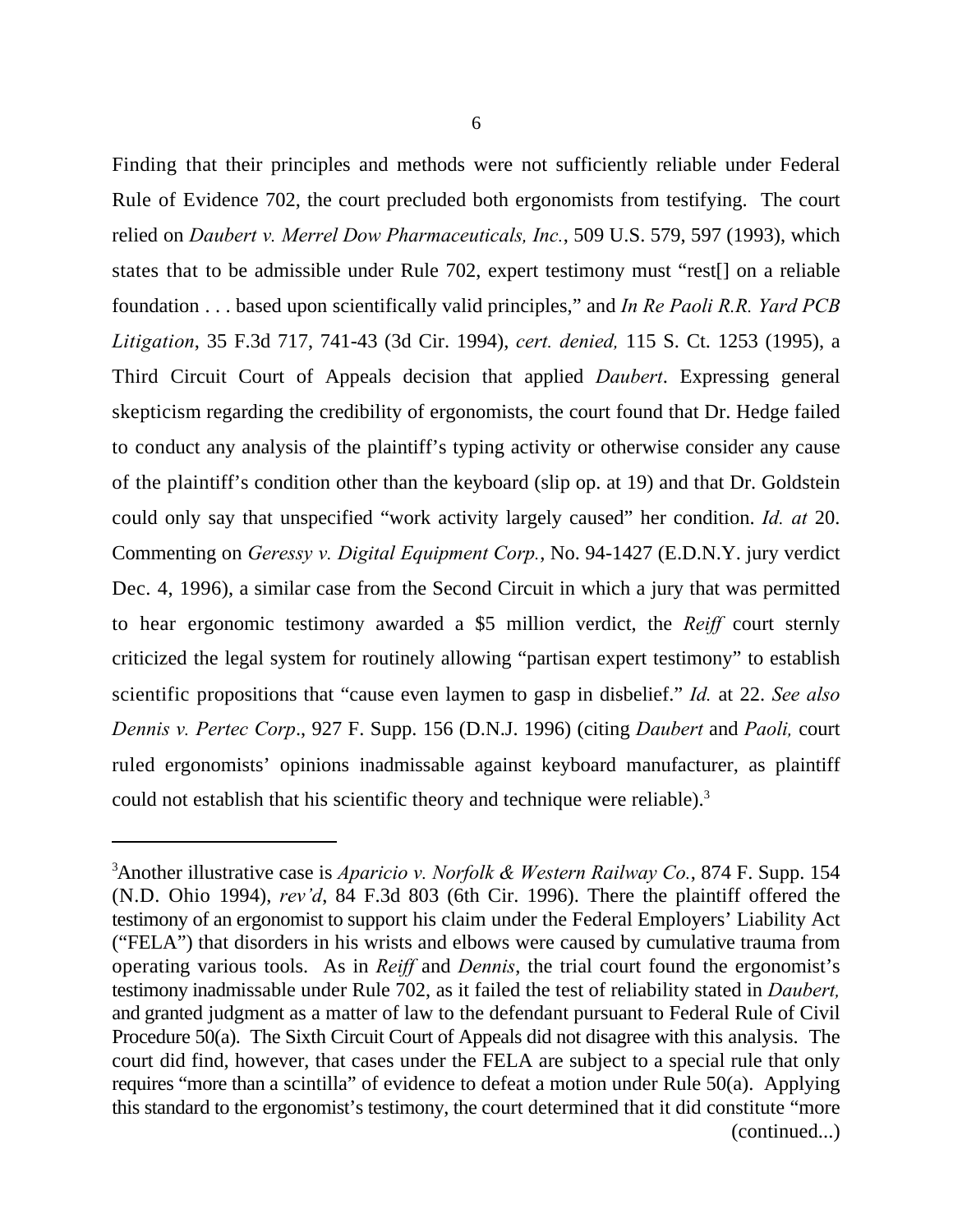To date, the general duty clause cases presented to the U.S. Court of Appeals for the Third Circuit have involved hazards with threshold levels that, unlike lifting and repetitive motion, are not subject to serious question. In *Brennan v. OSHRC and Canrad Precision Industries*, 502 F.2d 946, 952-3 (3d Cir. 1974), an ungrounded high-voltage service box containing exposed electrical terminals had been left uncovered. Though the court easily found a recognized hazard, it cautioned that "[s]ince the general duty clause is so broad, the evidence to support a charge of violation should be specific and detailed." The court again found a recognized hazard in *Bethlehem Steel Corp. v. OSHRC*, 607 F.2d 871, 875 (3d Cir. 1979), where heavy snow and wind conditions had frozen a mobile crane in its tracks, limited the operator's view, and otherwise exceeded the crane's safe operating limits. In *Babcock & Wilcox Co. v. OSHRC*, 622 F.2d 1160, 1165 (3d Cir. 1980), the court found that standing water left near a steel melt furnace created an explosion hazard that was well known to the employer and his industry.<sup>4</sup>

 $\frac{3}{2}$ (...continued)

than a scintilla" of evidence, and therefore reversed and remanded. *But see Dukes v. Illinois Central Railroad Co.*, 934 F.Supp. 939 (N.D. Ill. 1996) (despite FELA's lower standard of proof, court rejected medical doctor's evidence that a railcar inspector's wrist and elbow symptoms were causally related to his job)*. See also Bowers v. Northern Telecom, Inc.,* 905 F.Supp. 1004, 1009 (N.D. Fla. 1995) (while recognizing the cautious view courts have taken toward allowing the opinions of ergonomists to establish causation, court nonetheless considered such opinions for limited purpose of avoiding summary judgment).

<sup>&</sup>lt;sup>4</sup>The argument that ergonomic hazards are not "recognized hazards" within the meaning of the general duty clause was recently made to the First Circuit Court of Appeals in *United States v. Sturm, Ruger & Co., Inc.*, 84 F.3d 1, 5 (1st Cir. 1996). Since the issue on appeal was OSHA's authority to subpoena records, the court decided to "leave for another day the question whether OSHA will ultimately be able to enforce a citation against Sturmco (or anybody else for that matter) on the ground that ergonomic hazards are recognized hazards within the meaning of the Act's general duty clause." *Id.* at 7. The court did, however, recognize that "a debate rages in both legal and medical circles over the dangers posed by, for instance, multiple movement disorders, as well as over the optimum method(s) by which so-called ergonomic hazards can be alleviated." *Id.* at 6.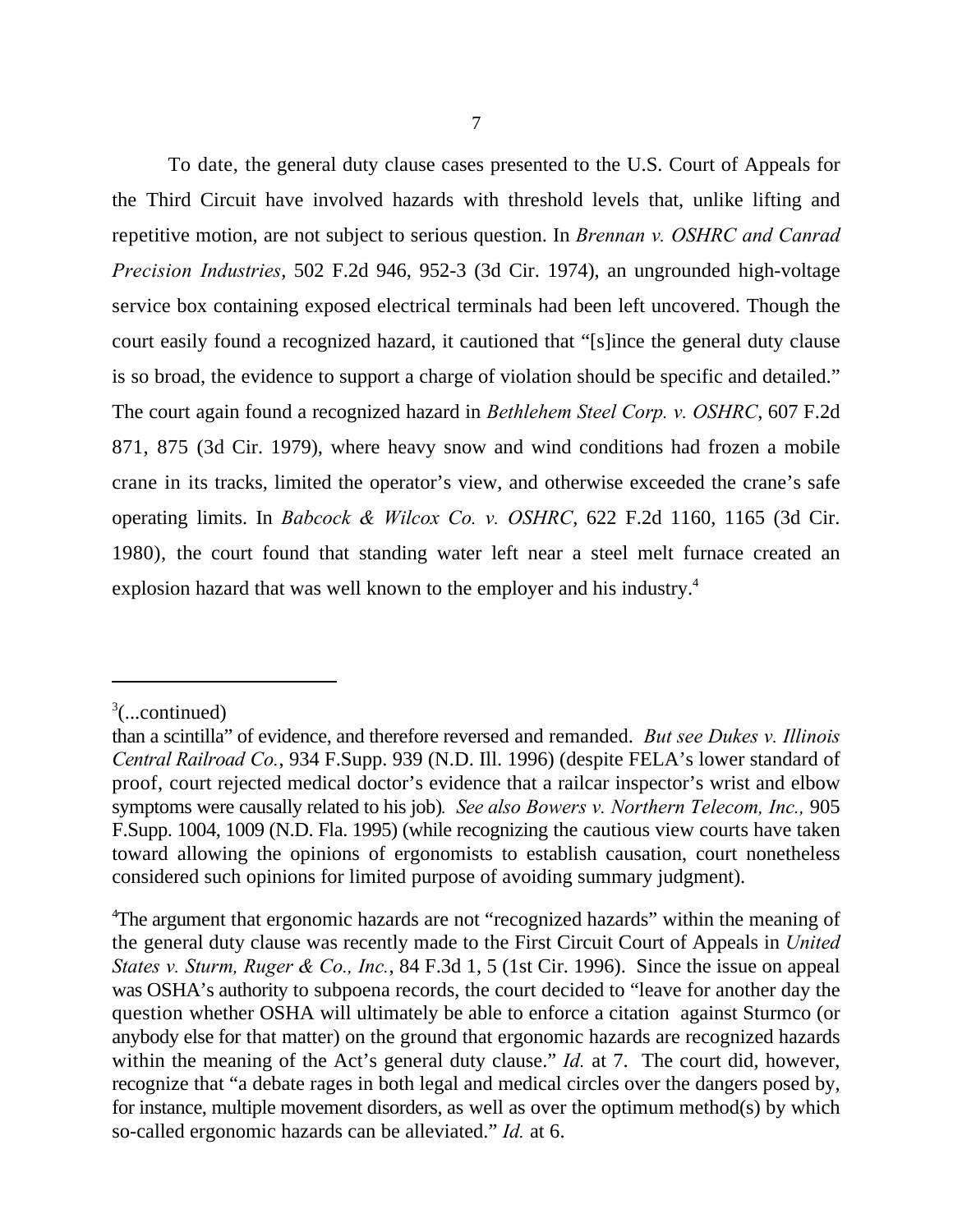As demonstrated by the multitude of authorities referred to in the majority's tract, there is great controversy among scientists and medical doctors as to whether, and under what conditions, lifting and repetitive motion can cause injury in the workplace. Given this broad disagreement, the hazards alleged by the Secretary here continue to defy definition. The Secretary has failed for years in her efforts to promulgate an "ergonomic" standard because of her inability to achieve any consensus on the existence or definition of such hazards or the workplace factors that could create them.<sup>5</sup> With specific regard to repetitive motion, the Secretary's witnesses in this case admitted that they could not quantify the number of repetitions that lead to adverse health effects. Dr. Putz-Anderson, then chief of Psychophysiology and Biomechanics at the National Institute for Occupational Safety and Health ("NIOSH"), admitted that "researchers were just beginning to assess the acceptable or safe limits of repetition" at the time of this inspection. Dr. Silverstein, who was to become Special Assistant to Assistant Labor Secretary Joseph Dear, agreed, and further acknowledged that there is "no standard for controlling work-related risk factors" and that there are "virtually no guidelines for a company to use to achieve compliance before citation." In order for the Secretary to establish a violation of the general duty clause, she must show that the cited workplace condition or activity presented a hazard. *Waldon.* To do so, she must establish the exposure level at which the cited condition presents a hazard, *Kastalon,* with evidence that is "specific and detailed," *Canrad*. Since the Secretary has admitted her inability to determine the exposure level at which any of the cited repetitive motion activities presents a hazard, the general duty clause citations alleging these hazards must fail.

<sup>&</sup>lt;sup>5</sup>As the parties have noted, these uncertainties eventually led to a congressional prohibition on the promulgation of an ergonomic standard. Pub. L. No. 104-134 (1996). Though this restriction has now been lifted, legislative language has been drafted that would require "peer reviewed scientific study" of the relationship between workplace exposure and various ergonomic injuries by the National Academy of Sciences before OSHA can proceed with its rulemaking. *Bonilla Rider Would Halt OSHA Rule Until Academy of Sciences Completes Study*, 26 BNA OSHR 1307 (March 5, 1997).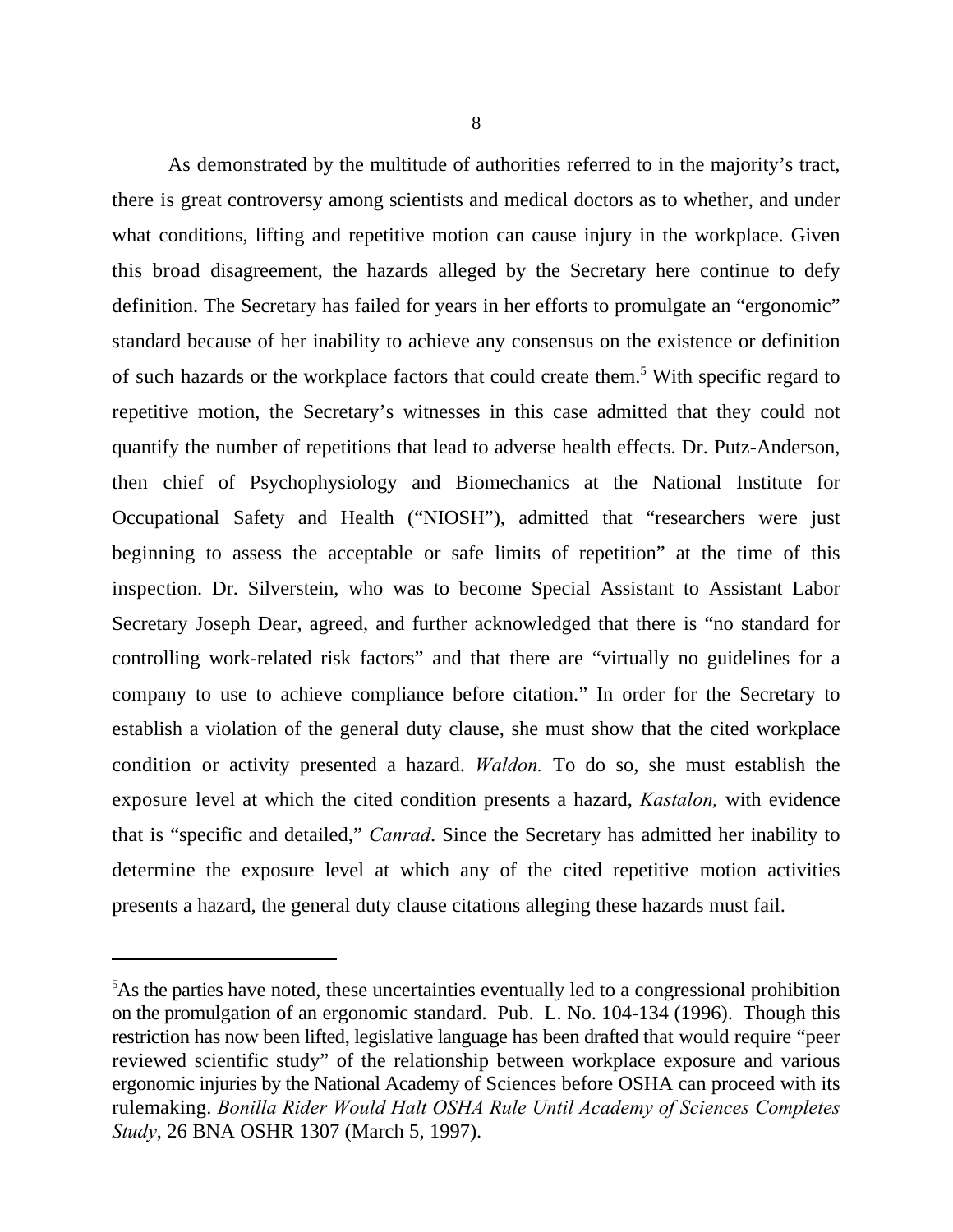Though it is apparent the citations alleging hazards associated with lifting suffer from the same uncertainty, these citations are not so easily resolved on this record. Before the judge, Pepperidge Farm offered no rebuttal of the Secretary's prima facie proof that the cited lifting tasks presented hazards within the meaning of the general duty clause. That proof consisted of opinion from Ms. Teed-Sparling, Pepperidge Farm's corporate ergonomist, together with proof of injuries allegedly caused by those tasks, and certain documents prepared by Pepperidge Farm's workmens' compensation carrier.<sup>6</sup> As a result, the record is silent as to the level of exposure at which lifting can actually become hazardous.

With the appearance of the United Parcel Service ("UPS") as *amicus curiæ,* we are now presented with the argument that Ms. Teed-Sparling's opinions are no more persuasive than those of the other witnesses called by the Secretary. This seems likely, as Ms. Teed-Sparling has no academic background in ergonomics *per se*. More importantly, UPS argues that the Secretary is no better able to establish an exposure limit for the alleged lifting hazards than she is for repetitive motion. In support of this argument, UPS refers us to credible extra-record sources that document the inability of science to determine the level of exposure, either in frequency or amount of weight, at which lifting becomes hazardous. Indeed, UPS tells us that as late as 1995, NIOSH itself remained unable to quantify the amount of risk of harm presented by specific lifting tasks. Given the broad regulatory impact that *any* Commission decision recognizing lifting as a general duty clause hazard is likely to have, I would sever the lifting citations for remand so that all arguments bearing on this issue can be fully developed on the record.<sup>7</sup>

 ${}^{6}$ In finding that the cited lifting tasks presented hazards, the judge did not, as Pepperidge Farm would have us think, rely on the Work Practices Guide for Manual Lifting prepared by the National Institute for Occupational Safety and Health ("NIOSH").

 $1$  also strongly disagree with the majority's willful characterization of these general duty clause violations. To support a willful characterization, the Commission requires a showing of "conscious disregard or plain indifference" to employee safety. *Williams Enterp. Inc.,* 13 (continued...)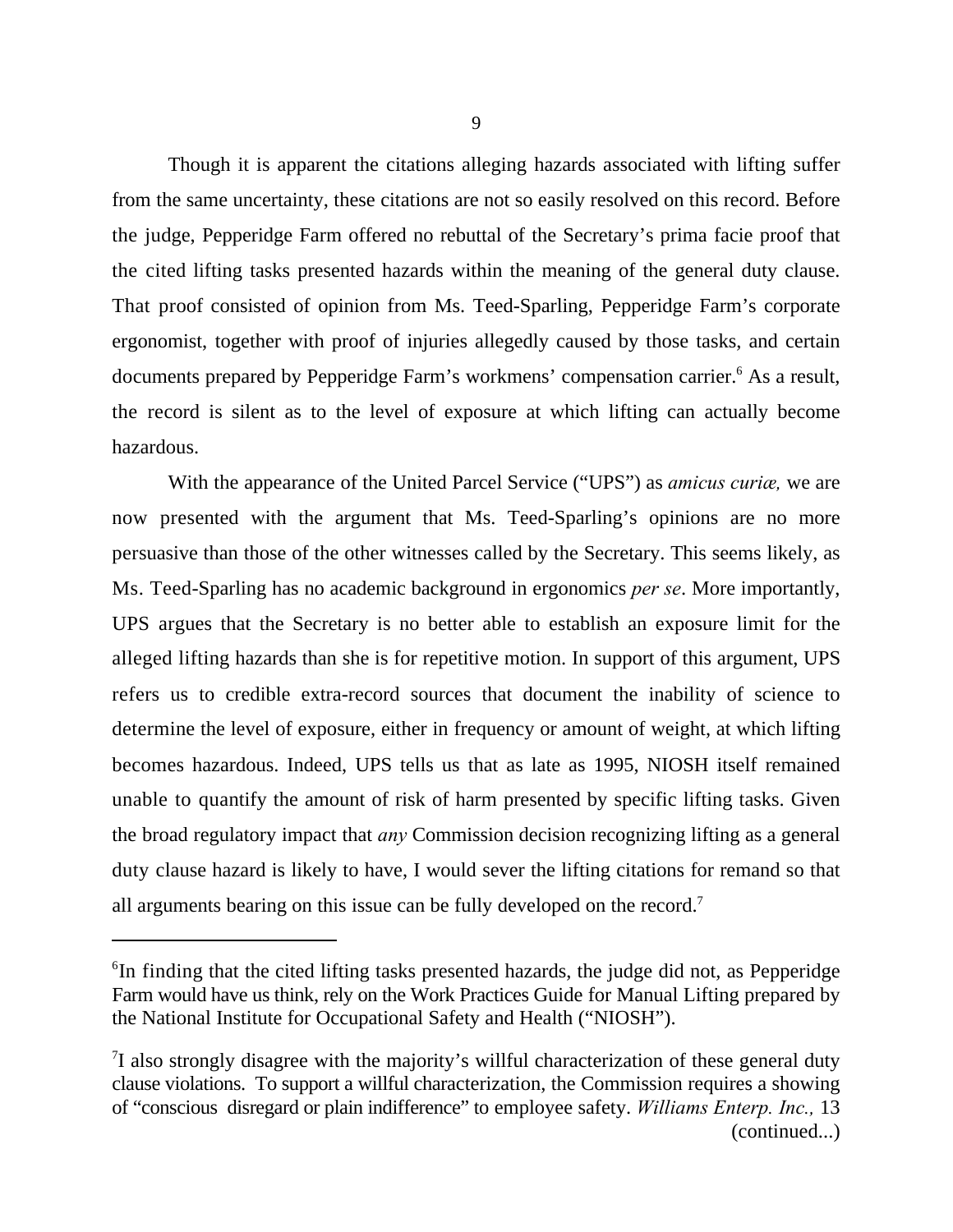## **III. CHAIRMAN WEISBERG'S SEPARATE OPINION**

In his separately stated analysis of the Secretary's citation authority, Chairman Weisberg asserts that the Secretary was authorized to cite Pepperidge Farm under the general duty clause for each of the twenty-one employees exposed to the four different lifting hazards that the Secretary identified at the Downingtown facility. In support of this position, he reintroduces arguments that he made in his dissenting opinion in *Arcadian Corp.*, 17 BNA OSHC 1345, 1356-61, 1995 CCH OSHD ¶ 30,856, pp. 42,924-29 (No. 93-3270, 1995) (Weisberg dissent), *petition for review filed*, No. 96-60126 (5th Cir. Feb. 28, 1996). Correcting the Chairman's misstatement of that decision, the Commission held in *Arcadian* that "the language and structure of section  $5(a)(1)$ ... and the Act, supported by the legislative history, leave no doubt that Congress' intent was that a violation of section 5(a)(1) is based on the condition(s) constituting a recognized hazard, not the exposure of each employee thereto." *Id.* at 1345-46, 1995 CCH OSHD at p. 42,913. Accordingly, we recognized that the Secretary can only cite an employer for multiple violations of the general duty clause if the citations alleged "different hazards... . requiring different abatement actions." *Id*. at 1346, 1995 CCH OSHD at p. 42,913.

 $\frac{7}{2}$ ...continued)

BNA OSHC 1249, 1256-57, 1986-87 CCH OSHD ¶ 27,893, p. 36,589 (No. 85-355, 1987). The Third Circuit requires a "deliberate flaunting of the Act" and an "obstinate refusal to comply." *Universal Auto Radiator Manufacturing Co. v. Marshall*, 631 F.2d 20, 23 (3d Cir. 1980). Pepperidge Farm employed Ms. Teed-Sparling as an in-house ergonomist, and began adopting her recommendations prior to these inspections. As a result, these violations of the general duty clause cannot properly be characterized as willful. *See United States Steel Corp.*, 12 BNA OSHC 1692, 1704, 1986-87 CCH OSHD ¶ 27,517, p. 35,675 (No.79-1998, 1986) (violations of the Act section  $5(a)(1)$  not properly cited as willful where the company's managers had developed a strategy for dealing with the hazard, thereby negating Secretary's argument that the company had intentionally disregarded the requirements of the Act); *Mobil Oil Corp.*, 11 BNA OSHC 1700, 1700-01, 1983-84 CCH OSHD ¶ 26,699, p. 34,124 (No. 79-4802, 1983) ("[w]here the record reveals that the employer who knew of the hazardous condition took some precautions, even though not entirely effective or complete precautions, to protect the employees, the employer's conduct lacks the element of intentional disregard or plain indifference characterizing willful conduct.")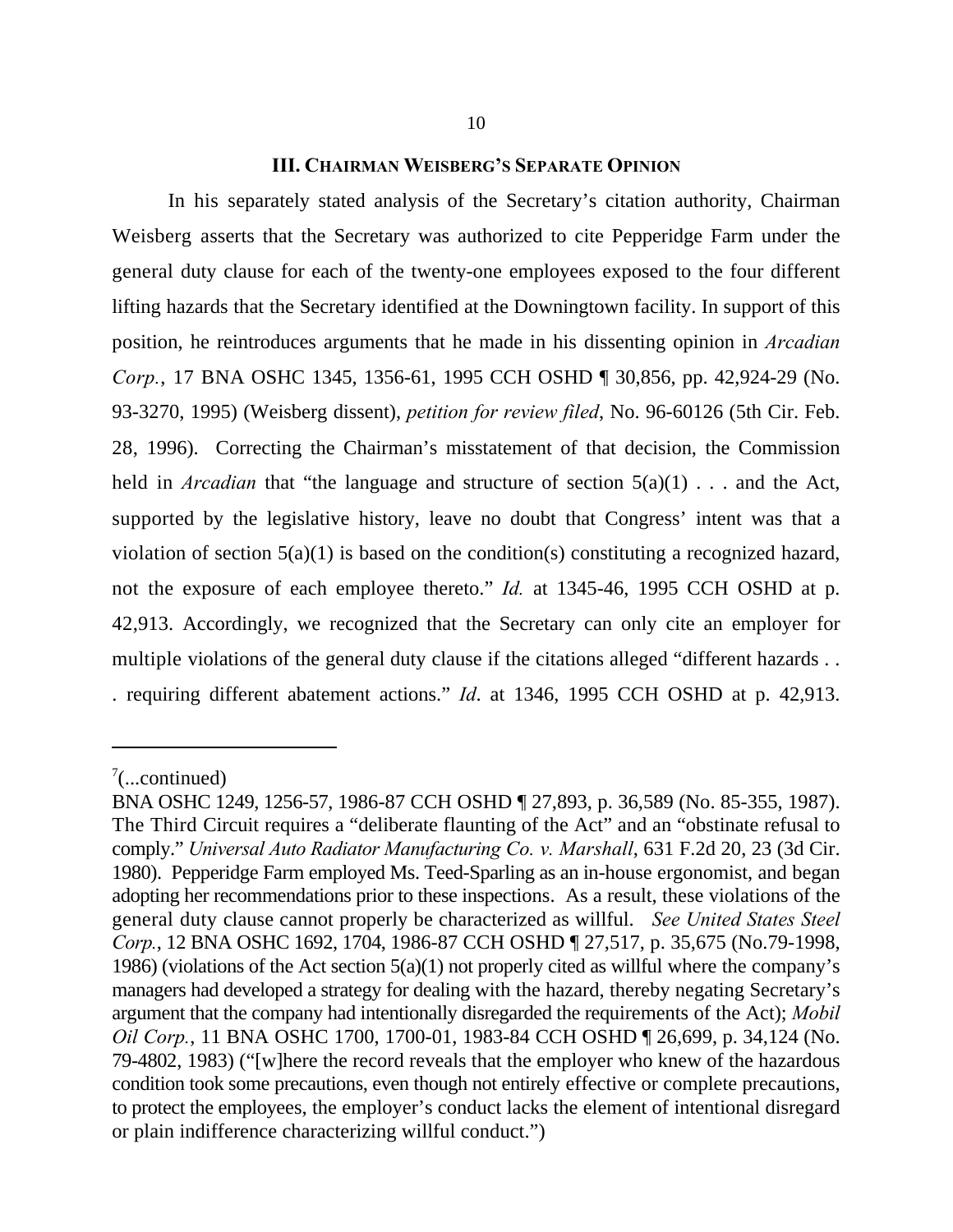Since the Secretary alleged only four distinct lifting hazards at Pepperidge Farm's Downingtown facility, I agree with Commissioner Guttman that Commission precedent, as stated in *Arcadian*, allows no more than four general duty clause citations for lifting violations here.

As we also observed in *Arcadian, Id*. at 1349, n.14, 1995 CCH OSHD at p. 42,913, n.14, the number of employees exposed to a violative condition has always been treated as an element of the "gravity of the violation," which is one of the factors we must give "due consideration" when assessing penalties under section 17(j) of the OSH Act, 29 U.S.C. 666(j). *See also Hartford Roofing Co.*, 17 BNA OSHC 1361, 1366, 1995 CCH OSHD ¶ 30,857, p.42,934 (No. 92-3855, 1995) (neither the Act nor the case law authorizes expansion of this penalty factor into the gravamen of the violation). In one of its earliest cases, the Commission decided that "the number of employees exposed to the risk of injury" would be a factor to consider when determining gravity. *National Realty & Constr. Co.,* 1 BNA OSHC 1049, 1051, 1971-73 CCH OSHD ¶ 15,188, p. 20,266 (No. 85, 1972), *rev'd on other grounds*, 489 F.2d 1257 (D.C. Cir. 1973). The Secretary acquiesced in this analysis, eventually including the "number of workers exposed" as a gravity factor in the *Field Operations Manual* (FOM), and her current *Field Inspection* Reference Manual (FIRM).<sup>8</sup> I can find no circuit court decision that questions the practice of finding a violation first and *then* considering the number of employees exposed when assessing a penalty. Yet OSHA Instruction CPL 2.80*, Handling of Cases to be Proposed for Violation-by-Violation Penalties* (October 1, 1990), includes the statement, utterly inconsistent with law and practice, that under the general duty clause, "each employee exposed to the recognized hazard at the time of the violation constitutes a separate violation."<sup>9</sup>

<sup>&</sup>lt;sup>8</sup>FOM, Chapter VI, section A(2)(f); FIRM, chapter IV, section  $(C)(2)(f)(2)(a)$ .

OSHA Instruction CPL 2.80, *Handling of Cases to be Proposed for Violation-by-Violation* <sup>9</sup> *Penalties* (October 1, 1990), section (H)(3)(d)(3)(b).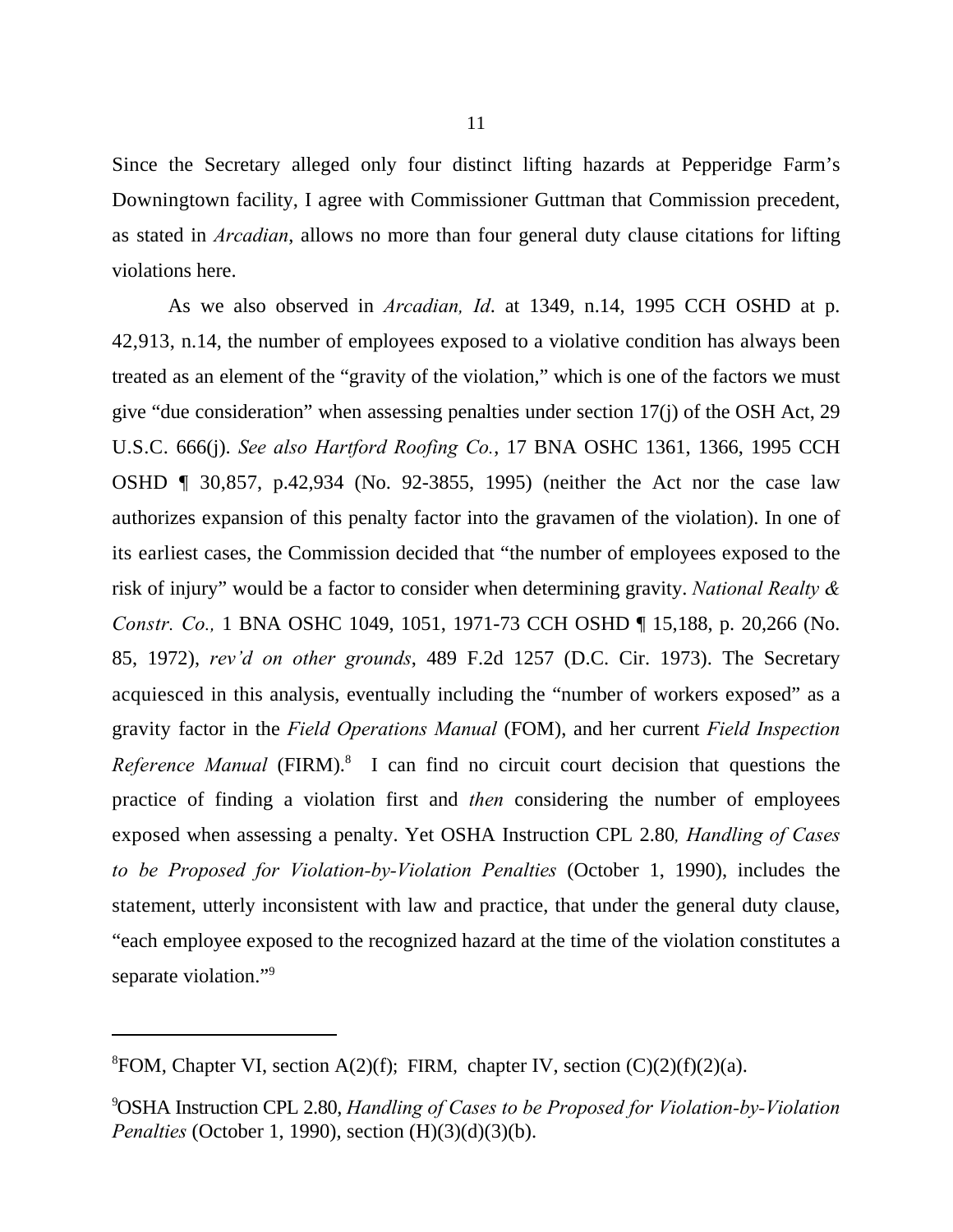Chairman Weisberg would clearly prefer to enforce the Act according to the patently arbitrary *policy* expressed in OSHA Instruction CPL 2.80, rather than adjudicate according to established principles of Commission *law*. However, he provides no principled reason for overruling *Arcadian* and *Hartford Roofing*, nor does he provide a principled reason for overruling the long established Commission precedent and practice of treating the number of employees exposed to a violative condition as a gravity factor. The courts have not tolerated Commission decisions that changed the law upon a simple will to do so. *See Reich v New York State Electric & Gas Corp.,* 88 F.3d 98, 109 (2nd Cir. 1996), *rev'g & remanding* 17 BNA OSHC 1129, 1993-95 CCH OSHD ¶ 30,745 (No. 91- 2897, 1995) (Commission acted arbitrarily and capriciously by departing without explanation from its prior decisions requiring the Secretary to prove the inadequacy of an employer's safety program as part of her case-in-chief); *Graphics Communications Intl. Union, Local 554 v. Salem-Gravure Div. of World Color Press, Inc.*, 843 F.2d 1490, 1493 (D.C. Cir. 1988), *cert. denied*, 489 U.S. 1011 (1989), *rev'g & remanding* 12 BNA OSHC 2143, 1986-87 CCH OSHD ¶ 27,697 (No. 83-509, 1986) (Commission decision departing from established precedent based on "conjecture" that "cannot substitute for a reasoned explanation" vacated as arbitrary and capricious); *Brock v. Dun-Par Engd. Form Co.*, 843 F.2d 1135, 1137-38 (8th Cir.

1988), *rev'g & remanding* 12 BNA OSHC 1949, 1986-87 CCH OSHD ¶ 27,650 (No. 79- 2553, 1986) (Commission decision departing from established precedent without announcing a principled reason reversed as arbitrary and an abuse of discretion).<sup>10</sup> Given

*See also Donovan v. Adams Steel Erection, Inc*., 766 F.2d 804, 810 (3rd Cir. 1985), *rev'g* <sup>10</sup> *& remanding* 11 BNA OSHC 2073, 1984-85 CCH OSHD ¶ 26,976 (No. 77-4238, 1985) (court could "perceive no reasoned basis for the Commission's decision to overrule established precedent."); *Brock v. L.R. Willson & Sons, Inc*., 773 F.2d 1377, 1382 (D.C. Cir. 1985), *rev'g & remanding* 11 BNA OSHC 2182, 1987-90 CCH OSHD ¶ 26,978 (No. 80- (continued...)